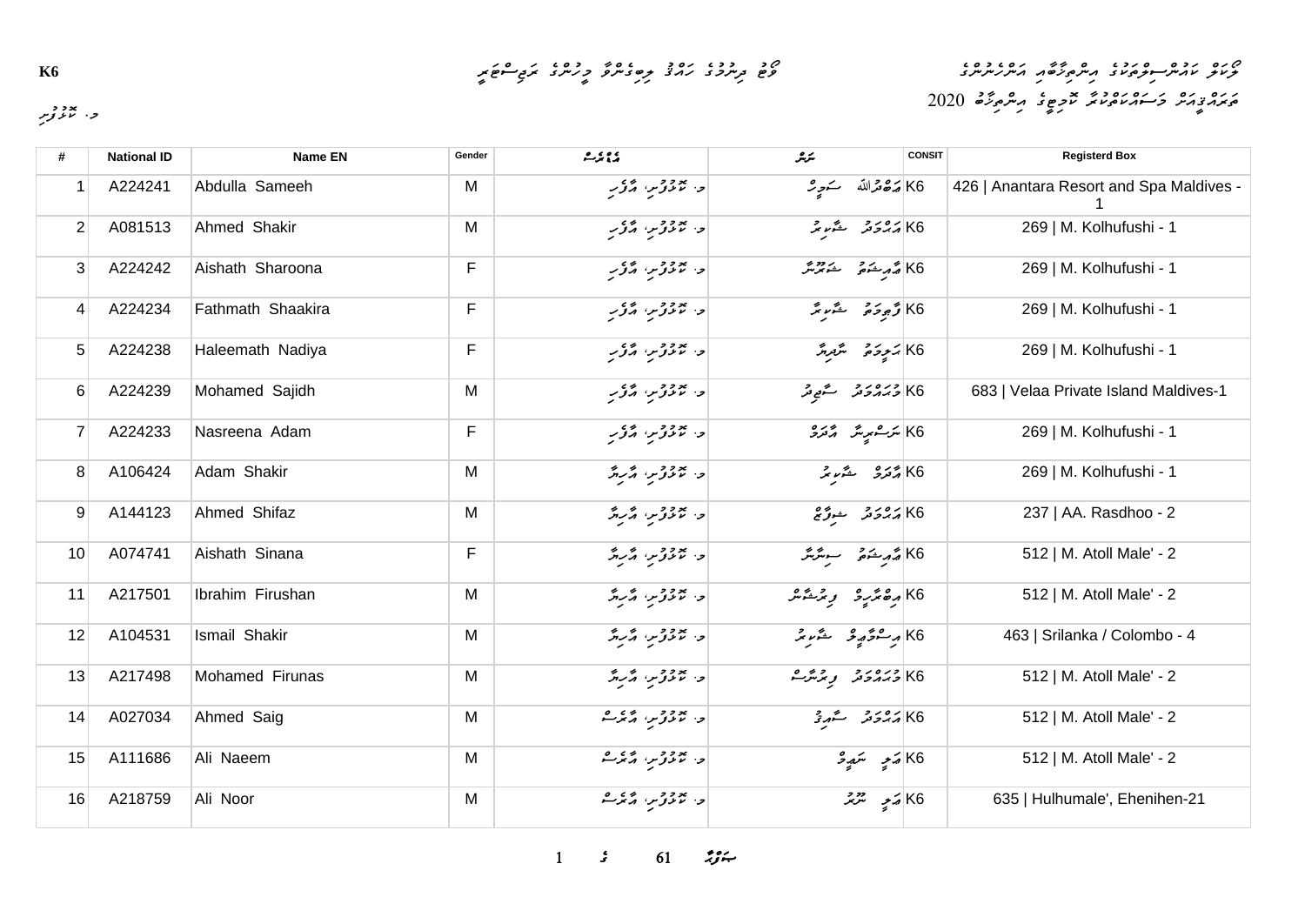*sCw7q7s5w7m< o<n9nOoAw7o< sCq;mAwBoEw7q<m; wBm;vB* م من المرة المرة المرة المرجع المرجع في المركبة 2020<br>مجم*د المريض المربوط المربع المرجع في المراجع المركبة* 

| 17              | A218762 | Aminath Rauha                | F            | د. ندود به گرمگرگ            | K6 مَّحِسَعَ بَرَمَّةَ                            | 512   M. Atoll Male' - 2      |
|-----------------|---------|------------------------------|--------------|------------------------------|---------------------------------------------------|-------------------------------|
| 18              | A114550 | Aminath Warudha              | F            | و مودور، محرث                | K6 مُجِسَعَةٍ عَمَّدَتَّر                         | 635   Hulhumale', Ehenihen-21 |
| 19              | A111684 | Assad                        | M            | د. بودوم، مجم <sup>و</sup> ع | K6 بَرْحِيْرَ مَرْ                                | 269   M. Kolhufushi - 1       |
| 20              | A159521 | Fathimath Iyadha             | $\mathsf F$  | د. ندود به چمک               | K6 رَّج <i>وحَمْ م</i> ِجَمَّدَ                   | 512   M. Atoll Male' - 2      |
| 21              | A218761 | Fathimath Raifa              | $\mathsf{F}$ | د. ندود به رسمی ه            | K6 رَّجِ حَمَّ سَمَّدٍ رََّ                       | 512   M. Atoll Male' - 2      |
| 22              | A218751 | <b>Fazeel Ibrahim Shakir</b> | M            | و مودور، محرث                | K6 كۆيۈ ئەھەتگەپى ھەمرىتى                         | 635   Hulhumale', Ehenihen-21 |
| 23              | A218749 | Haleemath Shahuriyya         | $\mathsf{F}$ | د. ندود به رمړ شو            | K6 يَجِرَى حَمَّ مِهْدَ مِنْ الْمَرْدِينَ         | 512   M. Atoll Male' - 2      |
| 24              | A150427 | Hassan Ghalib                | M            | د. بودوم، محمد علم           | K6 ئەسەئىر م <i>ۇجى</i>                           | 454   Asseyri Jail - 1        |
| 25              | A152832 | Hussain Nadheem              | M            | د. ندود به رسمی ه            | K6 يُرْسَمْ مِيْرِ مَرْسِرِ \$                    | 512   M. Atoll Male' - 2      |
| 26              | A218744 | Ibrahim Shakir               | M            | د. ندود به چمک               | K6 مەھمگىر ئىس ئىس ئىراتقىلىشى ئىس                | 635   Hulhumale', Ehenihen-21 |
| 27              | A218753 | Ihad Ahmed                   | M            | د. ندود به چمک               | K6 مەرىخى كەردى كىلى                              | 512   M. Atoll Male' - 2      |
| 28              | A218745 | Jazmeena                     | F            | د. بودوم، مجم <sup>و</sup> ع | K6 ئ <sub>ے ت</sub> حرچ پیٹر                      | 269   M. Kolhufushi - 1       |
| 29              | A218763 | Maryam Mihudha               | $\mathsf F$  | د. ندود به چمک               | K6 كەبەر ئەرگە بەر                                | 269   M. Kolhufushi - 1       |
| 30 <sup>°</sup> | A111516 | Mohamed Saaig                | M            | د. بودوم، محمد علم           | K6 <i>چېرو چې</i> مشهوري                          | 635   Hulhumale', Ehenihen-21 |
| 31              | A224669 | Ahmed Najeedh                | M            | و عود و د کار                | K6 كەنزى كىر ئىر ئىرى ئىر                         | 269   M. Kolhufushi - 1       |
| 32              | A224666 | Aishath Hasna Ibrahim        | F            | و: عمود فرس المحافير         | K6 مَّەرِ شَمَّعْ مَ سَمْسَّر مِرْھ مَّرْرِ حَرَّ | 512   M. Atoll Male' - 2      |
| 33              | A224656 | Ali Naseer                   | M            | د برود بره گروم              | K6 كەمچە سىرسىچە                                  | 327   GA. Nilandhoo - 1       |

 $2$  *s* 61  $23$   $\div$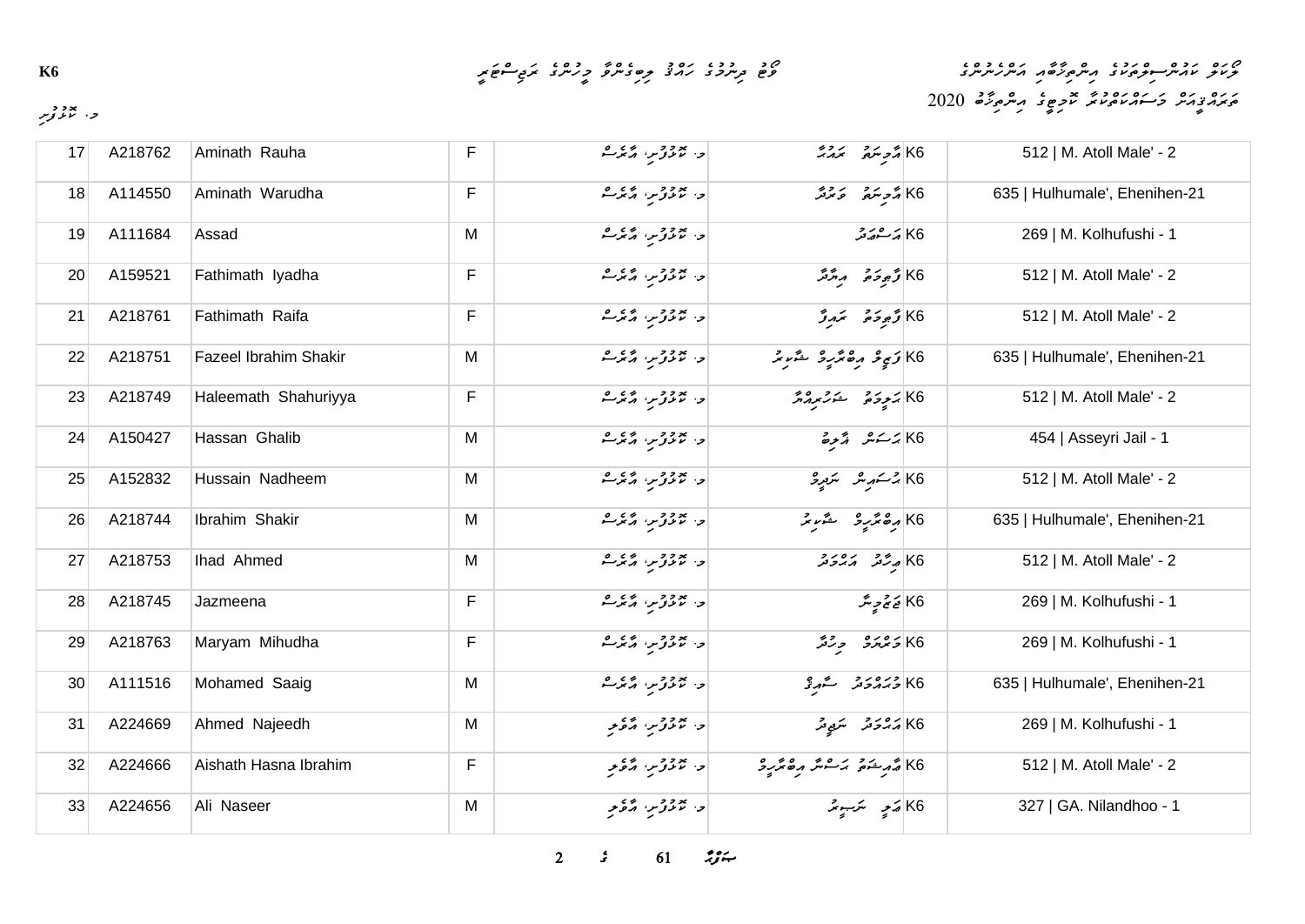*sCw7q7s5w7m< o<n9nOoAw7o< sCq;mAwBoEw7q<m; wBm;vB* م من المرة المرة المرة المرجع المرجع في المركبة 2020<br>مجم*د المريض المربوط المربع المرجع في المراجع المركبة* 

| 34 | A224651 | Aminath Naseera    | F           | د· نورو در محکم د                | K6 مُ <i>جِسَعْہ مَن</i> ہومُمُ             | 269   M. Kolhufushi - 1                                |
|----|---------|--------------------|-------------|----------------------------------|---------------------------------------------|--------------------------------------------------------|
| 35 | A224654 | Gasim Naseer       | M           | والعموقر والمحفو                 | K6 تَخْرِ سِيْرَ مَسْرِيْرَ                 | 327   GA. Nilandhoo - 1                                |
| 36 | A224663 | Haleemath Naseera  | F           | ه بهود در محمو                   | K6 كەمچە كىم ئىككى ئىستېرىگە                | 512   M. Atoll Male' - 2                               |
| 37 | A224652 | Moosa Naseer       | M           | والعمود من المحكم                | K6 پھر سمبویٹر                              | 269   M. Kolhufushi - 1                                |
| 38 | A224648 | Shakeela Ali       | F           | والعموقرس المحومي                | K6 خەرقە كەمچ                               | 512   M. Atoll Male' - 2                               |
| 39 | A224173 | Abdul Raheem Moosa | M           | و علووس مصر شرور                 | K6 كەھىرمەترىي ق <sup>ىم</sup> گە           | 269   M. Kolhufushi - 1                                |
| 40 | A147200 | Adam Naseem        | M           | و محووم روزوره                   | K6 مُرْمَرْد - سَرَسِرْدُ                   | 380   Maradhoo - 2                                     |
| 41 | A224184 | Ahmed Abdul Raheem | M           | و عود من مصر عربه                | K6 גُرُوَتَر مُصْرِمْ بَرَبِرْ              | 269   M. Kolhufushi - 1                                |
| 42 | A224180 | Aishath Sithura    | F           | و معموم رەمدىرىد                 | K6 مەم ئىسقىم ئىس ئىس ئىس                   | 155   K. Hinmafushi - 2                                |
| 43 | A224185 | Ali Nadheem        | M           | و للمؤتوب بركانور المحمد المراكز |                                             | 707   Dreamland, The Unique Sea & Lake<br>Resort/Spa-1 |
| 44 | A224187 | Aminath Vardha     | F           | و مودوس مصر شرد و                | K6 مَّ <i>جِ مَنْهُمْ - عَ مُ</i> رْمَّدُ   | 269   M. Kolhufushi - 1                                |
| 45 | A224178 | Fathimath Jazmeena | F           | و لاروپر مصر شرور                | K6 رَّج <i>وحَةَ</i> بَحَجَ <i>ج</i> ِسَّرَ | 512   M. Atoll Male' - 2                               |
| 46 | A147209 | Hussain Habeeb     | M           | و لاروپر مصر شرور                | K6 يُرْسَمب <sup>9</sup> يُرَصِّ صَ         | 269   M. Kolhufushi - 1                                |
| 47 | A125845 | Khadheeja Nafaa    | F           | و علوقر مصر مصر م                | K6 كَتَرِيعٌ مَتَمَدٌّمَّةُ                 | 512   M. Atoll Male' - 2                               |
| 48 | A224168 | Latheefa Adam      | $\mathsf F$ | و الافروس مەمەر مەر              | K6 كَرَبِوتْ مُرَّمَرْدُ                    | 269   M. Kolhufushi - 1                                |
| 49 | A153119 | Mohamed Naseem     | M           | و محووم روزوره                   | K6 <i>\$222 مگرسو</i> د                     | 454   Asseyri Jail - 1                                 |
| 50 | A128335 | Moosa Haleem       | M           | و للمؤثر مصر مرضه                | K6 چينځ ټر <i>ي</i> ونځ                     | 269   M. Kolhufushi - 1                                |

**3** *s* **61** *z***<sub>***s***</sub>**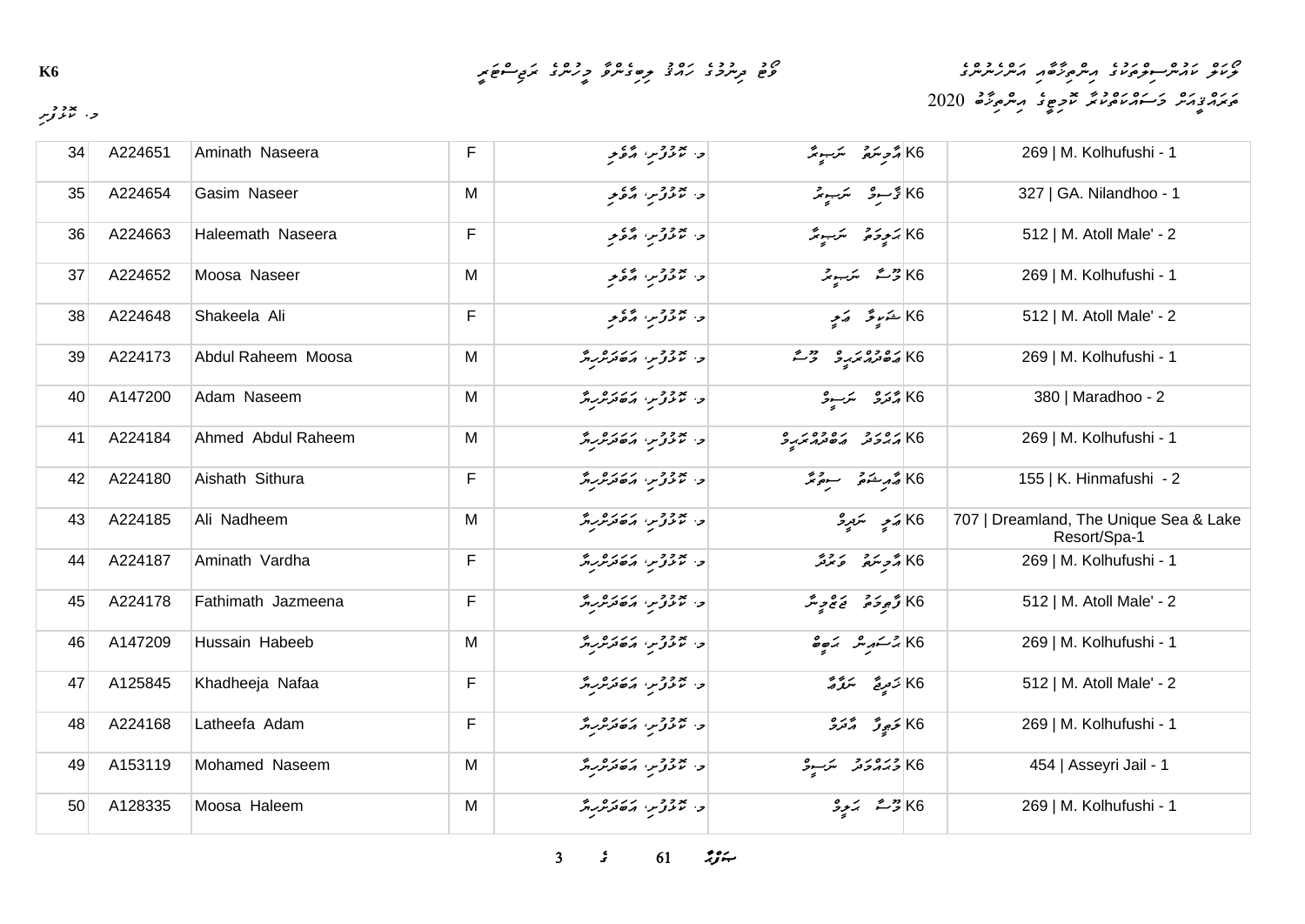*sCw7q7s5w7m< o<n9nOoAw7o< sCq;mAwBoEw7q<m; wBm;vB 2020*<br>*په پوهر وسوډيرونو لومو د موجو د مرمونه* 2020

| 51 | A220930 | Aboobakuru Adam   | M | والتوفرقس مكر متعدوكم    | 5.3333586                                | 269   M. Kolhufushi - 1           |
|----|---------|-------------------|---|--------------------------|------------------------------------------|-----------------------------------|
| 52 | A224862 | Ahmed Adam        | M | والعموقر مروتر المرور    | K6 كەبرى قىر ئەر <i>ە</i>                | 269   M. Kolhufushi - 1           |
| 53 | A220914 | Ali Adam          | M | والالمؤثر المع للمعدور   | K6 كەير م <i>ەترى</i>                    | 709   Dhigufaru Island Resort-1   |
| 54 | A224858 | Aminath Adam      | F | والمعتقوم الموتر معدولا  | K6 مُحصِبَعة مُحَمَّدة                   | 269   M. Kolhufushi - 1           |
| 55 | A220904 | Moosa Adam        | M | والتوفرقس وكرمز سرقرونكر | K6 پھر گھري                              | 269   M. Kolhufushi - 1           |
| 56 | A220895 | Shamsiyya Ibrahim | F | والمعتقوم الموتر معدولا  | K6 خۇسەمگە مەھگرى <sup>ي</sup>           | 269   M. Kolhufushi - 1           |
| 57 | A220857 | Aminath Thukhufa  | F | والمعموقوس أترموه كصفى   | K6 مُجِسَعَة حَمَ <sup>ر</sup> َدَّ      | 269   M. Kolhufushi - 1           |
| 58 | A220849 | Fathmath Siyaama  | F | والمعموقوس أترموه كصفى   | K6 رَّج <i>وحَة</i> سِي <i>دَة</i> ً     | 269   M. Kolhufushi - 1           |
| 59 | A220851 | Haleemath Siyama  | F | والمعموقوس أترموه كصفى   | K6 برَجِرَة مِسْتَرَدَّ                  | 269   M. Kolhufushi - 1           |
| 60 | A220855 | Ismail Shiham     | M | والمعموقوس مكروح كسلى    | K6 برےد <i>ۇر</i> و جو <i>رڈ</i> و       | 666   Kagi Maldives Spa Island -1 |
| 61 | A149456 | Mariyam Siyama    | F | و غروفر مروکرده          | K6 كا <i>كا بروگردان سورگر</i> گر        | 512   M. Atoll Male' - 2          |
| 62 | A220845 | Moosa Muhammadh   | M | والعمود والمروكات        | K6 تۆستە جەيز ئەرى                       | 269   M. Kolhufushi - 1           |
| 63 | A046070 | Ahmed Naseer      | M | و مودوم، مَعِرْدُ        | K6 كەبرى كىلى ئىسىمىتىكى ئىستىمىتىكى ئىس | 568   Villimale' Ehenihen - 3     |
| 64 | A122096 | Hafsa Ali         | F | و مودور، مُعِرْدُ        | K6 ټرو شه په په                          | 269   M. Kolhufushi - 1           |
| 65 | A222532 | Haisham Naseer    | M | والعروفين أتروهى         | K6 <i>كەبىشى ھىبوم</i> گ                 | 512   M. Atoll Male' - 2          |
| 66 | A064126 | Husna Ali         | F | و مودوم، مَعِرْدُ        | K6 پڑھ پڑ کہ ج                           | 512   M. Atoll Male' - 2          |
| 67 | A038120 | Ibrahim Naseer    | M | والعموقوس أتروهى         | K6 رەڭرىرى سىببىتى                       | 269   M. Kolhufushi - 1           |

*o6q?q:u; .>*

*4 sC 61 nNw?mS*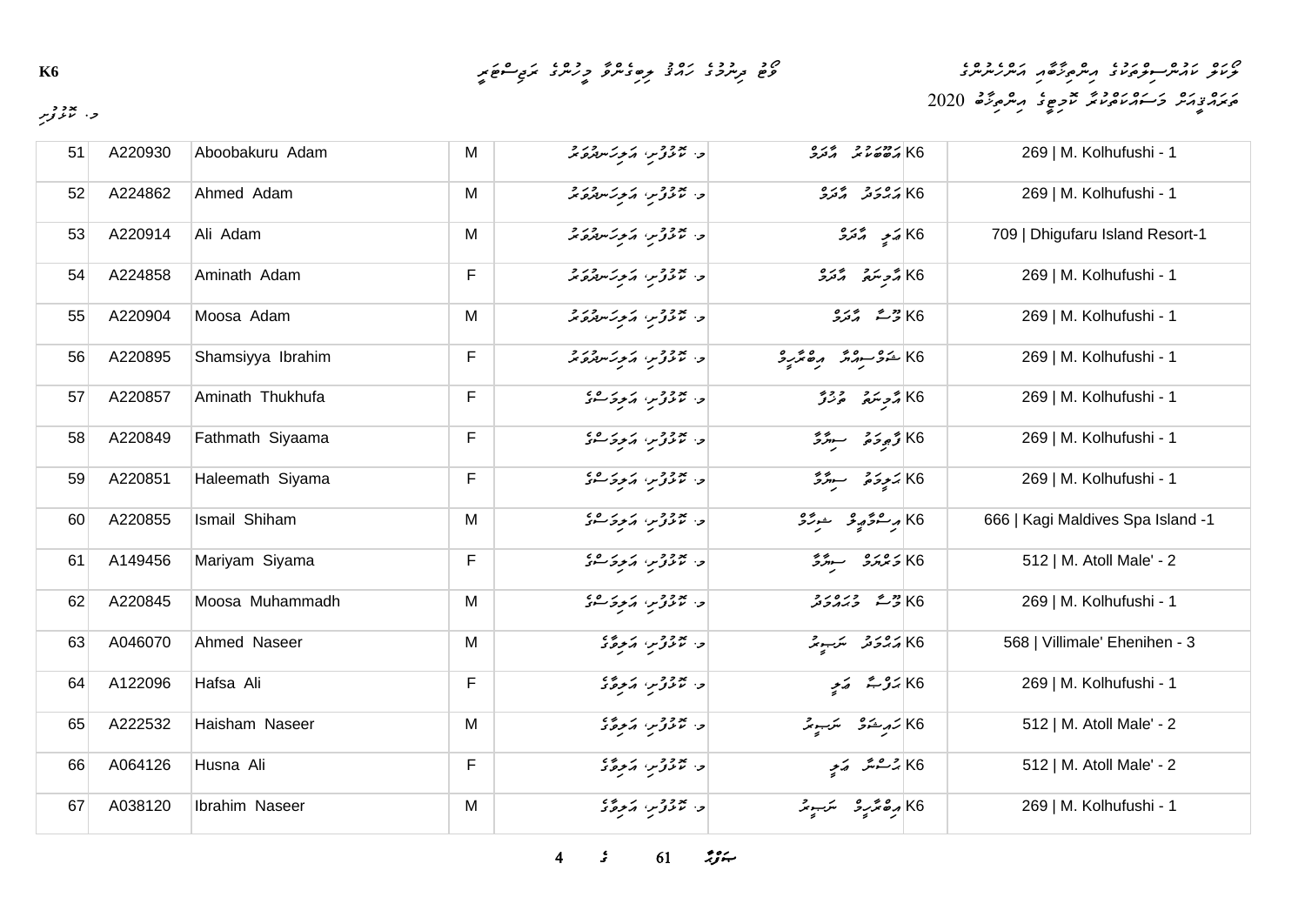*sCw7q7s5w7m< o<n9nOoAw7o< sCq;mAwBoEw7q<m; wBm;vB* م من المرة المرة المرة المرجع المرجع في المركبة 2020<br>مجم*د المريض المربوط المربع المرجع في المراجع المركبة* 

| 68 | A222530 | Zubaidha Ali           | F           | و مودور، مُعِرون                        | K6 نج <i>ے و</i> قہ ک <sup>ہ م</sup> چ | 269   M. Kolhufushi - 1               |
|----|---------|------------------------|-------------|-----------------------------------------|----------------------------------------|---------------------------------------|
| 69 | A151737 | Aishath Naseera        | F           | د بيودوس پرستېره                        | K6 مەمرىشمۇ سىرسو <i>م</i> ۇ           | 269   M. Kolhufushi - 1               |
| 70 | A104218 | Fareesha Gasim         | F           | و· مودوم، مەسكىرى                       | K6 كرىموڭ گ <sup>ە</sup> سىرى          | 269   M. Kolhufushi - 1               |
| 71 | A106831 | Ibrahim Naseer         | M           | و. مودوم، برستهوی                       | K6 مەھەر بۇ سىر ئىرىدىن                | 512   M. Atoll Male' - 2              |
| 72 | A218505 | Rishmy Ibrahim         | F           | والعموض مكانيون                         | K6 ىرىشمې مەھم <i>گرى</i> ۋ            | 512   M. Atoll Male' - 2              |
| 73 | A218114 | Aishath Naeema         | F           | د. مودو <sub>م</sub> ر، م <i>ر</i> حومر | K6 مَّەرْ مَنْعَمَّة مَّسَمَّةٍ مََّ   | 269   M. Kolhufushi - 1               |
| 74 | A153544 | Aminath Najuma         | F           | و مودوم، مگرورو                         | K6 مَّحِسَمَّةَ سَمَّةَ وَّ            | 269   M. Kolhufushi - 1               |
| 75 | A218856 | Fathimath Ihusana      | F           | د. نووور، م <i>ی</i> سورتر              | K6 <i>ۋېوخۇ مەش</i> ىئىگە              | 269   M. Kolhufushi - 1               |
| 76 | A218860 | Haleemath Salma        | F           | و معووم، ماسور و                        | K6 يَر <i>وِدَةْ</i> سَوْدً            | 512   M. Atoll Male' - 2              |
| 77 | A218850 | Haula Ismail           | F           | و معووم، ماسور و                        | K6 ئەترى بەسىر <i>ۇمب</i> ۇ            | 512   M. Atoll Male' - 2              |
| 78 | A060075 | Ibrahim Shaukath       | M           | ه به برود به کرد و                      | K6 مەھمەر ئەھمەم ئىستىدىن كىيەت ئىستات | 512   M. Atoll Male' - 2              |
| 79 | A218854 | Khathma Ismail Rasheed | $\mathsf F$ | ه به برود به کرده د                     | K6 دَجْ \$ مِسْؤَمِرِ \$ مَرْشِيْتَر   | 269   M. Kolhufushi - 1               |
| 80 | A218862 | Liyaaqath Rasheedh     | M           | د. نووور، م <i>ی</i> سورتر              | K6 م <i>جهزة هي مرسومر</i>             | 512   M. Atoll Male' - 2              |
| 81 | A218844 | Mariyam Shakeela       | F           | ه به برود به کرد و                      | K6 كەبىرى ئىقرىقى K6                   | 269   M. Kolhufushi - 1               |
| 82 | A218857 | Nadeema Ismail         | F           | د. نووور، م <i>ی</i> سورتر              | K6 سَمِرِدَّ مِ سُمَّ مِرْ و           | 269   M. Kolhufushi - 1               |
| 83 | A217975 | Ahmed Adhuham          | M           | د. مودوس مەسىرىي ئ                      | K6 كەبرى بىر كەندىرى                   | 420   Huvafenfushi Resort and Spa - 1 |
| 84 | A132656 | Ahmed Niyaz            | M           | ە ئوقۇم ئەسىم                           | K6 كەبرى ئىر سى <i>رگى</i> بىر         | 512   M. Atoll Male' - 2              |

 $5$   $5$   $61$   $25$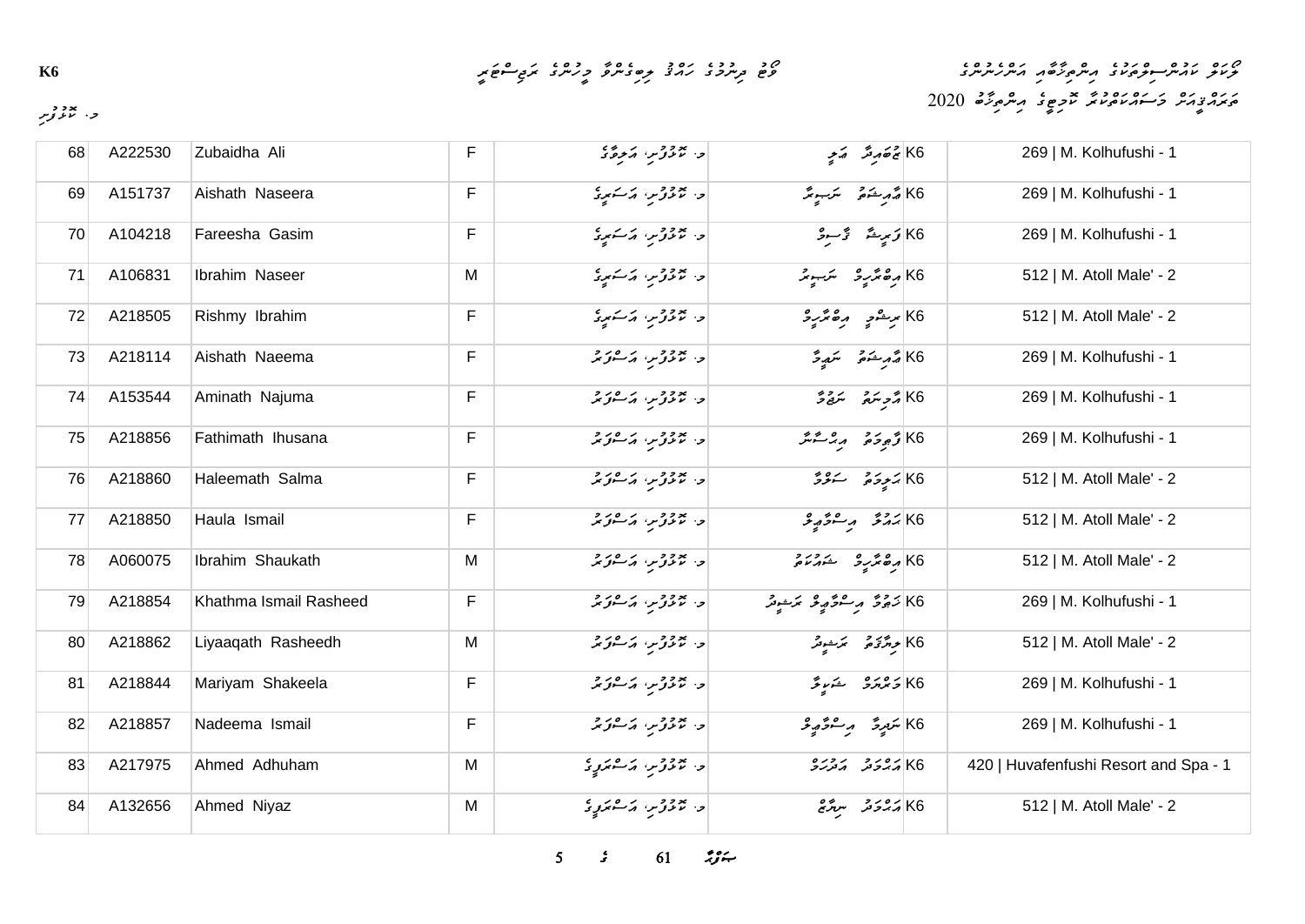*sCw7q7s5w7m< o<n9nOoAw7o< sCq;mAwBoEw7q<m; wBm;vB* م من المرة المرة المرة المرجع المرجع في المركبة 2020<br>مجم*د المريض المربوط المربع المرجع في المراجع المركبة* 

| 85  | A221611 | Aishath Dheema         | $\mathsf{F}$ | د به نور بر را مرکز دیگر      | K6 مَگْرِسْتَمْ مِرْدً                       | 512   M. Atoll Male' - 2              |
|-----|---------|------------------------|--------------|-------------------------------|----------------------------------------------|---------------------------------------|
| 86  | A221483 | Aishath Nasheeda       | F            | د بيمودس مەسكىرى              | K6 مَگْرِسْدَة مِنْ سَرْسِيْتَرْ             | 269   M. Kolhufushi - 1               |
| 87  | A122080 | Ali Razee              | M            | د. برووس پر <u>مرکز</u> ر می  | K6  كەمچە گەسپە                              | 683   Velaa Private Island Maldives-1 |
| 88  | A221617 | Aminath Deena          | $\mathsf F$  | د. مودوس مەسىم بولى           | K6 مَّ حِ سَمَّۃ مِ سِمَّر                   | 512   M. Atoll Male' - 2              |
| 89  | A217972 | Aminath Risfa          | $\mathsf{F}$ | و غلاوين م کم مرو کا          | K6 مَّ حِ سَمَعَ مَ سِسْرَتَرَ               | 269   M. Kolhufushi - 1               |
| 90  | A217974 | Hussain Hamdhaan       | M            | د برووس پر شر <sub>کو</sub> ر | K6 يُرْسَمب <sup>و</sup> يُروَثَّرْسُ        | 99   R. Dhuvaafaru - 1                |
| 91  | A040800 | Ibrahim Hamdy          | M            | و غووم، مەھمۇرى               | K6 <sub>مو</sub> ڻ <i>نگرو ج</i> ڏمي         | 512   M. Atoll Male' - 2              |
| 92  | A146861 | Ismail Nisham          | M            | د. مودوس كەسىم بولى           | K6 مِـــْمَوَّمِهِ عَــْ سِــَمَّوْ          | 730   Reethi Beach Resort Maldives-1  |
| 93  | A053333 | Mohamed Rafeeu         | M            | د. مودوس كەسىم بولى           | K6 <i>\$22.25 بَرَوِي</i> ر                  | 512   M. Atoll Male' - 2              |
| 94  | A075904 | Nishana                | $\mathsf{F}$ | د. توروس، تەس <i>ەپرى</i>     | K6 سرڪ <b>ئ</b> ر                            | 269   M. Kolhufushi - 1               |
| 95  | A112133 | Ali Shifau             | M            | د. نووور، مەھمىتىر            | K6 كەمچە ھەر <i>گە</i>                       | 269   M. Kolhufushi - 1               |
| 96  | A218053 | Fazla Ibrahim Rasheedh | F            | د. نووور، مەھتىر              | K6 كَرَّ-تَمَرَّ مِرْكَة بِرَبَّ مَرْشِيْتَر | 512   M. Atoll Male' - 2              |
| 97  | A218055 | Gasim Ibrahim          | M            | د. نووور، مەھمىتىر            | K6 تۇسىر مەھم <i>گى</i> رو                   | 512   M. Atoll Male' - 2              |
| 98  | A139067 | Ibrahim Rasheed        | M            | و مودوس مەھمىسى               | K6 مەھەر بۇ سىم ئىسىمىسى K6                  | 269   M. Kolhufushi - 1               |
| 99  | A112134 | Marujeena              | $\mathsf F$  | و مودور، مەھمىتىر             | K6 كەتمەيەتىگە                               | 512   M. Atoll Male' - 2              |
| 100 | A112122 | Maziyya Rasheed        | F            | د· لاندوجن الماه مصنوبه       | K6 كۆپەرگە كەش <sub>ت</sub> وتر              | 512   M. Atoll Male' - 2              |
| 101 | A218052 | Shareeka               | F            | و مودوس مەھمىسى               | K6 ڪمبر <i>ما</i> ً                          | 269   M. Kolhufushi - 1               |

 $6$   $\sharp$   $61$   $\sharp$ <sup>2</sup>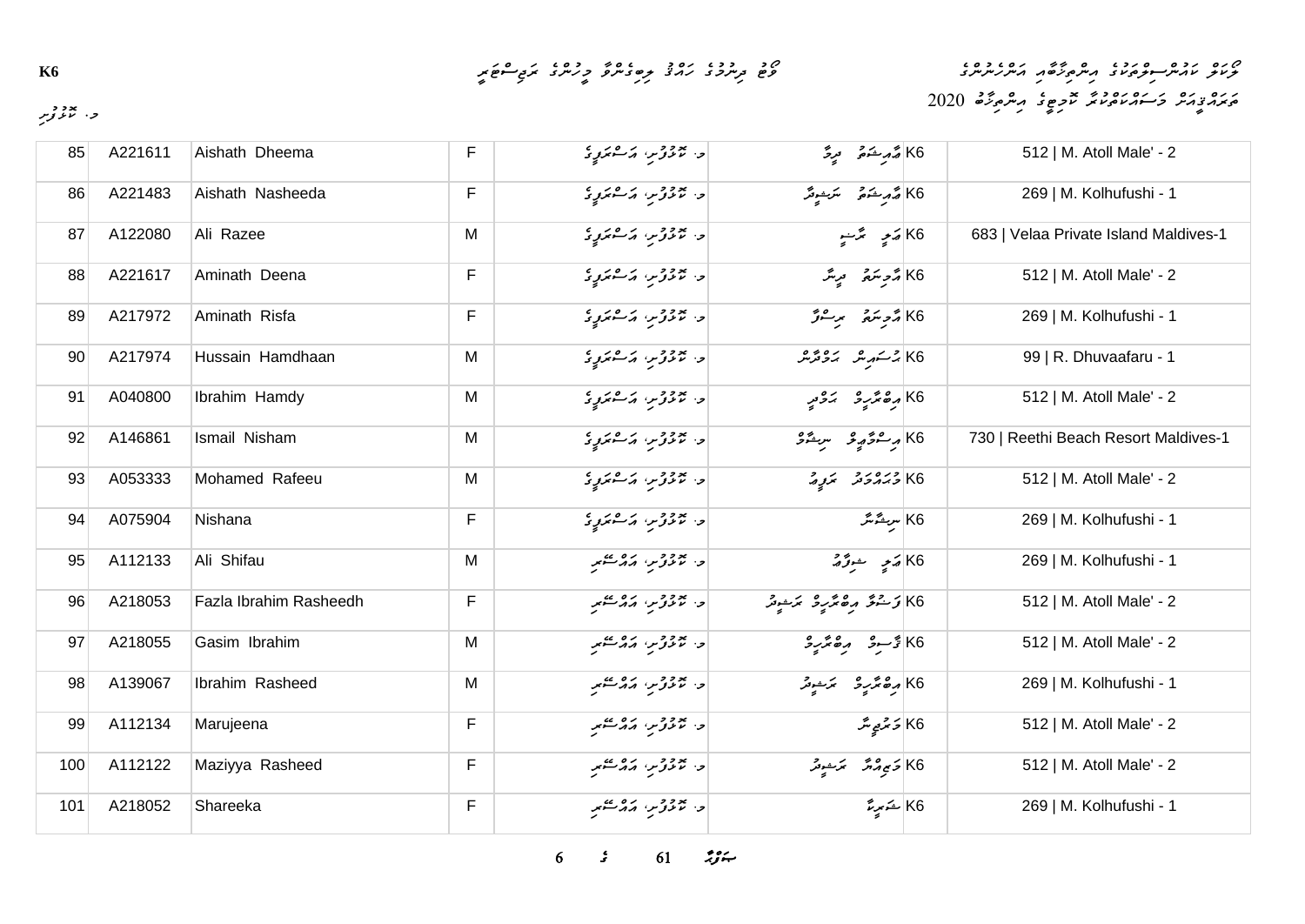*sCw7q7s5w7m< o<n9nOoAw7o< sCq;mAwBoEw7q<m; wBm;vB* م من المرة المرة المرة المرجع المرجع في المركبة 2020<br>مجم*د المريض المربوط المربع المرجع في المراجع المركبة* 

| 102 | A218054 | Zoona Rasheed          | F | د· نوروین مەممىسى                                                                                    | K6 تي مگر سمرڪونگر                     | 512   M. Atoll Male' - 2      |
|-----|---------|------------------------|---|------------------------------------------------------------------------------------------------------|----------------------------------------|-------------------------------|
| 103 | A217776 | Abdulla Shafiu Ibrahim | M | و المعجز والمراكب والمحدود و المحمد و المحمد و المحمد و المحمد و المحمد و المحمد المحمد و المحمد الم | K6 كەھەراللە ھەرپە مەھەردى             | 512   M. Atoll Male' - 2      |
| 104 | A075647 | Ahmed Rameez           | M | والعموض كالمرووي                                                                                     | K6 كەش <b>كەتتىلى</b> ئىر <i>جى</i> تى | 512   M. Atoll Male' - 2      |
| 105 | A130658 | Ahmed Riyaz            | M | والمعجوجين كالمنفروي                                                                                 | K6 كەبرى كىمى ئىستىر بىر               | 269   M. Kolhufushi - 1       |
| 106 | A217775 | Aishath Riyasa         | F | والمعموقوس كالمستعرف                                                                                 | K6 گەرىشكە ئىر ئىرىگە                  | 269   M. Kolhufushi - 1       |
| 107 | A217778 | Aishath Samha          | F | والمعروس كالمرووي                                                                                    | K6 مەم ئىشقى سىۋ <i>رى</i>             | 512   M. Atoll Male' - 2      |
| 108 | A217773 | Asraar Hassan Fulhu    | F | والمعروس كالمرووي                                                                                    | K6 كەشكە ئەسكەندى ئە                   | 512   M. Atoll Male' - 2      |
| 109 | A115789 | Fathimath Shadiya      | F | والمعجوجين كالمنفروي                                                                                 | K6 زَّەپرىق شَّەرِمَّ                  | 316   L. Fonadhoo - 3         |
| 110 | A061738 | Hassan Razy            | M | والمعجوجين كالمنفروي                                                                                 | K6   پرسترچھ گھرسیو<br>                | 269   M. Kolhufushi - 1       |
| 111 | A063664 | Ibrahim Niyaz          | M | والمعجوجين كالمنفروي                                                                                 | K6 مەھەرىپى سى <i>رگى</i> ج            | 635   Hulhumale', Ehenihen-21 |
| 112 | A104524 | Ismail Nizam           | M | و اندووس كه مرووده                                                                                   | K6 برےد <sub>گی</sub> و س <i>پو</i> ڈ  | 269   M. Kolhufushi - 1       |
| 113 | A111909 | Maryam Wiraasa         | F | والمعموقوس كالمستعرف                                                                                 | K6 كەبرىز ئەرىگە ئىستە                 | 512   M. Atoll Male' - 2      |
| 114 | A217777 | Mohamed Shathiu        | M | والمعموقوس كالمستعرف                                                                                 | K6 <i>جەممى ھەم</i> قىدىنى ئىشتى       | 269   M. Kolhufushi - 1       |
| 115 | A218658 | Abdulla Shakeeb        | M | د عودوس مع مره                                                                                       | K6 كەھەراللە خىرى <i>مى</i>            | 512   M. Atoll Male' - 2      |
| 116 | A156227 | Ahmed Afsan            | M | و مودور، مکرمری                                                                                      | K6 كەيرى كىر كەرگە ئىكەنلىر            | 512   M. Atoll Male' - 2      |
| 117 | A218652 | Ahmed Shakeeb          | M | و مودور، مکرمری                                                                                      | K6 كەبرى قىر ئىكەن ئىچە ئىچە ئ         | 269   M. Kolhufushi - 1       |
| 118 | A218717 | Ahmed Simaal           | M | و عودوس مصری                                                                                         | K6 <i>جەنجى سوڭ</i> ۇ                  | 269   M. Kolhufushi - 1       |

*7 sC 61 nNw?mS*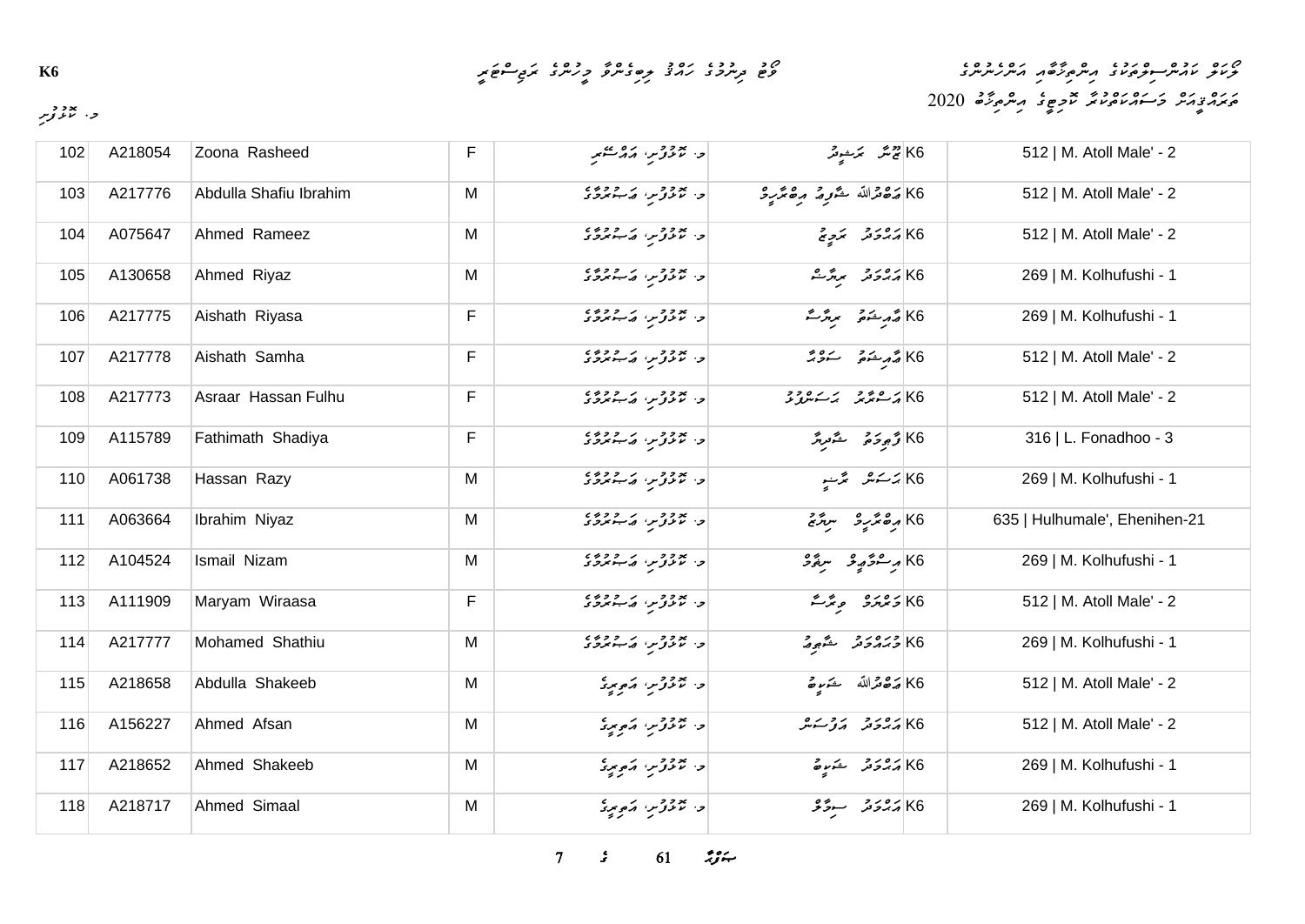*sCw7q7s5w7m< o<n9nOoAw7o< sCq;mAwBoEw7q<m; wBm;vB* م من المرة المرة المرة المرجع المرجع في المركبة 2020<br>مجم*د المريض المربوط المربع المرجع في المراجع المركبة* 

| 119 | A218648 | Aishath Nasra    | $\mathsf F$ | د. ندود به رکم بردگی | K6 م <i>ەمبەشقى مىتىبەتت</i>               | 512   M. Atoll Male' - 2      |
|-----|---------|------------------|-------------|----------------------|--------------------------------------------|-------------------------------|
| 120 | A141332 | Ali Niswan       | M           | و مودور، مکریزی      | K6 كەمچە سرىشقەتلەر                        | 512   M. Atoll Male' - 2      |
| 121 | A052944 | Aminath Saeeda   | F           | و مودوم، مصري        | K6 مَّ حِسَمَةٌ سَمَّ يَرْتَمُ             | 568   Villimale' Ehenihen - 3 |
| 122 | A147704 | Asma Ali         | F           | و مودور، مصری        | K6 تەشىرق قەيچە                            | 512   M. Atoll Male' - 2      |
| 123 | A218514 | Fauziyya Naeema  | F           | و مودور، مصری        | K6 زَمَّ مِمَّ مَّ سَمِي <sup>و</sup> َّ   | 512   M. Atoll Male' - 2      |
| 124 | A218646 | Haleemath Saeeda | $\mathsf F$ | و مودوم، مکرمری      | K6 بَرْجِرَة مُنْ سَهِيمٌ                  | 269   M. Kolhufushi - 1       |
| 125 | A218722 | Hawwa Nazima     | $\mathsf F$ | و برووم، مکریزی      | K6 كەش <sup>ۇ</sup> شىرۇ                   | 512   M. Atoll Male' - 2      |
| 126 | A155202 | Khalid Mohamed   | M           | و مودور، مصری        | K6 تَرْمِتْر   وَيَرْدُونْرُ               | 269   M. Kolhufushi - 1       |
| 127 | A055889 | Mariyam Shaheeda | F           | و مودور، مصری        | K6 كا <i>كار جهر بلا</i> كار بير كليكر     | 512   M. Atoll Male' - 2      |
| 128 | A218719 | Meeshag Mohamed  | M           | و مودور، مصری        | K6 <sub>ج</sub> ِ شَرَّ <i>جَهُ دُور و</i> | 269   M. Kolhufushi - 1       |
| 129 | A218721 | Mohamed Asnad    | M           | و مودوم، مکرمری      | K6 دېرونه که شرکته                         | 512   M. Atoll Male' - 2      |
| 130 | A218598 | Mohamed Saeed    | M           | و مودور، مصری        | K6 <i>ۇنەۋەقى سەرەتى</i>                   | 269   M. Kolhufushi - 1       |
| 131 | A218718 | Nazuleema        | F           | و مودوم، مکرمری      | K6 ىتر <i>ىج م</i> وتۇ                     | 269   M. Kolhufushi - 1       |
| 132 | A218720 | Nimal Khalid     | M           | و معموم مورد         | K6 سردً و گروگر                            | 289   Th. Vilufushi - 2       |
| 133 | A218656 | Nizama Khalid    | F           | و مودوم، مکرمری      | K6 سِهَّرَّ گَرْمِتْر                      | 269   M. Kolhufushi - 1       |
| 134 | A218650 | Siyama Khalid    | F           | و مودوم، مکرمری      | K6 س <i>يردَّة</i> شَعِيفَر                | 512   M. Atoll Male' - 2      |
| 135 | A218653 | Visama Khalidh   | F           | د بدووس موسره        | K6 مِرْمَدَّ زَّمِيْر                      | 269   M. Kolhufushi - 1       |

**8** *s* **61** *z s*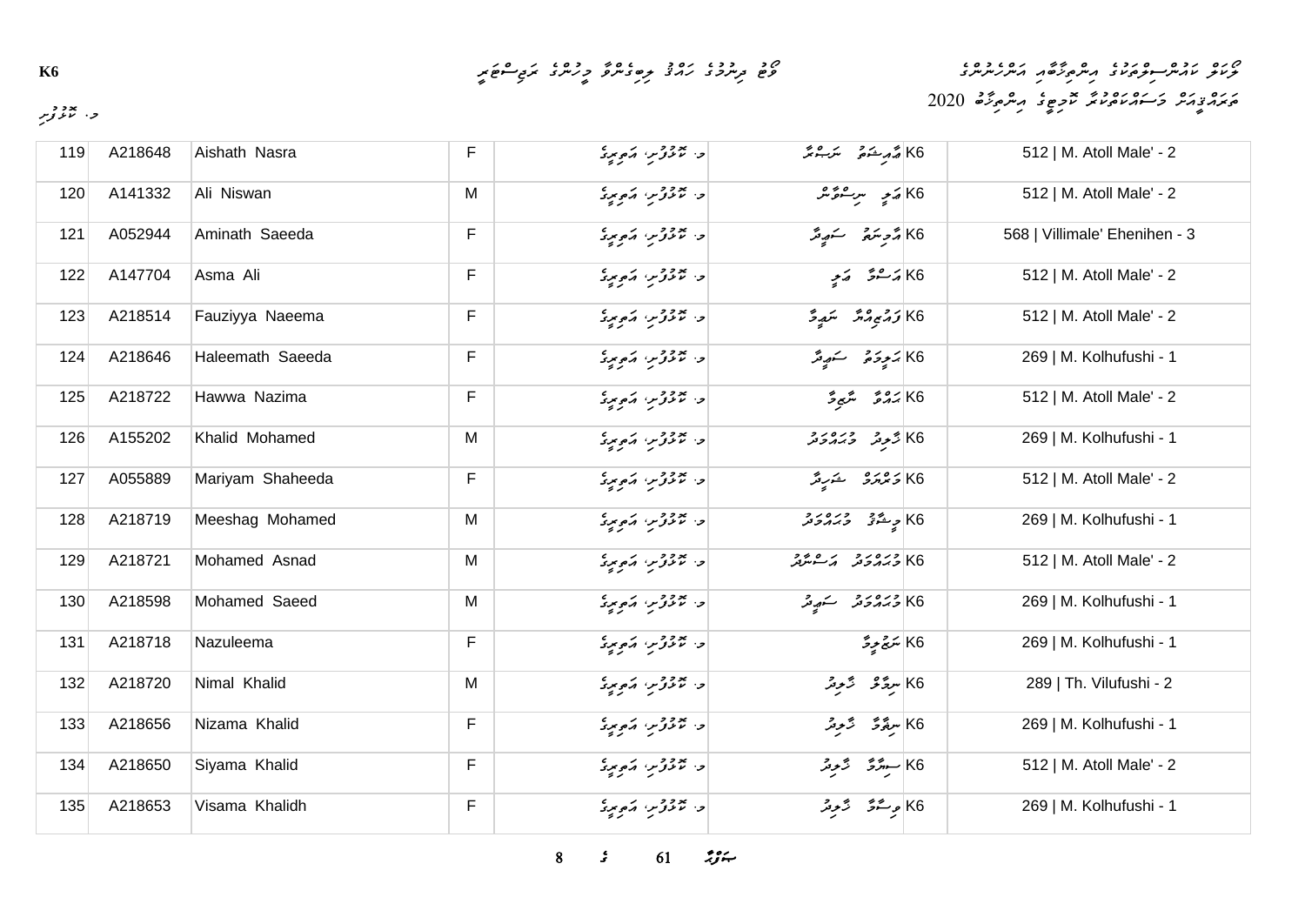*sCw7q7s5w7m< o<n9nOoAw7o< sCq;mAwBoEw7q<m; wBm;vB* م من المرة المرة المرة المرجع المرجع في المركبة 2020<br>مجم*د المريض المربوط المربع المرجع في المراجع المركبة* 

| 136 | A217770 | Abdul Majid                  | M           | و· ئۇنزۇس قا <i>رتىرو</i> ئ             | K6 كەھ ترىۋ گە يىر                                                                                   | 269   M. Kolhufushi - 1  |
|-----|---------|------------------------------|-------------|-----------------------------------------|------------------------------------------------------------------------------------------------------|--------------------------|
| 137 | A060269 | Abdulla Mahir                | M           | د. مودو <sub>م</sub> ، <i>ماڻ</i> بروگر | K6 كەھەراللە   ئەرىمە                                                                                | 269   M. Kolhufushi - 1  |
| 138 | A073263 | Aniyath Afeefa               | F           | د. مودو <sub>م</sub> ، ئەزىرە ئە        | K6 مَّ سِ <i>رَةً مَدِوَّ</i>                                                                        | 269   M. Kolhufushi - 1  |
| 139 | A067089 | Hassan Mahir                 | M           | د. مودور، <i>ځان</i> ېږونځ              | K6 يَرْسَدُ وَرِيْرُ                                                                                 | 269   M. Kolhufushi - 1  |
| 140 | A217772 | Mohamed Misbaah Abdul Maajid | M           |                                         | K6 درورد و مده رودود د و برور بورد از نورد از در د                                                   | 512   M. Atoll Male' - 2 |
| 141 | A048200 | Rugiyya Moosa Fulhu          | F           | د. مودور، <i>کارم</i> ورگ               | K6 تر <i>بو هر جي شو</i> ر د                                                                         | 269   M. Kolhufushi - 1  |
| 142 | A115777 | Adam Saeed                   | M           | د. بدووس ھوج دي                         | K6 مَرْتَرَدُ سَمَ <i>دٍيْرُ</i>                                                                     | 269   M. Kolhufushi - 1  |
| 143 | A223162 | Aishath Rausha Mohamed       | F           |                                         | K6 محمد شوم برود ورورو به المحدود مع ديد و برود المحدود المحدود المحدود المحدود المحدود المحدود المح | 512   M. Atoll Male' - 2 |
| 144 | A223160 | Aminath Shehezadhee          | $\mathsf F$ | ا د. برود د.<br>او نانگوش گاه دیگری     | K6 مَّ حِ سَمَّ مِسْ مَعَ مَ مِّ مِرِ                                                                | 265   M. Mulah - 1       |
| 145 | A223154 | Dawood Hussain               | M           | و مودور، ھوجوت                          | K6 مُرْمَّتْرِ بِرْسَهِ بِرْ                                                                         | 269   M. Kolhufushi - 1  |
| 146 | A223155 | Fathimath Saeeda             | F           | د. بودوس ھوچي                           | K6 زَّجِرَة مُ سَهِيمٌ                                                                               | 269   M. Kolhufushi - 1  |
| 147 | A223156 | Ibrahim Mansoor              | M           | و. مودور، ھوجوت                         | K6 مەھەر ئەرەپتى ئىسىمىسى K6                                                                         | 269   M. Kolhufushi - 1  |
| 148 | A223159 | Ismail Dawood                | M           | و بروور، ھي وي                          | K6 <sub>م</sub> رےدمچھ پڑھ میں س                                                                     | 269   M. Kolhufushi - 1  |
| 149 | A223157 | Mariyam Saeeda               | F           | و بروور، ھوجو                           | K6 دَيْرْيَرْ مَنْ سَنَ بِرْ مَدَّ                                                                   | 512   M. Atoll Male' - 2 |
| 150 | A223158 | Masrooh                      | M           | د. نورومر، ھي پري                       | K6 كەشقە <i>تە</i>                                                                                   | 269   M. Kolhufushi - 1  |
| 151 | A293408 | Mohamed Rasheed              | M           | و. مودور، ھوجوت                         | K6 <i>وُبَرُوْدَ وَ</i> بَرَ <sub>ْسُو</sub> ِتْرَ                                                   | 512   M. Atoll Male' - 2 |
| 152 | A224376 | Aishath Rizana               | F           | ه بروو و ووه ده و.<br>د تانووس گانورنگر | K6 مەرىشىمۇ مېرىتى ئىگە                                                                              | 269   M. Kolhufushi - 1  |

*9 s* 61 *i*<sub>S</sub> $\approx$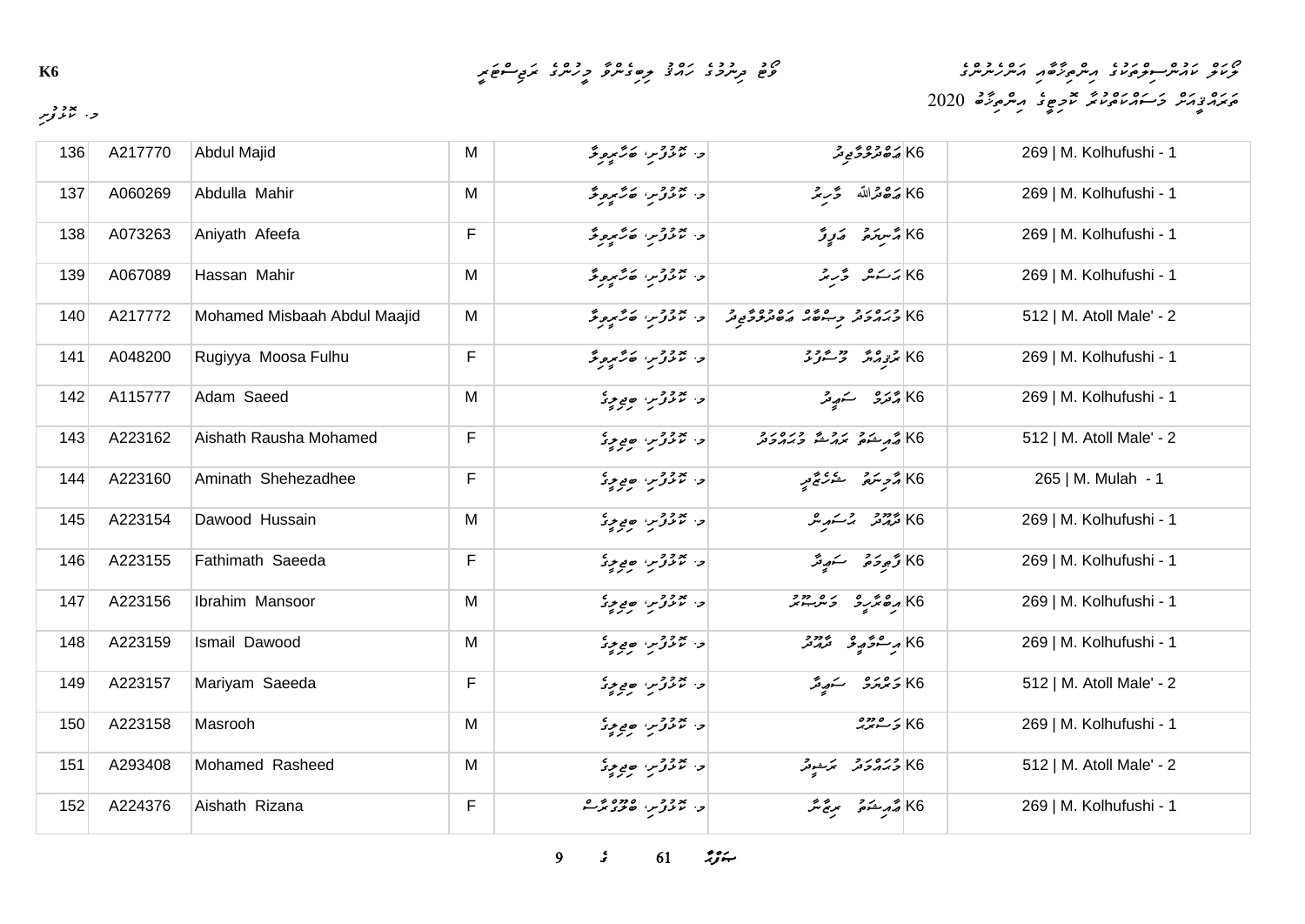*sCw7q7s5w7m< o<n9nOoAw7o< sCq;mAwBoEw7q<m; wBm;vB* م من المرة المرة المرة المرجع المرجع في المركبة 2020<br>مجم*د المريض المربوط المربع المرجع في المراجع المركبة* 

| ,,,<br>ر مو توسر<br>و۰ |
|------------------------|
|------------------------|

| 153 | A067349 | Ali Ibrahim                      | M            | د. نوروین ۱۵۶۶ ترم                      | K6 كەمچە بەھەتگەپەدى<br>                                      | 269   M. Kolhufushi - 1  |
|-----|---------|----------------------------------|--------------|-----------------------------------------|---------------------------------------------------------------|--------------------------|
| 154 | A224378 | Asiyath Abdul Rahman             | F            | د. موروبر، موروبر م                     | K6 ژــوره ده ده ده ده و                                       | 269   M. Kolhufushi - 1  |
| 155 | A224380 | Farusana                         | $\mathsf F$  | ه برود و ووه بره<br>د ناندوس هودبرگ     | K6 زیژشتر                                                     | 269   M. Kolhufushi - 1  |
| 156 | A254110 | Ibrahim Lamih                    | M            | د. بدود ۱۵۶۵ وروپه<br>د تاندوس گانورنگ  | K6 مەھم <i>گىي</i> ۇ گ <sub>ە</sub> رچ                        | 512   M. Atoll Male' - 2 |
| 157 | A224387 | Lamha Ali                        | $\mathsf F$  | و مودور، ۱۶۶۵ و.                        | K6 تری تھ تھ                                                  | 512   M. Atoll Male' - 2 |
| 158 | A153552 | Mariyam Suhana                   | $\mathsf{F}$ | د. بدوور، ۱۵۶۵ و.<br>د. بلاوس، ۱۳۶۵ برگ | K6 ئەيزىرى سەئەتىر                                            | 269   M. Kolhufushi - 1  |
| 159 | A224384 | Mohamed Sadhdham Abdul<br>Rahman | M            |                                         | K6 وره رو بره ده بره وه ره ده و به برو و به ده ه ده ده ده و ه | 269   M. Kolhufushi - 1  |
| 160 | A224374 | Nafeesa Ibrahim                  | F            | ه برود ۱۶۶۵ وروپه<br>د تانووس هوربر پ   | K6 سَمِيٍّ مَصَمَّرٍ وَحَمَّدٍ وَحَمَّدٍ وَ                   | 269   M. Kolhufushi - 1  |
| 161 | A224382 | Zareena Abdul Rahman             | $\mathsf F$  | د. بدو و موده مورد م                    | K6 ئوپېرىگە ئەھەرمەمەدە بور                                   | 269   M. Kolhufushi - 1  |
| 162 | A222747 | Agisa Munzir                     | F            | و الاعروب العلم العام الم               | K6 مَّ تِي جَمَّ وَسَّنْدِيْرَ                                | 269   M. Kolhufushi - 1  |
| 163 | A222761 | Ahmed Mahil                      | M            | و کارون ھورد و                          | K6 كەنزى ئەربى                                                | 269   M. Kolhufushi - 1  |
| 164 | A147637 | Asima Munzir                     | $\mathsf F$  | و الاعروب العلم العام الم               | K6 گەسىرى ئى ھىغىرىمى                                         | 269   M. Kolhufushi - 1  |
| 165 | A222774 | Fathimath Maiha                  | $\mathsf{F}$ | و الانور به دور د ه                     | K6 وَّجِوَدَةٌ وَرِدَّ                                        | 512   M. Atoll Male' - 2 |
| 166 | A222768 | Hussain Nabeel                   | M            | و الاعروب العلم العام الم               | K6 يُرْسَمْ مِيْرَ مَتَّتَّبِهِ فَرْ                          | 512   M. Atoll Male' - 2 |
| 167 | A222754 | Mariyam Afiyaa                   | $\mathsf F$  | و متورين ھورد و                         | K6 كاكترى <i>زى مەب</i> ر                                     | 269   M. Kolhufushi - 1  |
| 168 | A218773 | Aishath Nasiha                   | $\mathsf{F}$ | د. برود مره در مرض                      | K6 م <i>ەممىقى مەسىرى</i> گە                                  | 241   AA. Feridhoo - 1   |
| 169 | A218766 | Hafsath Naeema                   | $\mathsf F$  | و عووض ھي شھونگھ                        | K6 بَرُوْجَعْ مَهْدٍ وَّ                                      | 269   M. Kolhufushi - 1  |

 $10$  *s* 61  $\frac{2}{3}$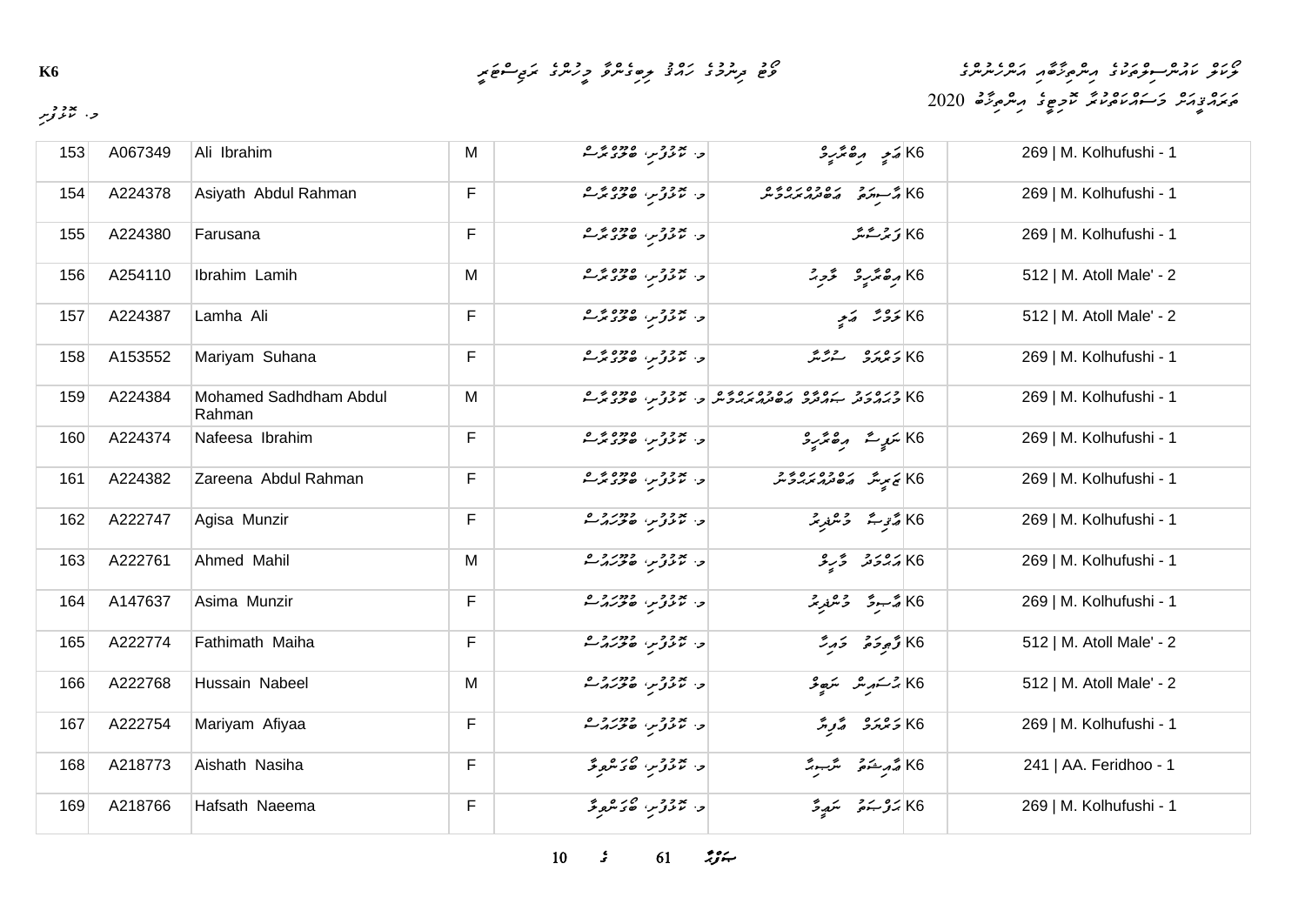*sCw7q7s5w7m< o<n9nOoAw7o< sCq;mAwBoEw7q<m; wBm;vB* م من المرة المرة المرة المرجع المرجع في المركبة 2020<br>مجم*د المريض المربوط المربع المرجع في المراجع المركبة* 

| 170 | A217968 | <b>Abdul Muhusinu</b>    | M           | د. مود د به مورد د د                          | K6 ئەھەر بۇ بەر يەسىر                                        | 269   M. Kolhufushi - 1         |
|-----|---------|--------------------------|-------------|-----------------------------------------------|--------------------------------------------------------------|---------------------------------|
| 171 | A217967 | Abdulla Fahmee           | M           | و مودوس مدروده                                | K6 كەھەراللە ئ <i>ۇرق</i>                                    | 269   M. Kolhufushi - 1         |
| 172 | A217971 | Ahmed Hamzaa             | M           | و مودور، مدروده و                             | K6 كەبرى قىر ئىرىم ئى                                        | 635   Hulhumale', Ehenihen-21   |
| 173 | A217970 | Aishath Saeeda           | F           | د. بدوو د بدر وده با<br>و: نانگوش، ځانگروی    | K6 مُەمشەق <sub>ق</sub> سەم <i>بەن</i> گە                    | 260   V. Felidhoo - 1           |
| 174 | A111741 | Badurunnisa              | F           | د. بدوو د بدر وده با<br>و: تانگوش، ځانگروی    | K6 ئ <i>ەنزىردى</i> بىرگ                                     | 512   M. Atoll Male' - 2        |
| 175 | A217973 | Mamdhooh Abdulla Fahumee | M           | و مود د به در ده و<br>د تانگرس ځامگردي        | K6 دَوْتَرْبُرْ مَهْ قَرْاللّهِ   تَرْحِرِ                   | 692   Lily Beach Resort & Spa-1 |
| 176 | A146715 | Muhusina                 | F           | و مودو مددود .<br>و مرکزیر، <i>ه</i> مبردی    | K6 د چرىسىدىگە                                               | 512   M. Atoll Male' - 2        |
| 177 | A154054 | Fathimath Hussain Fulhu  | F           | والمعموقوس كالملاكر سريمه                     | K6 رَّجِ <i>ج</i> َ حَمَّ بِرَ سَمَّ <i>مِر مَرْدُ</i> حَرَّ | 269   M. Kolhufushi - 1         |
| 178 | A114634 | Ahmed Luthfy             | M           | و الاوور الام بره ده و ه                      | K6 كەندى قىرىمى ئىچە ئىچە ئىچە ئ                             | 269   M. Kolhufushi - 1         |
| 179 | A218879 | Aminath Hudha            | F           | و مورو بره ده در ده                           | K6 مَّ مِ سَعَّةٍ حَسَّ                                      | 270   M. Dhiggaru - 1           |
| 180 | A129010 | Hussain Latheef          | M           | د سروم سره ۱۵۶۵م و.<br>د ناندوس نانانتری در م | K6 يُرَسَمبِ شَرَ وَجِوتَرَ ا                                | 269   M. Kolhufushi - 1         |
| 181 | A218888 | Hussain Reeshan          | M           | د سروم سره ۱۵۶۵م و.<br>د ناندوس نانانتری در م | K6 يُرَسَمُ مِن مَدِينَة مِنْ                                | 454   Asseyri Jail - 1          |
| 182 | A218887 | Mohamed Majdee           | M           | د سروم سره ۱۵۶۵ و.<br>د سروم سرمین            | K6 دُبَرْدْدَتْرْ كَمَعْ مِرِ                                | 269   M. Kolhufushi - 1         |
| 183 | A335985 | Mohamed Rishwaan         | M           | و مورو بده ده دوره                            | K6 <i>32825 برخومٌ</i> س                                     | 269   M. Kolhufushi - 1         |
| 184 | A218878 | Rafeea Ibrahim           | $\mathsf F$ | و الاوور بده عام دوره                         | K6 بَرَوٍ مَدَّ مِنْ مَرْكَبِ وَ                             | 269   M. Kolhufushi - 1         |
| 185 | A217285 | Rageeba Ibrahim          | F           | و الادوس بده عام دوره                         | K6 بَرَبِّي مَ مِرْهُ مَّرْرِدْ                              | 269   M. Kolhufushi - 1         |
| 186 | A218868 | Rahma Ibrahim            | F           | و مورو بره ده در ده                           | K6 بَرْبُرْدَ مِنْ بِرْدِ وَ                                 | 269   M. Kolhufushi - 1         |

 $11$  *s* 61 *i*<sub>3</sub> *i*<sub>4</sub>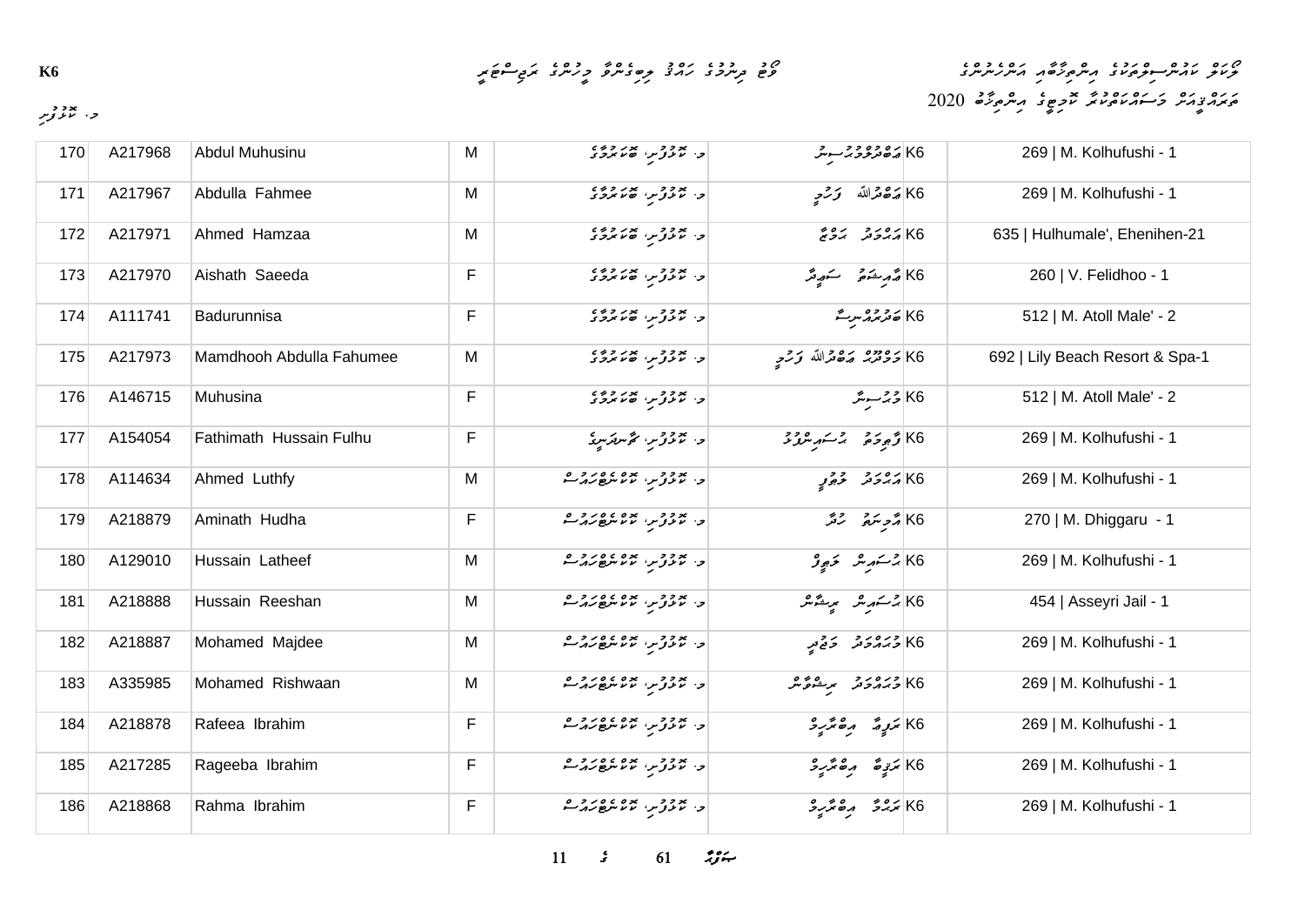*sCw7q7s5w7m< o<n9nOoAw7o< sCq;mAwBoEw7q<m; wBm;vB* م من المرة المرة المرة المرجع المرجع في المركبة 2020<br>مجم*د المريض المربوط المربع المرجع في المراجع المركبة* 

| 187 | A218885 | Zuleykha Ibrahim           | F | و الاوور الده عام دوره        | K6 ىخ <i>قرى<sup>5</sup> مۇھ مۇرى</i> 3                                | 269   M. Kolhufushi - 1          |
|-----|---------|----------------------------|---|-------------------------------|------------------------------------------------------------------------|----------------------------------|
| 188 | A224346 | Abdulla Mohamed            | M | د. بروو په په ده و            | K6 كەھەراللە <i>مەم</i> رىر                                            | 269   M. Kolhufushi - 1          |
| 189 | A224367 | Ahmedulla                  | M | ل پروژمر، "پارچي              | K6 كەبۇ ئەتىراللە                                                      | 512   M. Atoll Male' - 2         |
| 190 | A224363 | Ahmeema Abdulla            | F | ل پرووړ، » پوځو               | K6 كەبۇ ھەمىراللە                                                      | 512   M. Atoll Male' - 2         |
| 191 | A224351 | Ameeliyya                  | F | و. مودوم، عمومی               | K6 كەچەمەتە                                                            | 512   M. Atoll Male' - 2         |
| 192 | A376317 | Fathuhulla Abdulla Mohamed | M | د برووس» په ده په             | K6 وَحَدَّجَ اللَّهُ صَدَّقَ قِرْاللَّهُ حَ بَرَهُ حَ <sup>دِ</sup> دِ | 269   M. Kolhufushi - 1          |
| 193 | A224347 | Hawwa Zahira               | F | د. بروو به علم ده به د        | K6 ئەيمۇ ئىچ رىتىگە                                                    | 269   M. Kolhufushi - 1          |
| 194 | A224360 | Jadhulla Abdulla           | M | د. برووس په پوځ               | K6 تَحْمَدُاللّه صَ <b>صْحَ</b> رْاللّه                                | 269   M. Kolhufushi - 1          |
| 195 | A122086 | Masood Abdulla             | M | د. برود <sub>ب</sub> ه په پوځ | K6 كەمەمىر مەھەرللە                                                    | 569   Kulhudhuffushi, Ehenihen-1 |
| 196 | A224364 | Najudha Abdulla            | F | د. بروو به علم ده به د        | K6 تربيءَ <i>۾ گ</i> ھ قرالله                                          | 269   M. Kolhufushi - 1          |
| 197 | A224354 | Ramla Abdulla              | F | د. بود دور، ۴ پوځ د           | K6 يَرْدَّقَ بَرَهْ قَرْاللَّه                                         | 512   M. Atoll Male' - 2         |
| 198 | A224357 | Zahura Abdulla             | F | و. موږوس په پوځو              | K6 يَحْرَ مَرَّ مَرْكَ مِرْاللَّه                                      | 512   M. Atoll Male' - 2         |
| 199 | A219297 | Ahmed Miqdhaadh Rushdhee   | M | د. بودوس وړمنځ                | K6 كەبۇبۇقر ب <sub>و</sub> تۇتر ئرش <sup>و</sup> نرٍ                   | 512   M. Atoll Male' - 2         |
| 200 | A219295 | Aminath Minha              | F | د. ندود به درگ                | K6 مَّحِسَمَّةٌ حِسَّدَّ                                               | 269   M. Kolhufushi - 1          |
| 201 | A147750 | Fathimath Sharmeela        | F | د. ندود به درگ                | K6 <i>وَّجوحَمْ   ڪمرُجِ گُر</i>                                       | 512   M. Atoll Male' - 2         |
| 202 | A032931 | Rushdee Ali                | M | د. ندود به درگ                | K6 ټرش <sup>و</sup> پر ک <i>ړې</i>                                     | 668   Cinnamon Hakuraa Huraa-1   |
| 203 | A223604 | Aishath Fareesha           | F | د به دوم، مَرْهُ وِعْهُ       | K6 مَّەرِ شَمَّة كَسِرْ شَمَّ                                          | 269   M. Kolhufushi - 1          |

 $12$  *s* 61  $23$   $\div$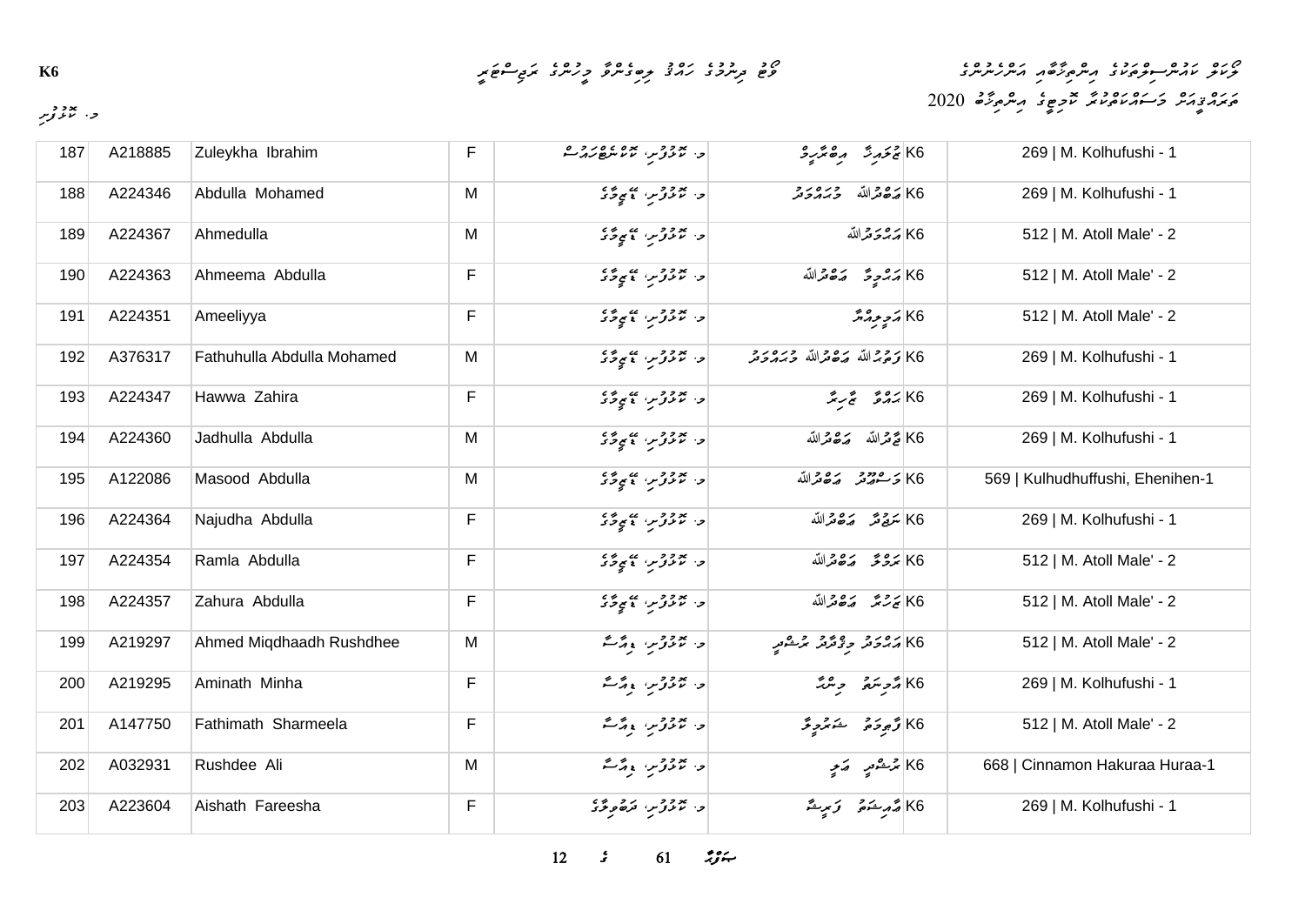*sCw7q7s5w7m< o<n9nOoAw7o< sCq;mAwBoEw7q<m; wBm;vB* م من المرة المرة المرة المرجع المرجع في المركبة 2020<br>مجم*د المريض المربوط المربع المرجع في المراجع المركبة* 

| 204 | A223598 | Habeeba Adam           | F            | د ندود روووژ                            |                                          | 512   M. Atoll Male' - 2 |
|-----|---------|------------------------|--------------|-----------------------------------------|------------------------------------------|--------------------------|
| 205 | A223606 | Haleemath Shaeedha     | F            | و مودور، ترەم ۋى                        | K6 بَرْمٍ وَتَمْ صَنَّمٍ مَّرَ           | 269   M. Kolhufushi - 1  |
| 206 | A123090 | Hassan Muneer          | M            | ه برووس مرضوعه                          | K6   يَرْسَمْ _ وَسِرِيْرُ               | 269   M. Kolhufushi - 1  |
| 207 | A223594 | Hussain Muneer         | M            | ن پروژبر، م <i>رکا</i> و گری            | K6 يُرْسَمْ بِيْرِ وَسِيْرَ              | 269   M. Kolhufushi - 1  |
| 208 | A223599 | Mariyam Fareesha       | F            | د. مودوس ترەم ئى                        | K6 <i>وَجُهْرُوْ وَمِ</i> رِيْدُ         | 512   M. Atoll Male' - 2 |
| 209 | A223611 | Mohamed Naail          | M            | د برووس ترەم دى                         | K6 دېم <i>ډېره پې</i> مبر                | 512   M. Atoll Male' - 2 |
| 210 | A223590 | Wafiyya Ismail         | F            | د بروور، مَرْهُ وِعْرَ                  | K6 <i>قرەمگە م</i> ېشىمۇمېتى             | 269   M. Kolhufushi - 1  |
| 211 | A218534 | Ahmed Rushdhee         | M            | ە بىرودىن مەۋشى                         | K6 <i>كەنگە كىل م</i> رىش <sub>ى</sub> ر | 269   M. Kolhufushi - 1  |
| 212 | A218528 | Haleema Sobira         | $\mathsf F$  | و. <i>۱۶۶۶م، مرگ</i> رگرگا              | K6 كەمچە ئەسىمە ئىقدىن ئى                | 512   M. Atoll Male' - 2 |
| 213 | A218537 | Hassan Azuheem Mohamed | M            | و. <i>مودوس م</i> رگرگری                | K6 يَرْسَسْ مَعْ رِحْ وَبَرْمُ وَلَا     | 512   M. Atoll Male' - 2 |
| 214 | A218536 | Nahula Mohamed         | $\mathsf F$  | ە بودۇس مەۋسۇي                          | K6 يَرْرُقُ فَرَيْرُونَزْ                | 512   M. Atoll Male' - 2 |
| 215 | A218535 | Najulaa Mohamed        | $\mathsf{F}$ | ە بودۇر، مەۋشى                          | K6 يَرْدِيْرَ وَبَرُدُونَرْ              | 512   M. Atoll Male' - 2 |
| 216 | A218529 | Naseeha Ahmed          | $\mathsf F$  | ە بىرودىن مەۋشى                         | K6 ىترىبو <i>ندۇ مەندى ق</i> ر           | 512   M. Atoll Male' - 2 |
| 217 | A218532 | Nazeeha Ahmed          | F            | ە بودۇر، مەۋشى                          |                                          | 269   M. Kolhufushi - 1  |
| 218 | A217950 | Aishath Saeeda         | $\mathsf F$  | د. ندووس مرده شود،<br>د. ندووس مرده شدد | K6 مَّەرِ شَمَّة سَمَّةٍ مَّ             | 512   M. Atoll Male' - 2 |
| 219 | A065195 | Ali Amir               | M            | د. ندووس مرده شود،<br>د. ندووس مرده شدد | K6 كەمچە گەجەمگە                         | 269   M. Kolhufushi - 1  |
| 220 | A217958 | Aminath Zulfa          | F            | د. مودوس مرو <i>مود</i> ه               | K6 مُجِسَعَة حَمَوْزٌ                    | 269   M. Kolhufushi - 1  |

 $13$  *s* 61  $23$   $\div$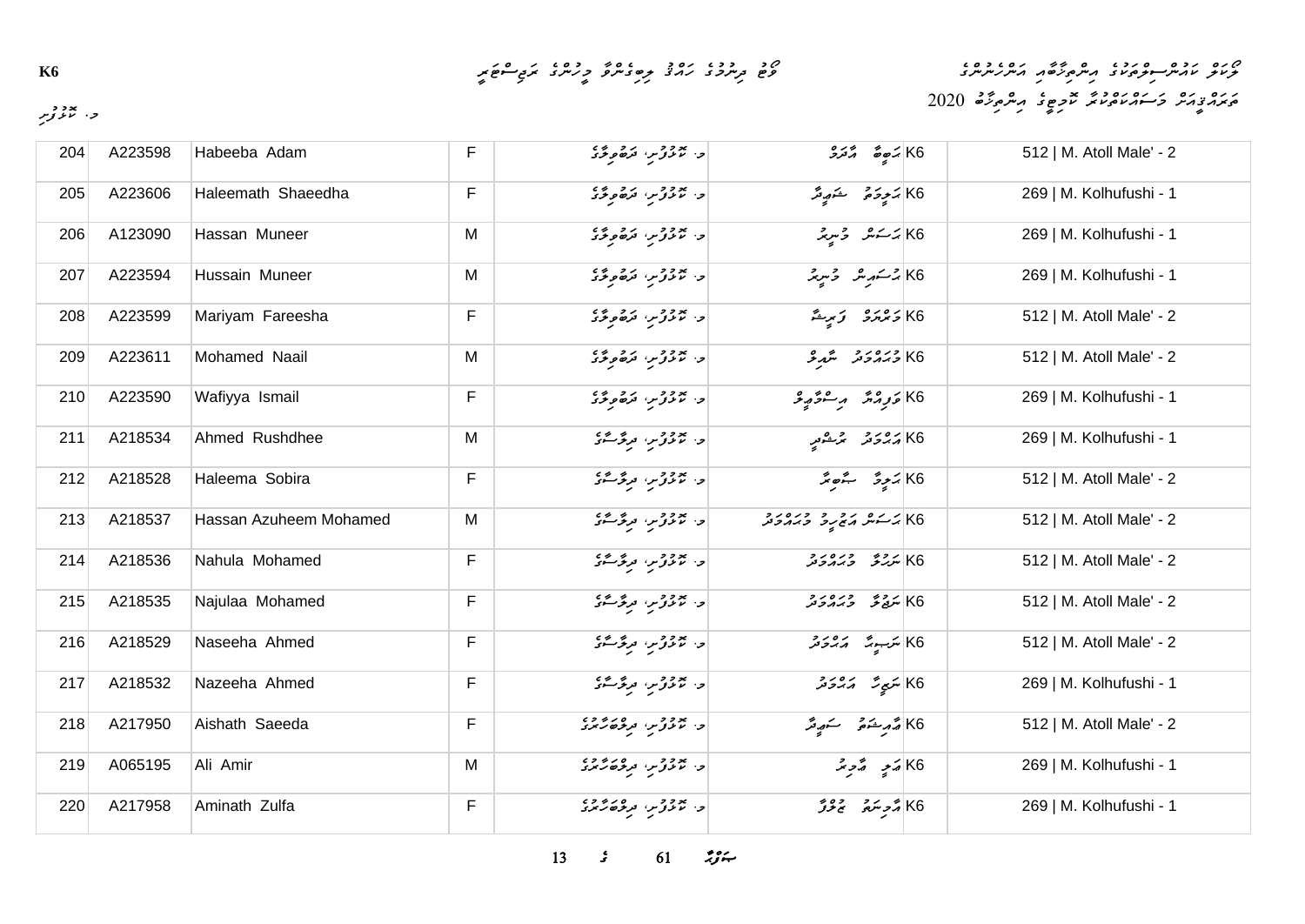*sCw7q7s5w7m< o<n9nOoAw7o< sCq;mAwBoEw7q<m; wBm;vB* م من المرة المرة المرة المرجع المرجع في المركبة 2020<br>مجم*د المريض المربوط المربع المرجع في المراجع المركبة* 

| 221 | A147178 | Fathimath Fariyaala | F | و مودوس مرو <i>کار</i> وه              | K6 ۇ <sub>ج</sub> ورۇ تەر ئەرلا              | 269   M. Kolhufushi - 1        |
|-----|---------|---------------------|---|----------------------------------------|----------------------------------------------|--------------------------------|
| 222 | A273992 | Gasim Fayaz         | M | و الانووس فرخص بروه                    | K6 تۇسىۋە <b>ئ</b> ەتئەشە                    | 263   M. Raiymandhoo - 1       |
| 223 | A217750 | Haleemath Shafeega  | F | و الانووس فرخص بروه                    | K6 كەمچەكتە ھەرپ <sup>ى</sup> گە             | 269   M. Kolhufushi - 1        |
| 224 | A217960 | Hoodhu Shamail      | M | و نووومبر، مرده دوه                    | K6 يىتر مە <i>ۋرى</i> تى                     | 512   M. Atoll Male' - 2       |
| 225 | A217949 | Ismail Gasim        | M | و اندووس مروه دوه                      | K6 مِـــْمَوَّمِهِ عَــَ وَّــَــِ وَ        | 269   M. Kolhufushi - 1        |
| 226 | A023962 | Khadeeja Hussain    | F | و الانووس فرخص بروه                    | K6 كَتَعِيقٌ مَحْسَبِ مِسْرٍ مِسْرٍ          | 635   Hulhumale', Ehenihen-21  |
| 227 | A217959 | Mariyam Sharafiyya  | F | د. بدوو<br>د. ناندوس تروگاربرد         | K6 <i>كَمُرْمَرْدْ َ حُمَّتْرِوْ مُ</i> مََّ | 269   M. Kolhufushi - 1        |
| 228 | A217953 | Sanfa Gasim         | F | و نووومبر مردوره ولا                   | K6 سَمَتَدَّ تَوَ- تَرَ                      | 635   Hulhumale', Ehenihen-21  |
| 229 | A223042 | Ismail Zubair       | M | و لاروپر، مروكاڪورگر                   | K6 مەشقۇمچە ئەھە <i>م</i> گە                 | 668   Cinnamon Hakuraa Huraa-1 |
| 230 | A223035 | Saara Mohamed       | F | و لارومن مروكالشورمح                   | K6 جو پيرونو                                 | 269   M. Kolhufushi - 1        |
| 231 | A123651 | Sahula Mohamed      | F | و لارومن مروكالشورمح                   | K6 جايز تو برورو د                           | 269   M. Kolhufushi - 1        |
| 232 | A223153 | Sehenaza            | F | و غۇرى بېرىكىشوگ                       | K6 كەر ئەتەتىج                               | 269   M. Kolhufushi - 1        |
| 233 | A217322 | Ahmed Haleem        | M | د. مودوس مروشوری                       | K6 كەندى كە بەر بىر كەندىيە ئال              | 269   M. Kolhufushi - 1        |
| 234 | A121979 | Haleemath Fareedha  | F | و نوووس مروشهره                        | K6 كەچەقە قىمىقە                             | 512   M. Atoll Male' - 2       |
| 235 | A217323 | Haleemath Firasha   | F | و نوووس مروشوری                        |                                              | 269   M. Kolhufushi - 1        |
| 236 | A155861 | Khadeeja Mahamood   | F | د. برووس ترويدون<br>د. نانووس ترويشهري | K6 كَتْرِيعٌ - كَ <sup>29</sup> وتْر         | 269   M. Kolhufushi - 1        |
| 237 | A217321 | Rugiyya Fareedha    | F | و مودوس مروشوری<br>و مورکس مروشوری     | K6 تُمْتِرِمُ مَمَّ كَسِرْمَ لَ              | 269   M. Kolhufushi - 1        |

*o6q?q:u; .>*

 $14$  *s* 61  $23$   $\div$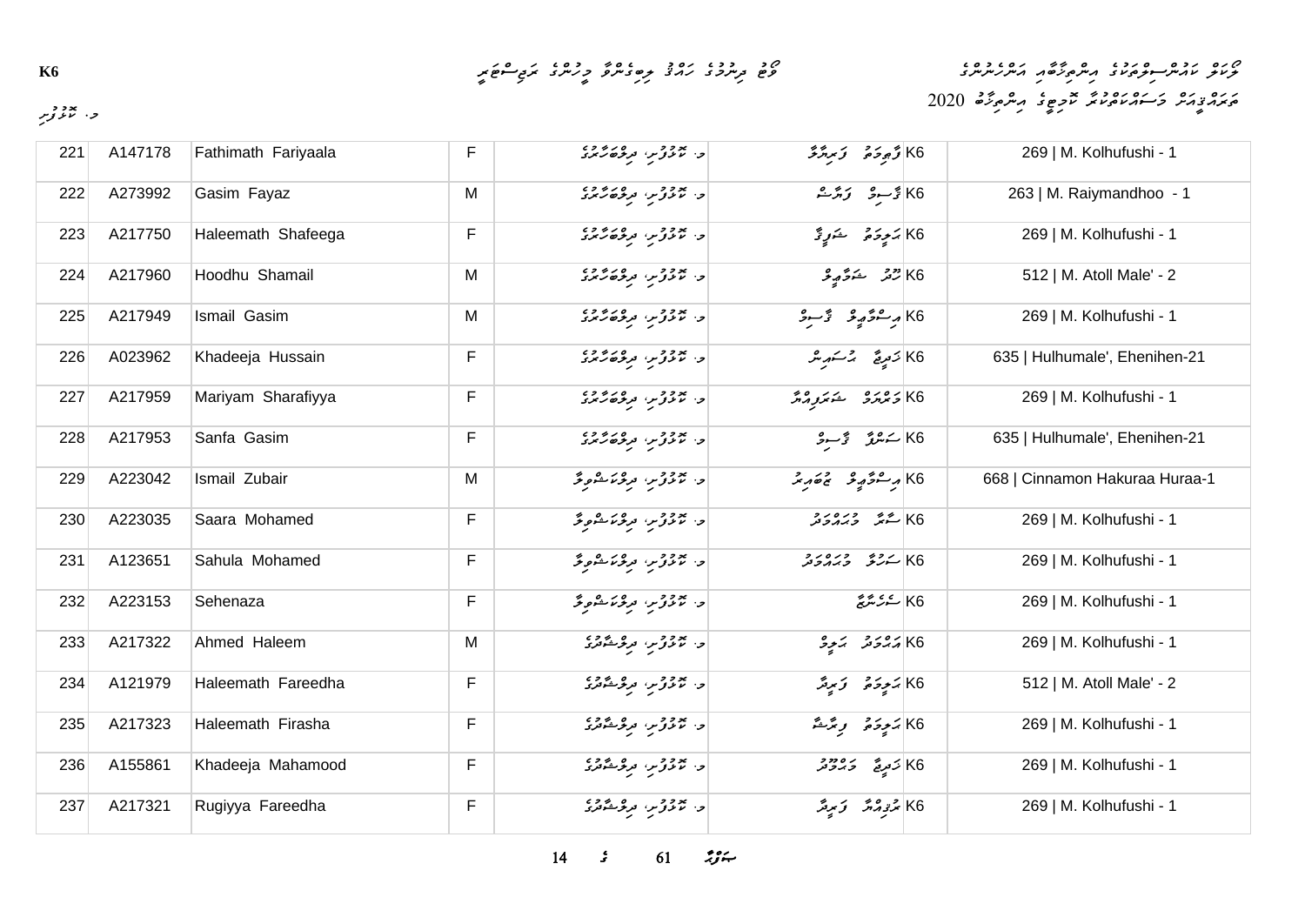*sCw7q7s5w7m< o<n9nOoAw7o< sCq;mAwBoEw7q<m; wBm;vB* م من المسجد المسجد المسجد المسجد المسجد العام 2020<br>مسجد المسجد المسجد المسجد المسجد المسجد المسجد المسجد المسجد ال

| 238 | A051855 | Thahumeena Waleed     | F           | د به دور مروث ده                                   | K6 كۆر <i>مۇ</i> ھەمچەتر                         | 269   M. Kolhufushi - 1          |
|-----|---------|-----------------------|-------------|----------------------------------------------------|--------------------------------------------------|----------------------------------|
| 239 | A075891 | Thasleema Waleedh     | F           | و. مودوس مروشورو                                   | K6 كۆرىشىچە قەمچەتر                              | 269   M. Kolhufushi - 1          |
| 240 | A068181 | Ibrahim Waseem        | M           | و مودور مره ده ده.<br>د ملورس مره بره د            | K6 مەھم <i>گىرى ق</i> ېسىۋ                       | 269   M. Kolhufushi - 1          |
| 241 | A138445 | Mohamed Haneef        | M           | و مووو .<br>د ملووس مر <i>وموه</i> و               | K6 دېم <i>ډېر ت</i> ر تر                         | 512   M. Atoll Male' - 2         |
| 242 | A026983 | Abdulla Faheem        | M           | و· نوروس مورونا                                    | K6 كەھەراللە   ترىرى                             | 269   M. Kolhufushi - 1          |
| 243 | A072268 | Aishath Zakiyya       | F           | و: نونونور، محروره مح                              | K6 مەم ئىقسىم ئىم ئىرىدىگە                       | 512   M. Atoll Male' - 2         |
| 244 | A217447 | Haleemath Samna       | F           | و· نورووس محرم <i>وغ</i>                           | K6 كېچىق سىۋىگە                                  | 512   M. Atoll Male' - 2         |
| 245 | A322170 | Shifna Abdulla Faheem | $\mathsf F$ | و· نوروس محروري                                    | K6 خوتر كەڭ قراللە  ترىرى                        | 512   M. Atoll Male' - 2         |
| 246 | A067504 | Haleema Naseema       | F           | د. بدود به دور م                                   | K6 كيميون - مترسي <del>ر</del>                   | 512   M. Atoll Male' - 2         |
| 247 | A116074 | Fathimath Waheeda     | F           | و بروور ون وه و .<br>د نوگوس تروتربری              | K6 <i>وَّجِوحَمْ وَب</i> ِعَّ <i>ر</i>           | 269   M. Kolhufushi - 1          |
| 248 | A047735 | Hussain Waheedh       | M           | و. مووور، ون وو.<br>د. مانگوس، فروترمزی            | K6 يُرْسَمب <sup>9</sup> مَ <sub>مَ</sub> رِيْرُ | 269   M. Kolhufushi - 1          |
| 249 | A217623 | Mariyam Waheedha      | F           | و مووو ده وه.<br>و ملوومن تروتربری                 | K6 كەنگە <i>نگەڭ قەب</i> ونگە                    | 269   M. Kolhufushi - 1          |
| 250 | A217619 | Mohamed Nisham        | M           | و. مووو د وړه و ،<br>د کانگوس تروترمرد             | K6 <i>\$222 مرتدمي.</i>                          | 269   M. Kolhufushi - 1          |
| 251 | A217617 | Nishama Saud          | F           | و. موووم، ون ووي.<br> و. ما نوفرمن، فروفرمزی       | K6 سريشگر ڪر <i>و</i> ئر                         | 278   Dh. Meedhoo - 1            |
| 252 | A217621 | Sabeena Saudh         | F           | و. موووم، و <i>ده و و ه</i><br>د کالاتوم، فروفرمرد | K6 بەھ شەھەتمە                                   | 269   M. Kolhufushi - 1          |
| 253 | A217622 | Safa Saud Waheed      | F           | و. مووود اوه وه.<br>د ملموتوس فروفرمرد             | K6 جۇ سە <i>ھەتى ق</i> ەيدى <i>تى</i>            | 569   Kulhudhuffushi, Ehenihen-1 |
| 254 | A120256 | Saud Waheed           | M           | ه بروو .<br> و· نانگوس؛ تروتربری                   | K6 ڪر <i>و</i> گر ڪربي گر                        | 269   M. Kolhufushi - 1          |

 $15$  *s* 61  $23$   $\div$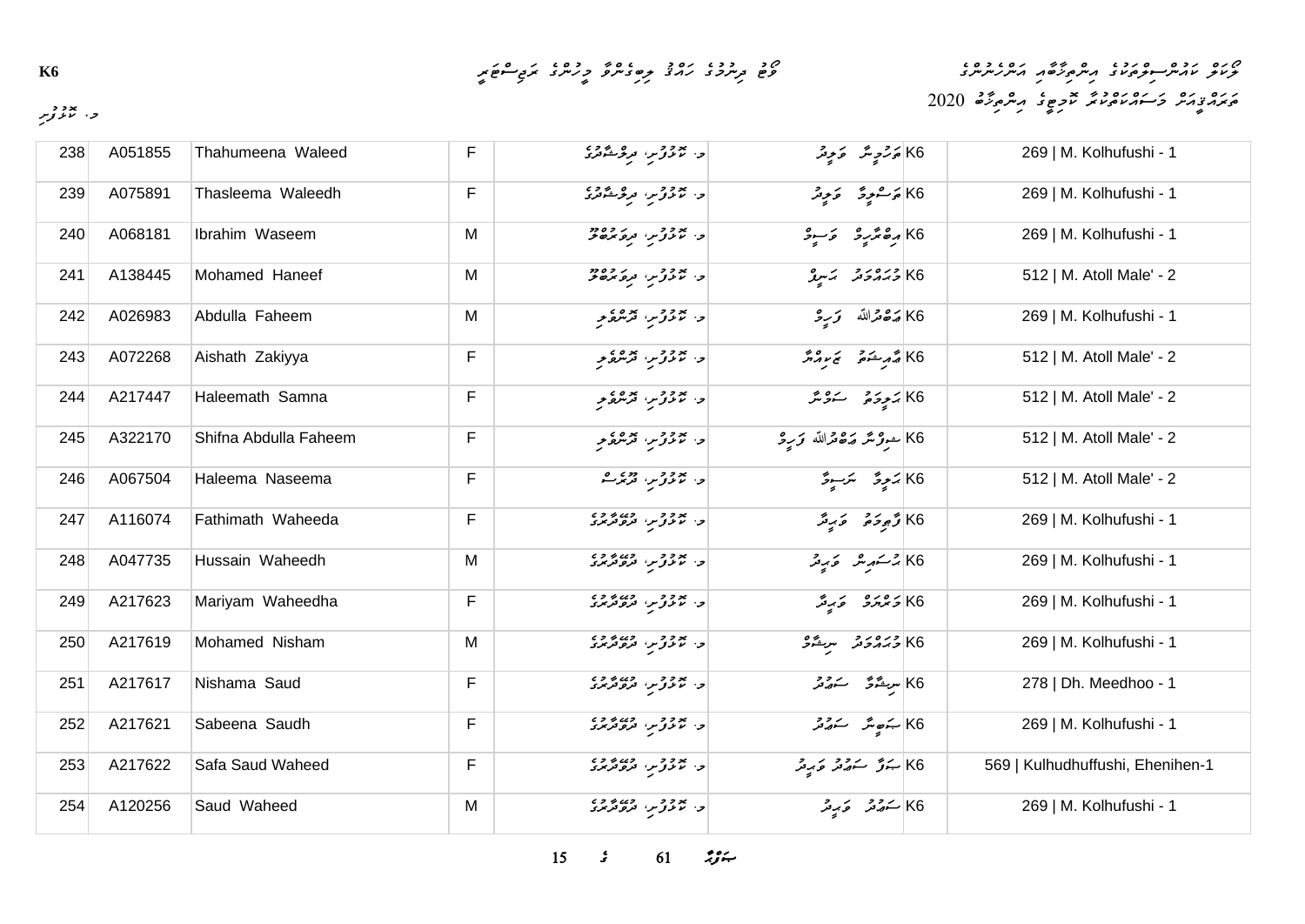*sCw7q7s5w7m< o<n9nOoAw7o< sCq;mAwBoEw7q<m; wBm;vB* م من المرة المرة المرة المرجع المرجع في المركبة 2020<br>مجم*د المريض المربوط المربع المرجع في المراجع المركبة* 

| 255 | A217620 | Zeena Saudh          | F           | د. برووس وروده.<br>د. نانگوش، مرومگر مرد | K6 بویٹر کے قرقر                            | 24   HDh. Hanimaadhoo - 1 |
|-----|---------|----------------------|-------------|------------------------------------------|---------------------------------------------|---------------------------|
| 256 | A334983 | Zeeniya Saud         | F           | و. بووو<br> و. ماندوس، فروتربری          | K6 <sub>مج</sub> سرتمر سنقرقر               | 269   M. Kolhufushi - 1   |
| 257 | A144659 | Ahmed Rasheed        | M           | د. توروس کا تر مار بروگر                 | K6 كەبرى كىل كەر بىر ئىرىدى كىل             | 269   M. Kolhufushi - 1   |
| 258 | A224213 | Aishath Rasheedha    | $\mathsf F$ | د. توروس کا تر مار موثر محمد الله من     | K6 مُرْمِسْتَمْ مَرْسِمْتُرْ                | 269   M. Kolhufushi - 1   |
| 259 | A224196 | Ali Rasheed          | M           | د. توروس كالرماسوم كل                    | K6 كەمچە كەشى <sub>ي</sub> ىتەر             | 269   M. Kolhufushi - 1   |
| 260 | A224205 | Aminath Rasheeda     | F           | د. توروس کا تر مار بروگر                 | K6 مَّ حِ سَمَّةٍ مَ سَنِّبِةً مِّ          | 269   M. Kolhufushi - 1   |
| 261 | A224207 | Fathimath Rasheeda   | F           | د. توروس کا تر مار بروگر                 | K6 رَّجِ دَمَرَ مَرَسُوِمَّرَ               | 155   K. Hinmafushi - 2   |
| 262 | A224198 | Gasim Rasheed        | M           | د. توروس کا تر مار موثر محمد الله من     | K6 تَخْرِجْ مَحْسَبِيْتِيْتَرَ              | 335   GDh. Thinadhoo - 1  |
| 263 | A224201 | Hawwa Hussain        | $\mathsf F$ | د. توروس کا تر مار بروگر                 | K6 ئەيرق ئەسىر ش                            | 269   M. Kolhufushi - 1   |
| 264 | A119771 | Ibrahim Rasheed      | M           | د. توروس کا تر مار موثر محمد الله من     | K6 مەھەر ئىچە ئىم ئىسىمىسى ئىس              | 269   M. Kolhufushi - 1   |
| 265 | A224209 | Mariyam Rasheeda     | F           | د. توروس کا تر مار بروگر                 | K6 كەنگەنگە كەنسىرىگە                       | 269   M. Kolhufushi - 1   |
| 266 | A224211 | Mohamed Rasheed      | M           | د. توروس کا تر مار موثر محمد الله من     | K6 <i>ۇنەمگە قىر مەش<sub>ى</sub>ق</i> ر     | 269   M. Kolhufushi - 1   |
| 267 | A041460 | Abdul Raheem Ibrahim | M           | و غورس ، برد د و ک                       | K6 <i>בەقىھ ترىرى مەھترى</i> رى             | 269   M. Kolhufushi - 1   |
| 268 | A224639 | Abdulla Sajidh       | M           | ه برووس ؟ برو دَروْ                      | K6 كەھەراللە گەھ ئىر                        | 269   M. Kolhufushi - 1   |
| 269 | A099048 | Fathimath Shabana    | $\mathsf F$ | و غرومن إيرو وكرو                        | K6 <i>وَّجِوَدَة</i> شَ <sub>َ</sub> صَّرَّ | 269   M. Kolhufushi - 1   |
| 270 | A141576 | Hussain Shamil       | M           | و توفروس لم يرد و در و                   | K6 يُرْسَمبِ مَّرْ مِيَّة وَ عَلَى الله     | 269   M. Kolhufushi - 1   |
| 271 | A224529 | Mariyam Salima       | F           | د ميموفرس ؟ مرد و كرو                    | K6 كا <i>بروگري سگو</i> گر                  | 512   M. Atoll Male' - 2  |

 $16$  *s* 61  $23$   $\div$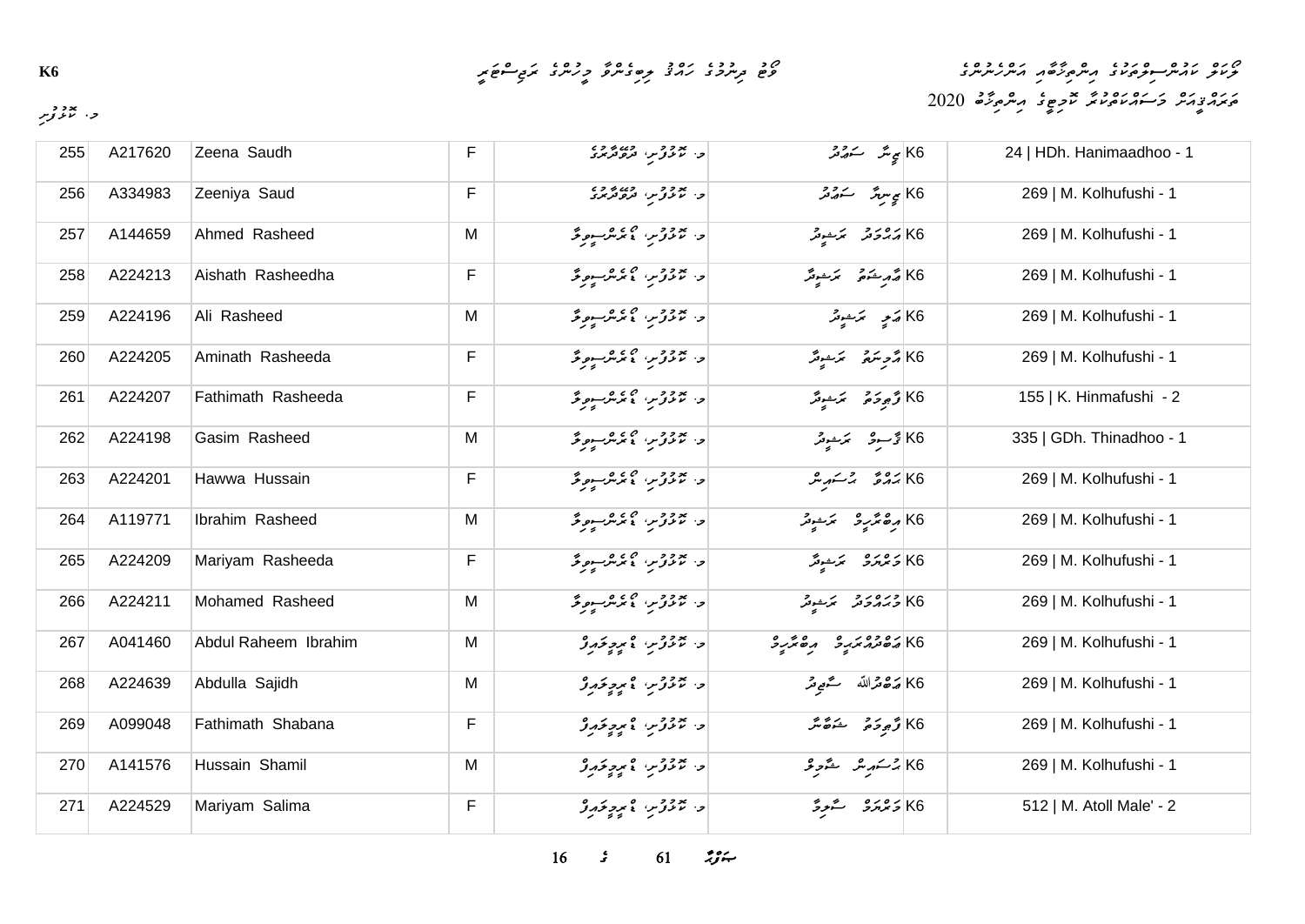*sCw7q7s5w7m< o<n9nOoAw7o< sCq;mAwBoEw7q<m; wBm;vB* م من المرة المرة المرة المرجع المرجع في المركبة 2020<br>مجم*د المريض المربوط المربع المرجع في المراجع المركبة* 

| 272 | A115716 | Aishath Ziyada       | F           | د. ندود را روم             | K6 گەمەھقىق س <sub>ى</sub> رگىگە                                                                  | 512   M. Atoll Male' - 2   |
|-----|---------|----------------------|-------------|----------------------------|---------------------------------------------------------------------------------------------------|----------------------------|
| 273 | A115692 | Hussain Ziyad        | M           | ه برود به رقيع ا           | K6 بڑے پہ میں محمد تقریبات                                                                        | 269   M. Kolhufushi - 1    |
| 274 | A115694 | Mohamed Iyadh        | M           | و عودوس رياع               | K6 دُبَرْدُدَتْر مِتَرْتَرُ                                                                       | 512   M. Atoll Male' - 2   |
| 275 | A138722 | Aminath Wadeea       | F           | والعموض المقامرة مرهر      | K6 مَّحِ سَمَّۃٌ    مَسِمَّۃٌ                                                                     | 269   M. Kolhufushi - 1    |
| 276 | A217545 | Arifa Mohamed        | F           | والعموض المقامرة مرهر      | K6 مەمرۇ <i>مەمم</i> ەم                                                                           | 269   M. Kolhufushi - 1    |
| 277 | A217532 | Gasim Faheem         | M           | و غور دو د کارو مور        | K6 تۇسىر <i>ى تۇر</i> بى                                                                          | 269   M. Kolhufushi - 1    |
| 278 | A217546 | Mariyam Samiyya      | $\mathsf F$ | و غروين مؤثر عربي          | K6 كالانترىزى سكر م <sup>و</sup> ر                                                                | 512   M. Atoll Male' - 2   |
| 279 | A122094 | Shafeea Gasim Faheem | F           | و غروفرس مؤثر ويرهم        | K6 خ <i>وړ ڈ</i> یو زرد                                                                           | 284   Dh. Kudahuvadhoo - 1 |
| 280 | A055783 | Aishath Zameela      | F           | د. مودو <sub>س ک</sub> رده | K6 مَەرشىق ت <sub>ى تو</sub> گر                                                                   | 512   M. Atoll Male' - 2   |
| 281 | A089756 | Aminath Jameela      | F           | و. نووون ژوه و             | K6 مَّحِسَمَۃ یَے جِمَّ                                                                           | 269   M. Kolhufushi - 1    |
| 282 | A217739 | Fathimath Maldha     | F           | ه به دوم کره وه            | K6 رَّج <i>ِ دَمَّة دَوْمَّة</i>                                                                  | 512   M. Atoll Male' - 2   |
| 283 | A104945 | Fathimath Raheema    | F           | و. نوووس ژووی              | K6 وَّجِ حَقَّ تَمَدِيَّ                                                                          | 269   M. Kolhufushi - 1    |
| 284 | A217726 | Hussain Sobeeb       | M           | و. نوووس وگاه با           | K6 يُرسَمب <sup>9</sup> سَنَصِصُ                                                                  | 512   M. Atoll Male' - 2   |
| 285 | A155830 | Ibrahim Sabeeb       | M           | د. بودوس زره و،            | $\frac{2}{3}$ $\frac{2}{3}$ $\frac{2}{3}$ $\frac{2}{3}$ $\frac{2}{3}$ $\frac{2}{3}$ $\frac{2}{3}$ | 512   M. Atoll Male' - 2   |
| 286 | A071835 | Ismail Sobeeb        | M           | د. بودوس زره و،            | $\frac{2}{9}$ مِ سَرَّمِ وَ سَرَمِ 16                                                             | 512   M. Atoll Male' - 2   |
| 287 | A153864 | Moosa Jameel         | M           | ه به دوم کرده و            | K6 تحقيق ت <sub>ح</sub> مي                                                                        | 269   M. Kolhufushi - 1    |
| 288 | A217733 | Nizar Adam           | M           | ه بودوس وپره               | K6 سِيِّعْہُ گَمَ <i>مُ</i> قَرَّدُ                                                               | 320   L. Kalaidhoo - 1     |

 $17$  *s* 61  $23$   $\div$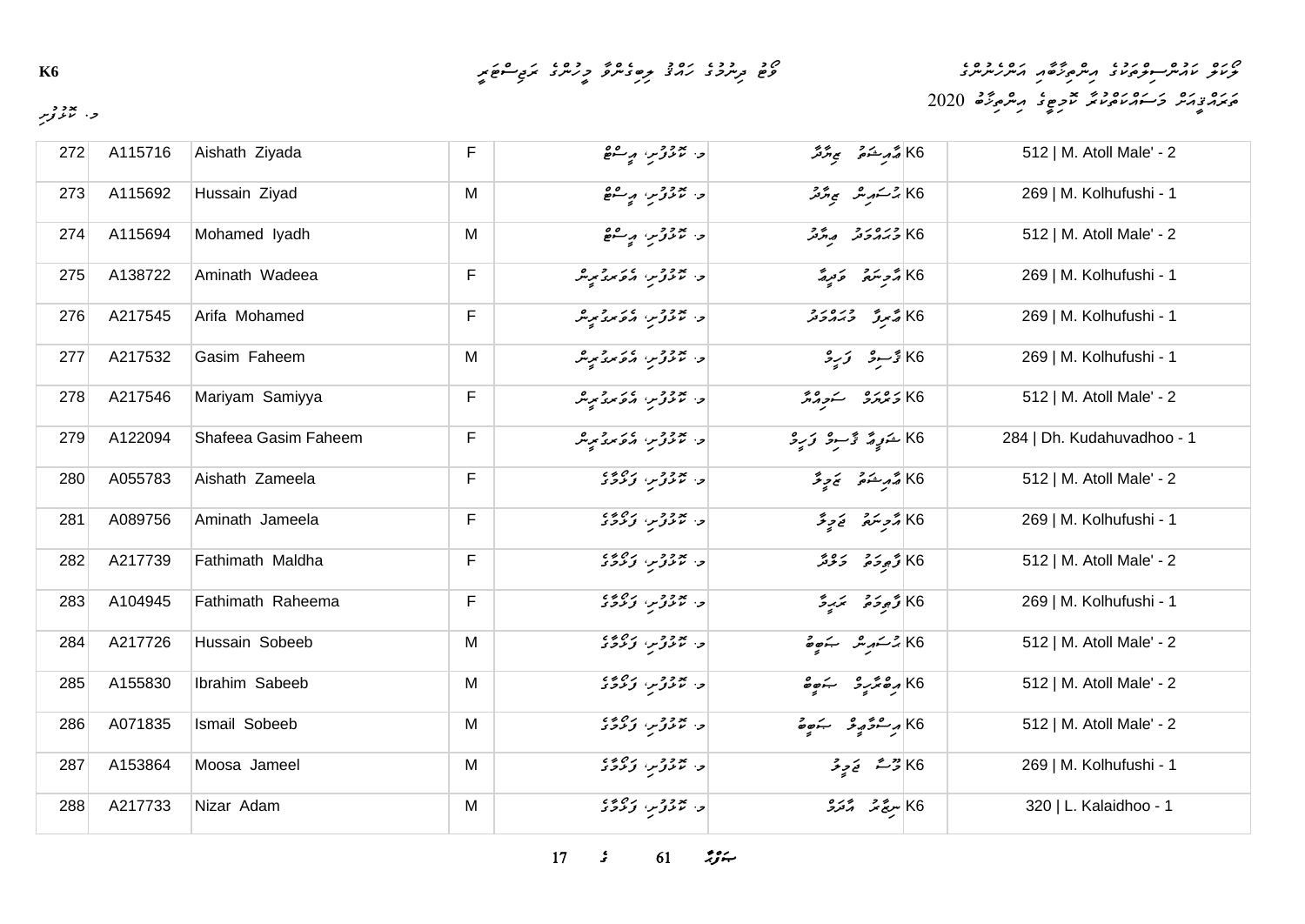*sCw7q7s5w7m< o<n9nOoAw7o< sCq;mAwBoEw7q<m; wBm;vB* م من المسجد المسجد المسجد المسجد المسجد العام 2020<br>مسجد المسجد المسجد المسجد المسجد المسجد المسجد المسجد المسجد ال

| 289 | A217723 | Safiyya Adam                | F           | د. ندوو به دچون                               | K6 بەرەكە ئەترى                                     | 269   M. Kolhufushi - 1     |
|-----|---------|-----------------------------|-------------|-----------------------------------------------|-----------------------------------------------------|-----------------------------|
| 290 | A217738 | Tholhath Sobeeb             | M           | والعمودس وكالحاء                              | $69.225$ $\frac{2}{3}$ $\frac{1}{2}$ K <sub>6</sub> | 269   M. Kolhufushi - 1     |
| 291 | A080881 | Usman Mohamed               | M           | و. نووون ژوه و                                | K6 رَوْحُ شَرَ دَيْرَ دَرَ                          | 512   M. Atoll Male' - 2    |
| 292 | A217346 | Abdulla Zuhury              | M           | د. برووس و ده ده                              | K6 كەھەراللە ج <sup>و</sup> مىر                     | 512   M. Atoll Male' - 2    |
| 293 | A217351 | Aishath Nadha Ahmed Basheer | F           |                                               | K6 مريدة مرتكز مرورد كالشوش من الداروس ومرجود       | 682   Crossroads Maldives-1 |
| 294 | A122097 | Fathimath Saniyya           | $\mathsf F$ | و. موووس و موج                                | K6 زَّەپرىق سەسىدىگە                                | 512   M. Atoll Male' - 2    |
| 295 | A217344 | Haleema Mohamed             | F           | و به دور و ده و ،                             | K6 يَرِوُّ وَيَهْدُوَنْدُ                           | 512   M. Atoll Male' - 2    |
| 296 | A153887 | Hassan Basheer              | M           | و. ۶۶۶ و.<br>د انگلوگور، و مربع و             | K6 كەسكە ھەھبەتر                                    | 512   M. Atoll Male' - 2    |
| 297 | A217349 | Hussain Thasneem            | M           | و. بود و د به ده و ،<br>د انگلوتور، و بود و ، | K6 يُرْسَمْ مِنْ مِنْ سِرْمِيْر                     | 512   M. Atoll Male' - 2    |
| 298 | A217347 | Khadheeja Fareema           | F           | ه برووس و ده ده<br>د اندوس و برد د            | K6 كَتْمِيعٌ - وَمَمِيرًا -                         | 512   M. Atoll Male' - 2    |
| 299 | A217342 | Mariyam Sameeha             | $\mathsf F$ | و برووس و ده و ،                              | K6 كا <i>كار برگردگر</i><br>K6                      | 512   M. Atoll Male' - 2    |
| 300 | A217341 | Mohamed Ali                 | M           | و برووس و ده و ،                              | K6 ديرون تر چ                                       | 512   M. Atoll Male' - 2    |
| 301 | A224225 | Ahmed Madeeh                | M           | والعموقوس كريرتو                              | K6 كەندى كى توپر                                    | 269   M. Kolhufushi - 1     |
| 302 | A224226 | Aishath Nizama              | F           | والعموقر وكريزير                              | K6 مُەشەم سِتَى گ                                   | 269   M. Kolhufushi - 1     |
| 303 | A224113 | Aminath Madheeha            | $\mathsf F$ | والعموقون وكرمزمو                             | K6 مَّ <i>جِسَعْہ حَ</i> مِيدَّ                     | 269   M. Kolhufushi - 1     |
| 304 | A224229 | Hilmiyya Muneer             | $\mathsf F$ | والعموقون وترمظر                              | K6 برو <i>و ډېر</i> وسرپر                           | 512   M. Atoll Male' - 2    |
| 305 | A224216 | Muneer Abdul Gadir          | M           | والعمود والمركز                               | K6 دُسِرِيْر مَصْرُوتَوْتِرِيْر                     | 269   M. Kolhufushi - 1     |

 $18$  *s* 61 *i*<sub>3</sub> *i*<sub>4</sub>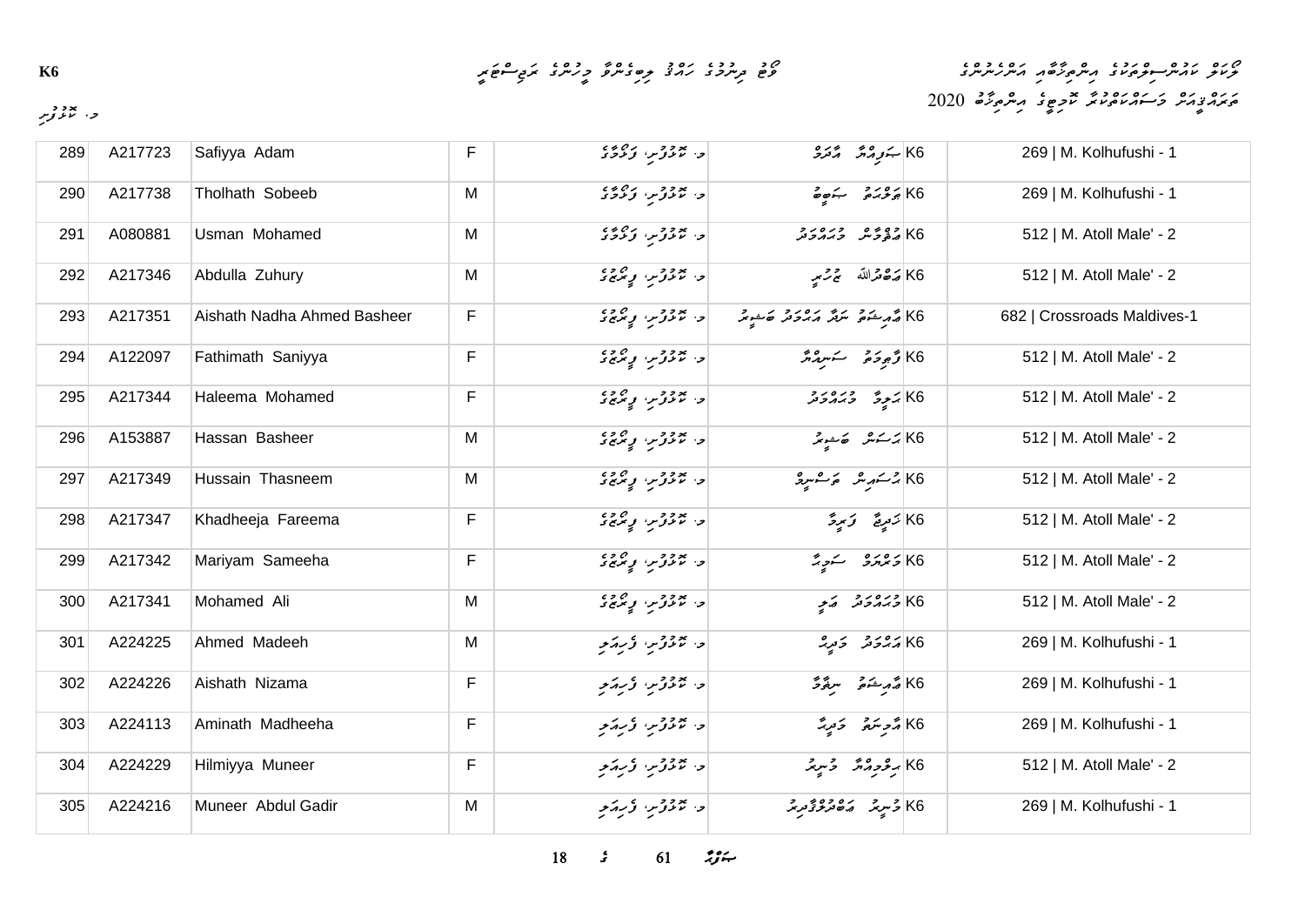*sCw7q7s5w7m< o<n9nOoAw7o< sCq;mAwBoEw7q<m; wBm;vB* م من المرة المرة المرة المرجع المرجع في المركبة 2020<br>مجم*د المريض المربوط المربع المرجع في المراجع المركبة* 

| > > ×<br>ما عر توسر | ٠, |
|---------------------|----|
|---------------------|----|

| 306 | A224110 | Waheeda Mohamed        | F           | د اللودوس وكريمو                 | K6 كەبەن <i>گە ئەنەم</i> گەند           | 269   M. Kolhufushi - 1  |
|-----|---------|------------------------|-------------|----------------------------------|-----------------------------------------|--------------------------|
| 307 | A223243 | Ali Naseer Mohamed     | M           | د· عُمَّدْوْسِ وَسِوَمُعَمَّدُ   | K6 كەبچە شرىبەيمە ئ <i>ەش</i> ەر ق      | 269   M. Kolhufushi - 1  |
| 308 | A223279 | Aminath Nafha          | F           | د. مودوس وروبرده                 | K6 مُحصِبَعْ مَنْذَبَّ                  | 273   F. Bilehdhoo - 1   |
| 309 | A147195 | Fathimath Sazmeena     | $\mathsf F$ | د. مودوس وروبرده                 | K6 <i>ۋېوخۇ سۇچ مۇرىگ</i> ە             | 269   M. Kolhufushi - 1  |
| 310 | A223283 | Mohamed Shaah          | M           | د. مودو <sub>ع</sub> ين ورود دوه | K6 <i>جەيم</i> ۇتر خ <i>ى</i> مى        | 512   M. Atoll Male' - 2 |
| 311 | A221291 | Shareefa Ibrahim       | $\mathsf F$ | د. مودو <sub>ع</sub> وروسر       | K6 ڪمپر <i>ڙ م</i> ڻ گرو                | 269   M. Kolhufushi - 1  |
| 312 | A256080 | Abdul Latheef Ali      | M           | والعموقرس ورئي                   | K6 <i>جَـُ هَ بِرُو بِيَ وَ مَـٰجِ</i>  | 269   M. Kolhufushi - 1  |
| 313 | A219304 | Aminath Rushda         | F           | د. ۱۶۶۲مر، ورئ                   | K6 مَّ حِ سَمَّ مِّ سَمَّة مَّ          | 512   M. Atoll Male' - 2 |
| 314 | A137853 | Ismail Rashid          | M           | د. ۱۶۶۲مر، ورئ                   | K6 م <i>ەشگە</i> يۇ گەنىد <i>ە</i>      | 512   M. Atoll Male' - 2 |
| 315 | A148737 | Khadheeja Ramiza       | F           | ا د . موړو کوري کوري کو          | K6 كَتْرِيعٌ مُحْرِثَرٌ                 | 269   M. Kolhufushi - 1  |
| 316 | A274360 | Mariyam Ramzeena       | $\mathsf F$ | د: موجوج ورئ                     | K6 كەبىر <i>بىر ئى</i> رگە بىر ئىگە     | 512   M. Atoll Male' - 2 |
| 317 | A084235 | Moosa Ramiz            | M           | د بيوفرس كوري                    |                                         | 512   M. Atoll Male' - 2 |
| 318 | A111606 | Raashidha              | F           | د موفرقر کردگی                   | K6 مُحْرَشوتَرُ                         | 512   M. Atoll Male' - 2 |
| 319 | A147748 | Rafeega Abdhul Latheef | F           | د. ۱۶۶۲مر، ورئ                   | K6 <i>تروِ دَ م</i> ەھ <i>ىرمۇمۇ ب</i>  | 512   M. Atoll Male' - 2 |
| 320 | A219329 | Rauna Abdul Latheef    | F           | ن توفروس كوري                    | K6 <i>بَرَمَدٌ مَــُ وَوَرِ وَوِ</i>    | 512   M. Atoll Male' - 2 |
| 321 | A219302 | Rukhusaana             | $\mathsf F$ | والمعموقوما كرمري                | K6 يزر مەر                              | 269   M. Kolhufushi - 1  |
| 322 | A219330 | Zareena Mohamed        | F           | د موفرقر کردگی                   | K6 ئۈيدىگە ئەممىر ئەرەكىتىلىكى تەرەپلىر | 269   M. Kolhufushi - 1  |

*19 s* 61 *i*<sub>S</sub> $\approx$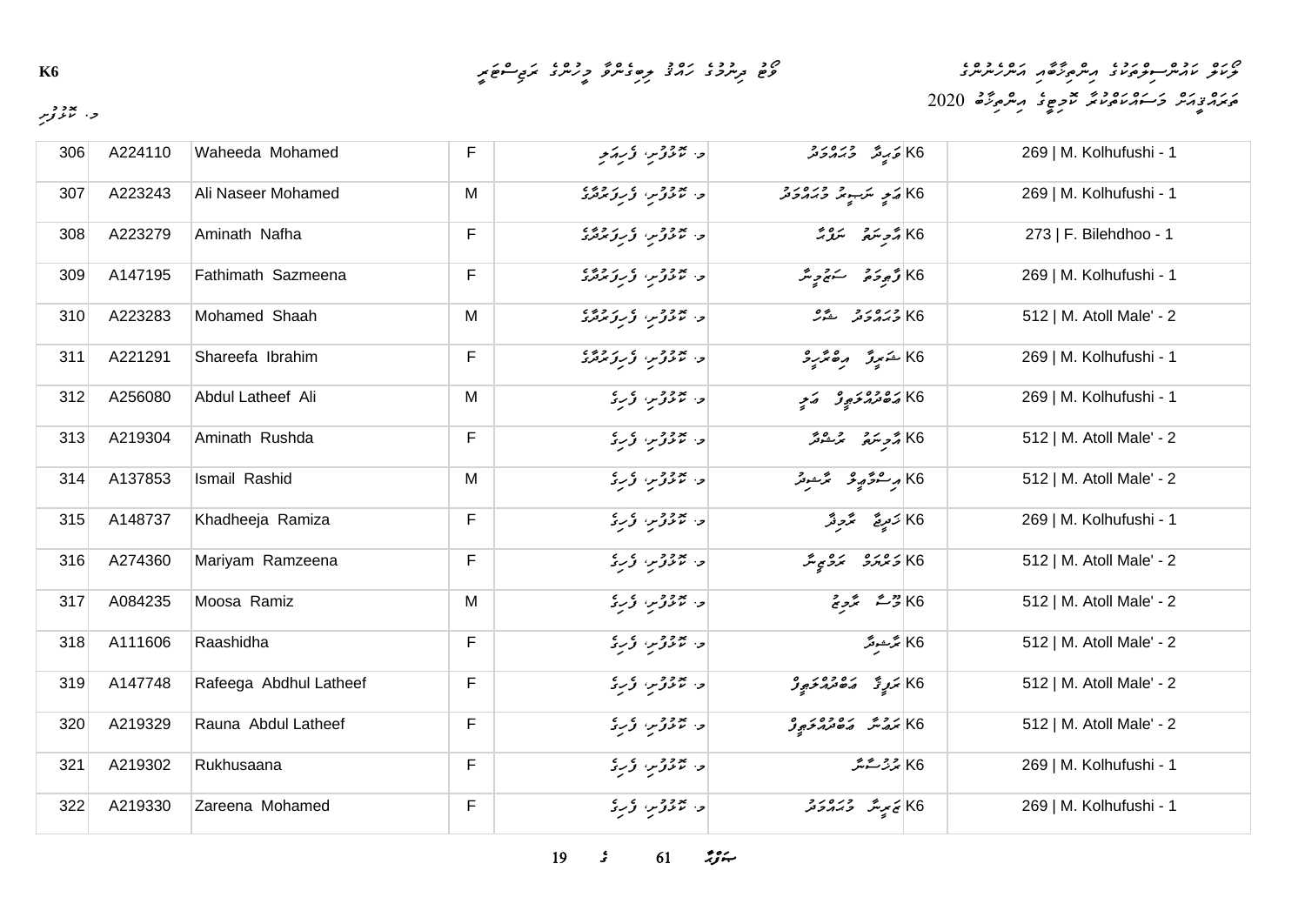*sCw7q7s5w7m< o<n9nOoAw7o< sCq;mAwBoEw7q<m; wBm;vB* م من المرة المرة المرة المرجع المرجع في المركبة 2020<br>مجم*د المريض المربوط المربع المرجع في المراجع المركبة* 

| 323 | A162697 | Ali Nazim          | M           | د بيودوس ژر <sub>وڅو</sub>  | K6 كەمچە س <i>گەنچ</i> ۇ                  | 158   K. Maafushi - 2        |
|-----|---------|--------------------|-------------|-----------------------------|-------------------------------------------|------------------------------|
| 324 | A282289 | Hassan Nafiz       | M           | و بيوووس كوروگري            | K6 ئەسىكىش ش <i>ۇچ</i>                    | 269   M. Kolhufushi - 1      |
| 325 | A224047 | Sharafunnisa       | F           | د بيودوس كې د د د د         | K6 خەتمەتر مەسرىسە                        | 269   M. Kolhufushi - 1      |
| 326 | A136614 | Yoosuf Siraj       | M           | و پيوومر، وروځه             |                                           | 269   M. Kolhufushi - 1      |
| 327 | A146413 | Abdulla Saeed      | M           | و مودور، تۇرۇپچ             | K6 كەھەراللە كىھەتر                       | 269   M. Kolhufushi - 1      |
| 328 | A224286 | Ali Saeedh         | M           | و مودوم، کې ده کې           | K6 كەمچە سى <i>مپەن</i> گە                | 512   M. Atoll Male' - 2     |
| 329 | A224277 | Aminath Naeema     | $\mathsf F$ | د مودور، ت <i>ورو</i> تی    | K6 مَّحِسَمَّةً سَمِيعً                   | 269   M. Kolhufushi - 1      |
| 330 | A224287 | Ibrahim Sharim     | M           | و: على توريد كورولوگو       | K6 رەڭرى <sub>ر</sub> ۇ ش <sup>ې</sup> رۇ | 269   M. Kolhufushi - 1      |
| 331 | A146412 | Razeena Adam       | F           | و معزوم، ڈروڈ               | K6 ىَرَىمٍ شَرَ مَرْتَزَرْ                | 463   Srilanka / Colombo - 4 |
| 332 | A224283 | Zaheena Adam       | $\mathsf F$ | د بيودوس کې ده کې           | K6 ىَمْ پِسَّر مُرْتَدَدُّ                | 269   M. Kolhufushi - 1      |
| 333 | A220890 | Aishath Nazraa     | $\mathsf F$ | والعموقوس وكرويتر           | K6 مَّ مِسْمَعْ مَنْ مَّتَى مَّدَ         | 309   L. Gan - 2             |
| 334 | A222729 | Athifa Munzir      | $\mathsf F$ | والمحفوقوس وكرونتر          | K6 مَّ مِوَّزٌ حَمْدِيْرٌ                 | 269   M. Kolhufushi - 1      |
| 335 | A220883 | Haleemath Mausoora | $\mathsf F$ | والمعتقومين وكرونتر         | K6 يَجِدَهُ - دَيْرَ يَبْتَرُ             | 269   M. Kolhufushi - 1      |
| 336 | A084382 | Hussain Shareef    | M           | ه به علوم و عرو مگر         | K6 يُرسَمبُ هُمَ مِيْتَرَ فِيَ            | 512   M. Atoll Male' - 2     |
| 337 | A223165 | Aishath Ali        | $\mathsf F$ | د نیوومبر، ژنگر مرد د       | K6 م <i>ەمرىشى ھۆ</i>                     | 269   M. Kolhufushi - 1      |
| 338 | A223166 | Haneesa            | $\mathsf F$ | د. موروس ژې <i>نو و</i> ه د | K6 كەمىرىس <b>گ</b>                       | 269   M. Kolhufushi - 1      |
| 339 | A223163 | Zuhuriyya          | $\mathsf F$ | والعموقر وعروميوه           | K6 يحر <i>جرو پرو</i>                     | 512   M. Atoll Male' - 2     |

 $20$  *s* 61 *if*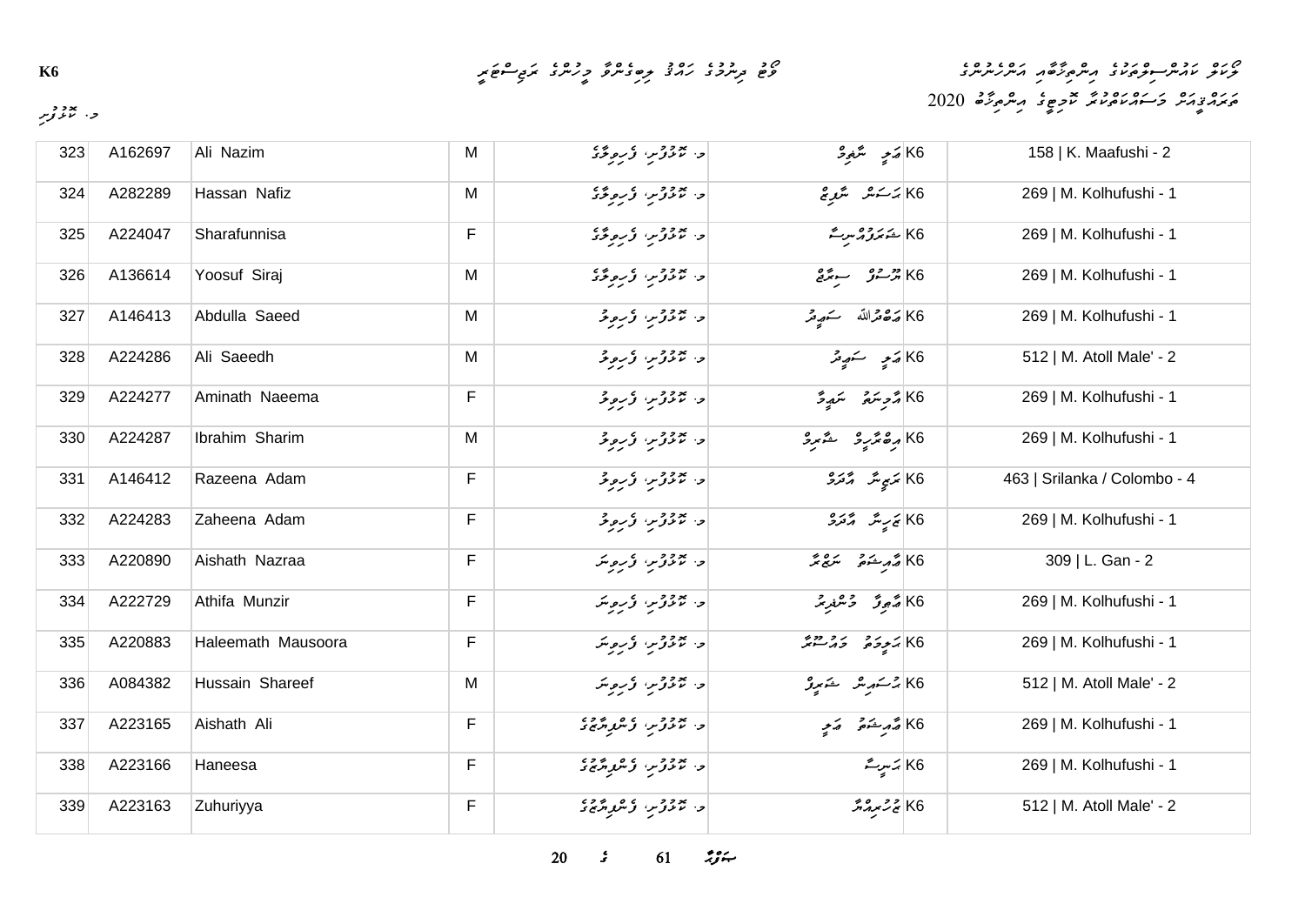*sCw7q7s5w7m< o<n9nOoAw7o< sCq;mAwBoEw7q<m; wBm;vB* م من المرة المرة المرة المرجع المرجع في المركبة 2020<br>مجم*د المريض المربوط المربع المرجع في المراجع المركبة* 

| 340 | A221636 | Moosa Anwar         | M            | و. مودوس وموروده                                     | K6 يَسْرَعُهُ جَمْدَ بِيَنْ بِيَنْ بِيَنْ بِيَنْ بِيَنْ بِيَنْ بِي بِينْ بِينْ بِينْ بِينْ بِينْ بِ | 269   M. Kolhufushi - 1       |
|-----|---------|---------------------|--------------|------------------------------------------------------|-----------------------------------------------------------------------------------------------------|-------------------------------|
| 341 | A218541 | Fathimath Shaheedha | F            | د بيودوس ژنگهورئ                                     | K6 رَّجِوحَة حَسَبِةً لِ                                                                            | 269   M. Kolhufushi - 1       |
| 342 | A218542 | Khalidha Noora      | $\mathsf F$  | د ليودوس وعروبي                                      | K6 دَّحِيَّد شَرْحَد                                                                                | 635   Hulhumale', Ehenihen-21 |
| 343 | A218543 | Mohamed Irufaan     | M            | د بيودوس وتقويز                                      | K6 دېممرونه م <i>ې</i> روگېر                                                                        | 269   M. Kolhufushi - 1       |
| 344 | A218540 | Shaheema            | F            | و. بودوس وعروبي                                      | K6 شرير گ                                                                                           | 269   M. Kolhufushi - 1       |
| 345 | A048639 | <b>Umar Naseer</b>  | M            | د بيودوس وتقويزه                                     | K6 252 س <i>رجو</i> پر                                                                              | 512   M. Atoll Male' - 2      |
| 346 | A221680 | Abdulla Sodiq       | M            | د. مود د و د وه و.<br>د اندول و مرد و                | K6 كەھەراللە گەم <i>رتى</i>                                                                         | 269   M. Kolhufushi - 1       |
| 347 | A221813 | Ahmed Ivaan         | M            | و. مودوم، م <i>ودو</i> ه.<br>د <i>ماندوم، ومرد</i> و | K6 كەبرى قىر مەھەمى                                                                                 | 512   M. Atoll Male' - 2      |
| 348 | A221713 | Aishath Sana        | F            | و. مودوم، م <i>ودو</i> ه.<br>د <i>ماندوم، ومرد</i> و | K6 م <i>ەمبەھى</i> سەم <i>ىگ</i>                                                                    | 512   M. Atoll Male' - 2      |
| 349 | A221800 | Ali Shan            | M            | و. نووو ، نوبروی                                     | K6 کی په شگر شک                                                                                     | 512   M. Atoll Male' - 2      |
| 350 | A336607 | Aminath Fahuma      | F            | د. مود د و د وه و.<br>د اندول و مرد و                | K6 مَّرِسَمَّ رَّرْدً                                                                               | 512   M. Atoll Male' - 2      |
| 351 | A147042 | Azeeza Abdulla      | F            | د. مود د و د وه و.<br>د اندول و مرد و                | K6 كەيمەتتى كەھەقراللە                                                                              | 269   M. Kolhufushi - 1       |
| 352 | A221703 | Hawwa Noora         | $\mathsf F$  | د. بروو به وه و<br>د. لانونو کوبروی                  | K6 يَدْرُقَ سُرْبَرُ                                                                                | 282   Dh. Hulhudheli - 1      |
| 353 | A147556 | Ibrahim Khaleel     | M            | د. بروو<br>د. نانگوتن، گونگرفری                      | K6 بر <i>ے پڑ</i> یے ۔ تر <i>چ</i> و                                                                | 635   Hulhumale', Ehenihen-21 |
| 354 | A221802 | Ishana Mohamed      | $\mathsf F$  | د. بدوو به دوه با<br>د. ناندوس وبرود                 | K6 مېشتىر <i>دىن</i> مەدىر                                                                          | 635   Hulhumale', Ehenihen-21 |
| 355 | A217360 | Mariyam Khaleela    | $\mathsf{F}$ | و. نووو په ووه                                       | K6 ى يۇرۇ - زىي <b>ر</b> گ                                                                          | 269   M. Kolhufushi - 1       |
| 356 | A095531 | Mohamed Ihsan       | M            | و. نووو ، نوبروی                                     | K6 دېم د ده د مرگ شر                                                                                | 635   Hulhumale', Ehenihen-21 |

 $21$  *s* 61  $29$   $\div$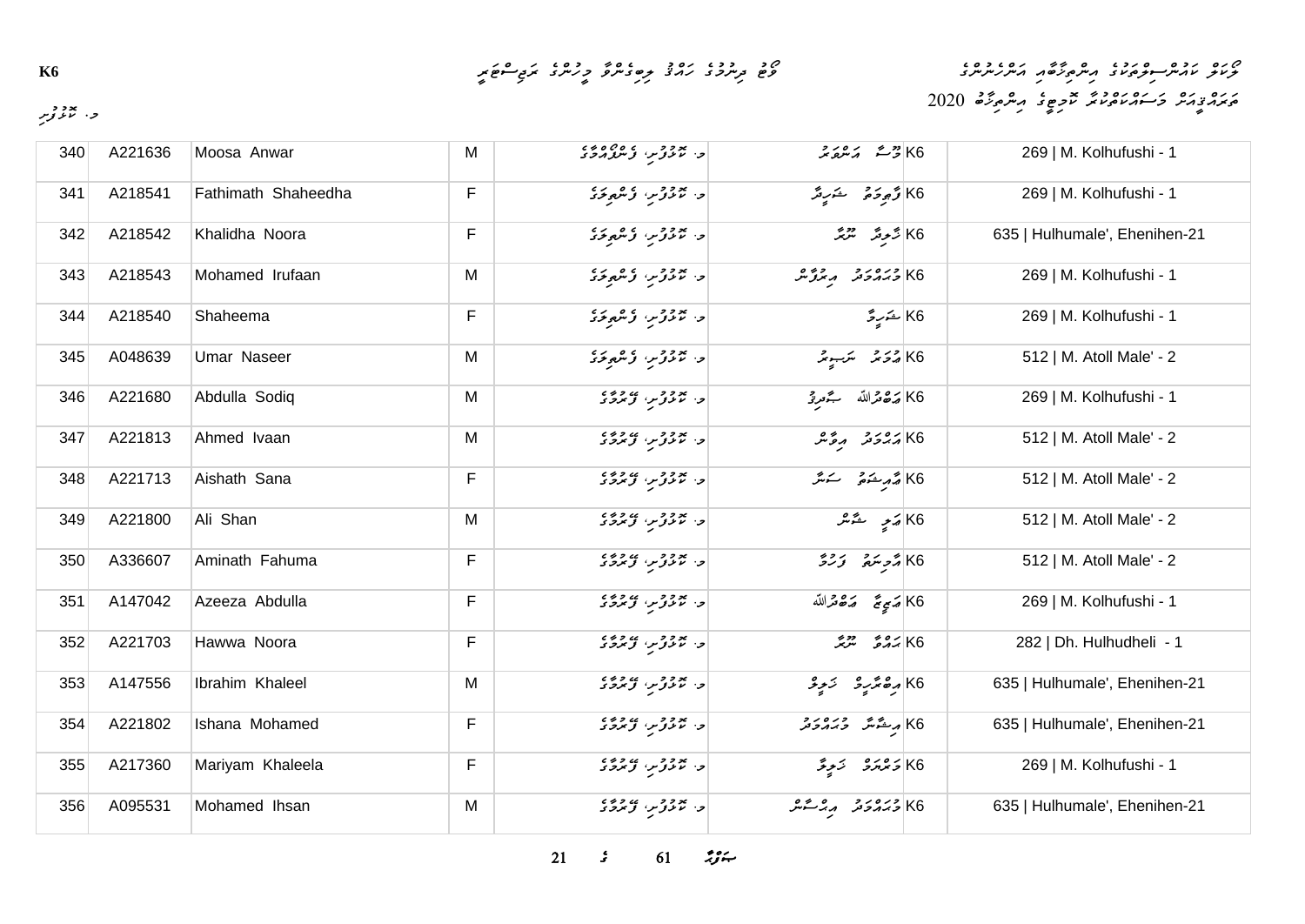*sCw7q7s5w7m< o<n9nOoAw7o< sCq;mAwBoEw7q<m; wBm;vB* م من المرة المرة المرة المرجع المرجع في المركبة 2020<br>مجم*د المريض المربوط المربع المرجع في المراجع المركبة* 

| 357 | A122079 | Zuhuda               | $\mathsf F$ | د. مود د و ووه و        | K6 يح ژنگر                            | 512   M. Atoll Male' - 2      |
|-----|---------|----------------------|-------------|-------------------------|---------------------------------------|-------------------------------|
| 358 | A217832 | Abdul Rahman Haleel  | M           | و غوروس وسر مردو        | K6 בەممەمدۇش تەببۇ                    | 512   M. Atoll Male' - 2      |
| 359 | A122227 | Ahmed Wasif          | M           | د موقوع وسر مردم        | K6 كەبرى قەسىر ئى                     | 512   M. Atoll Male' - 2      |
| 360 | A041768 | Ali Khaleel          | M           | و غروم وبروموم          | K6  كەمچە - ئەمچەتى                   | 269   M. Kolhufushi - 1       |
| 361 | A154967 | Haleemath Shahuma    | F           | والعموقوس وسرق عرقرى    |                                       | 269   M. Kolhufushi - 1       |
| 362 | A217826 | Hussain Hilmy        | M           | و غروم وبروموم          | K6 يُرْسَمبر شهر برقوحٍ               | 512   M. Atoll Male' - 2      |
| 363 | A217819 | Ibrahim Shiham       | M           | و غوروس وسر مردو        | K6 مەھەر ئەرگە ئىستىدى K6             | 269   M. Kolhufushi - 1       |
| 364 | A217817 | Mohamed Nashath      | M           | و غورمن وسؤلمده         | K6 <i>جەمەدىر سىشھ</i>                | 512   M. Atoll Male' - 2      |
| 365 | A102331 | Rugiyya Wafira       | F           | و. موفرقريب وسرق مردم و | K6 بمرّ <sub>قب</sub> رمهمّ قرّر بمّه | 512   M. Atoll Male' - 2      |
| 366 | A150475 | Abdul Rahman Mohamed | M           | و: ۱۶۶۲مر، وپېرېږدگا    | K6 رەدەرە ئەرەردە دىرەرد              | 269   M. Kolhufushi - 1       |
| 367 | A222936 | Aminath Fareesha     | F           | د بيودوس وسربردي        | K6 گەچ سَرَىج - تَرَ سِرْحَتَہ        | 269   M. Kolhufushi - 1       |
| 368 | A222946 | Mariyam Abdul Rahman | F           | أور مودوس وبيريدي       | K6 <i>دەرە مەھەمەمەدە</i> س           | 269   M. Kolhufushi - 1       |
| 369 | A152953 | Adil Abdulla         | M           | د. مودوم، وسرة و        | K6 جٌمِير\$ صَ5ْعَ اللّه              | 269   M. Kolhufushi - 1       |
| 370 | A221438 | Ahmed Azzam          | M           | و مودور، وسرگانگا       | K6 <i>ג׳כנר ג</i> ∙ <i>גי</i>         | 635   Hulhumale', Ehenihen-21 |
| 371 | A150611 | Haleema Mohamed      | F           | و مودور، وسرگانگا       | K6 يَرِوُّ وَيَهْدَوْرُ               | 269   M. Kolhufushi - 1       |
| 372 | A158716 | Suhail               | M           | و بيوووس وسرگانگا       | K6 سترتر پی                           | 512   M. Atoll Male' - 2      |
| 373 | A217864 | Faiza Moosa          | F           | د. ندود بر و پژویری     | K6 رَوِيحَ حَرْثَتَهُ                 | 269   M. Kolhufushi - 1       |

 $22$  *s* 61  $23$   $\div$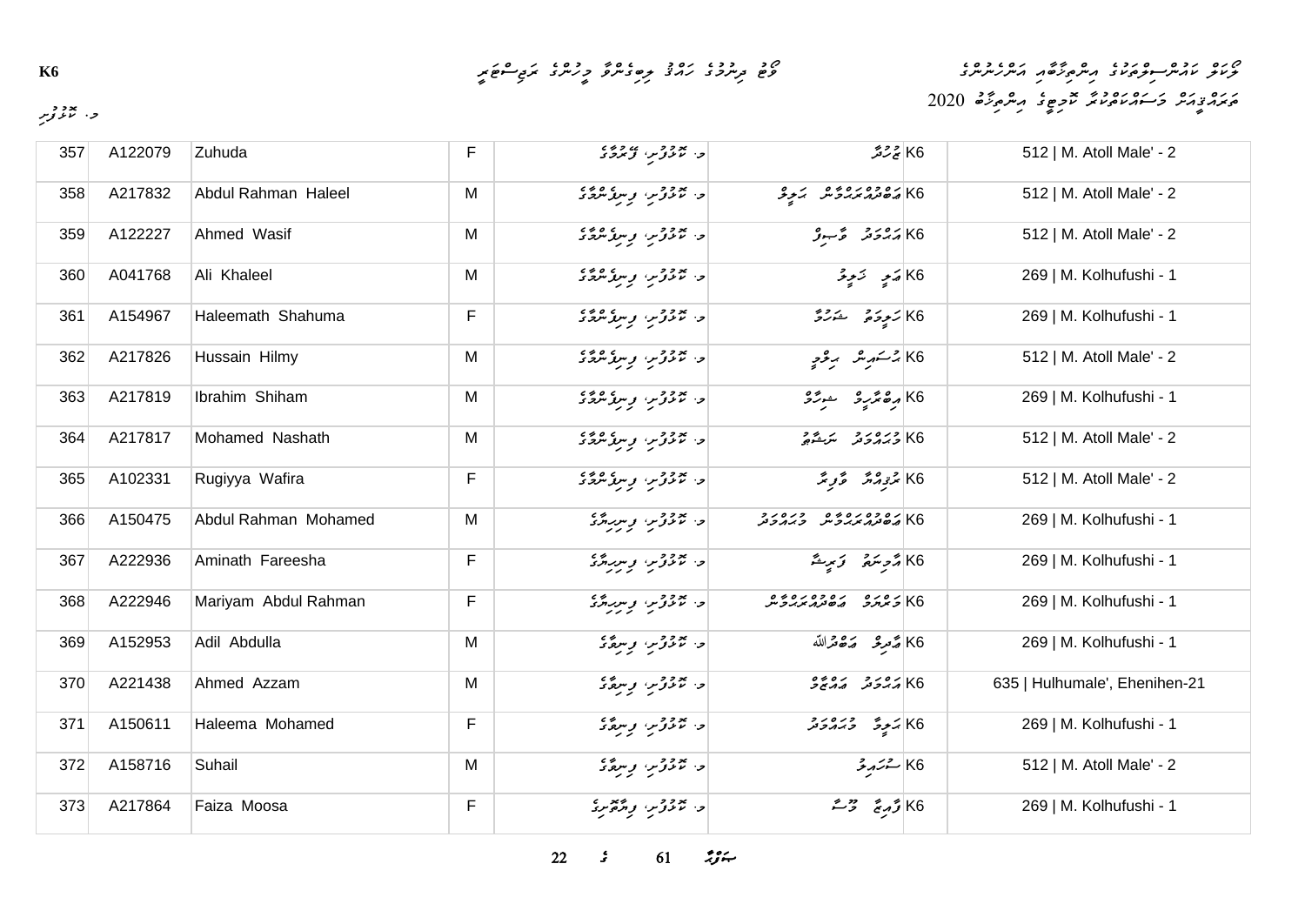*sCw7q7s5w7m< o<n9nOoAw7o< sCq;mAwBoEw7q<m; wBm;vB* م من المرة المرة المرة المرجع المرجع في المركبة 2020<br>مجم*د المريض المربوط المربع المرجع في المراجع المركبة* 

| 374 | A217865 | Shujau Moosa                   | M           | د بدود ر پژویر                | $23 - 22 - 6$                                       | 278   Dh. Meedhoo - 1    |
|-----|---------|--------------------------------|-------------|-------------------------------|-----------------------------------------------------|--------------------------|
| 375 | A218118 | Ali Nadheeb                    | M           | و نووور، وفرسر                | K6  كەمچە     سَرْمٍرْحْ                            | 269   M. Kolhufushi - 1  |
| 376 | A113578 | Azra Mohamed                   | F           | أورا للمؤثر المتوقع والمحصوري | K6 كەي ئەرەر دېر                                    | 269   M. Kolhufushi - 1  |
| 377 | A218119 | Fathimath Niusha Ismail Shakir | F           |                               | K6 ۇي <i>وخۇ سەمىڭ مەشۇمۇ شىرىنى دا يودۇس ۋۇسرى</i> | 512   M. Atoll Male' - 2 |
| 378 | A032314 | <b>Ismail Shakir</b>           | M           | و مودور، وومبرد،              | K6 مەش <i>ۇم</i> ۇ شىرىتى                           | 269   M. Kolhufushi - 1  |
| 379 | A122089 | Mohamed Adheeb                 | M           | أوالمعتقرين وفرسيرة           | K6 دېرو د تر کړه                                    | 269   M. Kolhufushi - 1  |
| 380 | A132603 | Sidhuna Ismail                 | F           | و نووور، وفرسر                | K6 جونڈر مرکو میٹر میٹر                             | 512   M. Atoll Male' - 2 |
| 381 | A222561 | Adam Mohamed                   | M           | و مودور، وتروی                | K6 دُمَرَدَ وَبَرُودَوَ                             | 269   M. Kolhufushi - 1  |
| 382 | A222725 | Fathimath Maisha               | F           | و مودور، وتروي                | K6 رَّجِودَة دَرِيةً                                | 269   M. Kolhufushi - 1  |
| 383 | A222713 | Haleemath Samia                | F           | د. بودوس و <i>مروي</i>        | K6 يَجِوَةً مُحْمَوَةً                              | 269   M. Kolhufushi - 1  |
| 384 | A222709 | Mariyam Khaleela               | F           | د. بودوس وتروي                | K6 كەيمەنى ئەم <sub>ى</sub> تى                      | 269   M. Kolhufushi - 1  |
| 385 | A222717 | Mohamed Fayaz                  | M           | د. بودوس و <i>مروي</i>        | K6 <i>ۋېزو دېڅر تو</i> گرشو                         | 269   M. Kolhufushi - 1  |
| 386 | A222674 | Moosa Rasheed                  | M           | د. بودوس وتروي                | K6 فَرْتُ بَرَ <sub>ْشُو</sub> تِرُ                 | 269   M. Kolhufushi - 1  |
| 387 | A111371 | Sinaza                         | F           | و الاووس والأنوع              | K6 سرمثدگا                                          | 269   M. Kolhufushi - 1  |
| 388 | A217325 | Abidha Mohamed                 | $\mathsf F$ | والعموض كالمح                 | K6 مُه مَد حيد المرحمة المرحمة                      | 269   M. Kolhufushi - 1  |
| 389 | A217781 | Ahmed Rasheed                  | M           | و: عمود من المحافظ            | K6 كەيمى كىم كىرىنى <sub>دى</sub> كىر               | 269   M. Kolhufushi - 1  |
| 390 | A217785 | Hafeeza Ahmed                  | F           | والعموض كالمح                 | K6 كَرُمٍ مَدَّ دَمَّرٌ مَدَّ مِسْتَرَ مِسْر        | 269   M. Kolhufushi - 1  |

 $23$  *s* 61 *if*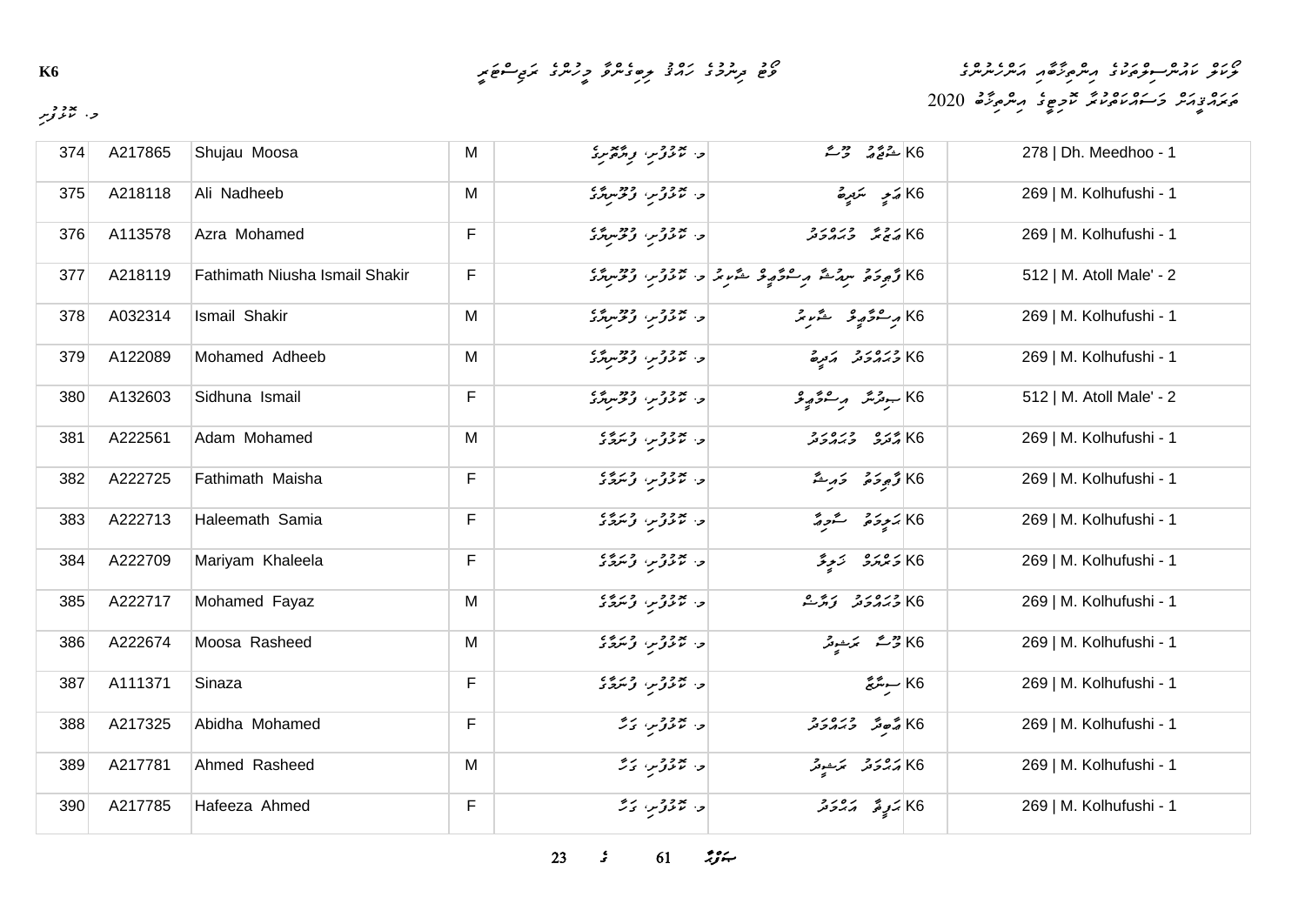*sCw7q7s5w7m< o<n9nOoAw7o< sCq;mAwBoEw7q<m; wBm;vB* م من المرة المرة المرة المرجع المرجع في المركبة 2020<br>مجم*د المريض المربوط المربع المرجع في المراجع المركبة* 

| 391 | A217784 | Hafiza Ahmed     | $\mathsf{F}$ | د . <i>موجود ک</i> ر    | K6 بَرُوِجٌ     مَدْدَوْرٌ                       | 635   Hulhumale', Ehenihen-21        |
|-----|---------|------------------|--------------|-------------------------|--------------------------------------------------|--------------------------------------|
| 392 | A217791 | Hamidha Ahmed    | F            | د . <i>موجود ک</i> ر    | K6 بَرْحِ مَدْ مَدْ دَمْدْ (                     | 635   Hulhumale', Ehenihen-21        |
| 393 | A217789 | Usaidh Ahmed     | M            | والعموقوس كالح          | K6 يُرْسَمبِ مَدْ يَرْمَدُ مِنْ الْمَدَّوَمِيْرِ | 635   Hulhumale', Ehenihen-21        |
| 394 | A336850 | Abdulla Thalfaah | M            | والعموض كالمناعر        | K6 مَەمْراللە مَر <i>وق</i> ە                    | 635   Hulhumale', Ehenihen-21        |
| 395 | A385505 | Adam Misbah      | M            | والعووض كالمنافذ        | K6 جُمَعَ وِ سُ <i>ھُرُ</i>                      | 269   M. Kolhufushi - 1              |
| 396 | A224773 | Ahmed Ahsan      | M            | والعووس كالمنافذ        | K6 كەبرى قىر كەبرىك ئىر                          | 635   Hulhumale', Ehenihen-21        |
| 397 | A224767 | Aishath Shuzee   | F            | ه مودوس كالمستمر        | K6 م <i>ەم شەھ</i> ر مىقىمىچ                     | 635   Hulhumale', Ehenihen-21        |
| 398 | A224771 | Ali Auof         | M            | ه مودور، کارماند        | K6 كەير كەرگە                                    | 269   M. Kolhufushi - 1              |
| 399 | A224779 | Mariyam Sofa     | $\mathsf F$  | والعموض كالمناعر        | K6 كەبەر ئەرىپىتى                                | 635   Hulhumale', Ehenihen-21        |
| 400 | A155554 | Mohamed Afrah    | M            | والعووس كالمنافذ        | K6 دېرونو پرونوه                                 | 512   M. Atoll Male' - 2             |
| 401 | A224759 | Rasheeda Moosa   | F            | والعموقرس كالشملانكر    |                                                  | 635   Hulhumale', Ehenihen-21        |
| 402 | A223836 | Abdul Majid      | M            | والمعمومي الممار        | K6 كەھەترىۋى تەر                                 | 730   Reethi Beach Resort Maldives-1 |
| 403 | A063077 | Ahmed Rauf       | M            | والمعمومي الممار        | K6 كەبروتو ئەدە بەر                              | 269   M. Kolhufushi - 1              |
| 404 | A162816 | Ali Mahir        | M            | والمعجموص لمحقر         | K6 كەير - مەرىتى                                 | 269   M. Kolhufushi - 1              |
| 405 | A067888 | Yoonus Ibrahim   | M            | و مودور، وهووی          | K6 ترتىرىقە بەھەتگەپەد                           | 269   M. Kolhufushi - 1              |
| 406 | A223841 | Aminath Majidha  | F            | و الافروس موه در دارد و | K6 مَّحِ مَتَّعَمُ – حَّصِمَّ                    | 269   M. Kolhufushi - 1              |
| 407 | A223825 | Mohamed Mufeed   | M            | و علووما 2000 و 2       | K6 دُبَرْدُدَتْر دُوِيْر                         | 269   M. Kolhufushi - 1              |

 $24$  *s* 61 *if*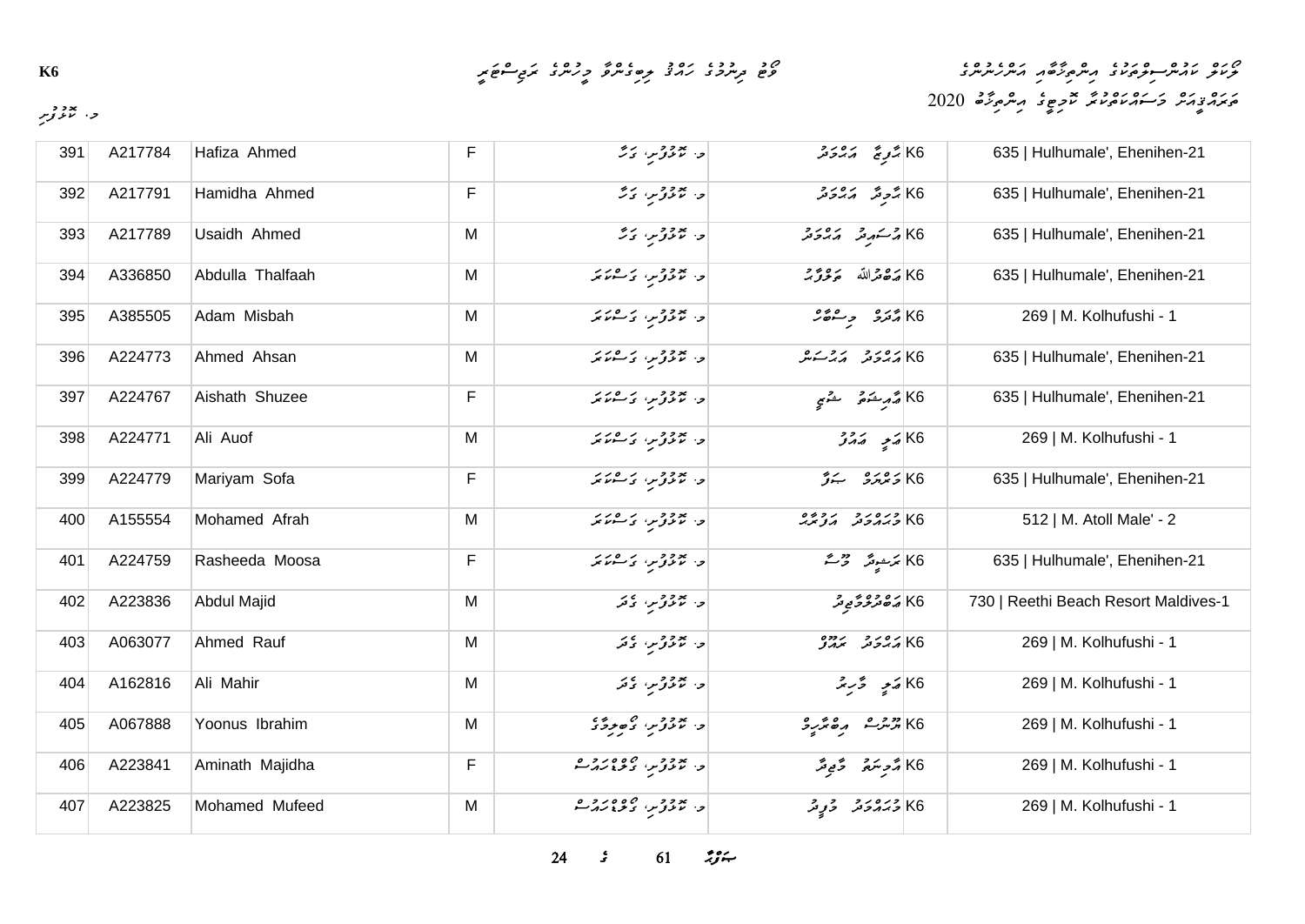*sCw7q7s5w7m< o<n9nOoAw7o< sCq;mAwBoEw7q<m; wBm;vB* م من المرة المرة المرة المرجع المرجع في المركبة 2020<br>مجم*د المريض المربوط المربع المرجع في المراجع المركبة* 

| 408 | A224268 | Abdulla Mahfooz                         | M | و مووم ووړه                                  | K6 كەھەقراللە   جەمزە                                 | 512   M. Atoll Male' - 2              |
|-----|---------|-----------------------------------------|---|----------------------------------------------|-------------------------------------------------------|---------------------------------------|
| 409 | A224265 | Aminath Suwaida                         | F | والعروض وه وه                                | K6 مُرْحِبِّدَةٌ مُسْتَوَرِبَّدُ                      | 512   M. Atoll Male' - 2              |
| 410 | A224258 | Hamid Aboobakuru                        | M | والعروس وه ره                                | $22222$ $225$ $16$                                    | 751   Hideaway Beach Resort and Spa-1 |
| 411 | A099961 | Hamida Fahmy                            | F | والعروب وه ده.                               | K6 جٌوِمَّر   وَرُحٍ                                  | 512   M. Atoll Male' - 2              |
| 412 | A224246 | Hawwa Fahumee Ali Hassan                | F | والعمود والملحوظ                             | K6   يَرْدُوُ - وَرُحٍ - يَرَ - يَرْسَ الله           | 512   M. Atoll Male' - 2              |
| 413 | A122081 | Mohamed Javiz                           | M | والعروس وه ره                                | K6 دُبَرْدْدَنْر قُومٍ حَ                             | 512   M. Atoll Male' - 2              |
| 414 | A064230 | Abdul Qadhiru Mohamed Adam              | M | د. علووس و مره ۱۵۵۵                          | K6 رە دەپ درەر در درە<br>K6 ھەمرىرتىپتر دىرەدىر مەترى | 269   M. Kolhufushi - 1               |
| 415 | A122092 | Abdulla Naseer                          | M | و عووض ومرهوره                               | K6 كەھەراللە     سَرْبْدِيْر                          | 269   M. Kolhufushi - 1               |
| 416 | A220844 | Aminath Zaeema                          | F | و علوو و و مهمونه                            | K6 مَّحِسَمَةً نَجَهِةً                               | 269   M. Kolhufushi - 1               |
| 417 | A220235 | Fathimath Shifana                       | F | د. بدوو ، و برمره وه                         | K6 <i>وَّجِوَةُ</i> سَوَتَ <i>مَّ</i> ر               | 265   M. Mulah - 1                    |
| 418 | A217411 | Hareera Fahumee Ismail Hussain<br>Fulhu | F | در سوور او مره ۱۵۵۵                          | K6 زرم رحوم و مسرحوف<br>برىرىتر                       | 269   M. Kolhufushi - 1               |
| 419 | A124607 | Niuma Abdul Gadir                       | F | و معوومه و وه وه                             | K6 سهر ده مقدم دومبر<br>K6 سهر ده مومود مرمر          | 568   Villimale' Ehenihen - 3         |
| 420 | A220231 | Rifath                                  | F | و الانولي، ومرس وه وه                        | K6 برژوند                                             | 269   M. Kolhufushi - 1               |
| 421 | A086819 | Thohira Abdul Gadhir                    | F | و معوومه و وه وه                             | K6 ج <i>ۇبەنگە مەھەر دۇ</i> بور <i>ج</i>              | 635   Hulhumale', Ehenihen-21         |
| 422 | A217977 | Jailam Rushdee                          | M | ه برووس وه ر ۵۶۰ و.<br>د نانوتوس و نوترسينوي | K6 <i>قەم قىلى م</i> ەشھىر                            | 512   M. Atoll Male' - 2              |
| 423 | A217976 | Mariyam Ismail                          | F | و اندولوس وه د ۱۵۵۵<br>و اندولوس و لوفرستموی | K6ج <i>جمعة مشوَّمةٍ في</i>                           | 512   M. Atoll Male' - 2              |

*o6q?q:u; .>*

 $25$  *s* 61  $25$   $\div$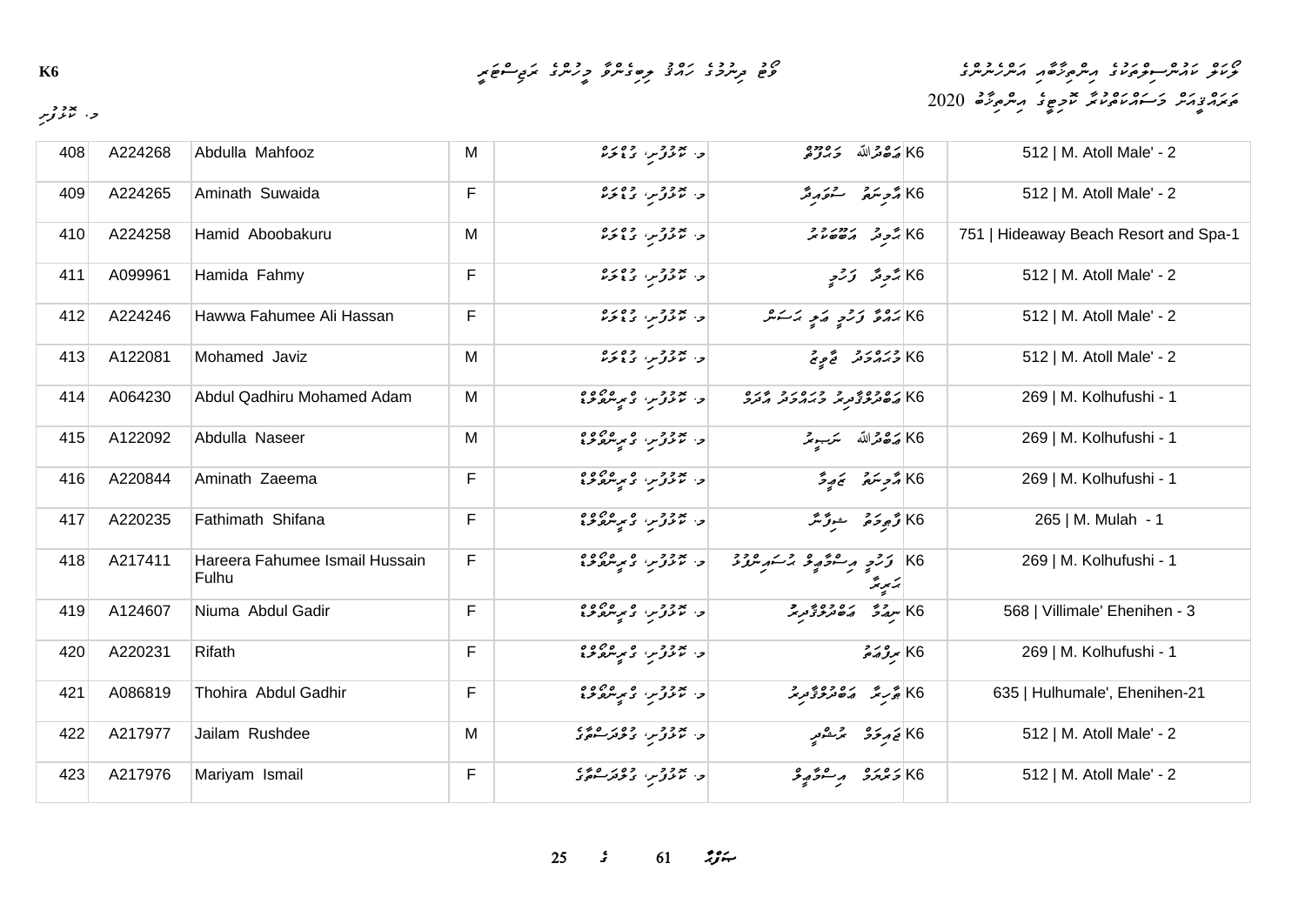*sCw7q7s5w7m< o<n9nOoAw7o< sCq;mAwBoEw7q<m; wBm;vB* م من المسجد المسجد المسجد المسجد المسجد العام 2020<br>مسجد المسجد المسجد المسجد المسجد المسجد المسجد المسجد المسجد ال

| 424 | A035746 | Mohamed Rushdy           | M | د. ندووس وه د ۱۵۵۵<br>د ندگوش کوتر شوک | K6 <i>\$22.25 برّ</i> مئة مر                             | 512   M. Atoll Male' - 2           |
|-----|---------|--------------------------|---|----------------------------------------|----------------------------------------------------------|------------------------------------|
| 425 | A346021 | Mohamed Jalaalu Rushdhee | M | و اندووس وه د ۱۵۵۰ و.                  | K6 <i>وَبَرُوْدَوْ</i> يَوُثَّوَ بَرْشُ <sup>و</sup> َرٍ | 512   M. Atoll Male' - 2           |
| 426 | A218899 | Abdul Wahhab Adam        | M | و غووم، وووه وع                        | K6 رەپرەرەپرە بەرە                                       | 269   M. Kolhufushi - 1            |
| 427 | A218966 | Ahmed Faris              | M | و غروم وووومو                          | K6 كەيرى قى ئىقتى ئىلىن ئىلىن ئىل                        | 512   M. Atoll Male' - 2           |
| 428 | A155206 | Hassan Afeef             | M | و غووم، وووومو                         | K6 ټر <i>ټرو</i> ژ                                       | 668   Cinnamon Hakuraa Huraa-1     |
| 429 | A218967 | Hussain Rafah            | M | و غرومن وووومو                         | K6 يُرسَمبر مُرَكَّبُّ                                   | 269   M. Kolhufushi - 1            |
| 430 | A218964 | Mariyam Ramiza           | F | و غروم وووومو                          | K6 كەبھە <i>دى مەدىج</i>                                 | 269   M. Kolhufushi - 1            |
| 431 | A218965 | Mohamed Faris            | M | و غووم، وووه وع                        | K6 <i>جەيرى بىر قەر</i> ت                                | 672   Angaga Island Resort & Spa-1 |
| 432 | A218962 | Saadhuna Abdul Wahhab    | F | و غورس دودوود                          | K6 گەترى <i>گە خەھەردە بەھ</i>                           | 270   M. Dhiggaru - 1              |
| 433 | A148091 | Sazna Abdul Wahhab       | F | و غورس دودوود                          | K6 شەھ مەھىر <i>دە دەرە</i>                              | 568   Villimale' Ehenihen - 3      |
| 434 | A220996 | Shaheema Adam            | F | و غروم وووومو                          | K6 خەرِدَّ ك <sup>ە</sup> ترى                            | 269   M. Kolhufushi - 1            |
| 435 | A217821 | Ahmed Sameer             | M | ە بىرودىن ئىمەت                        | K6 كەبرى بىر سىمبرىتى (                                  | 512   M. Atoll Male' - 2           |
| 436 | A217831 | Fathimath Sameera        | F | د انگروین دیگر                         | K6 رَّجِوحَة حَسَّجِيَّتْهِ                              | 335   GDh. Thinadhoo - 1           |
| 437 | A065423 | Mariyam Shafeega         | F | د انگرومرا دیگر                        | K6 كەنگەنى ئىسكىمى تەرىپىتى <b>K6</b>                    | 269   M. Kolhufushi - 1            |
| 438 | A092983 | Abdul Aleem              | M | د برووس ژوگره                          | K6 كەھەر <i>ى ئە</i> رىج                                 | 269   M. Kolhufushi - 1            |
| 439 | A148755 | <b>Abdul Majeed</b>      | M | و به عروب روز برد                      | K6 كەھ ترىۋى ي <sub>و</sub> تر                           | 668   Cinnamon Hakuraa Huraa-1     |
| 440 | A115619 | Aminath Mausooma         | F |                                        | K6 مُوسَمَّة حَمْضَبَّعْتُ                               | 269   M. Kolhufushi - 1            |

 $26$  *s*  $61$  *z* $3\frac{3}{5}$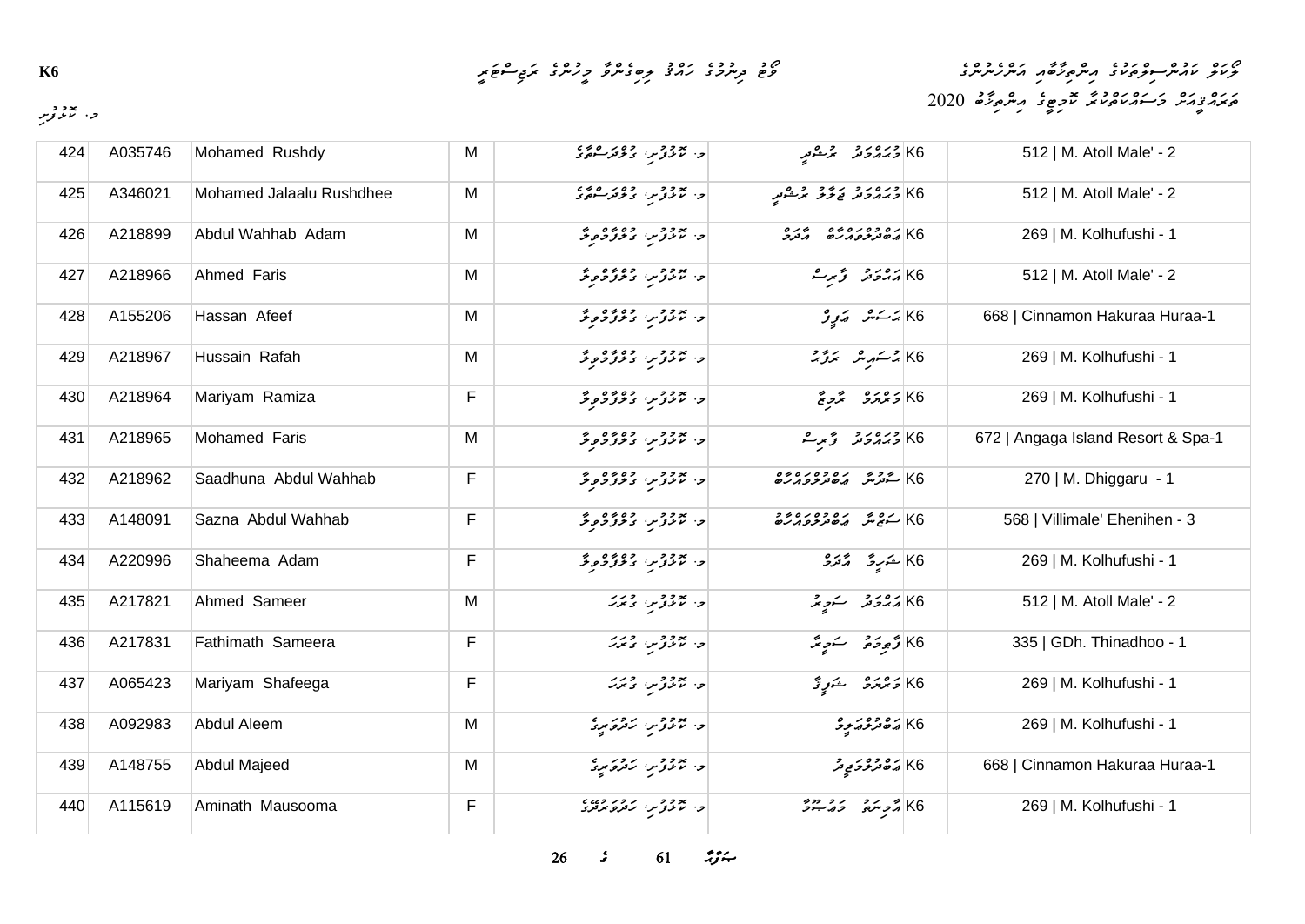*sCw7q7s5w7m< o<n9nOoAw7o< sCq;mAwBoEw7q<m; wBm;vB* م من المرة المرة المرة المرجع المرجع في المركبة 2020<br>مجم*د المريض المربوط المربع المرجع في المراجع المركبة* 

| 441 | A223187 | Aminath Raufa        | F           | د. ئۇقۇقرىي ئەھ <sub>م</sub> يېرىندى              | K6 مَّ حِ سَمَّةٌ مَسَّمَّةٌ مِّ            | 269   M. Kolhufushi - 1       |
|-----|---------|----------------------|-------------|---------------------------------------------------|---------------------------------------------|-------------------------------|
| 442 | A223185 | Mohamed Shakir       | M           | د. مودو <sub>ع</sub> ر، ر <sub>ُح</sub> بر مُرَّج | K6 <i>جەنەدى ھىدى</i> گە                    | 269   M. Kolhufushi - 1       |
| 443 | A223186 | Najumunnisa          | F           | و. نوپوژوس، ر <sub>ک</sub> م پرېنځ                | K6 ئىر <sub>قە قە</sub> مەس <sup>ىگە</sup>  | 269   M. Kolhufushi - 1       |
| 444 | A123048 | Abdulla Jaleel       | M           | والعموفرس رقائر                                   | K6 كەھەراللە   ق موقر                       | 635   Hulhumale', Ehenihen-21 |
| 445 | A160416 | Aishath Mohamed      | F           | والعمودين برقمتر                                  | K6 مەم شەھرى ئەس ئەرەبىرى ئىس               | 635   Hulhumale', Ehenihen-21 |
| 446 | A217330 | Ahmed Riza           | M           | د . موجود بدگر                                    | K6 كەش <b>كەتتى</b> ئىرىتى                  | 512   M. Atoll Male' - 2      |
| 447 | A154928 | Ali Riza             | M           | د میخورد بهگر                                     | K6 کرم پرگ                                  | 512   M. Atoll Male' - 2      |
| 448 | A217331 | Asadhulla Riza       | M           | ە ئىم ئۇتۇس بەرگە                                 | K6 كَمْ شَعْرَاللَّهُ مَعْ يَحْ             | 512   M. Atoll Male' - 2      |
| 449 | A217339 | Dhimsha Riza         | F           | و: عموقوس س <i>رم</i>                             | K6 مرڈنڈ برتڈ                               | 512   M. Atoll Male' - 2      |
| 450 | A049387 | Khadeeja Madeeha     | $\mathsf F$ | د. موجوج به بر                                    | K6 كَتَامِيعٌ - وَمَبِيَّدُ -               | 512   M. Atoll Male' - 2      |
| 451 | A098431 | Ahmed Sobeeh         | M           | والعمودس ريزوع                                    | K6 كەبرى كىرىم ئىككى ئىلكى ئىلكە ئىلكە ئىلك | 512   M. Atoll Male' - 2      |
| 452 | A112588 | Aishath Ramiza       | F           | والعموض بالروي                                    | K6 مەم ئىشقىق ئىگە جىچە ئىچ                 | 269   M. Kolhufushi - 1       |
| 453 | A221328 | Aminath Abdul Rahman | F           | د اندووس بەترى                                    | K6 <i>ה כ יים בסירים בי</i> ס               | 269   M. Kolhufushi - 1       |
| 454 | A221352 | Fathimath Salma      | F           | د مودو <sub>س</sub> ریز دی                        | K6 رَّج <i>وحَة</i> سَعْرَةَ                | 269   M. Kolhufushi - 1       |
| 455 | A148115 | Haleemath Zuhudha    | F           | والعموقون بالركوى                                 | K6 بَر <i>ُوٍدَة</i> بِحَرْثَرُ             | 269   M. Kolhufushi - 1       |
| 456 | A111690 | Ibrahim Rameez       | M           | والعموقون بالركوى                                 | K6 م <i>وھنڈر بو م</i> حرم کی               | 682   Crossroads Maldives-1   |
| 457 | A060700 | Mohamed Rameez       | M           | و. موجوجور، س <b>ه برد</b> و                      | K6 دُبَرْدُدَتْر بَرَدِجْ                   | 269   M. Kolhufushi - 1       |

 $27$  *s* 61  $23$   $\div$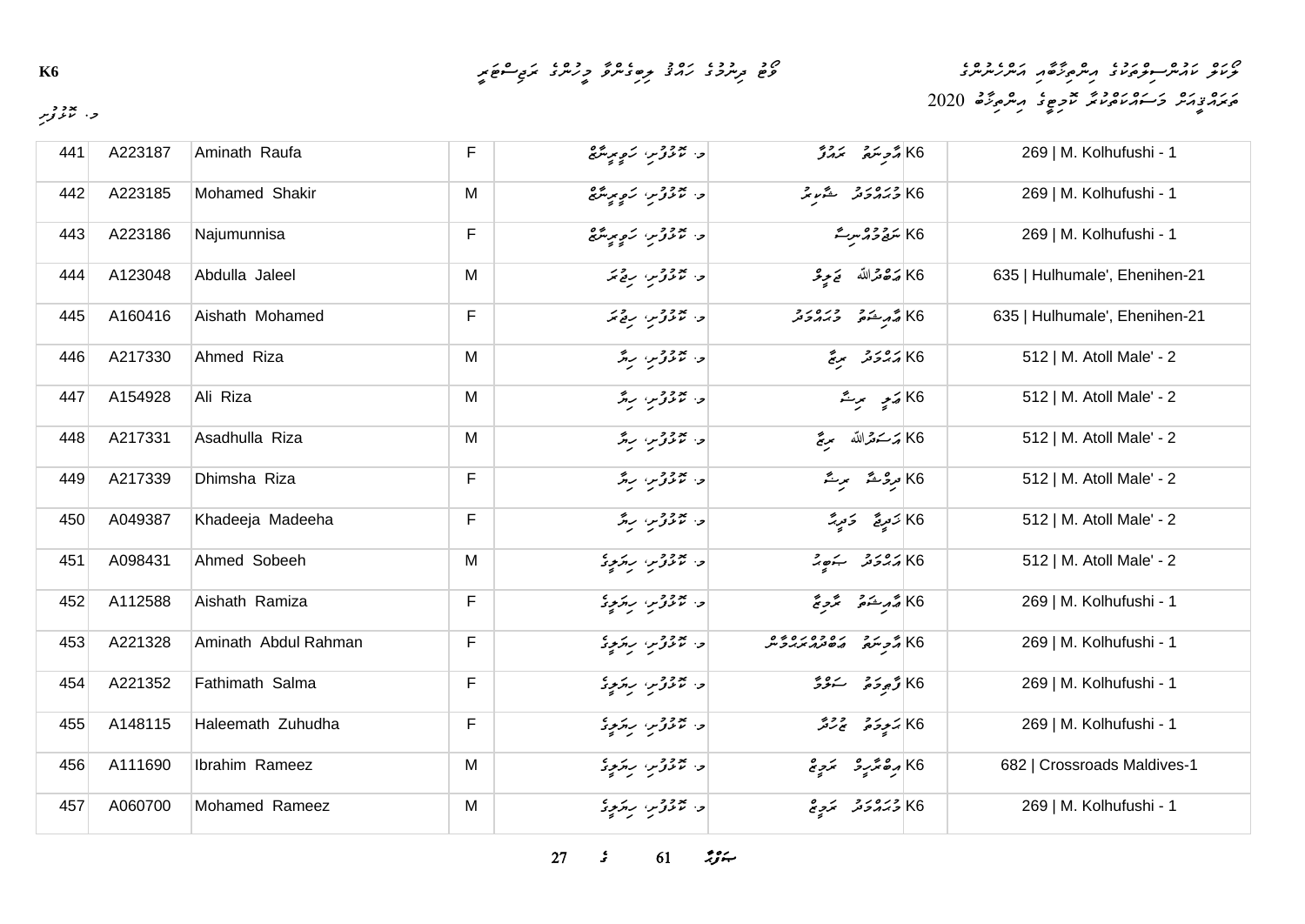*sCw7q7s5w7m< o<n9nOoAw7o< sCq;mAwBoEw7q<m; wBm;vB* م من المرة المرة المرة المرجع المرجع في المركبة 2020<br>مجم*د المريض المربوط المربع المرجع في المراجع المركبة* 

| 458 | A254107 | Mohamed Shaufaan     | M | و مودور، ریزوی                                    | K6 <i>دېمبردند خهرو</i> گر               | 269   M. Kolhufushi - 1                |
|-----|---------|----------------------|---|---------------------------------------------------|------------------------------------------|----------------------------------------|
| 459 | A221344 | Sanfa Abdul Rahman   | F | والعموقوس بالمرمولى                               | K6 ئەشرىق مەھ <i>مەمەدە</i> بىر          | 269   M. Kolhufushi - 1                |
| 460 | A161032 | Yoosuf Alhan Rameez  | M | والعمود والمراسر                                  | K6 تېرىنو مەمەمىگە ئىرىپى                | 269   M. Kolhufushi - 1                |
| 461 | A147180 | Ahmed Thaufeeq       | M | د. نوووس دور ووون<br>د. نوتونو، رفزماستروی        | K6 كەبرى قىر ئوقرىق                      | 402   Furaveri Island Resort & Spa - 1 |
| 462 | A223790 | Ali Thaufeeg         | M | د. سوومبر، دور ووه با<br>د. ماندومبر، رفزماسیتروی | K6 <i>ڇَڄِ جَهُرُوِيُّوَ</i>             | 269   M. Kolhufushi - 1                |
| 463 | A153549 | Aminath Suwaidha     | F | د. نوووس وور ووده.<br>د. نانووس رفزماستروی        | K6 مَّ حِ سَمَّ مَ سَمَّ مِرْ مَّدَ      | 269   M. Kolhufushi - 1                |
| 464 | A223801 | Fathimath Ansoodha   | F | د. نوووس وور ووده.<br>د. نوووس رومسونروی          | K6 <i>ڈج دَمَع مَسْرِ بِیجِ</i>          | 272   F. Feeali - 1                    |
| 465 | A223777 | Hassan Irham Mohamed | M | د. بدووس دور ووده.<br>د. بالأوس گیرم سوپروی       | K6 يُرَسَّسُ مِبْرَرُدُ وَيَهْدَوْنَهُ   | 269   M. Kolhufushi - 1                |
| 466 | A223769 | Hussain Thaufeeq     | M | د. بدووس دور ووده.<br>د. لانگروس گیرم سومروی      | K6 يُرتمبر مَرْ مَرْدِ يْرَ              | 272   F. Feeali - 1                    |
| 467 | A128698 | Mohamed Thaufeeq     | M | د. نوووس وور ووده.<br>د. نوووس رومسونروی          | K6 <i>جُہُدُو تَذَکَّرُ مُجَمَّرٍ تَ</i> | 269   M. Kolhufushi - 1                |
| 468 | A057510 | Ahmed Ali            | M | د. بودوس رقم مرضوع المراجع                        | K6 كەبۇر <i>كەبى</i>                     | 269   M. Kolhufushi - 1                |
| 469 | A221480 | Aminath Inasha       | F | د. توروس رقس مرتد می                              | K6 مَّ حِ سَمَّةٍ مِ سَّرْتُهُ ۚ         | 512   M. Atoll Male' - 2               |
| 470 | A221482 | Fathimath Irasa      | F |                                                   | K6 زَّەپ <i>ەدَە</i> مەمَّرْتْه          | 269   M. Kolhufushi - 1                |
| 471 | A222524 | Zulfa                | F | د. بودوس رقس مرتد میگی<br>مستوفر برا              | K6 يحوًو                                 | 269   M. Kolhufushi - 1                |
| 472 | A217961 | Aminath Naeema       | F | و مودوم، ژوکووی                                   | K6 مَّحِسَمَّةً سَمِيعًا                 | 635   Hulhumale', Ehenihen-21          |
| 473 | A218593 | Rameeza Salih        | F | د. بدوور، رودوره<br>د. نانگورن، روتروری           | K6 بَرَدٍ بِجَ سِتَوِيْر                 | 512   M. Atoll Male' - 2               |
| 474 | A218592 | Ramzeena Solih       | F | و مودور ژولوی<br>د ملوومر، ژوکروی                 | K6 بَرَدْبِهِ مَّهْ سَدَّوِيْر           | 24   HDh. Hanimaadhoo - 1              |

 $28$  *s* 61 *if*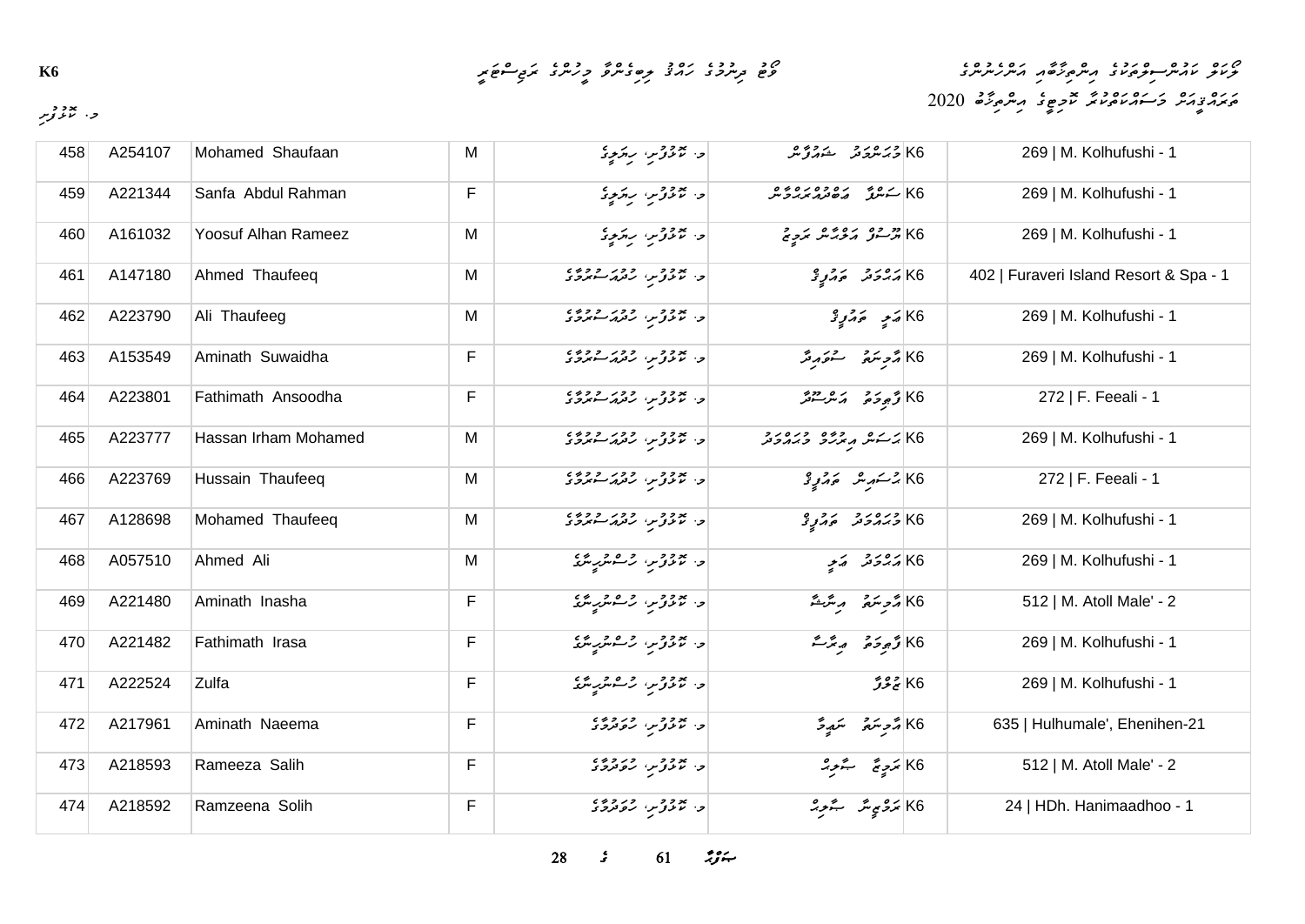*sCw7q7s5w7m< o<n9nOoAw7o< sCq;mAwBoEw7q<m; wBm;vB* م من المرة المرة المرة المرجع المرجع في المركبة 2020<br>مجم*د المريض المربوط المربع المرجع في المراجع المركبة* 

| 475 | A153547 | Raziyya Solih     | $\mathsf F$ | د برووس فردود و                                                         | K6 بزنب <i>ره بر بگ</i> ور             | 269   M. Kolhufushi - 1             |
|-----|---------|-------------------|-------------|-------------------------------------------------------------------------|----------------------------------------|-------------------------------------|
| 476 | A218595 | Solah Salih       | M           | و مودو روده                                                             | K6 بەنزچە سەمبەر                       | 635   Hulhumale', Ehenihen-21       |
| 477 | A404971 | Ahmed Azim Ali    | M           | والمعتقوس منقذع                                                         | K6 בֿבכנ <i>י בֿי</i> אָכ <i>ּ בֿי</i> | 635   Hulhumale', Ehenihen-21       |
| 478 | A224434 | Ibrahim Azeem Ali | M           | والمعتقوس منقذع                                                         | K6 "ھ تَرْرِدْ   دَبِرِدْ   دَمِرِ     | 635   Hulhumale', Ehenihen-21       |
| 479 | A224431 | Mohamed Ashraf    | M           | د عودوس معلكو                                                           | K6 دېرونو كم ش <i>ىرو</i>              | 269   M. Kolhufushi - 1             |
| 480 | A224427 | Zunaira Adam      | $\mathsf F$ | والمعوفرس متعامر                                                        | K6 يُحتمد بمَّه مُحترفه                | 269   M. Kolhufushi - 1             |
| 481 | A049122 | Ahmed Saneen      | M           | و عروفر بر وده و ،<br>و نانگونر بر برتروی                               | K6 كەبرىقە كەمبرى <i>گ</i> ە           | 269   M. Kolhufushi - 1             |
| 482 | A217504 | Aishath Zahira    | F           | و مووو<br>و م <i>توفرس پر پر تروی</i>                                   | K6 مەم ئىشقىق ئىچ س <sub>ى</sub> تىر   | 269   M. Kolhufushi - 1             |
| 483 | A217503 | Aminath Zahira    | $\mathsf F$ | و مووور، م <i>ردون</i><br>د موکور، مرکز <i>و</i> ی                      | K6 مَّ حِسَمَةٌ تَجْ سِمَّ             | 512   M. Atoll Male' - 2            |
| 484 | A146845 | Fathimath Zahira  | F           | د. بودوم، م <i>ه بوده و ،</i><br>د. م <i>انگ</i> وم، م <i>ه بو</i> ترون | K6 رَّج <i>وحَةْ</i> يُحْرِيمُّ        | 512   M. Atoll Male' - 2            |
| 485 | A049085 | Hamdhoona Ali     | F           | و به دوم پروژه د                                                        | K6 يَرْدُ بِيْتَرَ مَتَّ مِيَّةِ بِيَ  | 269   M. Kolhufushi - 1             |
| 486 | A049086 | Mohamed Shah      | M           | و مودوم، پروژوی<br>و ملووم، پرتروی                                      | K6 <i>جەنگەن ھەشى</i> ئىش              | 512   M. Atoll Male' - 2            |
| 487 | A221874 | Abdulla Adam      | M           | د به دوس مرتز و با                                                      | K6 كەھەراللە گەنز <i>ۈ</i>             | 269   M. Kolhufushi - 1             |
| 488 | A220949 | Aishath Dhooma    | $\mathsf F$ | د عروفر مرتز و و                                                        | K6 مُصِنْعَة قَرْدً                    | 512   M. Atoll Male' - 2            |
| 489 | A220893 | Asma Ibrahim      | $\mathsf F$ | و عودوس مرتزمونی                                                        | K6 كەشىر مەھم <i>گى</i> رو             | 269   M. Kolhufushi - 1             |
| 490 | A220897 | Sanfa Mohamed     | F           | د بيووس مرتز و پار                                                      | K6 سەھۇر ئەيرە ئەر                     | 269   M. Kolhufushi - 1             |
| 491 | A220901 | Usman Ibrahim     | M           | د عودوس مرتزموی                                                         | K6 جۇھۇش م <i>ەھترى</i> د              | 746   Sun Siyam Iru Veli Maldives-1 |

 $29$  *s* 61  $29$   $\div$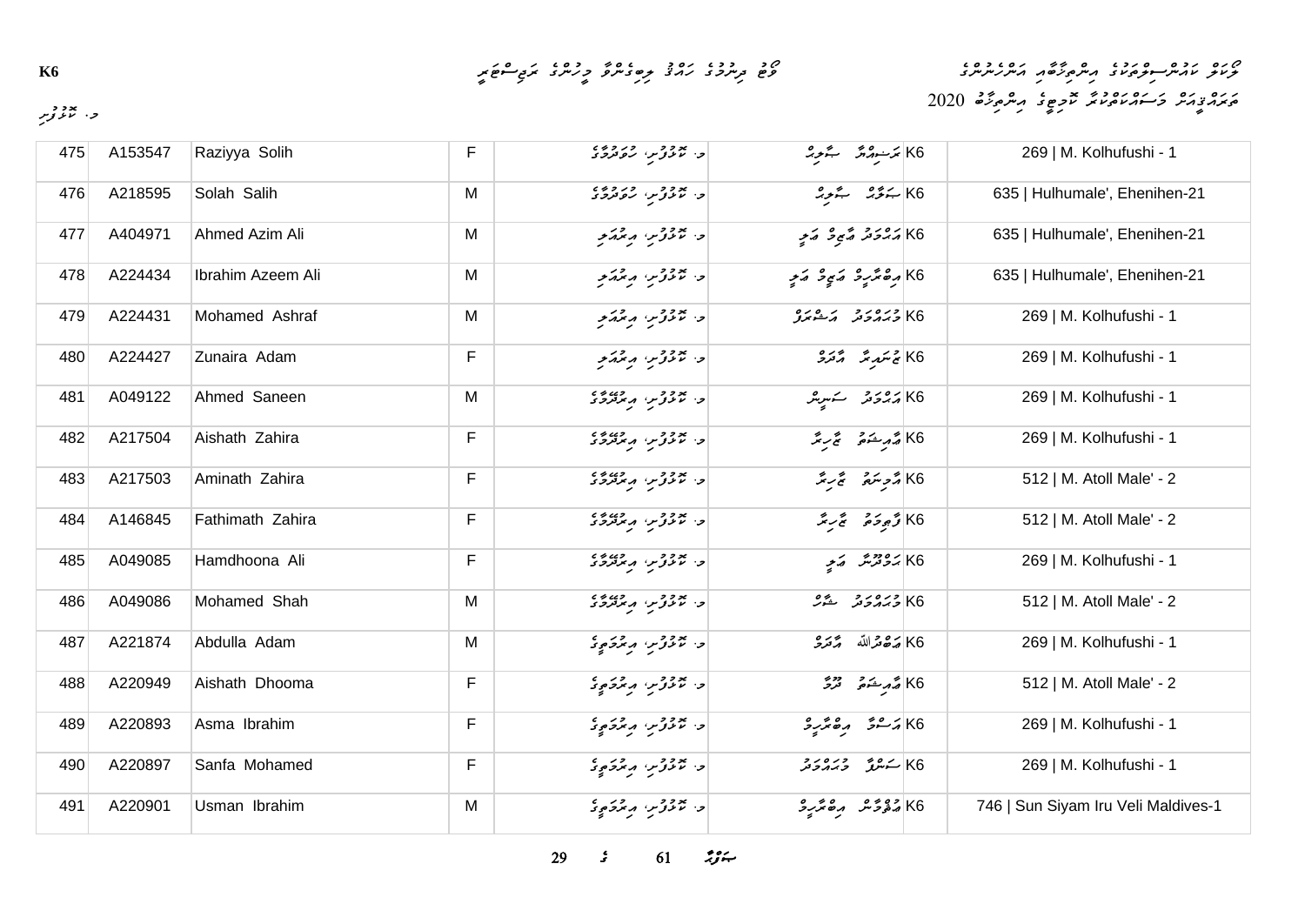*sCw7q7s5w7m< o<n9nOoAw7o< sCq;mAwBoEw7q<m; wBm;vB* م من المسجد المسجد المسجد المسجد المسجد العام 2020<br>مسجد المسجد المسجد المسجد المسجد المسجد المسجد المسجد المسجد ال

| 492 | A060474 | Ahmed Naseem                | M           | د بيموفرس في محر برگورير                                 | K6 كەبرى كىلى ئىرسونى                                  | 269   M. Kolhufushi - 1             |
|-----|---------|-----------------------------|-------------|----------------------------------------------------------|--------------------------------------------------------|-------------------------------------|
| 493 | A219379 | Ahmed Rishwan               | M           | د به برود بروگر بروگر                                    | K6 كەبرى كىم يون ئىشتۇنىلە                             | 269   M. Kolhufushi - 1             |
| 494 | A219377 | Aishath Saniya              | F           | و بيودوس تم و برو و بر                                   | K6 مُرمِسَمَّ شَمْسِتَر                                | 269   M. Kolhufushi - 1             |
| 495 | A219368 | Fathimath Nasiha            | $\mathsf F$ | و بيودوس في محر بره مو                                   | K6 رَّجِ دَمَرَ – سَرَ- سَرَ                           | 722   Medhufushi Island Resort-1    |
| 496 | A158600 | Ismail Naseem               | M           | و برووس يؤربروير                                         | K6 <sub>م</sub> ِ سْرَّ <sub>م</sub> ُ وَ سَرَ سِرْ وَ | 746   Sun Siyam Iru Veli Maldives-1 |
| 497 | A114189 | Khadeeja Naseem             | $\mathsf F$ | و بيودوس في وبيرة مر                                     | K6 كَتَمِيعٌ مُتَرَسِيحٌ مَ                            | 269   M. Kolhufushi - 1             |
| 498 | A157249 | Lamrath Mohamed             | $\mathsf F$ | و لارومن فاقربرهم                                        | K6 يَدُوبُرُو وَبَرُوبُوبُر                            | 269   M. Kolhufushi - 1             |
| 499 | A219359 | Mohamed Saeed               | M           | و موفق قائم بروي                                         | K6  <i>وټرونوقر سکو</i> پٽر                            | 269   M. Kolhufushi - 1             |
| 500 | A122091 | Abdul Hannan                | M           | و به دور ناگر دو،                                        | K6 كەھەر <i>2 بەر بىر بىر بىر</i>                      | 512   M. Atoll Male' - 2            |
| 501 | A140936 | Ali Faheem                  | M           | و مودوس قائد دوه                                         | K6 كەي   تررپ                                          | 269   M. Kolhufushi - 1             |
| 502 | A217454 | Mohamed Mubashshir Musthafa | M           | و به دور دوره دور                                        |                                                        | 269   M. Kolhufushi - 1             |
| 503 | A152305 | Moosa Faheem                | M           | و مودوس في مربود                                         |                                                        | 269   M. Kolhufushi - 1             |
| 504 | A078941 | Zakariyya Faheem            | M           | و مودوس قائد دوه                                         | K6 ى <i>م تىرمىڭ تې</i> رى                             | 512   M. Atoll Male' - 2            |
| 505 | A217744 | Abdul Azeez Ibrahim         | M           | و. مود و در ه مود و ،<br>و . ما نوتو مر انج و ی سوتو مرد | K6 كەھىر <i>ئىرى بىر ھەتگەر 2</i>                      | 269   M. Kolhufushi - 1             |
| 506 | A098959 | Abdulla Shujau              | M           |                                                          | K6 كَرْهْ قْدْاللّه شْمَةْ قْدْ                        | 635   Hulhumale', Ehenihen-21       |
| 507 | A217746 | Ahmed Azeem                 | M           | د اندو و در ۱۶۵۵ ورو د د و د<br>د اندلوکس که وی سوترس    | K6 كەندى قىرىم ئىلىنى ئىل                              | 512   M. Atoll Male' - 2            |
| 508 | A153546 | Ali Mubarik                 | M           | د. مود و در مود و د.<br>د. مانوتو د. مح و ی سوتو در      | K6 كەمچە خەھىرى <i>ن</i>                               | 269   M. Kolhufushi - 1             |

*30 sC 61 nNw?mS*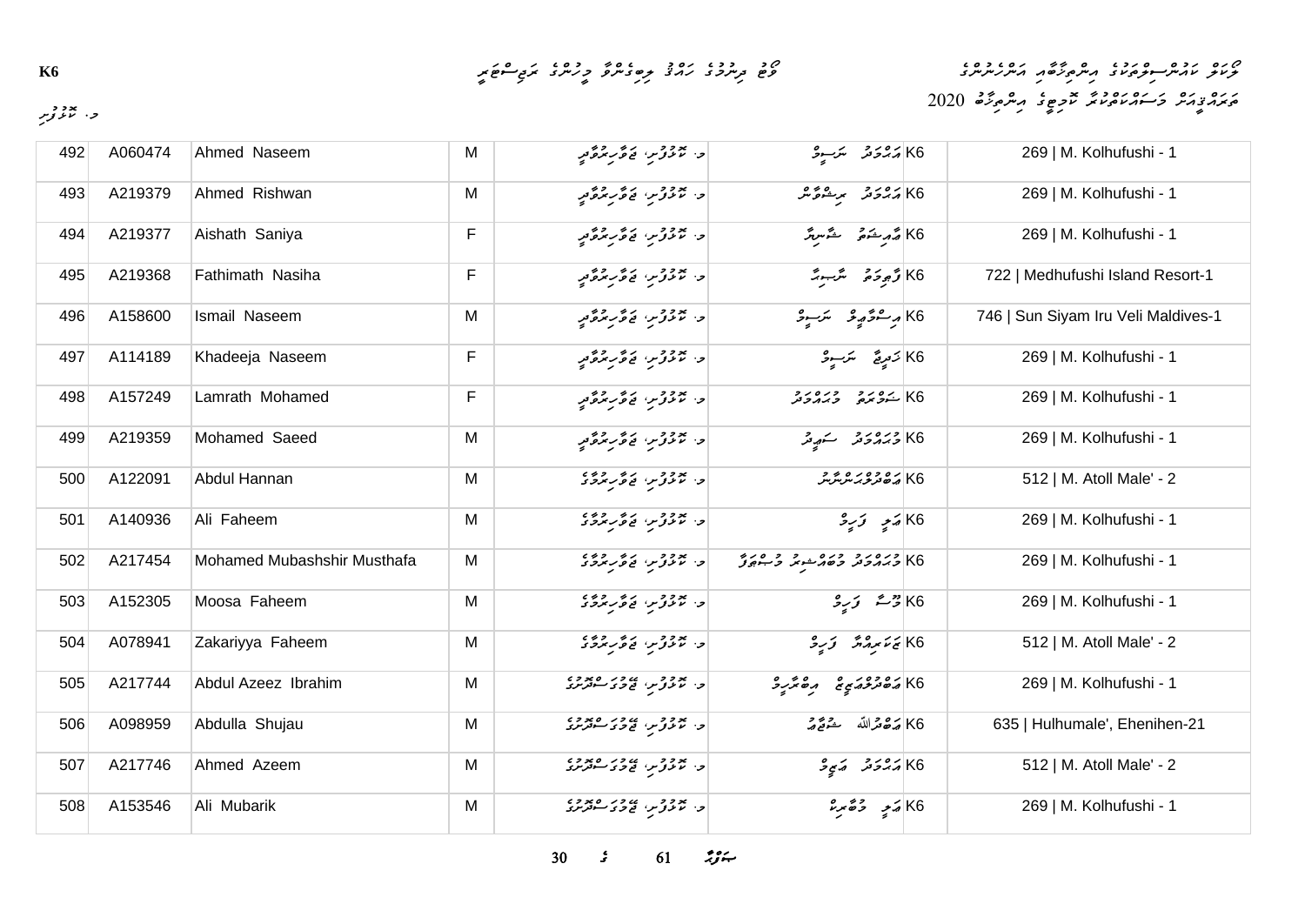*sCw7q7s5w7m< o<n9nOoAw7o< sCq;mAwBoEw7q<m; wBm;vB* م من المسجد المسجد المسجد المسجد المسجد العام 2020<br>مسجد المسجد المسجد المسجد المسجد المسجد المسجد المسجد المسجد ال

| 509 | A217747 | Azleena              | F           | د. ندوو <sub>س</sub> ور میروه<br>د. ن <i>دووس ف</i> ودکستر <i>م</i> رد | K6 رَج مِ بَرَّ                        | 269   M. Kolhufushi - 1   |
|-----|---------|----------------------|-------------|------------------------------------------------------------------------|----------------------------------------|---------------------------|
| 510 | A217618 | Haleemath Ibrahim    | F           | د. بروو در ۲۶۵۵ ورو و در ۲۶۵۵<br>در مانولوس قانوی سهترس                | K6 يَجِدَمُ مِصْرَبِ وَ                | 269   M. Kolhufushi - 1   |
| 511 | A075820 | Mohamed Rauf         | M           | بر و و  ع و ر  و و<br>و  ما نوتو من  مح و ی سوتو مری                   | K6 ديرورو بروده                        | 512   M. Atoll Male' - 2  |
| 512 | A217867 | Hawwa Nuzhath        | $\mathsf F$ | و سووم، مصوم<br>د ملاوم، محاوی                                         | K6 ئەم ئەم ئەم ئە                      | 269   M. Kolhufushi - 1   |
| 513 | A217490 | Ahmed Ramzan         | M           | و. مودوم، مۇمبرى                                                       | K6 <i>كەبۇ ئۇرغ ئەرگى</i> گە           | 418   Bandos Maldives - 1 |
| 514 | A217489 | Aishath Irushadha    | $\mathsf F$ | د. مودوم، م <sup>و</sup> رميد                                          | K6 مَّەرِسَەمْ    رىمرْسَّەتَر         | 269   M. Kolhufushi - 1   |
| 515 | A217487 | Aminath Nahuza       | F           | د. مودوم، اگرېبرگ                                                      | K6 مَّ جِسَعَهُ مَسَرَحَةٌ             | 255   ADh. Maamigili - 1  |
| 516 | A217488 | Haleemath Murushidha | F           | و. مودوم، مأوسط                                                        | K6 كەيرىكە - ئەتمەشەتگە                | 269   M. Kolhufushi - 1   |
| 517 | A217485 | Mohamed Naseem       | M           | و. مودوم، مؤمنية                                                       | K6 <i>\$22.2 مگرسو</i> د               | 269   M. Kolhufushi - 1   |
| 518 | A217484 | Rugiyya Shazla       | F           | د. مودوم، اگر میرنگ                                                    | K6 بمرت <sub>و</sub> م بمرگز مشترکز گر | 512   M. Atoll Male' - 2  |
| 519 | A217486 | Wajeeha Mohamed      | $\mathsf F$ | د. مودوم، اگرېبولا                                                     | K6 كون <i>ي تختم</i> دور               | 269   M. Kolhufushi - 1   |
| 520 | A217283 | Haroon Ibrahim       | M           | و مودوم، مأمرومور                                                      | K6 ئەنزىر م <i>ەھترى</i> د             | 512   M. Atoll Male' - 2  |
| 521 | A084959 | Nooman Ibrahim       | M           | د بيودوس مگردمون                                                       |                                        | 512   M. Atoll Male' - 2  |
| 522 | A081751 | Sofwan Ibrahim       | M           | د برووس مگردي                                                          | K6 يەر قىر مەھەردى                     | 512   M. Atoll Male' - 2  |
| 523 | A115778 | Ahmed Saleem         | M           | و مودور، ممرکبره وه                                                    | K6 كەندى كەربى                         | 512   M. Atoll Male' - 2  |
| 524 | A222487 | Ali Saleem           | M           | و مودور، ممرکبره وه                                                    | K6 کړ <i>و شود</i> و                   | 269   M. Kolhufushi - 1   |
| 525 | A144455 | Arifa Mohamed        | F           | و مودوم، ممرکزه ده                                                     | K6 مَمَعِ وَمَمْ دَوْمَ                | 512   M. Atoll Male' - 2  |

 $31$  *s* 61  $23$   $\div$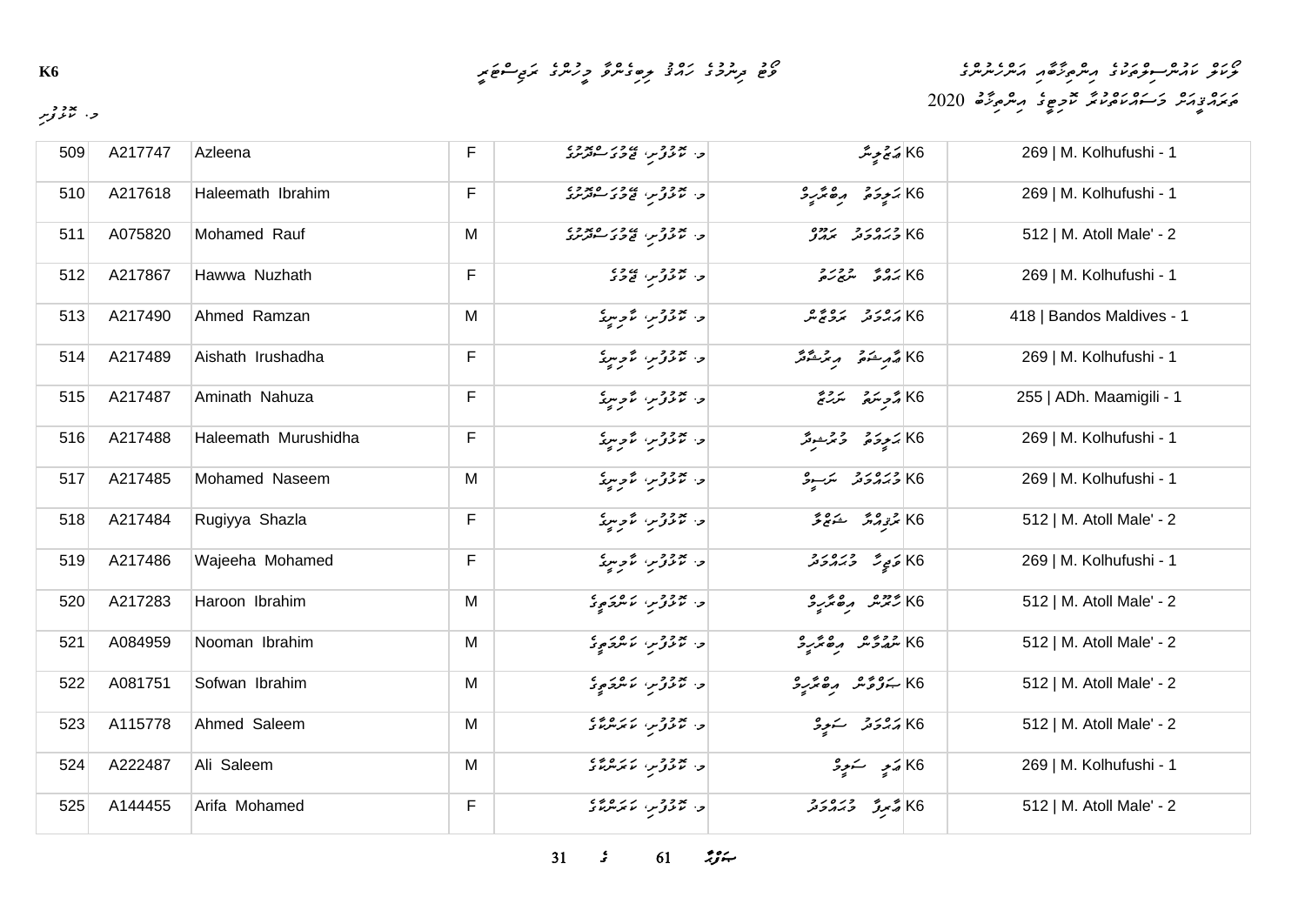*sCw7q7s5w7m< o<n9nOoAw7o< sCq;mAwBoEw7q<m; wBm;vB* م من المرة المرة المرة المرجع المرجع في المركبة 2020<br>مجم*د المريض المربوط المربع المرجع في المراجع المركبة* 

| 526 | A222499 | Gasim Moosa             | M           | د برود برنده در                                    | K6 كۇسىر <i>ى تى</i> مىشە                                                                                     | 269   M. Kolhufushi - 1                  |
|-----|---------|-------------------------|-------------|----------------------------------------------------|---------------------------------------------------------------------------------------------------------------|------------------------------------------|
| 527 | A053733 | Hassan Saeed            | M           | و مودوس متر مرده                                   | K6 ټريند ريتمبرنگر                                                                                            | 512   M. Atoll Male' - 2                 |
| 528 | A222482 | Ibrahim Saleem          | M           | و مودور، مئر مده وه                                | K6 مەھەرى سىمبەدى                                                                                             | 269   M. Kolhufushi - 1                  |
| 529 | A222477 | Mohamed Aslam           | M           | در سود در ۱۵ سره ور ۱۵ در ۱۵ در ا                  | K6 <i>جەممىتە مەشۇر</i>                                                                                       | 512   M. Atoll Male' - 2                 |
| 530 | A222491 | Moosa Zahir             | M           | در سرور در ۱۵ در ۱۵<br>  در سرور سرگرمزداد         | K6 چريز تج س                                                                                                  | 426   Anantara Resort and Spa Maldives - |
| 531 | A221993 | Saudiyya Mohamed        | $\mathsf F$ | در سود در ۱۵ سره ور در ۱۵ سر<br>  در سرگورس سرگورس | K6 شەمەمە ئەسەمە                                                                                              | 269   M. Kolhufushi - 1                  |
| 532 | A222876 | Ahmed Shareef           | M           | د. مودو <sub>م</sub> ، ئابردمی                     | K6 كەبرى كىر ئىستىر ئىستىر ئىستىر ئىستىر ئىستىر ئىستان ئىستان ئىستان ئىستان ئىستان ئىستان ئىستان ئىستان ئىستا | 269   M. Kolhufushi - 1                  |
| 533 | A222922 | Ali Nasraf              | M           | د. مودوم، ئابردمی                                  | K6 كەمچە سىر يىمى <i>ر</i> و                                                                                  | 271   M. Maduvvari - 1                   |
| 534 | A222898 | Aminath Ramsha          | F           | و مودور، مَبروًى                                   | K6 مَّحِسَمَّةَ مَدَّشَّةً                                                                                    | 269   M. Kolhufushi - 1                  |
| 535 | A366507 | Asraru Ahmed            | F           | د. مودوم، ئابردمی                                  | K6 كەسترىمىز كەبمەدىر                                                                                         | 269   M. Kolhufushi - 1                  |
| 536 | A222879 | Ibrahim Shareef         | M           | د. مودوم، ئابردمی                                  | K6 بر <i>ے پڑ<sub>یے گے پرو</sub></i>                                                                         | 512   M. Atoll Male' - 2                 |
| 537 | A407391 | Khadheeja Rifsha Hassan | F           | د. مودو <sub>م</sub> ، ئابردمی                     | K6 كَتْمِيعٌ مِرْدْشَة بَرْسَةً.                                                                              | 269   M. Kolhufushi - 1                  |
| 538 | A222906 | Mariyam Nasra           | $\mathsf F$ | و مودور، مَبروًى                                   | K6 كەبەر ئەرمىگە ئىر                                                                                          | 269   M. Kolhufushi - 1                  |
| 539 | A222905 | Mohamed Nasraf          | M           | و مودور، مَبروًى                                   | K6 دېرورو پرورو                                                                                               | 698   Vilamendhoo Island Resort and Spa- |
| 540 | A222882 | Ramla Ahmed             | F           | د. مودوم، ئابردمی                                  | K6 بَرْوْتُو بِرُمْرَوْتِر                                                                                    | 269   M. Kolhufushi - 1                  |
| 541 | A097909 | Jaufar Moosa            | M           | د بودوس ئاڭگوندى                                   | K6 يَ <sub>مُ</sub> وَرَحْمَدُ وَحْتَ                                                                         | 269   M. Kolhufushi - 1                  |
| 542 | A062646 | Moosa Gasim             | M           | و غروفر نمشوپری                                    | K6 ترمشہ توسیو                                                                                                | 635   Hulhumale', Ehenihen-21            |

**32** *s* **61** *if***<sub>i</sub>**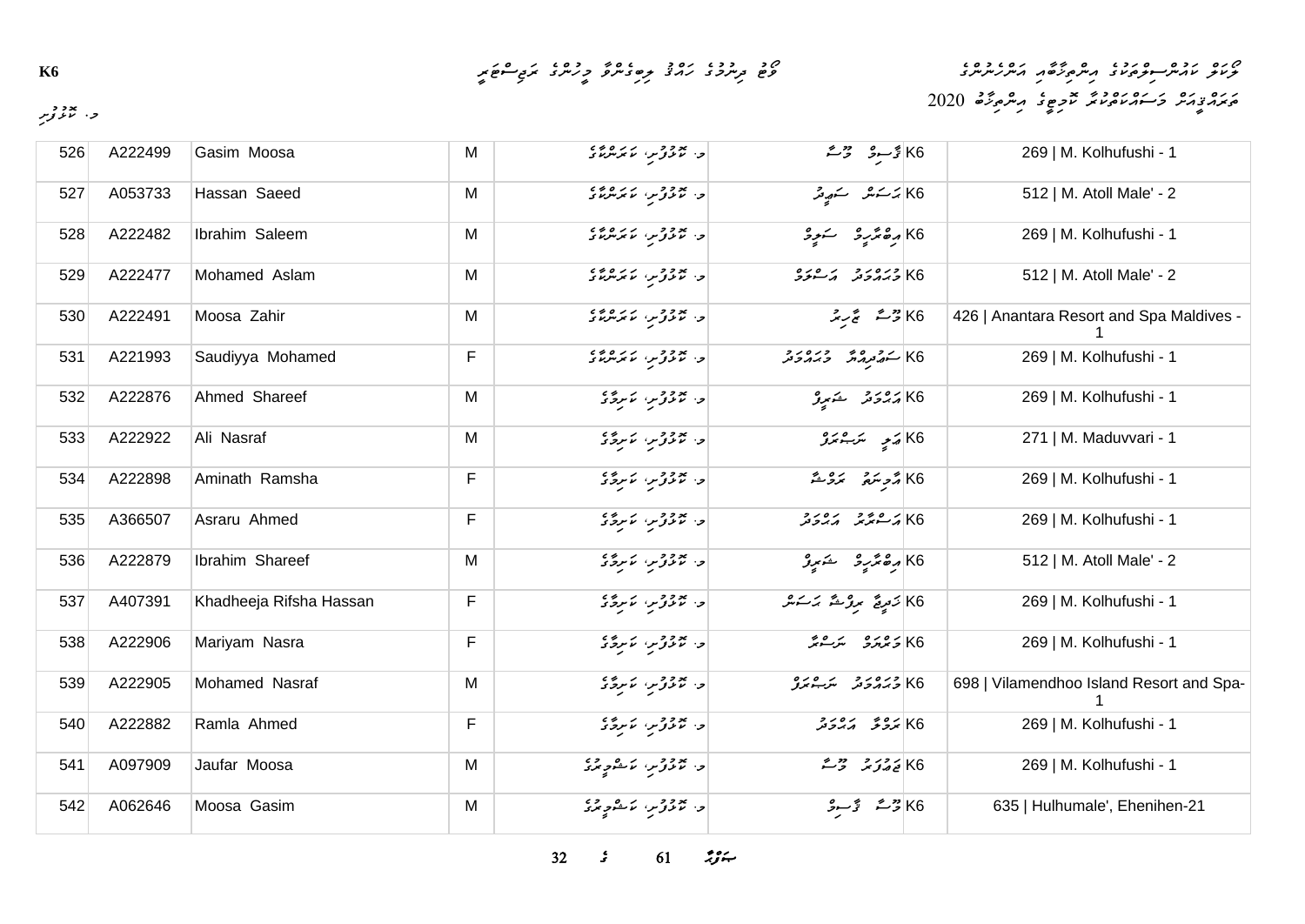*sCw7q7s5w7m< o<n9nOoAw7o< sCq;mAwBoEw7q<m; wBm;vB* م من المرة المرة المرة المرجع المرجع في المركبة 2020<br>مجم*د المريض المربوط المربع المرجع في المراجع المركبة* 

| 543 | A027146 | Nooh Moosa            | M           | د. توروین تاڪر پرد       | $23$ $22$ K6                            | 512   M. Atoll Male' - 2            |
|-----|---------|-----------------------|-------------|--------------------------|-----------------------------------------|-------------------------------------|
| 544 | A218781 | Shanif Ali            | M           | د. مودوس ماڪوپري         | K6 ڪسيڙ <i>مذم</i> رِ                   | 635   Hulhumale', Ehenihen-21       |
| 545 | A097879 | Shuaib Moosa          | M           | د. مودوس مأكسو برد       | $23$ $202$ $\times$ 6                   | 512   M. Atoll Male' - 2            |
| 546 | A027145 | Yahya Moosa           | M           | و الانوژنز، الأشو برد    | K6 يَرْرُبُّرُ وَيْسُمُ                 | 635   Hulhumale', Ehenihen-21       |
| 547 | A053879 | Easa Rafeeu           | M           | و مودور، عامریزی         | K6 <sub>می</sub> ٹ تر <i>ویڈ</i>        | 746   Sun Siyam Iru Veli Maldives-1 |
| 548 | A375437 | Fathimath Jumna       | $\mathsf F$ | د الاعتراض الأنكريزي     | K6 رَّج <i>وحَة</i> خ <sup>9</sup> مَّد | 280   Dh. Bandidhoo - 1             |
| 549 | A138458 | Abdul Rahman Ageel    | M           | ە ئوقۇم، ئېرگە ئەھمى     | K6 <i>مەھەممەۋىر مۇ</i> بۇ              | 512   M. Atoll Male' - 2            |
| 550 | A217363 | Adam Fayaz            | M           | ە ئارۇم، ئېرۇۋىر ئ       | K6 پژنرو ژیژئے                          | 269   M. Kolhufushi - 1             |
| 551 | A154235 | Ahmed Rauf            | M           | ە ئارۇم، ئېرۇۋىر ئ       | K6 كەبروتو ئەدە بەر                     | 269   M. Kolhufushi - 1             |
| 552 | A217366 | Ahmed Samah           | M           | ە ئارۇم، ئېرۇۋىر ئ       | K6 كەبرى بىر سىرىتى بىر                 | 512   M. Atoll Male' - 2            |
| 553 | A069478 | Ali Shariu            | M           | ە ئانگۇس ئېرگە كەلگەنى   | K6 كەمچە مىش <i>ەم</i> گە               | 512   M. Atoll Male' - 2            |
| 554 | A155641 | Aminath Khaleela      | F           | ە ئالارگىر، ئالمۇقەتكەنچ | K6 مَّحِسَمَۃ زَمِيْتَر                 | 512   M. Atoll Male' - 2            |
| 555 | A217365 | Aminath Samaha        | F           | ە ئانگۇس ئېرگە كەلگەنى   | K6 مَّحْدِسَمَّةَ سَنَرْتَهُ            | 269   M. Kolhufushi - 1             |
| 556 | A217364 | Fathimath Muna        | F           | ە ئوقۇم، ئېرگە ئەھمى     | K6 رَّج <i>و حَمَّى حَ</i> سَّ          | 512   M. Atoll Male' - 2            |
| 557 | A217367 | Fathimath Shausan Ali | F           | ە ئوقۇم، ئېرگە ئەھمى     | K6 <i>وَّجِودَة حَذرْ حَسَّر مَ</i> عِ  | 512   M. Atoll Male' - 2            |
| 558 | A147746 | Hasma Hussain         | F           | ە ئۇتۇر، ئېرگەگەللىرى    | K6 ئەشىر ئەسىر شەرىش                    | 269   M. Kolhufushi - 1             |
| 559 | A217362 | Mahmoodh Sujau        | M           | ە ئالارگىر، ئالمۇقەتكەنچ | K6ج دودو سنقار                          | 269   M. Kolhufushi - 1             |

**33** *s* **61** *n***<sub>y</sub> <b>***s*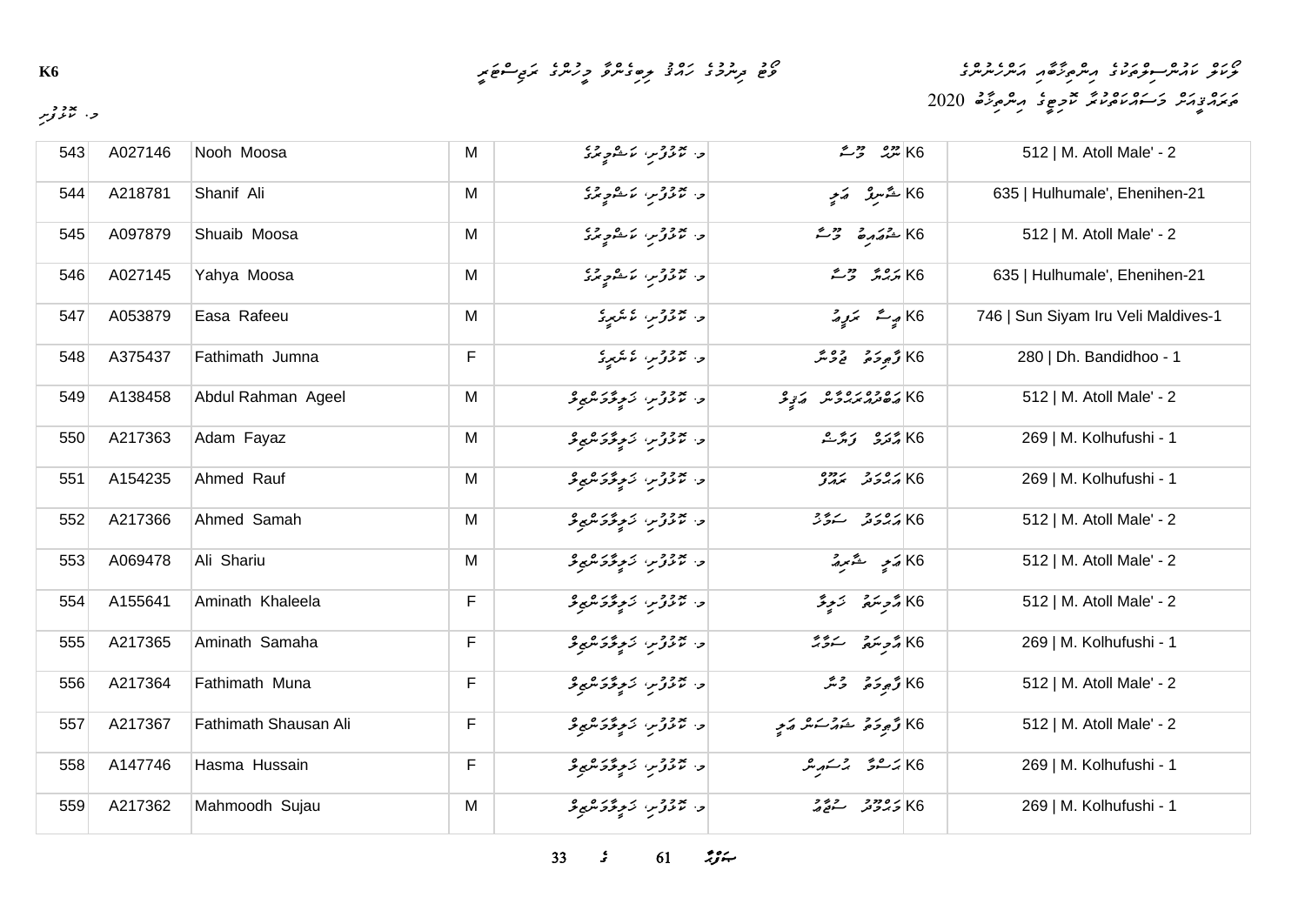*sCw7q7s5w7m< o<n9nOoAw7o< sCq;mAwBoEw7q<m; wBm;vB* م من المرة المرة المرة المرجع المرجع في المركبة 2020<br>مجم*د المريض المربوط المربع المرجع في المراجع المركبة* 

| > > ∞<br>ما عز توسر | و٠ |
|---------------------|----|
|                     |    |

| 560 | A130782 | Mohamed Naeem             | M           | <sub>جا</sub> ئارۇ <sub>س</sub> ئېرىگەنگىرى ئى | K6 دُبَہْدَوَ مَدِوْ                                     | 269   M. Kolhufushi - 1                  |
|-----|---------|---------------------------|-------------|------------------------------------------------|----------------------------------------------------------|------------------------------------------|
| 561 | A217359 | Shaira                    | F           | ە ئىمۇتىر، ئىرقۇق شەق                          | K6 ڪم <i>هي</i> ت                                        | 269   M. Kolhufushi - 1                  |
| 562 | A217361 | Simla Abdul Gadir         | $\mathsf F$ | ە ئوقۇم، ئۇقۇق شەق                             | K6 سوقۇ ھەھەر ئۇتوپرىز                                   | 599   Fuvammulah Ehenihen-1              |
| 563 | A158848 | Haseeba Mohamed           | $\mathsf F$ | والعروض للملاء                                 | K6 كەسىر <i>ە ئەتەرەت</i> ر                              | 269   M. Kolhufushi - 1                  |
| 564 | A147693 | Abdulla Wajeeh            | M           | د. بروو را تامردی                              | K6 مَەھەراللە <sub>ھ</sub> ەمى                           | 110   R. Meedhoo - 1                     |
| 565 | A221452 | Aishath Shaheera          | $\mathsf F$ | د. بروو را مورد و                              | K6 مُرمِسْمَعُ شَرِيمٌ                                   | 269   M. Kolhufushi - 1                  |
| 566 | A147650 | Ali Siyam                 | M           | د. نوروم، ت <sub>م</sub> ورومی                 | K6 كەمچە سىز <i>ەڭ</i>                                   | 722   Medhufushi Island Resort-1         |
| 567 | A222513 | Aminath Zunaira           | $\mathsf F$ | د نودو روروی                                   | K6 مَّحِسَمَّةً تَحْسَمِيَّتَهُ                          | 269   M. Kolhufushi - 1                  |
| 568 | A221451 | Haleemath Wajeeha         | F           | د. ندود به تروی                                | K6 كەردۇ ھەرتى                                           | 269   M. Kolhufushi - 1                  |
| 569 | A147670 | Ibrahim Wajeeh            | M           | د. نوروم، ت <sub>م</sub> ورومی                 | K6 رەڭرى <sub>د</sub> ۇ ك <i>ەبې</i> ر                   | 423   Grand Park Kodhipparu Maldives - 1 |
| 570 | A218517 | Adam Yaameen              | M           | د نوروم، نورگرگردی                             | K6 مُرْمَرْد مُرْحِ مُرْ                                 | 269   M. Kolhufushi - 1                  |
| 571 | A218516 | Agisa Mohamed             | F           | د نوروم، نورگرگردی                             | K6 مۇت <sub>و</sub> بىگە ئ <i>ىمكەم</i> گە               | 269   M. Kolhufushi - 1                  |
| 572 | A045585 | Ahmed Mufeed              | M           | د نوروم، توپروگرد                              | K6 كەندى قارىق                                           | 269   M. Kolhufushi - 1                  |
| 573 | A218515 | Haleemath Zuhaira Mohamed | F           | د بدود را موردو ده                             | K6 يَرْجِعُ ۾ مُحَمَّدِ مُحَمَّدَ قَرَّةٍ وَمَسْرَوْمَرَ | 269   M. Kolhufushi - 1                  |
| 574 | A218511 | Hawwa Naeema              | F           | د لوړوس توپروګرو                               | K6 يَہْدُمَّ سَمِي <sup>و</sup> ً                        | 269   M. Kolhufushi - 1                  |
| 575 | A218521 | Mariyam Nasha Ahmed       | $\mathsf F$ | و غروفر فرودون                                 | K6 كەبۇرۇ ئىرىش كەبروتر                                  | 512   M. Atoll Male' - 2                 |
| 576 | A382584 | Sanaa Ahmed Mufeedh       | F           | د موقرمز، مورخورد                              | K6 س <i>َمَدٌ <sub>مُ</sub>رْدَوْدٌ دُوِيْدُ</i>         | 512   M. Atoll Male' - 2                 |

*34 sC 61 nNw?mS*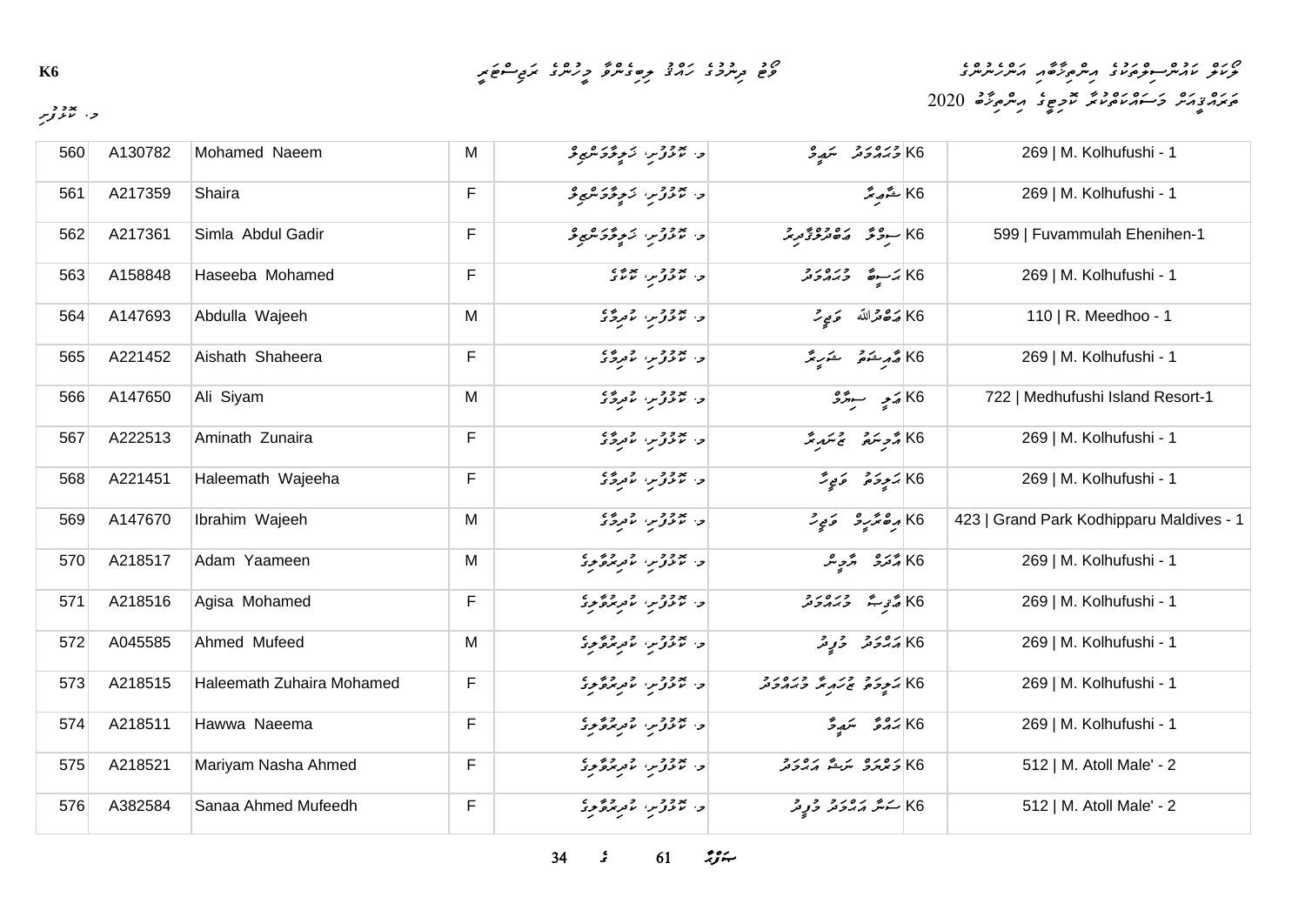*sCw7q7s5w7m< o<n9nOoAw7o< sCq;mAwBoEw7q<m; wBm;vB* م من المرة المرة المرة المرجع المرجع في المركبة 2020<br>مجم*د المريض المربوط المربع المرجع في المراجع المركبة* 

| 577 | A224163 | Ahmed Yameen         | M           | د ميموفر مرد م                      | K6 كەبرى قىر قىرىگىنى ئى                                 | 722   Medhufushi Island Resort-1        |
|-----|---------|----------------------|-------------|-------------------------------------|----------------------------------------------------------|-----------------------------------------|
| 578 | A026219 | Aminath Niyaza       | F           | د میگروش ماید<br>مستوفر ماید        | K6 مُّحِسَمُ مِنْ مِنْ مِنْ                              | 269   M. Kolhufushi - 1                 |
| 579 | A224064 | Binyameen Waheedh    | F           | والمعموقوس لامو                     | K6 صِمْهُدَّجِ مَدْ حَرَبِيْدَ                           | 269   M. Kolhufushi - 1                 |
| 580 | A224063 | Fathimath Mayaa      | $\mathsf F$ | د اندوچې لامړ                       | K6 <i>وَّجِرْحَمْ دُبَرُّ</i>                            | 269   M. Kolhufushi - 1                 |
| 581 | A224044 | Ibrahim Waheed       | M           | د ميموفرس ميمبر                     | K6 مەھە <i>تگىي</i> قىم تەمىر                            | 269   M. Kolhufushi - 1                 |
| 582 | A122085 | Abdul Muhaimin       | M           | و مودوس مي ديد ک                    | K6 <i>مەھىرى 3 تەم ج</i> ىگر                             | 635   Hulhumale', Ehenihen-21           |
| 583 | A060504 | <b>Abdul Shakoor</b> | M           | و مودوس مي ديكر                     | K6 كەھ <i>قەھ ھەم</i> قىر                                | 512   M. Atoll Male' - 2                |
| 584 | A122093 | Ahmed Zareer         | M           | و مودوس مي ديكر                     | K6 كەنزى كى ئىي ئىيە ئى                                  | 440   Lux South Ari Atoll, Maldives - 1 |
| 585 | A140851 | Mariyam Zareera      | F           | و مودوس مي ديكر                     | K6 <i>خەمدى ئىم</i> بەش                                  | 269   M. Kolhufushi - 1                 |
| 586 | A219175 | Mohamed Saamil       | M           | ن مودوس م <sub>م</sub> ربوري        | K6 <i>جەيمۇقى</i> سەرىج                                  | 269   M. Kolhufushi - 1                 |
| 587 | A221867 | Aishath Eaman Husnee | $\mathsf F$ | و. نوووس ودوه<br>و. نانووس نووش     | K6 مَّەر ھَەتقى بِرۇنىڭ برْس <sup>م</sup> ىي             | 512   M. Atoll Male' - 2                |
| 588 | A111398 | Azra Abdulla Sodhiq  | F           | و. ندوون عطوه<br>و: نانگونن توی نگر | K6 <i>ھَ.عْ مَّ</i> ھُ مَّرَاللَّهُ جَوْمِرْ حَجَّة مِنْ | 512   M. Atoll Male' - 2                |
| 589 | A111399 | Husnee Moosa         | M           | و. ندوون عطوه<br>و: نانگونن توی نگر | K6 پر مشہد ویں مح                                        | 512   M. Atoll Male' - 2                |
| 590 | A076753 | Abdulla Saeed        | M           | د بيودوس ځه شوړه                    | K6 كەھەراللە كىھوتىر                                     | 269   M. Kolhufushi - 1                 |
| 591 | A224127 | Aishath Afuna        | F           | د بيودوس ځه شوړي                    | K6 م <i>ەم ھەق مۇش</i>                                   | 269   M. Kolhufushi - 1                 |
| 592 | A224123 | Aminath Safuna       | $\mathsf F$ | والعموقوس كحام يحوي                 | K6 گەج سَوڤ سەر ئىگە                                     | 269   M. Kolhufushi - 1                 |
| 593 | A121380 | Ismail Shafeeg       | M           | د. موجود، ئەنگە ئىسكىچە ئى          | K6 <sub>م</sub> رےد <i>و پی</i> و جو پی                  | 722   Medhufushi Island Resort-1        |

**35** *s* **61** *n***<sub>s</sub>**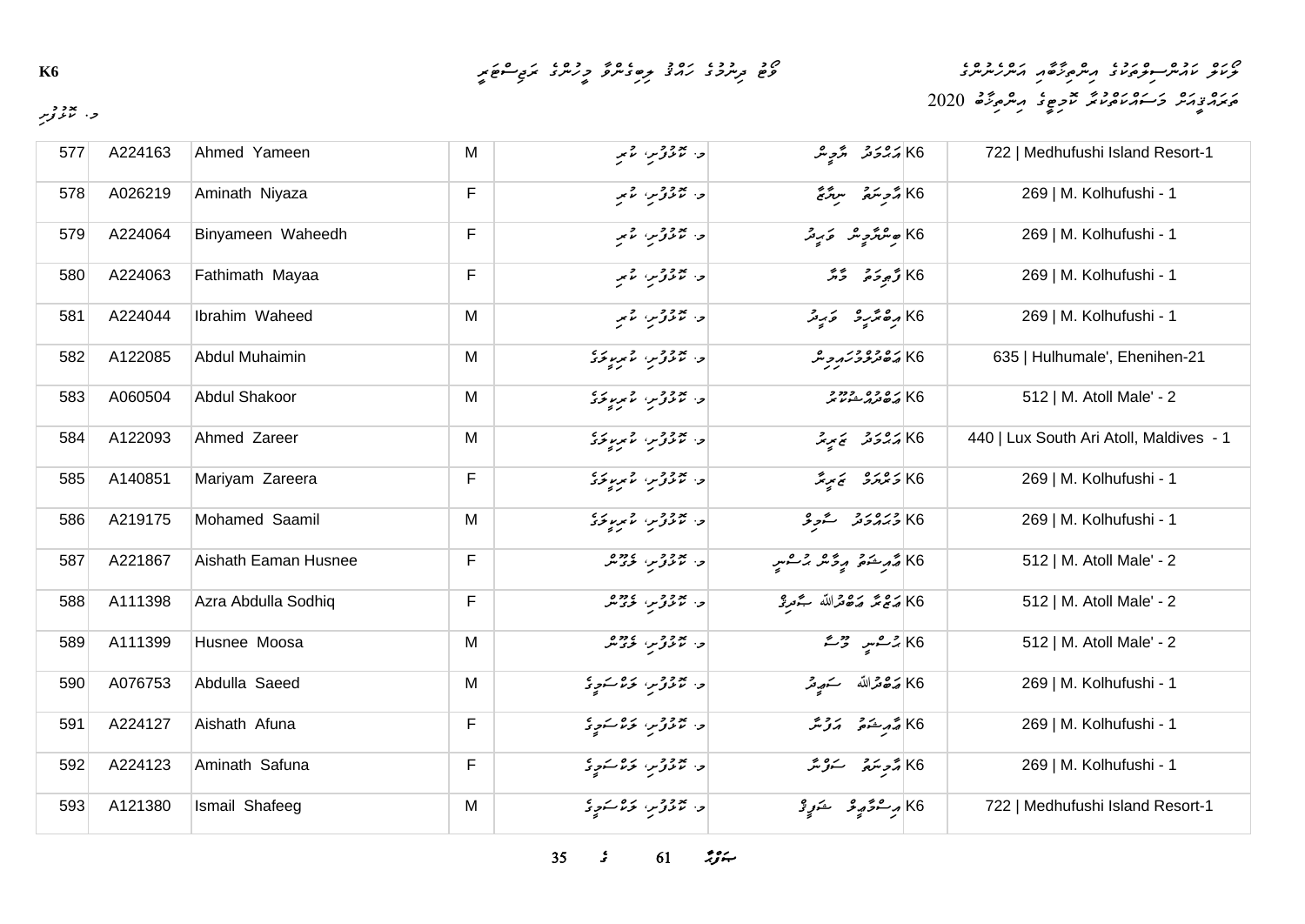*sCw7q7s5w7m< o<n9nOoAw7o< sCq;mAwBoEw7q<m; wBm;vB 2020*<br>*په پوهر وسوډيرونو لومو د موجو د مرمونه* 2020

| 594 | A334780 | Mohamed Meesham      | M           | د. مودو <sub>م</sub> ، ئۇرىئولى | K6 <i>ڈیزو</i> کٹر ۔ یشو                                                                                                                                                                                                                                                                                            | 284   Dh. Kudahuvadhoo - 1 |
|-----|---------|----------------------|-------------|---------------------------------|---------------------------------------------------------------------------------------------------------------------------------------------------------------------------------------------------------------------------------------------------------------------------------------------------------------------|----------------------------|
| 595 | A223182 | Fathimath Aroosha    | F           | والمحوفر ووشره                  | K6 رَّجْوِحَامُ مَا مَرْشَرَ                                                                                                                                                                                                                                                                                        | 512   M. Atoll Male' - 2   |
| 596 | A223184 | Haleemath Ifasha     | $\mathsf F$ | والمعزوس ووشره                  | K6 كەمچەقە موگ <sup>ىم</sup> ەً                                                                                                                                                                                                                                                                                     | 512   M. Atoll Male' - 2   |
| 597 | A223181 | Mareena Ali          | F           | والمحموقوس وويترريح             | K6 دَسٍتَر   رَمِيهِ                                                                                                                                                                                                                                                                                                | 269   M. Kolhufushi - 1    |
| 598 | A223180 | Mariyam Mausooma     | F           | والمحموقوس وويترريح             | K6 كەبەر بەر دەپىر                                                                                                                                                                                                                                                                                                  | 269   M. Kolhufushi - 1    |
| 599 | A223178 | Muaviyath            | M           | والمحوفر ووشره                  | K6 دُمَّہِ پَرْمَحْ                                                                                                                                                                                                                                                                                                 | 269   M. Kolhufushi - 1    |
| 600 | A147749 | Abdul Aleem          | M           | ه به برود و دور                 | K6 كەھەرى <i>گە بو</i> گ                                                                                                                                                                                                                                                                                            | 269   M. Kolhufushi - 1    |
| 601 | A112085 | Abdul Matheen        | M           | د. بروور، <sub>وپو</sub> وی     | K6 كەھەر <i>3 دې</i> رىر                                                                                                                                                                                                                                                                                            | 269   M. Kolhufushi - 1    |
| 602 | A126132 | Abdul Salaam         | M           | ه به برود و دور                 | K6 كەھە <i>ر بۇ سەۋ</i> ر                                                                                                                                                                                                                                                                                           | 512   M. Atoll Male' - 2   |
| 603 | A217505 | Abdul Sattar Mohamed | M           | ه برود و دوی                    | $\frac{1}{2}$ $\frac{1}{2}$ $\frac{1}{2}$ $\frac{1}{2}$ $\frac{1}{2}$ $\frac{1}{2}$ $\frac{1}{2}$ $\frac{1}{2}$ $\frac{1}{2}$ $\frac{1}{2}$ $\frac{1}{2}$ $\frac{1}{2}$ $\frac{1}{2}$ $\frac{1}{2}$ $\frac{1}{2}$ $\frac{1}{2}$ $\frac{1}{2}$ $\frac{1}{2}$ $\frac{1}{2}$ $\frac{1}{2}$ $\frac{1}{2}$ $\frac{1}{2}$ | 269   M. Kolhufushi - 1    |
| 604 | A065093 | Ahmed Najeeb         | M           | ه بیرووس ووژه                   | K6 كەبرى كىرىم ئىس ئىل                                                                                                                                                                                                                                                                                              | 269   M. Kolhufushi - 1    |
| 605 | A217522 | Fathimath Asma       | $\mathsf F$ | ه بیروژن ووژگا                  | K6 رَّج <i>و حَقَّ مَ</i> سُرْحَ                                                                                                                                                                                                                                                                                    | 278   Dh. Meedhoo - 1      |
| 606 | A217528 | Mohamed Mubeen Ahmed | M           | د. نوووس ووژگی                  | K6 ديروبرو و و پروتر                                                                                                                                                                                                                                                                                                | 512   M. Atoll Male' - 2   |
| 607 | A217526 | Sakeena Mohamed      | F           | د. برود <sub>و و و</sub> دی     | K6 سَرِيدٌ حَمَدُ <i>حدود</i> ٌ                                                                                                                                                                                                                                                                                     | 269   M. Kolhufushi - 1    |
| 608 | A112033 | Surayya Abdul Sattar | F           | ه برود و دوی                    | K6 ELA LOSO LOSE                                                                                                                                                                                                                                                                                                    | 269   M. Kolhufushi - 1    |
| 609 | A217525 | Waheedha Mohamed     | $\mathsf F$ | ه بهجود ووده                    | K6 كۆپەتگە ئەممىر ئەھمىيەتلىرى ئىس                                                                                                                                                                                                                                                                                  | 284   Dh. Kudahuvadhoo - 1 |
| 610 | A219277 | Shamsunnisa          | $\mathsf F$ | و اللاوس وګړي ده                | K6 خۇچە مەسرىسىگە                                                                                                                                                                                                                                                                                                   | 269   M. Kolhufushi - 1    |

 $36$  *s*  $61$  *i***<sub>S</sub>** $\frac{2}{5}$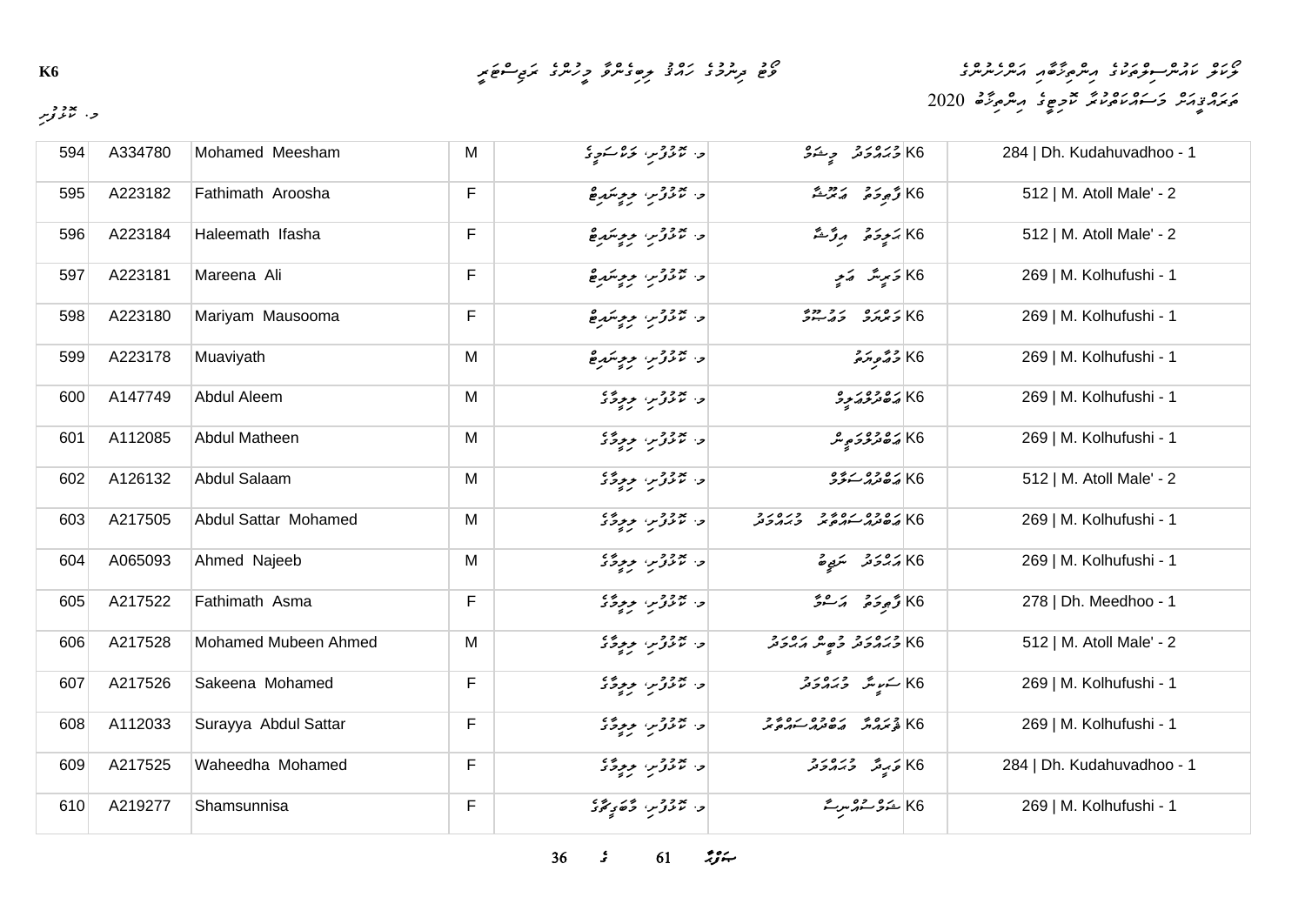*sCw7q7s5w7m< o<n9nOoAw7o< sCq;mAwBoEw7q<m; wBm;vB* م من المرة المرة المرة المرجع المرجع في المركبة 2020<br>مجم*د المريض المربوط المربع المرجع في المراجع المركبة* 

| , , ,<br>ما عر توسر<br>و٠ |
|---------------------------|
|---------------------------|

| 611 | A217786 | Afram Ibrahim Rasheed | м            | د برود برگري دي                                  | K6 رومرو مەھەر ئەس ئىر ئىرىدۇر | 445   The St. Regis Vommuli Resort,<br>Maldives - 1 |
|-----|---------|-----------------------|--------------|--------------------------------------------------|--------------------------------|-----------------------------------------------------|
| 612 | A217792 | Ahmed Arsham          | M            | و مودور، وگم مود                                 | K6 كەبروتى كەيم ئىشكى          | 512   M. Atoll Male' - 2                            |
| 613 | A217790 | Fathimath Azumeela    | F            | و مودور، ومحمد و                                 | K6 رَّجِ دَمَ سَمَّ دِ مََّ    | 269   M. Kolhufushi - 1                             |
| 614 | A156308 | Hassan Rasheed        | M            | و مودوس ومحومت                                   | K6   يَرْسَمْدُ   يَرْسُومْرُ  | 635   Hulhumale', Ehenihen-21                       |
| 615 | A217780 | Ibrahim Rasheed       | M            | و مودوس ومحومت                                   | K6 مەھەرىرى سىمىسى             | 269   M. Kolhufushi - 1                             |
| 616 | A217788 | Mohamed Adhuham       | M            | د برووس و گوه در                                 | K6 دېرونو پروره                | 656   OBLU Select At Sangeli-1                      |
| 617 | A217851 | Asima Waleed          | F            | و بودوم، وګرونو                                  | K6 مٌ سِوتٌ وَمِرِيْرٌ         | 269   M. Kolhufushi - 1                             |
| 618 | A049849 | Hussain Rasheed       | M            | و بيوووس گېږونکه                                 | K6 يُرْسَمْ مِرْ مَرْسُومْرُ   | 512   M. Atoll Male' - 2                            |
| 619 | A217852 | Mariyam Ameena        | $\mathsf{F}$ | و بيوووس گېږونکه                                 | K6 كا <i>كەنگەنگە</i> كەربەتگە | 269   M. Kolhufushi - 1                             |
| 620 | A218842 | Aishath Moosa         | F            | ە بىرودىن دەر                                    | K6 مَّەرْسَىرْ تَرْسَّى        | 269   M. Kolhufushi - 1                             |
| 621 | A113777 | Ali Waheed            | M            | د مودو <sub>ع</sub> ڈیمو                         | K6 كەمچە    قەرىقر             | 512   M. Atoll Male' - 2                            |
| 622 | A218843 | Mariyam Yauqoob       | F            | ە بىيودىن ۋە ب                                   | K6 كەبرىر مەدەپە               | 269   M. Kolhufushi - 1                             |
| 623 | A152276 | Abdul Sattar Easa     | M            | ه بروو به ده دوه<br>د ناندوس ونوسهرد             | K6 مەھىرمەم مەرقىسى بوگ        | 269   M. Kolhufushi - 1                             |
| 624 | A074554 | Abdulla Rasheed       | M            | ه بروو به دره دوه<br>د ناندوس ونگسهرد            | K6 كَەھەراللە كەھبەتر          | 512   M. Atoll Male' - 2                            |
| 625 | A217473 | Faugiyya Abdul Sattar | F            | د. بدوو به محدّث دود.<br> و. تأثّرُوسْ وترسر مرد | 72010701 20201                 | 635   Hulhumale', Ehenihen-21                       |
| 626 | A217483 | Haneefa Abdul Sattar  | $\mathsf{F}$ | د. مودوس گرمان                                   | K6 ئەس ئەھ ئەھ سەھ ئىر         | 269   M. Kolhufushi - 1                             |
| 627 | A217461 | Mariyam Naeema        | F            | و اندوو از ۱۵۶۵<br>و اندووس گرسهری               | K6 كا <i>كارىر بىر كىمب</i> وگ | 269   M. Kolhufushi - 1                             |

*37 sC 61 nNw?mS*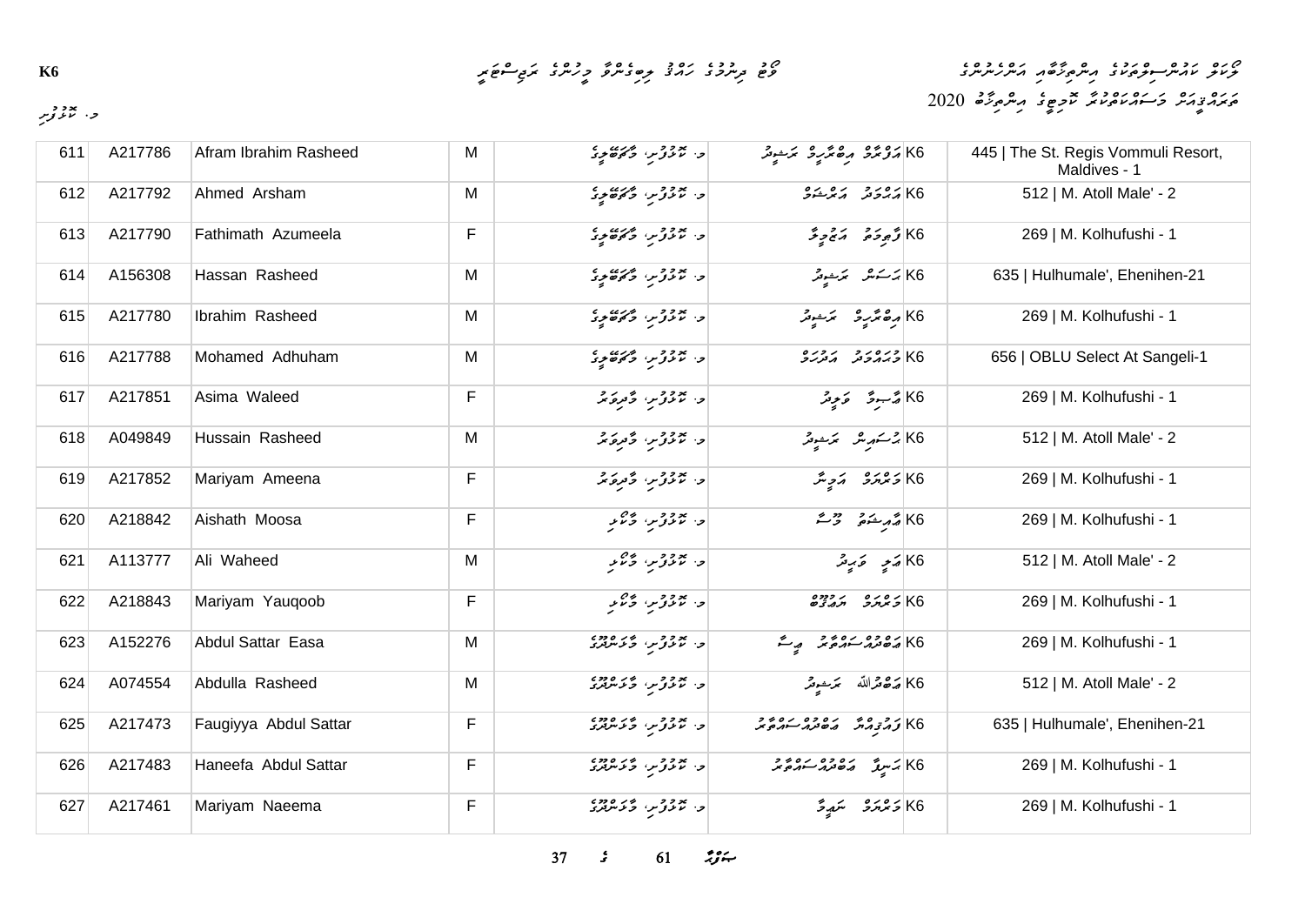*sCw7q7s5w7m< o<n9nOoAw7o< sCq;mAwBoEw7q<m; wBm;vB* م من المرة المرة المرة المرجع المرجع في المركبة 2020<br>مجم*د المريض المربوط المربع المرجع في المراجع المركبة* 

| 628 | A217482 | Rabia Abdul Sattar  | F           | د. بروو و دود.<br>د تانگوین گریزندی | K6 ترەق مەھىرمىسى <i>مبو</i> تر      | 269   M. Kolhufushi - 1           |
|-----|---------|---------------------|-------------|-------------------------------------|--------------------------------------|-----------------------------------|
| 629 | A217479 | Sabana Abdul Sattar | $\mathsf F$ | د. بروو د وره ده.<br>د تاندوس گرسه  | K6 ئۇيۇ مەھىرمەمىرە بور              | 269   M. Kolhufushi - 1           |
| 630 | A221465 | Abdulla Nizaam      | M           | د علووس و <i>گ</i> ری               | K6 مَەقراللە س <i>ىڭ 5</i>           | 269   M. Kolhufushi - 1           |
| 631 | A153108 | Ahmed Saeed         | M           | د بيودوس وحيو                       | K6 كەبۇبۇ سى <i>مبەت</i> ر           | 295   Th. Vandhoo - 1             |
| 632 | A221461 | Aishath Sabana      | F           | والعموقران وتحافي                   | K6 مەمرىسىمۇ سى <i>مۇنىڭ</i>         | 269   M. Kolhufushi - 1           |
| 633 | A221462 | Hussain Nizam       | M           | د نورومن و څوک                      | K6 يُرْسَمبِ مَنْ سِيَّحْرُ          | 269   M. Kolhufushi - 1           |
| 634 | A221455 | Ibrahim Afeef       | M           | د بيودوس وحيو                       | K6 مەھەمگەيى ھەرىكى K6               | 269   M. Kolhufushi - 1           |
| 635 | A221463 | Mariyam Samaa       | F           | ە ئىمزۇس ۋەبۇ                       | K6 كەيمەر ئەرىپىسى ئىس               | 308   L. Gan - 1                  |
| 636 | A115947 | Mohamed Nizam       | M           | د نوروش د گرد                       | K6 دېم <i>ډېر د سرگړ</i> و           | 666   Kagi Maldives Spa Island -1 |
| 637 | A041199 | Rashad Moosa        | M           | ە: ئۇتۇتتى، ئەتى                    | K6 بَرْئَيْتُرْ وَيْتَ               | 512   M. Atoll Male' - 2          |
| 638 | A218835 | <b>Abdul Basith</b> | M           | ه بهوده دوربر                       | K6 ئەھ تىر <i>قى</i> قىسى <i>م</i> ۇ | 512   M. Atoll Male' - 2          |
| 639 | A218812 | <b>Abdul Hameed</b> | M           | ه بهوده دوربر                       | K6 كەھ قرى <i>ۋىز ب</i> ويتر         | 284   Dh. Kudahuvadhoo - 1        |
| 640 | A218813 | Abdul Majeed        | M           | ه برووس کورنگر                      | K6 كەھ ترىۋى تو تر                   | 269   M. Kolhufushi - 1           |
| 641 | A218833 | Abdul Muhaimin      | M           | و مودور، وَوَرْمُرُ                 | K6 كەھىر <i>بىر بەرجى</i> گە         | 512   M. Atoll Male' - 2          |
| 642 | A218836 | <b>Abdul Muizzu</b> | M           | ه برووس کورنگر                      | K6 كەھەر <i>2005 كى</i>              | 512   M. Atoll Male' - 2          |
| 643 | A111709 | Abdul Razzag        | M           | و مودور، وَوَرْمُرُ                 | K6 كەھەممەم <i>كە</i> م              | 269   M. Kolhufushi - 1           |
| 644 | A218814 | <b>Abdul Wahid</b>  | M           | د برود روژبر کار                    | K6 كەھەترىۋە ب <sub>و</sub> تر       | 269   M. Kolhufushi - 1           |

**38** *s* **61** *if***<sub>i</sub>**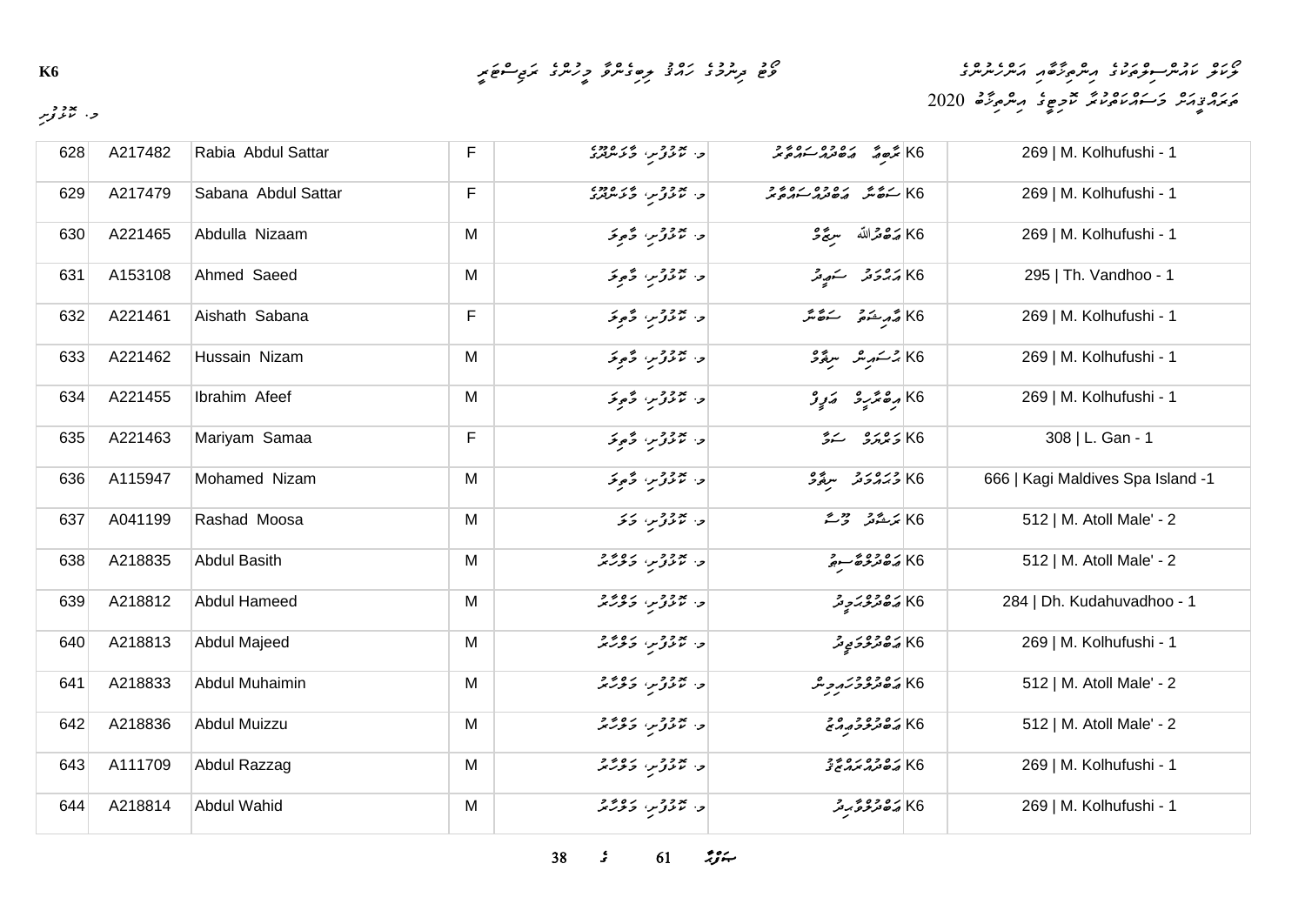*sCw7q7s5w7m< o<n9nOoAw7o< sCq;mAwBoEw7q<m; wBm;vB* م من المرة المرة المرة المرجع المرجع في المركبة 2020<br>مجم*د المريض المربوط المربع المرجع في المراجع المركبة* 

| > > ×<br>ما عر توسر | ٠, |
|---------------------|----|
|---------------------|----|

| 645 | A218810 | Abdulla Sodhiq      | M            | ا د اندود به دودند                                                                                                                                                                                                    | K6 رَصْحَرْاللّه جَ <sub>مَع</sub> ْ            | 269   M. Kolhufushi - 1       |
|-----|---------|---------------------|--------------|-----------------------------------------------------------------------------------------------------------------------------------------------------------------------------------------------------------------------|-------------------------------------------------|-------------------------------|
| 646 | A218834 | Fathimath Fareeha   | F            | و مودور، وَوَرْمُرُ                                                                                                                                                                                                   | K6 <i>وَّجِوحَةْ وَمِيدً</i>                    | 269   M. Kolhufushi - 1       |
| 647 | A048136 | Imran Abdulla       | M            | د. بدوور، <sub>م</sub> حو <i>ر</i> بر                                                                                                                                                                                 | K6 م <i>وڤرش مَ</i> ڤوَرالله                    | 269   M. Kolhufushi - 1       |
| 648 | A218815 | Sodhiga             | $\mathsf F$  | ه برووس کورنگر                                                                                                                                                                                                        | K6 سەمبۇتى                                      | 269   M. Kolhufushi - 1       |
| 649 | A217813 | Zahida Khaleela     | F            | ه برووس کورنگر                                                                                                                                                                                                        | K6 يَجْرِمَّر - رَمٍ تَحْ                       | 269   M. Kolhufushi - 1       |
| 650 | A224755 | Mariyam Rafahath    | $\mathsf{F}$ | أوا الألاثوس وتكريمو                                                                                                                                                                                                  | K6 ئەيرىرى ئىرگە ئىچە                           | 269   M. Kolhufushi - 1       |
| 651 | A045543 | Abdul Nasir Mohamed | M            | ا د . برود بر را تر تر بر تر استان بر استان بر استان بر استان بر استان بر استان بر استان بر استان بر<br>مرات استان بر استان بر استان بر استان بر استان بر استان بر استان بر استان بر استان بر استان بر استان بر استان | K6 رەۋە ئەربىر ئەرەر ئە                         | 269   M. Kolhufushi - 1       |
| 652 | A046894 | Abdulla Naeem       | M            | و. موروبو، ئەش <sub>ج</sub> ۇ                                                                                                                                                                                         | K6 كەچ قراللە س <i>ىمب</i> ۇ                    | 269   M. Kolhufushi - 1       |
| 653 | A223170 | Ahmed Siyaz         | M            | د غروم، دَمْهُوْ                                                                                                                                                                                                      | K6 كەبرى كىرىمىسىسى ئىستىدىنى بىر               | 269   M. Kolhufushi - 1       |
| 654 | A223172 | Aishath Nasira      | F            | د. برووس کريمبر                                                                                                                                                                                                       | K6 مَّ مِسْدَمَّ مَّ سَّرْسِوسَّ                | 269   M. Kolhufushi - 1       |
| 655 | A223168 | Ali Nasir           | M            | ا د . برود بر را تر تر بر تر استان بر استان بر استان بر استان بر استان بر استان بر استان بر استان بر<br>مرات استان بر استان بر استان بر استان بر استان بر استان بر استان بر استان بر استان بر استان بر استان بر استان | K6 كەمچە س <sup>ى</sup> رىبويتر                 | 635   Hulhumale', Ehenihen-21 |
| 656 | A223169 | Fathimath Nasira    | F            | د غروم کريمو                                                                                                                                                                                                          | K6 <i>وَّج</i> وحَةُ گُرْسِيَّتُر               | 270   M. Dhiggaru - 1         |
| 657 | A217743 | Haleemath Mausooma  | $\mathsf F$  | د نوروس کېږي و                                                                                                                                                                                                        | K6 يَوحِدَهُ حَمَّدَ بِيَوْ                     | 269   M. Kolhufushi - 1       |
| 658 | A223173 | Hassan Shifau       | M            | و مودور، وکرم و                                                                                                                                                                                                       | K6 بَرَسَدْ سُوَّرَةٌ.                          | 512   M. Atoll Male' - 2      |
| 659 | A223175 | Hawwa Nasiraa       | F            | و مودور، وکرم و                                                                                                                                                                                                       | K6 <i>بَدْهُ مَّ</i> سَمَّد سَمَّ               | 269   M. Kolhufushi - 1       |
| 660 | A223171 | Hussain Siyau       | M            | د. موروس ځش <sub>ک</sub> و                                                                                                                                                                                            | K6 يُرْسَمَّهِ مُّثَّرِ مُشْهَدٍ                | 512   M. Atoll Male' - 2      |
| 661 | A223174 | Ismail Shifaaz      | M            | د نوروس ځشوی                                                                                                                                                                                                          | K6 <sub>مر</sub> شۇ <sub>م</sub> ۇ خو <i>ۋچ</i> | 269   M. Kolhufushi - 1       |

**39** *s* **61** *if***<sub>i</sub>**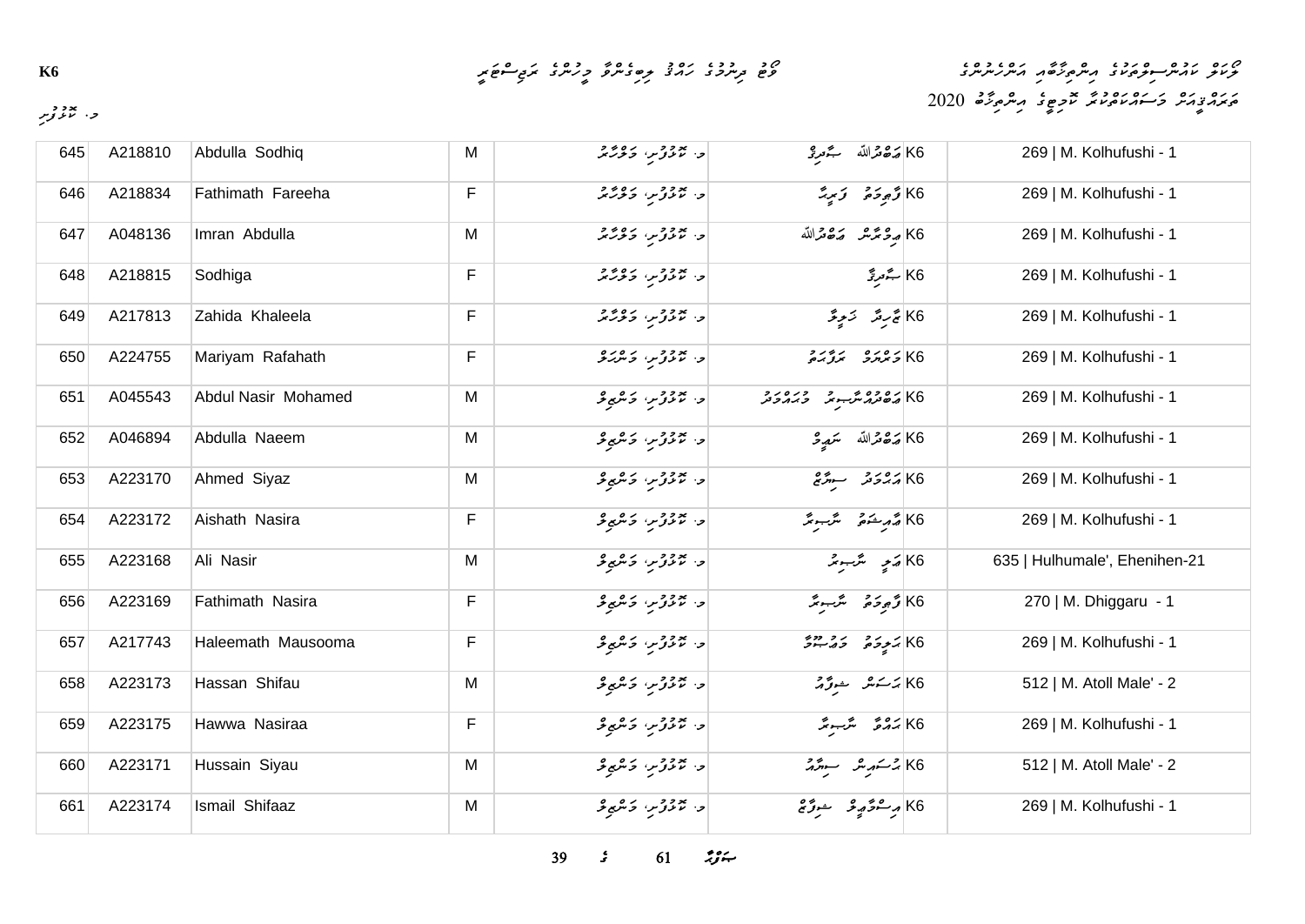*sCw7q7s5w7m< o<n9nOoAw7o< sCq;mAwBoEw7q<m; wBm;vB* م من المرة المرة المرة المرجع المرجع في المركبة 2020<br>مجم*د المريض المربوط المربع المرجع في المراجع المركبة* 

| 662 | A091764 | Mohamed Nasir                        | M           | د غوروس ځشونو                | K6 <i>جەنگەدى مەسىرى</i>                                                                                                  | 269   M. Kolhufushi - 1    |
|-----|---------|--------------------------------------|-------------|------------------------------|---------------------------------------------------------------------------------------------------------------------------|----------------------------|
| 663 | A272854 | Mohamed Razaan Riyaaz                | M           | د غروم، دَشْهِوْ             | K6 <i>دېمم</i> ونه ترڅه پرتر شه                                                                                           | 269   M. Kolhufushi - 1    |
| 664 | A099739 | Abdul Kareem Mohamed                 | M           | د نوووم، دیگرمی              | K6 בەنزونىز ئەرەر دىر                                                                                                     | 269   M. Kolhufushi - 1    |
| 665 | A223190 | Fathimath Nazira                     | $\mathsf F$ | د نوووم، دیگرمی              | K6 رَّج <i>وحَ</i> هُمْ مُتَّفَقِيمٌ                                                                                      | 269   M. Kolhufushi - 1    |
| 666 | A223189 | Zainab Hussain Fulhu                 | F           | د نورومر، دیگرمی             | K6 يَهرِسَهُ بِرْسَهرِ مِرْبِرْ بِنَ                                                                                      | 269   M. Kolhufushi - 1    |
| 667 | A219192 | Ajiz Abdul Gadir                     | M           | و مودوم، وتكريم              | K6 مَّەمٍ مَى مَعْرَفْتَوْمِدْ                                                                                            | 269   M. Kolhufushi - 1    |
| 668 | A147208 | Alim Abdul Gadir                     | M           | د برووم، ویکی بر             | K6 مَّحِرَّ مَصْرَحَةً مِنْ حَمَّدَةً                                                                                     | 512   M. Atoll Male' - 2   |
| 669 | A219193 | Fathimath Abdul Gadir                | $\mathsf F$ | د برووم، ویکی بر             | K6 رَّجِ حَمَّ صَ صَعْرَ حَقَّ مِرْ مَرْ                                                                                  | 289   Th. Vilufushi - 2    |
| 670 | A010995 | Mohamed Suwaid                       | M           | د. نووور، وبرونر             | K6 دېم ده ده سوړند                                                                                                        | 512   M. Atoll Male' - 2   |
| 671 | A219195 | Moosa Abdul Gadhir                   | M           | د. نووور، وبرونر             | K6 تۆسىم ھەھ تىرىخ توپىر                                                                                                  | 269   M. Kolhufushi - 1    |
| 672 | A219194 | Nishan Abdul Gadir                   | M           | د بودد وبرور                 | K6 سرشة شرح مقر مرتج تبريز                                                                                                | 512   M. Atoll Male' - 2   |
| 673 | A217680 | Ahmed Ameer                          | M           | د مودو <sub>س وم</sub> رتدوی | K6 كەبرى قىر كەر بىر                                                                                                      | 284   Dh. Kudahuvadhoo - 1 |
| 674 | A218057 | Fathimath Hanim                      | F           | و اندووس وتر ۱۶۵۰            | K6 رَّجِ دَمَّةَ مُسْتِدَّ                                                                                                | 284   Dh. Kudahuvadhoo - 1 |
| 675 | A081087 | <b>Ahmed Manik</b>                   | M           | و اندووس و متعرفروی          | K6 كەبرى قرىجە سرى <i>ت</i> ا                                                                                             | 269   M. Kolhufushi - 1    |
| 676 | A082050 | Ali Manik                            | M           | د. ندووس و مشهوره د          | K6 كەمەپى5 مىرى <i>م</i>                                                                                                  | 512   M. Atoll Male' - 2   |
| 677 | A224024 | <b>Fathimath Shama Mohamed Manik</b> | F           | د سودوس وتامر مرده د         | K6 ژُھِ ئ <sup>ے</sup> قریب مقصود میں مقبوض میں مقبوض میں مقبوض میں مقبوض میں مقبوض میں مقبوض میں مقبوض میں مقبوض میں مقب | 287   Th. Burunee - 1      |
| 678 | A224011 | Hamzaa Samrahu                       | M           | در عود ورابع در در دره د     | K6 يَرْوَجُ سَوْيُرْرُ                                                                                                    | 512   M. Atoll Male' - 2   |

*40 sC 61 nNw?mS*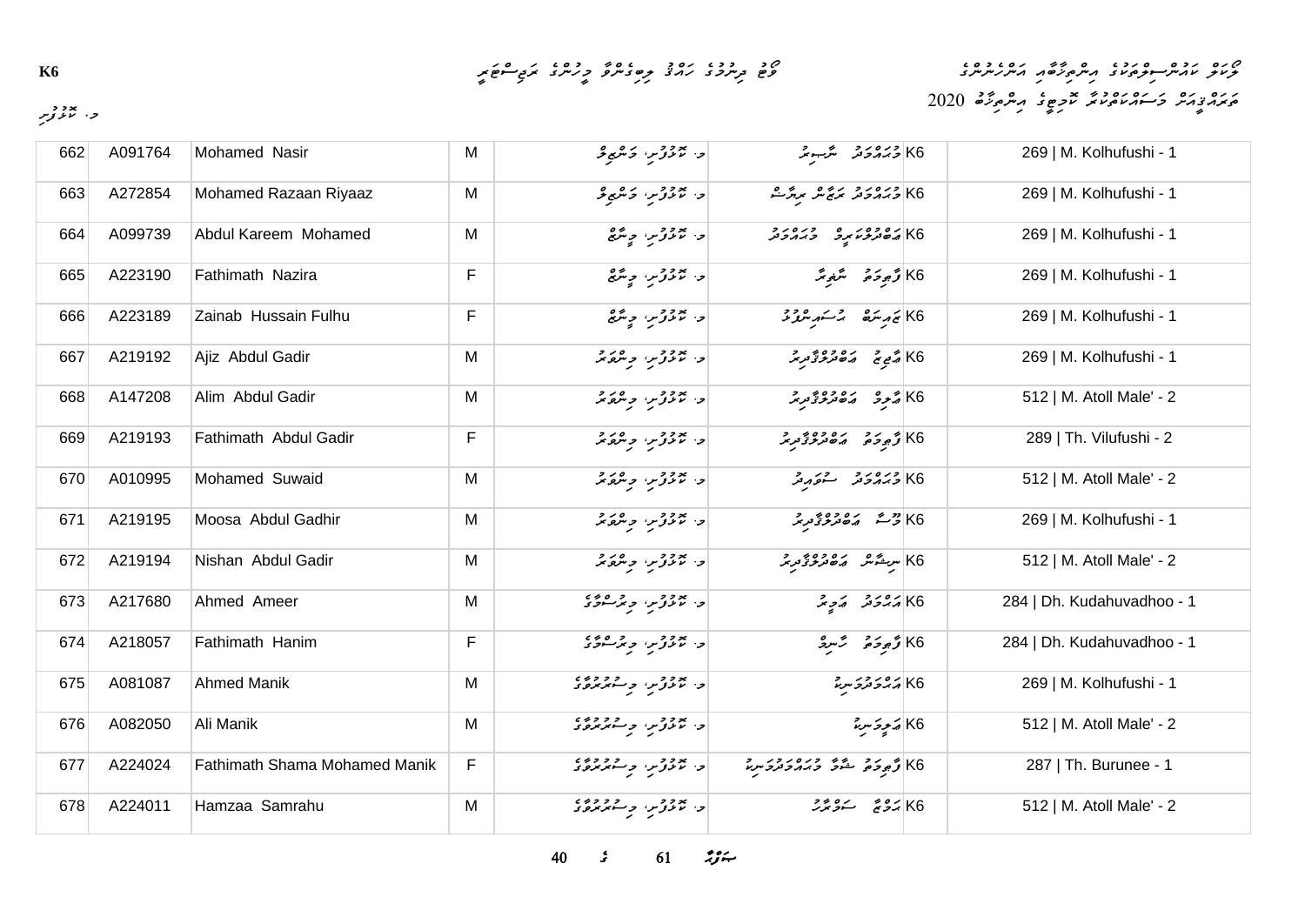*sCw7q7s5w7m< o<n9nOoAw7o< sCq;mAwBoEw7q<m; wBm;vB* م من المرة المرة المرة المرجع المرجع في المركبة 2020<br>مجم*د المريض المربوط المربع المرجع في المراجع المركبة* 

| 679 | A223985 | <b>Ismail Manik</b>                | M            | و میمورمن دیکھیے دورہ<br> و میمورمن دیکھیے | K6 <sub>مو</sub> شۇ ئوقۇ ئىبرى <i>ق</i>               | 269   M. Kolhufushi - 1       |
|-----|---------|------------------------------------|--------------|--------------------------------------------|-------------------------------------------------------|-------------------------------|
| 680 | A223975 | Mariyam Naseeha                    | F            | د. مودوم، وت دوره د                        | K6 كالا يمركز في مكرسوبرًا                            | 269   M. Kolhufushi - 1       |
| 681 | A081736 | Mohamed Ismail Manik               | M            | و اندووس و مشروره د                        | K6 <i>دېمم</i> ونر پرگوگوپولار                        | 269   M. Kolhufushi - 1       |
| 682 | A224006 | Shuraih Moosa Anwar                | M            | و الافروس و متمر لاوه                      | K6 شىمەر2 تۇسىم مەسھەتمە                              | 635   Hulhumale', Ehenihen-21 |
| 683 | A217980 | Abdulla Azzam Yoosuf               | M            | و مودور ومرده                              | K6 كەھەرللە كەم <i>52 مى</i> ر مى                     | 269   M. Kolhufushi - 1       |
| 684 | A125719 | Aishath Shamila                    | $\mathsf{F}$ | و مودور، ومردي                             | K6 مُرمِسَمُ مُشَرِقٌرٌ                               | 512   M. Atoll Male' - 2      |
| 685 | A254424 | Aishath Izzath Yoosuf              | $\mathsf F$  | د. مودور، ومردو                            | K6 مەم شەم مەم <i>بولى بولسى</i> ر                    | 512   M. Atoll Male' - 2      |
| 686 | A217979 | Hareera Moosa Fulhu                | $\mathsf F$  | د. مودور، ومردو                            | K6 يَرْمِيمُ - وَيَسْتَرُوْ                           | 269   M. Kolhufushi - 1       |
| 687 | A067126 | Hassan Zareer                      | M            | د. مودور، ومردو                            | K6   يَرْسَدُ مَجْ سِرْتَمْرِ                         | 269   M. Kolhufushi - 1       |
| 688 | A090704 | Mariyam Ibrahim                    | F            | د. مودور، ومردو                            | K6 كا <i>كا بحر مرة مراج</i> ع كري <sub>ر</sub> ى     | 456   India / Trivandrum - 1  |
| 689 | A217981 | Mohamed Shaafi                     | M            | د نوود و مرگز                              | K6  <i>وبروبرو حدَّوٍ</i>                             | 456   India / Trivandrum - 1  |
| 690 | A067993 | Saleema                            | F            | و برووم، ومردو                             | K6 سَنوِرً                                            | 512   M. Atoll Male' - 2      |
| 691 | A048076 | Yoosuf Sidgee                      | M            | و برووم، ومردًى                            | K6 ترقيق سومري <sub>ي</sub>                           | 269   M. Kolhufushi - 1       |
| 692 | A217861 | Aamaal Rasheed                     | $\mathsf F$  | و. نووومبر، وحميد                          | K6 مَرْدَّقَ - مَرْشِيْتَر                            | 512   M. Atoll Male' - 2      |
| 693 | A052687 | Ahmed Rasheed                      | M            | و. نووومبر، وحميد                          | K6 كەنزى كىلى كىلىنى ئىشلىقى ئىس                      | 269   M. Kolhufushi - 1       |
| 694 | A218795 | Aminath Zahira                     | F            | د. ندووس ومره                              | K6 مَّ حِ سَمَّة فَرَسِتَّهُ                          | 269   M. Kolhufushi - 1       |
| 695 | A217859 | Ilhama Rasheedha Ahmed<br>Rasheedh | F            | والمعروفين المحمومي                        | K6 م <i>وفرق بم</i> نوم م <i>موف</i> ر مرسوم المستومر | 313   L. Maavah - 2           |

*41 s* 61 *i*<sub>S</sub> $\approx$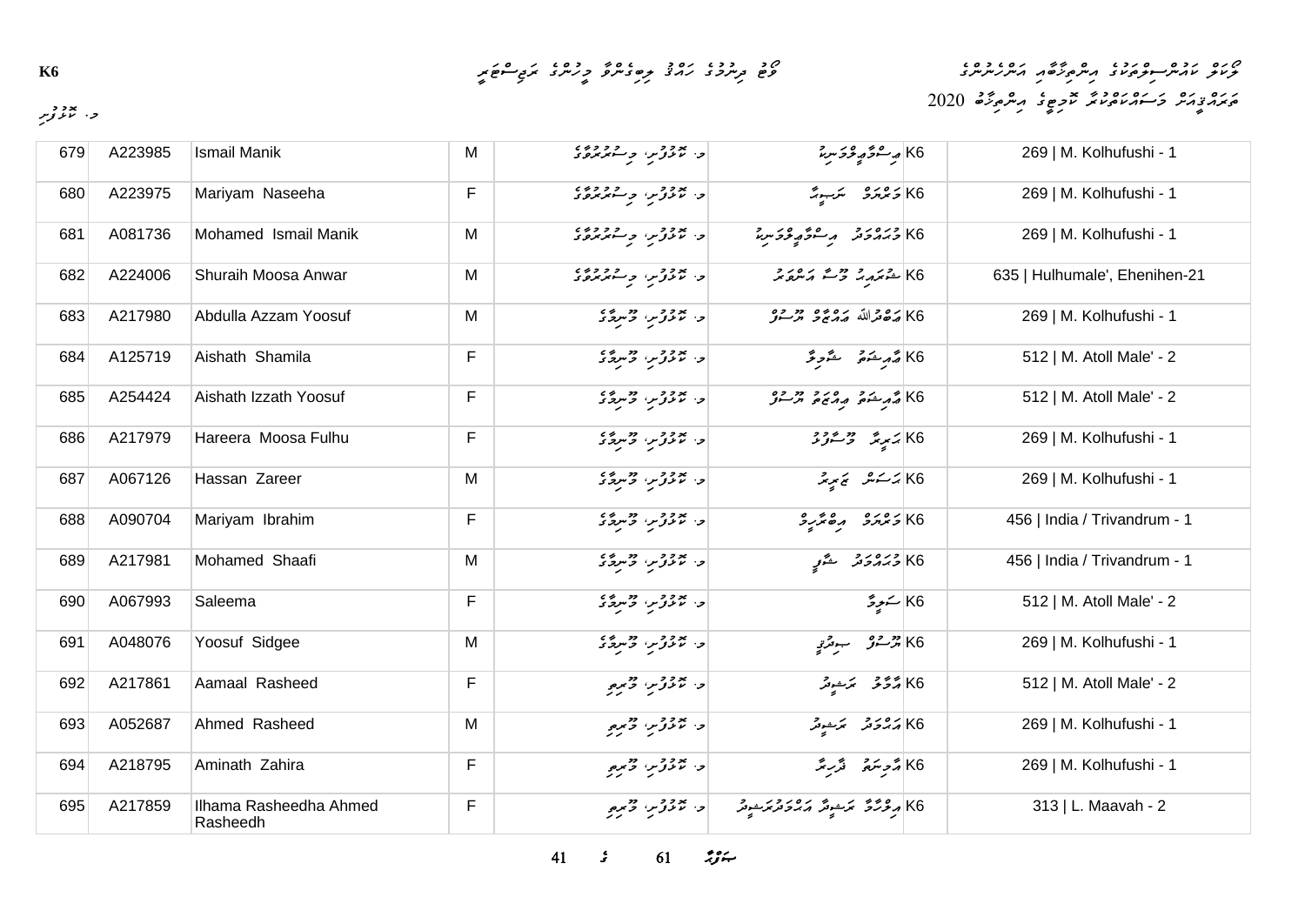*sCw7q7s5w7m< o<n9nOoAw7o< sCq;mAwBoEw7q<m; wBm;vB* م من المرة المرة المرة المرجع المرجع في المركبة 2020<br>مجم*د المريض المربوط المربع المرجع في المراجع المركبة* 

| 696 | A217860 | Islama Rasheedh              | $\mathsf F$ | د اندور و مره<br>  د اندور و مره | K6 م <b>ەشۇق - ئ</b> ەخوش                    | 512   M. Atoll Male' - 2 |
|-----|---------|------------------------------|-------------|----------------------------------|----------------------------------------------|--------------------------|
| 697 | A217857 | Mohamed Rasheed Ibrahim      | M           | د اندووس ومره                    | K6 درور د بر <sub>شو</sub> تر ره برگرد       | 512   M. Atoll Male' - 2 |
| 698 | A217856 | Moomina Rasheed              | F           | د. ندووس ومهد                    | K6 دُمْرِسٌ بَرَشِيْرٌ                       | 269   M. Kolhufushi - 1  |
| 699 | A217858 | Muslima Rasheedh             | $\mathsf F$ | والعموقرين وحمره                 | K6 ۇرمىمود كەن يول                           | 269   M. Kolhufushi - 1  |
| 700 | A217862 | Mu'umin Rasheed              | M           | والعموقرين وحمره                 | K6 دُمُرْدِ مُرْ مُرْسُومُرُ                 | 269   M. Kolhufushi - 1  |
| 701 | A224826 | Abdulla Mueen                | M           | د مودور، ومرد                    | K6 كەھەراللە ئ <i>ەم</i> بىر                 | 512   M. Atoll Male' - 2 |
| 702 | A224829 | Aishath Thooba Abdulla Mueen | F           | و. ۱۶۶۶م، د مرد                  | K6 مەم ئەم جۇڭ مەھىراللە خ <sub>ەرپى</sub> ر | 512   M. Atoll Male' - 2 |
| 703 | A254109 | Ahmed As'ham Labeeb          | M           | د. مودوس وگرور و                 | K6 كەبرى قىر كەسىرى قىرە ق                   | 269   M. Kolhufushi - 1  |
| 704 | A217333 | Ahsam Thoha                  | M           | د. مودوس وگرور و                 | K6 كەشەشىرى ھەتتە                            | 269   M. Kolhufushi - 1  |
| 705 | A217326 | Ahsan                        | M           | د. مودوس ومصر ،                  | K6 پزشک میں                                  | 269   M. Kolhufushi - 1  |
| 706 | A217327 | Aminath Mamdhooha            | F           | د به دور و شور و                 | K6 گەج سَمَعْ ھُے تَحْمَدُ مُحْمَدَ          | 269   M. Kolhufushi - 1  |
| 707 | A099174 | Mohamed Moosa Fulhu          | M           | د. مودوس ومصر ،                  | K6 ژبر در در درود                            | 269   M. Kolhufushi - 1  |
| 708 | A217324 | Thoha Mohamed                | M           | د. مودوس ومصر ،                  | K6 يُجرَّ حَرَمُ حَرَمَ                      | 269   M. Kolhufushi - 1  |
| 709 | A126601 | Mohamed Shiraj               | M           | ە: ئۇتۇتتىن ئىنىگ                | K6 <i>ۇتەۋەقر</i> ھو <i>بۇق</i>              | 269   M. Kolhufushi - 1  |
| 710 | A054384 | Sofoora Mohamed              | $\mathsf F$ | ە: ئۇنمۇتۇس ئىرتىگە              | K6 بىز بىر دىردىر                            | 269   M. Kolhufushi - 1  |
| 711 | A130708 | Aishath Hassan               | F           | د للمؤثر مركز مردوع <sup>و</sup> | K6 <i>مۇم ھۇم بىر شەنگ</i> ر                 | 269   M. Kolhufushi - 1  |
| 712 | A220887 | Aishath Ru uya               | F           | ە ئىمزۇس ئىرتىرە دۇ              | K6 مەم شىرە مەمەر                            | 512   M. Atoll Male' - 2 |

*42 sC 61 nNw?mS*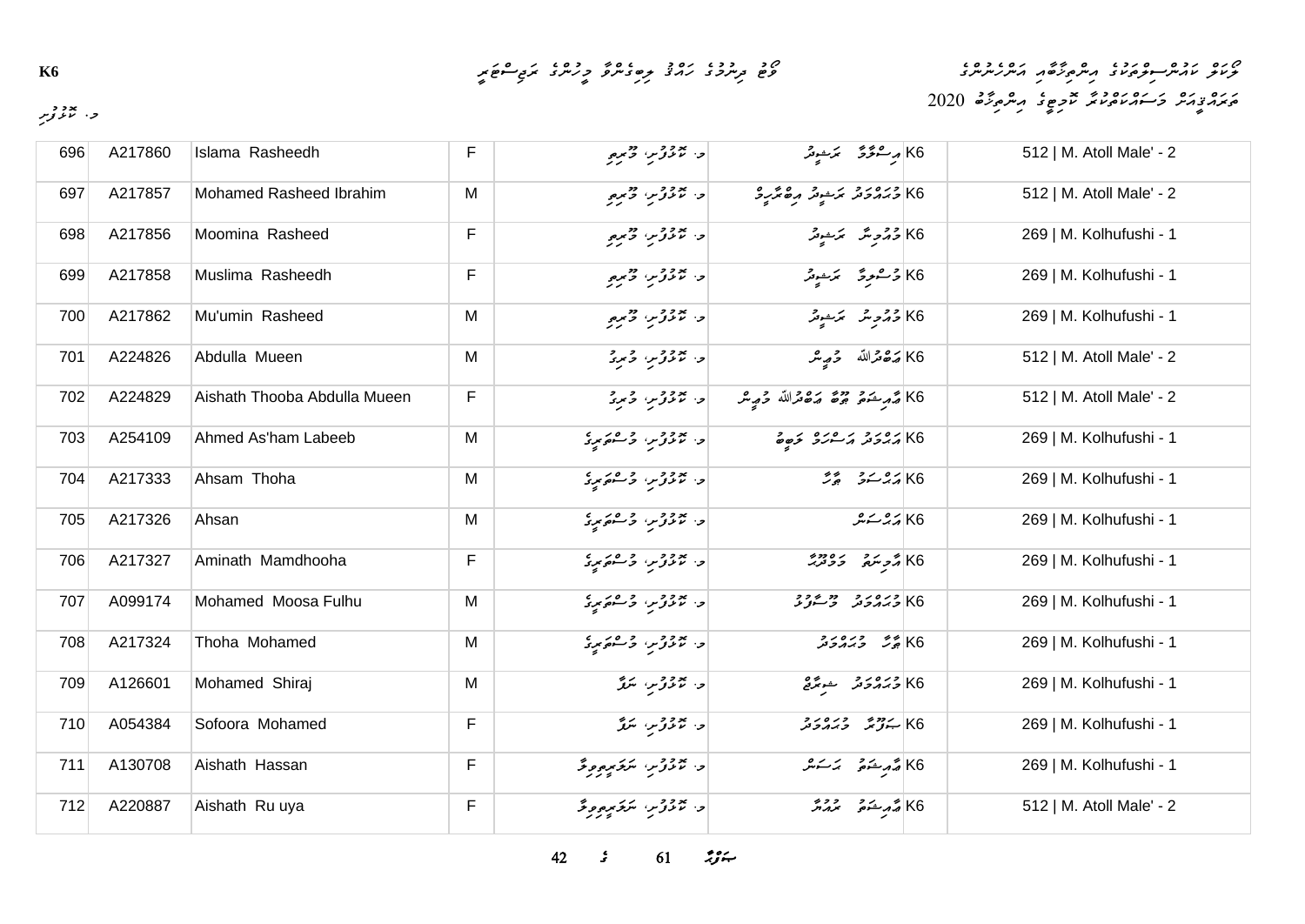*sCw7q7s5w7m< o<n9nOoAw7o< sCq;mAwBoEw7q<m; wBm;vB* م من المرة المرة المرة المرجع المرجع في المركبة 2020<br>مجم*د المريض المربوط المربع المرجع في المراجع المركبة* 

| 713 | A111648 | Ali Solah                    | M           | د لاروس ئىر <i>كىرە بو</i> رگە     | K6 كەير سەۋر                                     | 269   M. Kolhufushi - 1  |
|-----|---------|------------------------------|-------------|------------------------------------|--------------------------------------------------|--------------------------|
| 714 | A220860 | Aminath Nazima               | F           | ە ئانگۇس ئىككېرە بوڭ               | K6 مَّ حِ سَمَّ جَمْعِ حَ                        | 269   M. Kolhufushi - 1  |
| 715 | A220862 | Haleemath Mukhushiya         | $\mathsf F$ | و غۇرى ئىككىرە بۇ                  | K6 ټوپوکو گرگرشونگر                              | 269   M. Kolhufushi - 1  |
| 716 | A113328 | <b>Ismail Khalid Mohamed</b> | M           | و لارومن مكر موجود                 |                                                  | 269   M. Kolhufushi - 1  |
| 717 | A130588 | Khalid Mohamed               | M           | و غۇرى ئىرىم بوڭ                   | K6 تَرْمِتْرَ كَ <sup>2</sup> ْدَدْكَتْرَ        | 269   M. Kolhufushi - 1  |
| 718 | A057070 | Mohamed Majdhee              | M           | ە ئانگۇس ئىككېرە بوڭ               | K6 دُبَرْدْدَتْر كَمَّةٍ مِرِ                    | 269   M. Kolhufushi - 1  |
| 719 | A224713 | Ahmed Anwar                  | M           | د. ندودم، مگرمگ                    | K6 كەبروتىر كەشھەتتى                             | 512   M. Atoll Male' - 2 |
| 720 | A114631 | Mariyam Mufeedha             | $\mathsf F$ | د. بودوس مگریز ه                   | K6 كۆپر <i>ۇ دې</i> رتگ                          | 269   M. Kolhufushi - 1  |
| 721 | A224714 | Mohamed Anwar                | M           | د. بودوس مگرمگ                     | K6 ديروبر پر مرد د                               | 512   M. Atoll Male' - 2 |
| 722 | A094186 | Moosa Anwar                  | M           | د. بودوس مگریز ه                   | K6 يوسط مەش <i>رە ب</i> ە                        | 269   M. Kolhufushi - 1  |
| 723 | A224447 | Abdul Samad Hussain          | M           | و. ئانۇۋىر، ئىر <i>ىزى سەھ</i> ونۇ | K6 كەھەرمەردە ج. ئىكتەپتىر                       | 269   M. Kolhufushi - 1  |
| 724 | A222827 | Abdul Hameed Abdul Rasheed   | M           | و. توروم، سرچونځ                   | K6 <sub>م</sub> <i>ەھەروبەدە مەھەرە بىر</i> خوىز | 269   M. Kolhufushi - 1  |
| 725 | A222873 | Aishath Neesha               | $\mathsf F$ | و بيودوس سيتمومگ                   | K6 م <i>ەرشىتى س</i> ېيىتە                       | 512   M. Atoll Male' - 2 |
| 726 | A224731 | Abdulla Azmeen               | M           | و. ئاندۇس سەھ قىدىقىمە             | K6 مَـُـهُمْرالله مَـهْ وِسْر                    | 267   M. Muli - 1        |
| 727 | A224729 | Aishath Risma                | $\mathsf F$ | والمعروض شهره سكونة                | K6 مۇمەشقى موسىمۇ                                | 512   M. Atoll Male' - 2 |
| 728 | A147655 | Aminath Azhath               | F           | و الاعراز سكر عن معظم              | K6 مَّ حِ سَمَعَ مَقْرَسَةً حَمَّدَ              | 512   M. Atoll Male' - 2 |
| 729 | A147653 | Fathimath Azmaa              | $\mathsf F$ | والممتحق المتمر فالمستقص           | K6 وَّج <i>وحَمْ مَحْ</i> حَّ                    | 269   M. Kolhufushi - 1  |

*43 sC 61 nNw?mS*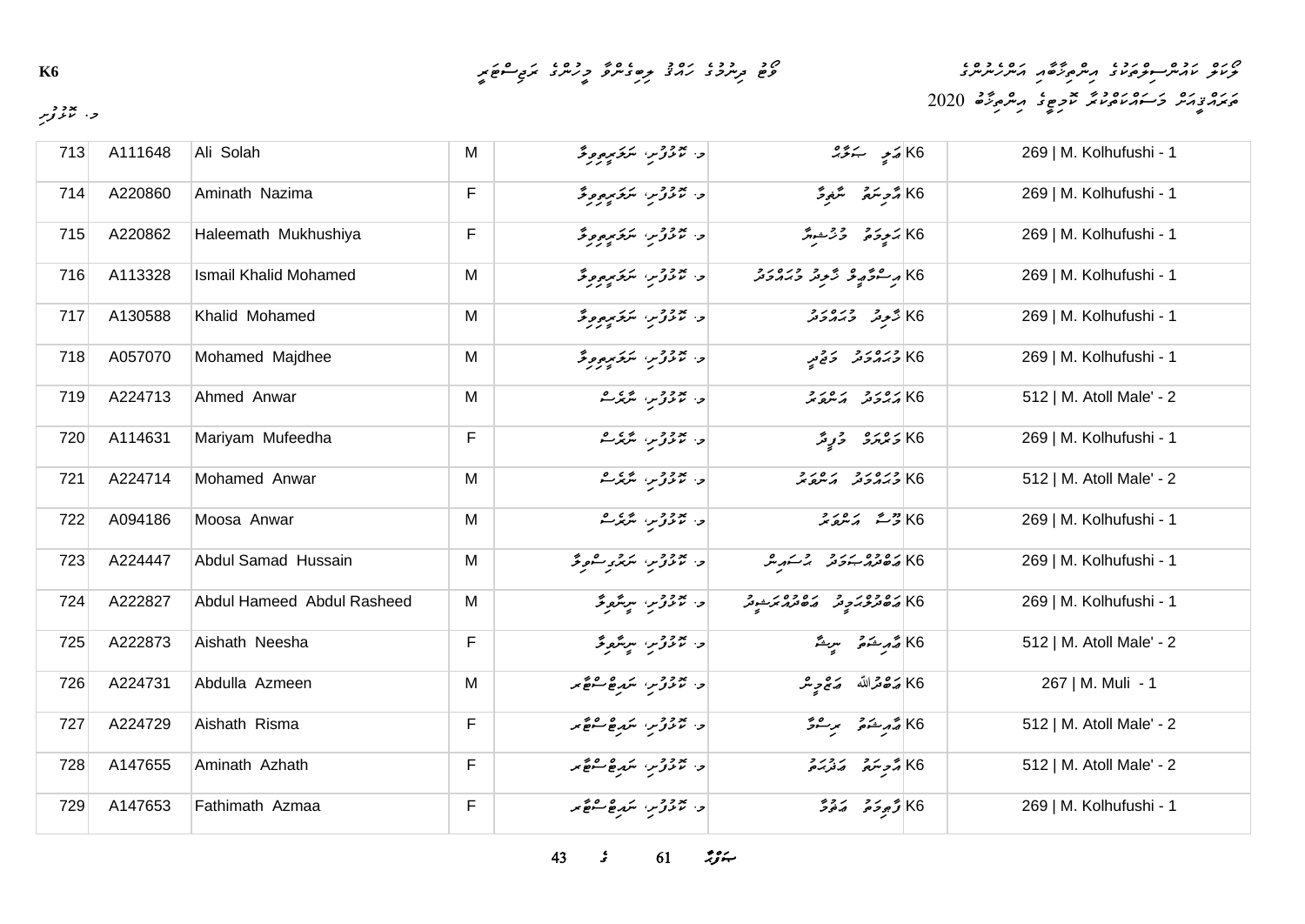*sCw7q7s5w7m< o<n9nOoAw7o< sCq;mAwBoEw7q<m; wBm;vB* م من المرة المرة المرة المرجع المرجع في المركبة 2020<br>مجم*د المريض المربوط المربع المرجع في المراجع المركبة* 

| 730 | A217646 | Abdul Sattar Ali      | M           | د نوروم، تروی                         | K6 בפנג המידי ביק                            | 269   M. Kolhufushi - 1         |
|-----|---------|-----------------------|-------------|---------------------------------------|----------------------------------------------|---------------------------------|
| 731 | A217624 | Aminath Waheedha      | F           | د بيودوس مروفه                        | K6 مَّ <i>جِ سَمَّةً وَ م</i> ِ مَّ          | 269   M. Kolhufushi - 1         |
| 732 | A114733 | Fathimath Rasheeda    | $\mathsf F$ | د نوووس چوکو                          | K6 رَّجِ حَمَّى سَمَسْبِعَّر                 | 269   M. Kolhufushi - 1         |
| 733 | A153545 | Maimoona Rasheedha    | $\mathsf F$ | د. ندود په شموی ک                     | K6 ك <i>َ مِرْدٌ مَّتَّرٍ مَرَ شِي</i> مَّرُ | 269   M. Kolhufushi - 1         |
| 734 | A217627 | Mauroof Rasheed       | M           | د نوروم، نژود                         | K6 <i>كەھەتتى تەسىرى</i> تىر                 | 269   M. Kolhufushi - 1         |
| 735 | A217651 | Minna                 | F           | د مودو <sub>ع</sub> ش <sub>عر</sub> و | K6 <sub>ج</sub> برېگر                        | 269   M. Kolhufushi - 1         |
| 736 | A217663 | Misthohu Abdul Sattar | M           | د مودو <sub>ع</sub> ش <sub>عر</sub> و | K6 د حمد د موده مود د دو                     | 269   M. Kolhufushi - 1         |
| 737 | A217670 | Mohamed Jazlan        | M           | د نوووس چوکو                          | K6 <i>جەيدۇ تىي قى</i> ر                     | 269   M. Kolhufushi - 1         |
| 738 | A217653 | Musab Abdul Saththar  | M           | د نوروم، نژونو                        | K6 د مرد ده ده ده دور                        | 692   Lily Beach Resort & Spa-1 |
| 739 | A223815 | Ahmed Afleel          | M           | د نودون نژوڅو                         | K6 كەبرى قىم كەن ئۇ جويىلى (ئ                | 269   M. Kolhufushi - 1         |
| 740 | A223819 | Aishath Niha          | F           | د نورور، همونژه                       | K6 مُذہب مَشمَّد مِنْتَ                      | 269   M. Kolhufushi - 1         |
| 741 | A159803 | Ali Firag             | M           | د. بودوم، نژ <sub>ه د</sub> ی         | K6 كەير     رىڭدىز                           | 269   M. Kolhufushi - 1         |
| 742 | A223711 | Fathimath Saiga       | F           | د نودور، نژوڅو                        | K6 رَّج <i>وحَةْ</i> سَمَّهِ تَحْ            | 268   M. Naalaafushi - 1        |
| 743 | A223642 | Hafeeza Hussain       | $\mathsf F$ | د نوروس چوځو                          | K6 بَرَرٍ جُ بِرْسَمبِ مِّرْ مِسْرِ          | 268   M. Naalaafushi - 1        |
| 744 | A223679 | Hushaam Ismail        | M           | و مودور، شهرون                        | K6 جُسْدًى مِرْ مُتَوَمِّدٍ \$               | 668   Cinnamon Hakuraa Huraa-1  |
| 745 | A223614 | Hussain Moosa         | M           | د نودور، نژوڅو                        | K6 پرڪبرير وحيد                              | 269   M. Kolhufushi - 1         |
| 746 | A223670 | Mareena Hussain       | F           | د بدود به ش <sub>کو</sub> د ک         | K6 كەمپەتر كەسكەر بىر                        | 269   M. Kolhufushi - 1         |

*44 sC 61 nNw?mS*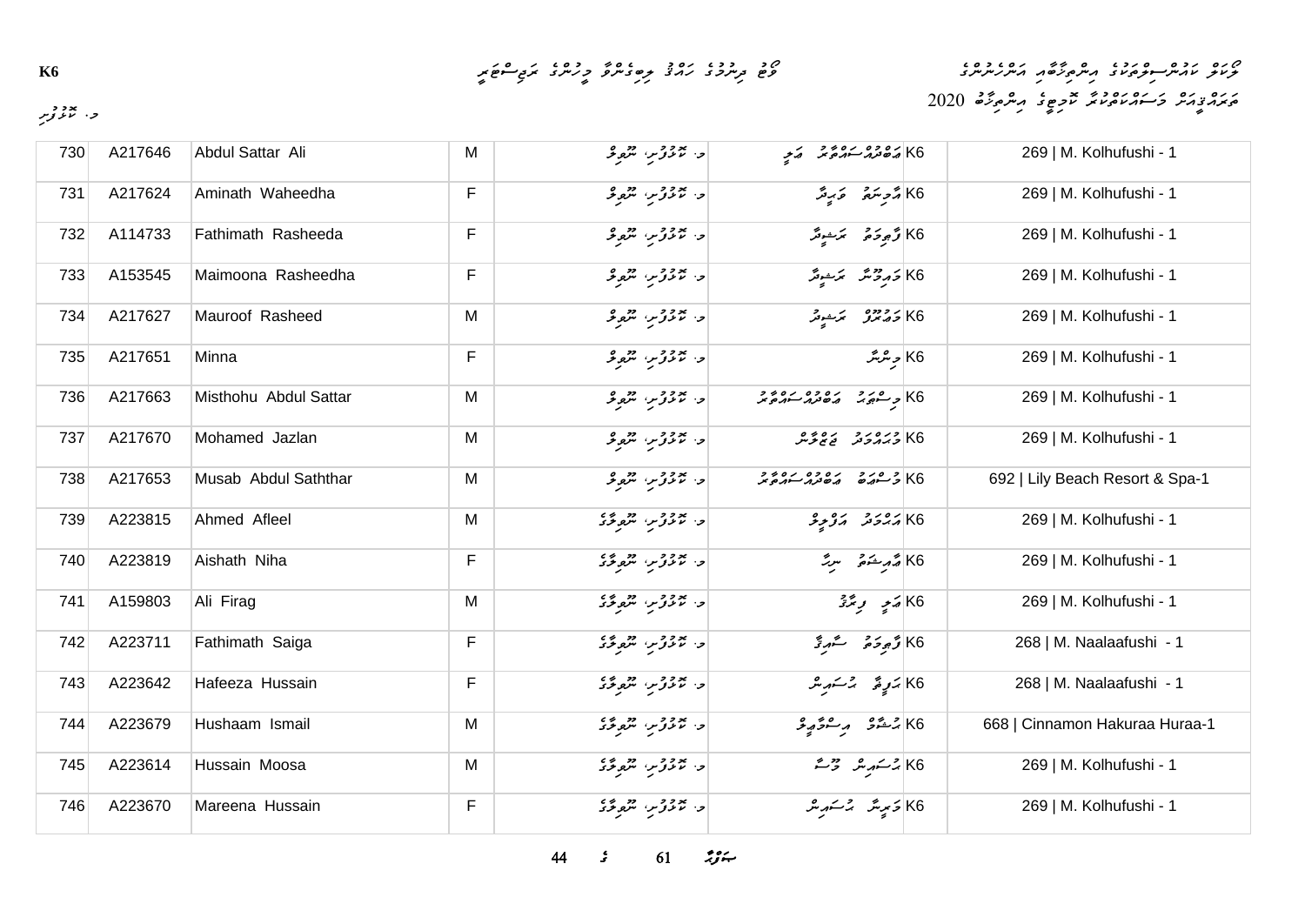*sCw7q7s5w7m< o<n9nOoAw7o< sCq;mAwBoEw7q<m; wBm;vB* م من المرة المرة المرة المرجع المرجع في المركبة 2020<br>مجم*د المريض المربوط المربع المرجع في المراجع المركبة* 

| 747 | A223690 | Wisama Ismail   | F           | د. نورود به مرد و د د               | K6 مِ سُمَرَّ - مِ سُمَّ مِرْ و          | 269   M. Kolhufushi - 1                  |
|-----|---------|-----------------|-------------|-------------------------------------|------------------------------------------|------------------------------------------|
| 748 | A153103 | Zuhura Hussain  | F           | د برود پر چرگی                      | K6 يحر <sup>ج</sup> ر بر <i>ستهد</i> ير  | 269   M. Kolhufushi - 1                  |
| 749 | A077711 | Aminath Moonisa | F           | والمعموقين وكالشكروني               | K6 مَّحِسَمَ حَسِبٌ                      | 309   L. Gan - 2                         |
| 750 | A098889 | Mohamed Amjad   | M           | والمعوفرس وكالحاهرة                 | K6 درور درور                             | 740   Ellaidhoo Maldives By Cinnamon-1   |
| 751 | A223830 | Ibrahim Mauroof | M           | والمعوفرس المشكر المعرور            | K6 مەھەر بەر ئەمەردە                     | 668   Cinnamon Hakuraa Huraa-1           |
| 752 | A223177 | Mohamed Maidh   | M           | والمعوفرس المشكر المعرور            | K6 دُبَرْدُوَنْرَ ۔ وَُمِيْرَ            | 451   Male' Jail - 1                     |
| 753 | A221961 | Aishath Fareeda | F           | د. موروبر، ب <sub>و</sub> مرد مرگ   | K6 مُرمِّسَمَّ وَمَرِمَّرَ               | 269   M. Kolhufushi - 1                  |
| 754 | A085474 | Ali Shareef     | M           | د. موروبر، ب <sub>و</sub> مرید مرگ  | K6 كەير شەيرتى                           | 419   Paradise Island Resort and Spa - 1 |
| 755 | A221973 | Aminath Siyaza  | F           | د. موروبر، ب <sub>و</sub> مرد مرگ   | K6 مَرْحِ سَعَةً مَسْتَمَتَّعَ           | 269   M. Kolhufushi - 1                  |
| 756 | A059157 | Ibrahim Rasheed | M           | د. موروبر، ب <sub>و</sub> مديد مرك  | K6 رەڭرىرى كرىنونر                       | 269   M. Kolhufushi - 1                  |
| 757 | A079546 | Ibrahim Riyaz   | M           | د. تدود به به پر پر پر پر شا        | K6 مەھە <i>تگەي</i> ھەمەتتە              | 269   M. Kolhufushi - 1                  |
| 758 | A120480 | Mariyam Riyaza  | F           | د. موروبر، ب <sub>و</sub> مرید محرک | K6 دَيْرْتَرْ مِتَرْتَّ                  | 282   Dh. Hulhudheli - 1                 |
| 759 | A144305 | Saudulla Moosa  | M           | د. موروبر، ب <sub>و</sub> مرید مرت  | K6 كەرتەراللە ج <sup>ەم</sup>            | 512   M. Atoll Male' - 2                 |
| 760 | A221980 | Shaheeda Moosa  | $\mathsf F$ | د. موروبر، ب <sub>و</sub> مرد مرگ   | K6 خَرِيمٌ حُرْثٌ                        | 512   M. Atoll Male' - 2                 |
| 761 | A277796 | Ahmed Imadh     | M           | و مودوم، مرج وي                     | K6 كەبرى قىر مەركىتى                     | 512   M. Atoll Male' - 2                 |
| 762 | A124725 | Hussain Fikree  | M           | و مودوم، مرج وه                     | K6 پرسمبر وی <sup>و</sup> میہ            | 318   L. Hithadhoo - 1                   |
| 763 | A125682 | Abdulla Shafeeg | M           | د برووم، برگ <sub>ۇ</sub> مۇمۇ      | K6 كەھەراللە ش <i>ەرپ<sup>ى</sup>ت</i> ى | 722   Medhufushi Island Resort-1         |

*45 sC 61 nNw?mS*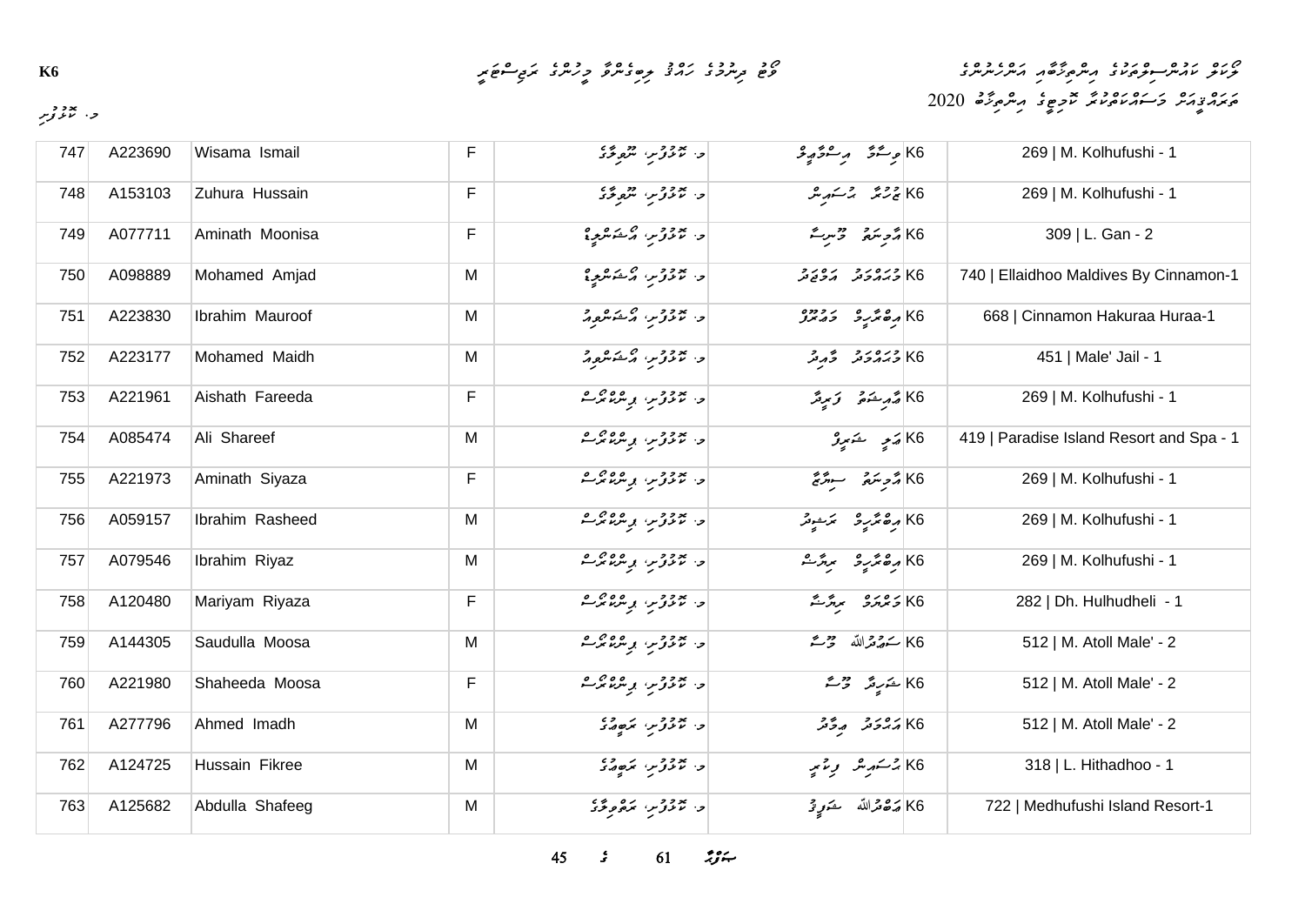*sCw7q7s5w7m< o<n9nOoAw7o< sCq;mAwBoEw7q<m; wBm;vB* م من المرة المرة المرة المرجع المرجع في المركبة 2020<br>مجم*د المريض المربوط المربع المرجع في المراجع المركبة* 

| 764 | A217749 | Adam Shafeeg          | M | د بيودوس بره دوري             | K6 گەترىۋ سى <i>كمۇ</i> تۇ                          | 722   Medhufushi Island Resort-1 |
|-----|---------|-----------------------|---|-------------------------------|-----------------------------------------------------|----------------------------------|
| 765 | A156117 | Aishath Mohamed       | F | د. مودو <sub>م</sub> ، تره وی | K6 مەم شەم ئەم ئەرىمىتىسى K6                        | 269   M. Kolhufushi - 1          |
| 766 | A217752 | Fathimath Rashfa Adam | F | د. نووور، نره وي              | K6 <i>وَّجِوَدَمْ</i> بَرَحْوَزَ مَ <i>دَّد</i> َدَ | 512   M. Atoll Male' - 2         |
| 767 | A217751 | Ibrahim Samoon        | M | د. مودو <sub>م</sub> ، تره وی | K6 مەھمەر ئەمەمەمە                                  | 269   M. Kolhufushi - 1          |
| 768 | A217748 | Mariyath Shafeega     | F | د بروور، بره وي               | K6 گە <i>بىرىترىق شۇرې</i> گە                       | 512   M. Atoll Male' - 2         |
| 769 | A043108 | Adam Waheed           | M | والعمود المرتكبة              | K6 مَرْتَرَدُ - حَ <sub>كَي</sub> شَ                | 512   M. Atoll Male' - 2         |
| 770 | A272849 | Aishath Dumnaa        | F | والعمووس لمحامدهم             | K6 مَّەر شَوَّمْ تَرْدَّسَّرَ                       | 512   M. Atoll Male' - 2         |
| 771 | A223978 | Aminath Dhihusana     | F | والعروس بماهم                 | K6 مَّحْرِسَمَّةَ مِنْ سَمَّسَّ                     | 512   M. Atoll Male' - 2         |
| 772 | A272853 | Fathimath Yumnaa      | F | والعروس بماهم                 | K6 <i>وَّجِوحَة مَرْحَ</i> مَّدُ                    | 512   M. Atoll Male' - 2         |
| 773 | A224029 | Mariyam Yamnaa        | F | و مودو برمهر                  | K6 كەيمەر بەرگە ئىگە                                | 512   M. Atoll Male' - 2         |
| 774 | A123917 | Fathimath Muneera     | F | و الافروس الأوره على          | K6 <i>وَّجِوَدَة</i> وَسِ <i>بَدَّ</i>              | 269   M. Kolhufushi - 1          |
| 775 | A221863 | Mariyam Fazuliyaa     | F | و علووم برەرە مە              | K6 كەيمە <i>كى ئى قى</i> مەر                        | 269   M. Kolhufushi - 1          |
| 776 | A224787 | Mohamed Fazeel        | M | و الانواع المسلم المسلم       | K6 <i>\$نەۋى ق</i> ىنىد                             | 269   M. Kolhufushi - 1          |
| 777 | A123086 | Moosa Firaq           | M | و الانولي، الأوره على         | K6 فِرْسَةً وِيَمَّةً و                             | 269   M. Kolhufushi - 1          |
| 778 | A218458 | Afsal Ismail          | M | والعموقوس لمحامدهم            | K6 كۇبكۇ بەيھۇمبۇ                                   | 668   Cinnamon Hakuraa Huraa-1   |
| 779 | A404567 | Ahmed Mifzal          | M | والعموقوس لمحامدهم            | K6 <i>ב</i> . 25 وونى 2                             | 269   M. Kolhufushi - 1          |
| 780 | A218504 | Aminath Yasfa         | F | و بيودوس ټرمندې               | K6 مُحرِسَمُ مَنْ مِنْ مِنْ الْمَنْ مِنْ            | 269   M. Kolhufushi - 1          |

*46 s* 61 *i*<sub>S</sub> $\approx$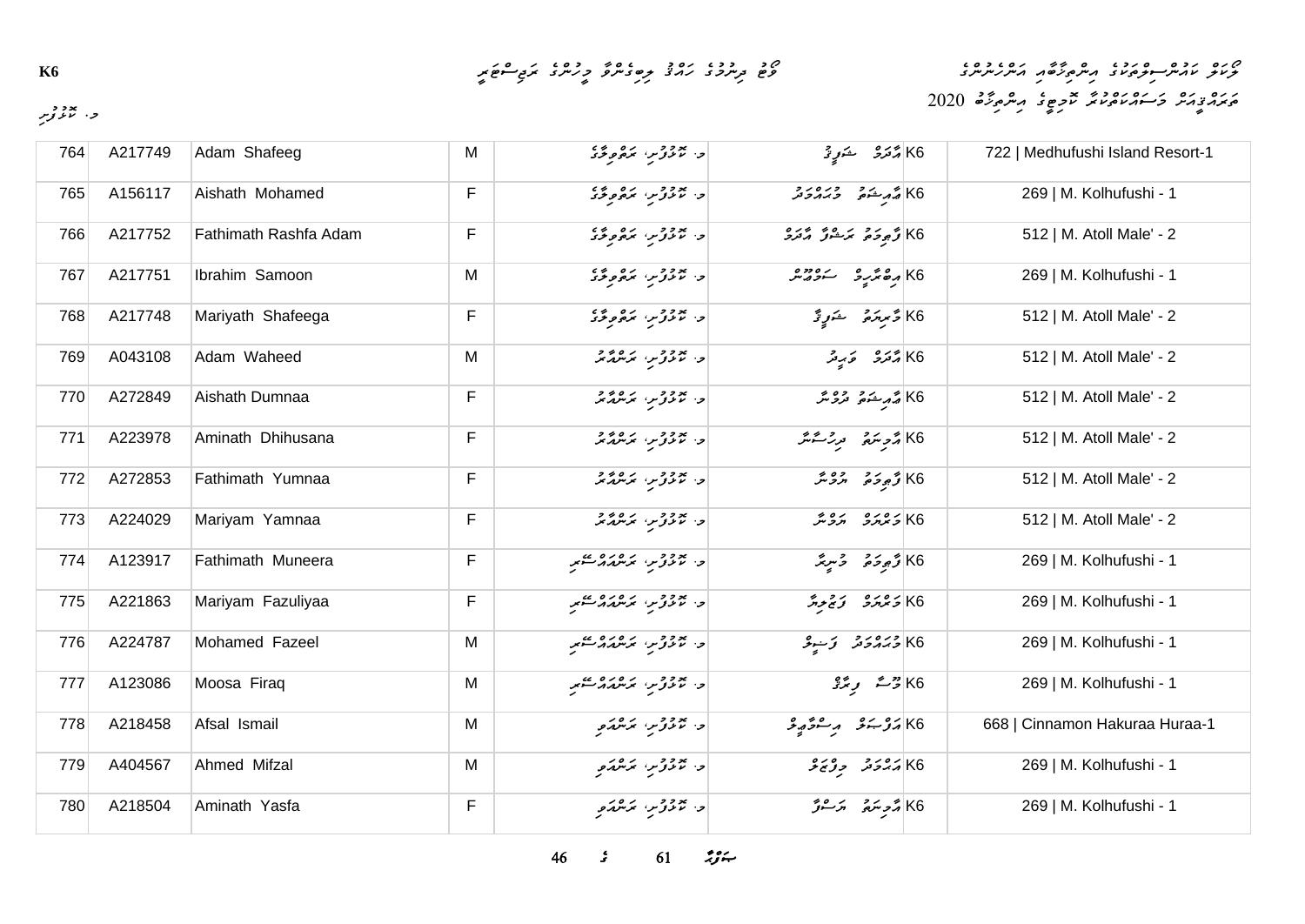*sCw7q7s5w7m< o<n9nOoAw7o< sCq;mAwBoEw7q<m; wBm;vB* م من المسجد المسجد المسجد المسجد المسجد العام 2020<br>مسجد المسجد المسجد المسجد المسجد المسجد المسجد المسجد المسجد ال

| 781 | A218802 | Fathimath Zahira    | $\mathsf F$ | و مودور، تر شده و                                                                                             | K6 رَّجوحَة تَجْرِبَّتْهِ                                                                                      | 269   M. Kolhufushi - 1  |
|-----|---------|---------------------|-------------|---------------------------------------------------------------------------------------------------------------|----------------------------------------------------------------------------------------------------------------|--------------------------|
| 782 | A218809 | Haleemath Rishfa    | F           | و الاعتقاد المستقرة المستقرة المستقرة المستقرة المستقرة المستقرة المستقرة المستقرة المستقرة المستقرة المستقرة | K6 كەردۇق موشۇ K6                                                                                              | 512   M. Atoll Male' - 2 |
| 783 | A218385 | Ismail Naseer       | M           | والمعدوس لمحامده                                                                                              | K6 <sub>م</sub> رشۇر قوتقىسىدىكى                                                                               | 269   M. Kolhufushi - 1  |
| 784 | A218460 | Nasfa Ismail Naseer | F           | و عووم، بر شهره                                                                                               | K6 ىركى مەشۇرى ئىب ئىلىنى كىلىن ئىل                                                                            | 269   M. Kolhufushi - 1  |
| 785 | A220846 | Aishath Siyama      | $\mathsf F$ | د. بودوس برم <i>وه</i> ر                                                                                      | K6 مَّەرْ مَنْعَمَّ سِيَّرَدَّ                                                                                 | 269   M. Kolhufushi - 1  |
| 786 | A098193 | Mohamed Wafir       | M           | در اندوج در اند برندگرمبر                                                                                     | K6 <i>جەيمۇقىڭ ھۇيەت</i>                                                                                       | 269   M. Kolhufushi - 1  |
| 787 | A222866 | Wafa Mohamed Wafir  | F           | د. بيرووس، برندور<br>او الافروس، برندور                                                                       | K6 دَرٌ حَمَدُ جَرَ <sup>و</sup> وَ وَرِ                                                                       | 269   M. Kolhufushi - 1  |
| 788 | A224820 | Adam Musavvir       | M           | در اندود در اند برندگر میل                                                                                    | K6 جۇيى ئەسىمبەر بىر                                                                                           | 269   M. Kolhufushi - 1  |
| 789 | A224812 | Ahmed Akram         | M           | د. نوووم، ئەنگەرس                                                                                             | K6 كەبروتىر كەندىنى كىر                                                                                        | 512   M. Atoll Male' - 2 |
| 790 | A224807 | Aishath Rizna       | F           | د بيودوس ترتگرفترس                                                                                            | K6 م <i>ەم ھەققى موجى م</i> ىر                                                                                 | 512   M. Atoll Male' - 2 |
| 791 | A224815 | Ali Ikram           | M           | د. برووم، ئرمرمرمبر                                                                                           | K6 كەمچە ب <i>وي</i> ۇنى <u>ۋ</u>                                                                              | 512   M. Atoll Male' - 2 |
| 792 | A224817 | Ibrahim Munawwar    | M           | در علوفر در مرتد در م                                                                                         | K6 مەھمەر ئەرەمەتقىرىكى ئىسكەتلىكى ئىسكەتلىكى ئىسكەتلىكى ئىسكەتلىكى ئىسكەتلىكى ئىسكەتلىكى ئىسكەتلىكى ئۇنىي ئىس | 512   M. Atoll Male' - 2 |
| 793 | A224801 | Mariyam Riza        | $\mathsf F$ | د. عروفرين برنگرفرس                                                                                           | K6 كا <i>كەنگەنگە</i> بىرىگە                                                                                   | 512   M. Atoll Male' - 2 |
| 794 | A125371 | Mohamed Waheed      | M           | د. موفرقر برنگریز                                                                                             | K6 <i>جُهُهُوَ مَدْ وَبِ</i> عْرَ                                                                              | 512   M. Atoll Male' - 2 |
| 795 | A081702 | Ahmed Wafir         | M           | و الادوب بر عرب العربي العربية                                                                                | K6 كەندى قىلى قىلىدىن ئىل                                                                                      | 269   M. Kolhufushi - 1  |
| 796 | A222856 | Fathimath Rimna     | $\mathsf F$ | در علمانویس میگردیم در در د                                                                                   | K6 رَّجِوحَة مِرْحَسَّ                                                                                         | 269   M. Kolhufushi - 1  |
| 797 | A222853 | Ibrahim Hamdhoon    | M           | والمعروض المرحز المروار وراد                                                                                  | K6 مەھەرىپە ئەدەر ئىرىد                                                                                        | 269   M. Kolhufushi - 1  |

*47 sC 61 nNw?mS*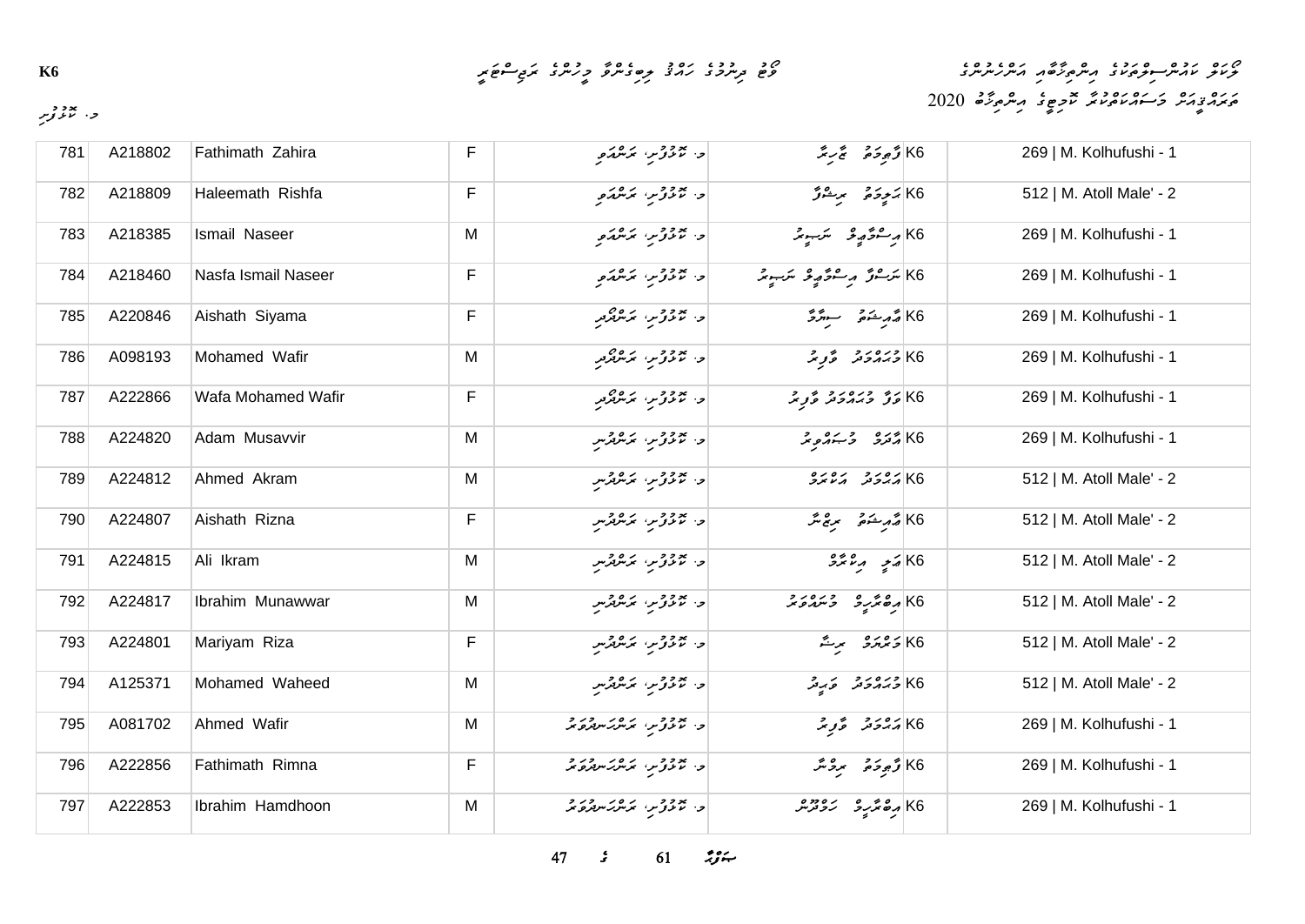*sCw7q7s5w7m< o<n9nOoAw7o< sCq;mAwBoEw7q<m; wBm;vB* م من المرة المرة المرة المرجع المرجع في المركبة 2020<br>مجم*د المريض المربوط المربع المرجع في المراجع المركبة* 

| > > ×<br>و، نتوویر |  |
|--------------------|--|
|--------------------|--|

| 798 | A222868 | Mohamed Ahudhu          | M            | د. عمود تر مر مر مرد در د.<br>  د. عمود تر مر مر مر مرد مرد | K6 <i>جەنگە خەش مەن</i> تر                     | 155   K. Hinmafushi - 2  |
|-----|---------|-------------------------|--------------|-------------------------------------------------------------|------------------------------------------------|--------------------------|
| 799 | A115744 | Hussain Nazim           | M            | و مودوم، برگرم                                              | K6 يُرْسَمب <sup>9</sup> سَمْعِ دَّ            | 512   M. Atoll Male' - 2 |
| 800 | A223571 | Ali Saleem              | M            | و عودوب برگروگر                                             | K6 کی پر سکوی <sup>ی</sup>                     | 269   M. Kolhufushi - 1  |
| 801 | A223167 | Aminath Nahza           | $\mathsf{F}$ | ە ئوقۇس ئۇشھۇ                                               | K6 مَّ جِسَعَة مَسَرَحَةً                      | 512   M. Atoll Male' - 2 |
| 802 | A223164 | Hawwa Zahira            | $\mathsf{F}$ | و مودوم، مرکزه و                                            | K6 ئەيرقە ئىچ بەتتە                            | 269   M. Kolhufushi - 1  |
| 803 | A063113 | Mohamed Thaufeeg        | M            | ە بودۇس ئۇنگەنچ                                             | K6 <i>جُهُ جُهُدُ وَمُحُوِيَّةُ</i>            | 269   M. Kolhufushi - 1  |
| 804 | A122087 | Numan Wisham            | M            | ە بودۇس ئۇنگەنچ                                             | K6 <i>سْمَدْدُ</i> شَرْءِ مِشْرَدُ             | 269   M. Kolhufushi - 1  |
| 805 | A223579 | Shiham Mohamed Thaufeeg | M            | ە ئوقۇس ئەنگرىمۇ                                            | K6 خېر <i>گۇ دېمگەدە مەر</i> ب <sub>و</sub> تۇ | 651   RIU Maldives-1     |
| 806 | A224423 | Ahmed Irufaan           | M            | و معووم، برروستان                                           | K6 كەبرى قىر مەيزۇنتىر                         | 512   M. Atoll Male' - 2 |
| 807 | A224421 | Ali Rasheed             | M            | د. ۱۶۶۲ م. د. د. د. م. د.                                   | K6 كەمچە كىرىش <sub>و</sub> نتر                | 512   M. Atoll Male' - 2 |
| 808 | A357742 | Mariyam Areefaa         | F            | و عووض پرده ده                                              | K6 كەنگە <i>ردە كەيدۇ</i>                      | 269   M. Kolhufushi - 1  |
| 809 | A120750 | Abdul Latheef Ali       | M            | د. بودوم، تژوڅر                                             | K6 كەھە <i>تەم كۆچە ئى</i> چ                   | 269   M. Kolhufushi - 1  |
| 810 | A054133 | Adam Manik              | M            | د. بودوم، تژ <sub>ه</sub> ژَگ                               | K6 مَحْمَدْ حَرْمَةَ مِنْ                      | 512   M. Atoll Male' - 2 |
| 811 | A069134 | Ameeliyya               | $\mathsf{F}$ | ە بىرودىن ئۈرگۈ                                             | K6 أو بوره بر                                  | 268   M. Naalaafushi - 1 |
| 812 | A111522 | Aminath Latheefa        | $\mathsf{F}$ | د. مودوس مگرمونگی                                           | K6 مَّحِرَّسَةَ حَبِّيقَ                       | 269   M. Kolhufushi - 1  |
| 813 | A221921 | Fathimath Naeema        | $\mathsf{F}$ | د· مودوم، تژوڅر                                             | K6 رَّج <i>وحَمْ سَمِي</i> عً                  | 512   M. Atoll Male' - 2 |
| 814 | A221920 | Haleemath Naeema        | F            | د· نودوم، تژ <sub>یو</sub> ژَی                              | K6 بَرْجِرَة مِنَ سَمَدٍ حَ                    | 269   M. Kolhufushi - 1  |

*48 sC 61 nNw?mS*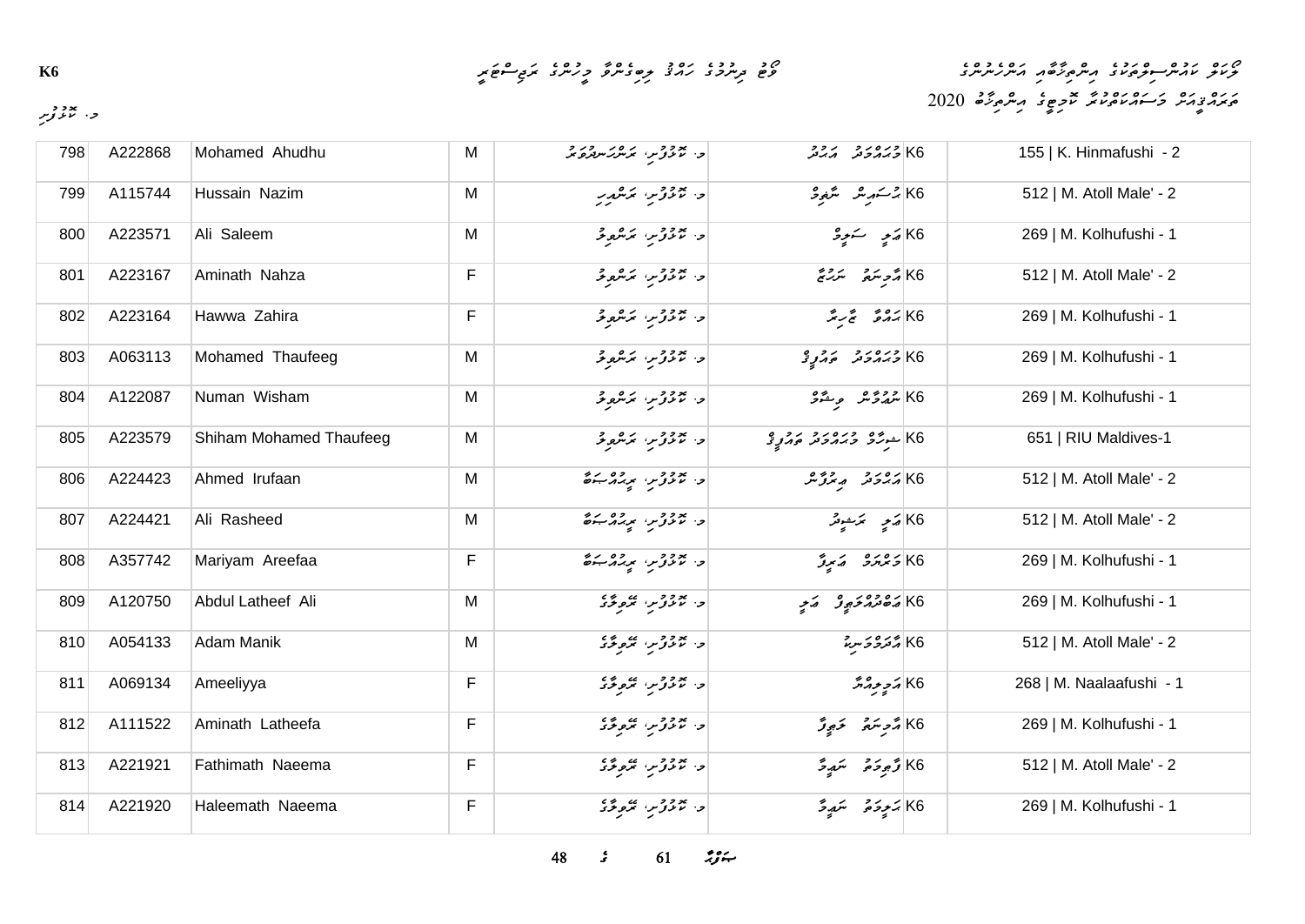*sCw7q7s5w7m< o<n9nOoAw7o< sCq;mAwBoEw7q<m; wBm;vB 2020*<br>*په پوهر وسوډيرونو لومو د موجو د مرمونه* 2020

| 815 | A157035 | Ibrahim Haleem        | M | و غروفر تروی                                  | K6 <sub>مر</sub> ھ <i>مُدْرِ</i> وْ مَ مَرِوْ | 269   M. Kolhufushi - 1       |
|-----|---------|-----------------------|---|-----------------------------------------------|-----------------------------------------------|-------------------------------|
| 816 | A221942 | Mariyam Raihana Ahmed | F | د. ۱۶۶۲ من محرم محرم                          | K6 كەبرىرى ئىرىگە ئەربىرى                     | 269   M. Kolhufushi - 1       |
| 817 | A069135 | Mohamed Latheef       | M | د. ۱۶۶۲ من میگرد و می                         | K6 دېم <i>ډېر خبو</i> ر                       | 512   M. Atoll Male' - 2      |
| 818 | A221944 | Moosa Khaleel         | M | ن مود در پروژی                                | K6 " ترموی ترموی با                           | 512   M. Atoll Male' - 2      |
| 819 | A076074 | Saeen Ahmed           | M | ل پروژ <sub>مر</sub> ، پ <sub>روژ</sub> ی     | K6 س <i>َموِيٹر مَدْحَ</i> تَر                | 269   M. Kolhufushi - 1       |
| 820 | A218891 | Aishath Ibrahim       | F | و· مودومر، برروژه                             | K6 مَّەرْ شَمَّة مِنْ مَّتَّرِيْتْر           | 269   M. Kolhufushi - 1       |
| 821 | A011894 | Fathimath Raheema     | F | ن مودوس مربره محمد ا                          | K6 رَّج <i>وحَةْ بَدَب</i> رِدَّ              | 269   M. Kolhufushi - 1       |
| 822 | A144604 | Hassan Ibrahim        | M | وسيود در مربره و دي.<br> وسيدونو مربر بر ديگر | K6 يَرْسَسْ مِنْ مِرْحِيْرِ فِي               | 269   M. Kolhufushi - 1       |
| 823 | A218895 | Hawwa Nasiya          | F | ن مود د مربر د د د                            | K6 <i>بَدْهُ مُّ</i> سِبِّرٌ                  | 635   Hulhumale', Ehenihen-21 |
| 824 | A221856 | Ibrahim Rimah         | M | ه په پووم، مرسوغه                             | K6 رەئزى <sub>ر</sub> و بر <i>ۇز</i>          | 512   M. Atoll Male' - 2      |
| 825 | A153551 | Mariyam Fazla         | F | ه په پووځونه مرسوغه                           | K6 كەيمە <i>دى تى</i> شىمى                    | 269   M. Kolhufushi - 1       |
| 826 | A218897 | Mohamed Moonis        | M | ن پروژن برروژی                                | K6 <i>جەمەدى قىب</i> ر                        | 269   M. Kolhufushi - 1       |
| 827 | A254108 | Mohamed Riuman        | M | ن مودور، بربروژه<br> و· ماندوس، بربروژه       | K6 32,025 برومجينز                            | 269   M. Kolhufushi - 1       |
| 828 | A126745 | Rahma Ibrahim         | F | ن مود د مربر د د د                            | K6 بَرْبُرْدَ مِنْ مِّرْبِرْدَ                | 269   M. Kolhufushi - 1       |
| 829 | A218890 | Ramla Ibrahim         | F | ن مودوس بربروگری<br>  دا موکولو بربروگری      | K6 ىردۇ م <i>ەترى</i> رو                      | 635   Hulhumale', Ehenihen-21 |
| 830 | A224018 | Ali Asnaad            | M | و. بدووس برة و                                | K6 كەمچە كەشىھەتلىر                           | 512   M. Atoll Male' - 2      |
| 831 | A220847 | Aminath Siyama        | F | د مودوم، برة و                                | K6 مُّحِبَّدَةٌ مُسَرَّدَّ                    | 269   M. Kolhufushi - 1       |

*49 sC 61 nNw?mS*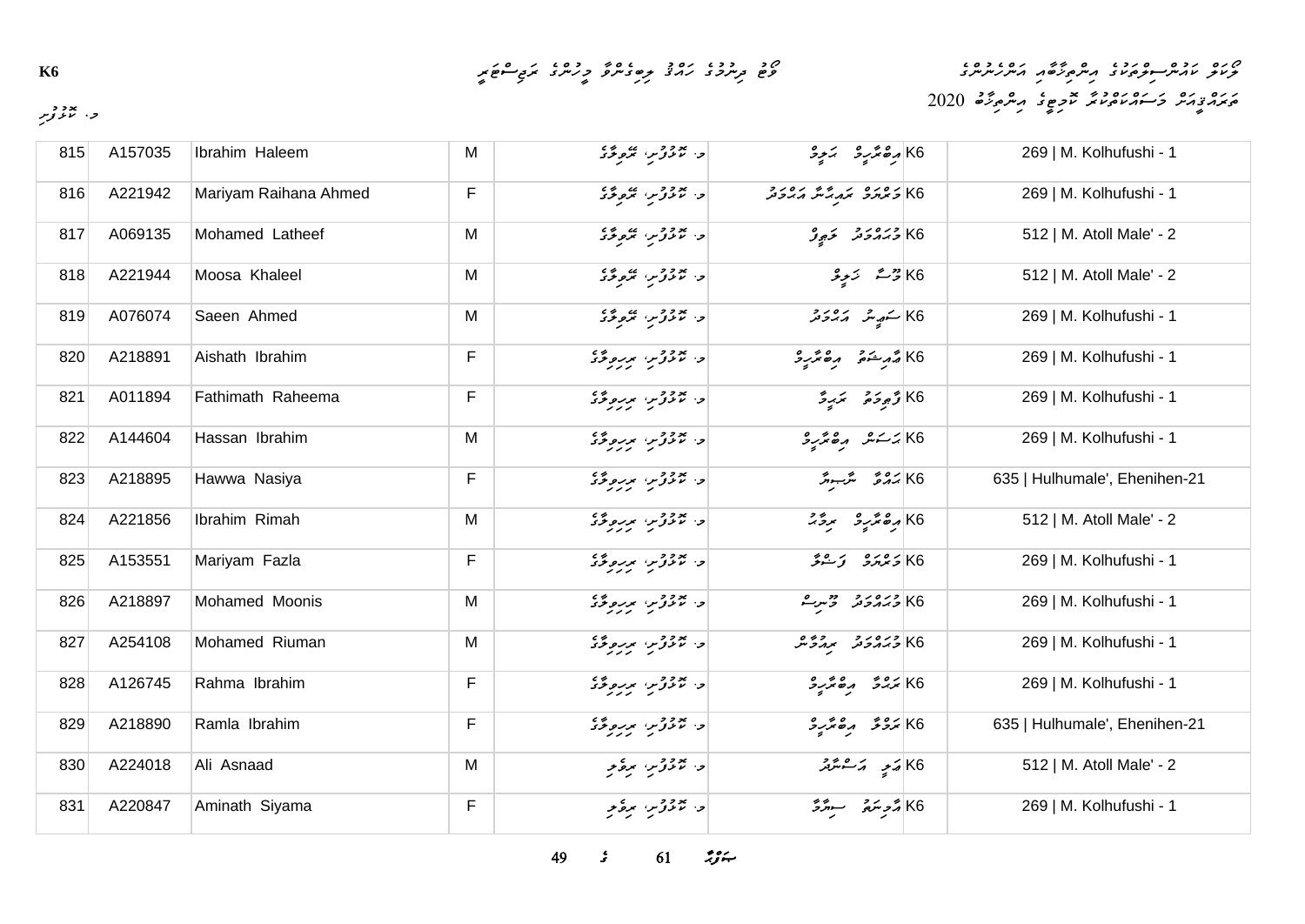*sCw7q7s5w7m< o<n9nOoAw7o< sCq;mAwBoEw7q<m; wBm;vB* م من المرة المرة المرة المرجع المرجع في المركبة 2020<br>مجم*د المريض المربوط المربع المرجع في المراجع المركبة* 

| 832 | A123084 | Ibrahim Naseeh       | M           | و: عموقرمر، برغرمر                                           | K6 مەھەر ئەربىيە ئىككى ئىستىدى ئىككى ئاستان ئىككى ئاستان ئىككى ئاستان ئىككى ئاستان ئىككى ئاستان ئىككى ئاستان ئ<br>مەنبە | 269   M. Kolhufushi - 1  |
|-----|---------|----------------------|-------------|--------------------------------------------------------------|-------------------------------------------------------------------------------------------------------------------------|--------------------------|
| 833 | A223583 | Aishath Nadhima      | F           | د. توروس، ترېشورتو                                           | K6 مَەرىسَىم مىگىرگى                                                                                                    | 512   M. Atoll Male' - 2 |
| 834 | A223586 | Fathimath Nuha       | F           | د. موجود را مر شهر در محمد براسید<br>موسیقی برای مرکز براسید | K6 <i>وَّجِوحَةْ</i> مَرْتَهُ                                                                                           | 512   M. Atoll Male' - 2 |
| 835 | A223582 | Hussain Nadheem      | M           | د. برووس برېشپړۍ<br>د تارون                                  | K6 يُرْسَمْ مِيْرِ مَرْسِرِ \$                                                                                          | 512   M. Atoll Male' - 2 |
| 836 | A009572 | Ibrahim Naseer       | M           | د. برووس برخور                                               | K6 <sub>مر</sub> ھ <i>مُرْرِ</i> وْ مَرَسِوِمْر                                                                         | 512   M. Atoll Male' - 2 |
| 837 | A224744 | Abdulla Gassan Ahmed | M           | د. ندود به مرجود و                                           | K6 كَمْ قْدْاللّه مْ مْرْشْتْرْ مْرْشْرَقْدْ                                                                            | 269   M. Kolhufushi - 1  |
| 838 | A224734 | Ahmed Waheed         | M           | د بدود بر مر <i>وه</i> و ه                                   | K6 كەندى قىرىقر                                                                                                         | 269   M. Kolhufushi - 1  |
| 839 | A224740 | Aminath Najila       | $\mathsf F$ | و عروفر مرج و ه                                              | K6 مَّ حِ سَمَّ مَّ سَمَّعٍ مََّ                                                                                        | 83   N. Holhudhoo - 1    |
| 840 | A224738 | Easa Mumdhoodh       | M           | د. برود در مردم و ه                                          | K6 <sub>جو</sub> رشہ حرور دیور                                                                                          | 269   M. Kolhufushi - 1  |
| 841 | A224741 | Hassan Safuraz       | M           | و. عوز من مرجوع                                              | K6 ئەسەمىش سەر <i>ويىتى</i>                                                                                             | 269   M. Kolhufushi - 1  |
| 842 | A224739 | Ibrahim Ashraf       | M           | د. برود در مردم و ه                                          | K6 مەھەرىرى مەھمىرى                                                                                                     | 269   M. Kolhufushi - 1  |
| 843 | A252911 | Mariyam Hussain      | F           | د. مودور، مرج و ه                                            | K6 كەبرىزى بەسىر بىر                                                                                                    | 269   M. Kolhufushi - 1  |
| 844 | A223566 | Ahmed Sharuwanu      | M           | بر دور مرد ۵۵۵<br>د لاروس بردگر دور                          | K6 كەبروتىر شەمر <i>ۇ</i> شر                                                                                            | 269   M. Kolhufushi - 1  |
| 845 | A111656 | Aishath Wafira       | $\mathsf F$ | د. بدود دره ۵۰۵<br>د. نانگوین بردگر درد                      | K6 مەم شىم قىم ئوتتىر                                                                                                   | 269   M. Kolhufushi - 1  |
| 846 | A223569 | Ali Asham            | M           | والمعروض أمره أماه والمحمدة                                  | K6 كەير كەش <i>ەك</i> ۋ                                                                                                 | 512   M. Atoll Male' - 2 |
| 847 | A048719 | Ismail Faheem        | M           | والمعروض أحره أحاوة                                          | K6 پرےوً <i>پوٹو ت</i> ریٹو                                                                                             | 269   M. Kolhufushi - 1  |
| 848 | A223558 | Mohamed Furusaan     | M           | د. بدوو المجموع وه وه وه د                                   | K6 دېږونه زېرگېټر                                                                                                       | 512   M. Atoll Male' - 2 |

 $50$  *s*  $61$  *i***<sub>s</sub>** $\frac{2}{3}$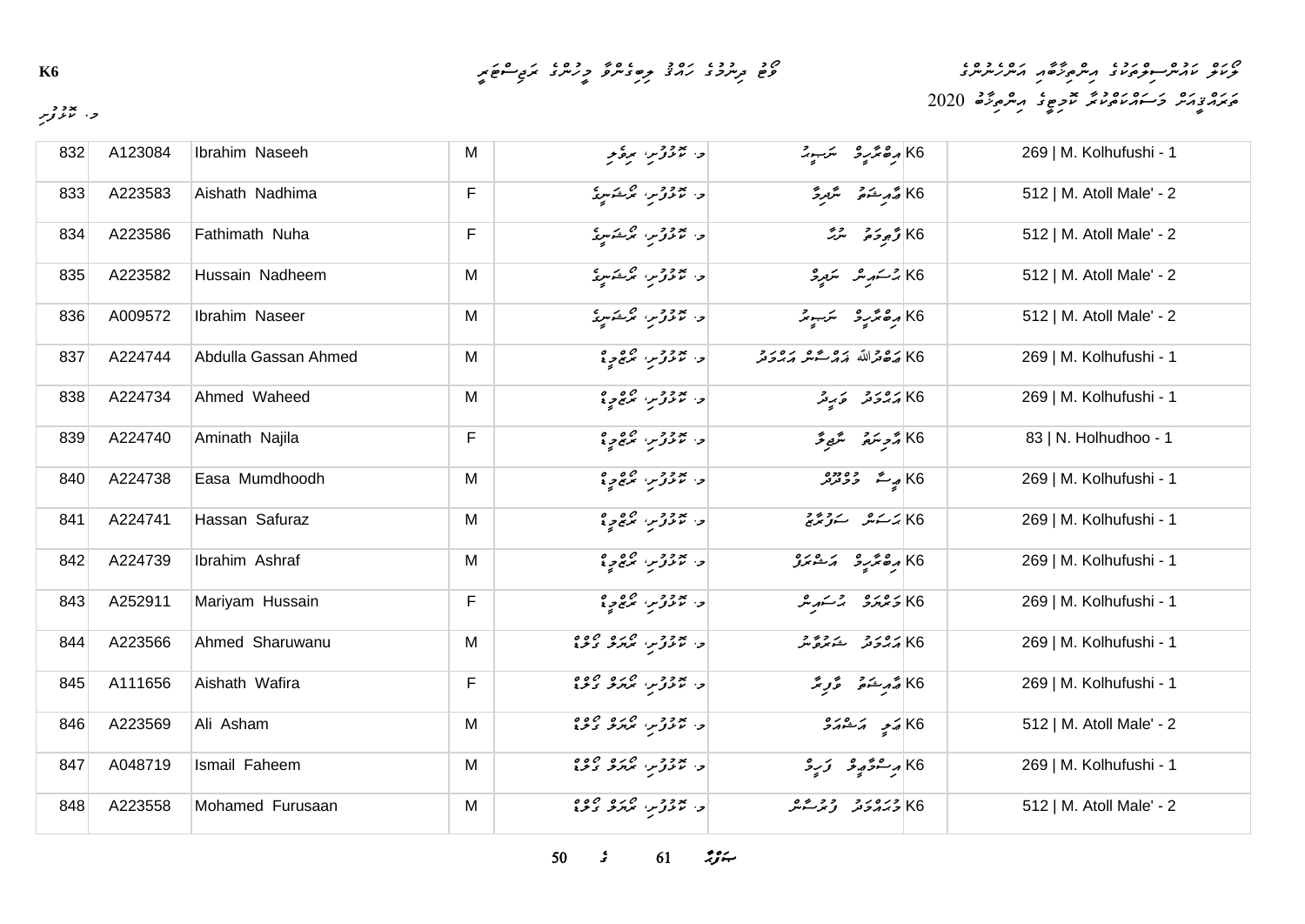*sCw7q7s5w7m< o<n9nOoAw7o< sCq;mAwBoEw7q<m; wBm;vB* م من المرة المرة المرة المرجع المرجع في المركبة 2020<br>مجم*د المريض المربوط المربع المرجع في المراجع المركبة* 

| 849 | A224459 | Fathimath Samiha      | F           | و مودو ده ده در    | K6 رَّجِوحَة مُصَّحِبَّةَ                   | 269   M. Kolhufushi - 1       |
|-----|---------|-----------------------|-------------|--------------------|---------------------------------------------|-------------------------------|
| 850 | A224508 | Hassan Nahid Mohamed  | M           | و مودور ده در      | K6 يَرْسَمْهُ مُرْبِعْرُ وَبَرْمُرْوَمْرَ   | 269   M. Kolhufushi - 1       |
| 851 | A126308 | Hussain Nashid        | M           | و مودور 1992       | K6 پُرکرم مگر میگر میگردید                  | 512   M. Atoll Male' - 2      |
| 852 | A224496 | Mariyam Shahidha      | F           | د. بروو ده ده بر   | K6 كا <i>كار برگردگر</i>                    | 512   M. Atoll Male' - 2      |
| 853 | A146511 | Mohamed Hassan        | M           | و مودور وه در      | K6 <i>ۋېزو دې برېد و</i>                    | 269   M. Kolhufushi - 1       |
| 854 | A155201 | Abdul Gaadhir Adam    | M           | و مودور مرود مر    | K6 كەھەر <i>3 قىرىقى مەدر</i> ى             | 269   M. Kolhufushi - 1       |
| 855 | A224696 | Aishath Masha         | F           | و مودور دوور       | K6 مَّەمِشەھ گ <sup>ى</sup> ش               | 512   M. Atoll Male' - 2      |
| 856 | A224691 | Fathimath Zahaba      | $\mathsf F$ | و مودور وووير      | K6 رَّج <i>وحَمَّة فَرَسَّة</i>             | 269   M. Kolhufushi - 1       |
| 857 | A224682 | Haleemath Shakira     | F           | و مودور مرود مر    | K6 كەمچە ئەھمە ئەسىر ئىگە ئاسىرىكى ئىس      | 269   M. Kolhufushi - 1       |
| 858 | A224692 | Hawwa Zulaikha        | F           | و مودور مرود م     | K6 ئەۋرقە ئ <sub>ە</sub> ئوم <sup>5</sup>   | 568   Villimale' Ehenihen - 3 |
| 859 | A224697 | Hilmiyya Abdul Gadir  | F           | د برووم، بروومبر   | K6 برقر <i>وه مرًا م</i> وصور وروم المريز   | 269   M. Kolhufushi - 1       |
| 860 | A254111 | Imasa Abdul Gadhiru   | F           | و مودور مرود مر    | K6 مەڭرىشە كەھەردۇ تىرىتر                   | 269   M. Kolhufushi - 1       |
| 861 | A224694 | Mariyam Aiha          | F           | د برووم، بروومبر   | K6 كا كا يحدثر محمد برسمبر 10 كلمبر محمد بر | 269   M. Kolhufushi - 1       |
| 862 | A224700 | Munthaha Abdul Gadhir | F           | و مودور وودير      | K6 د مهور محمد موقوع مرمر                   | 512   M. Atoll Male' - 2      |
| 863 | A224690 | Naffaah Abdul Gaadhir | M           | و مودور مرود مر    | K6 ئىردۇچ مەھەر دەم بىر                     | 269   M. Kolhufushi - 1       |
| 864 | A224686 | Yahya                 | M           | و مودو ده ده د     | K6 يزير                                     | 269   M. Kolhufushi - 1       |
| 865 | A114610 | Abdulla Mohamed       | M           | والمعروفس المتعمرى | K6 كەھەراللە <i>دېرەرە</i> ر                | 269   M. Kolhufushi - 1       |

 $51$  *s*  $61$  *z***<sub>3</sub>** $\approx$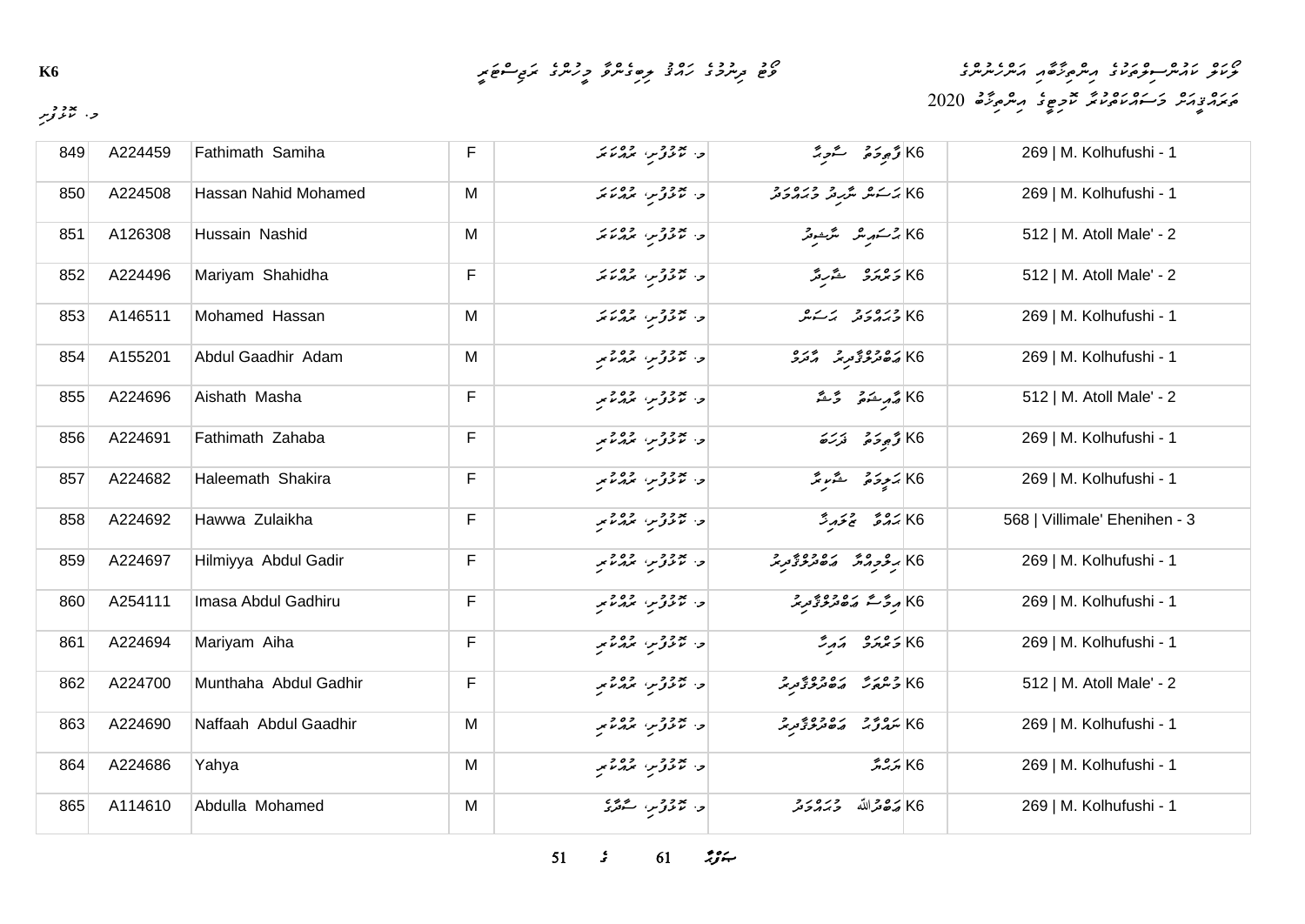*sCw7q7s5w7m< o<n9nOoAw7o< sCq;mAwBoEw7q<m; wBm;vB* م من المرة المرة المرة المرجع المرجع في المركبة 2020<br>مجم*د المريض المربوط المربع المرجع في المراجع المركبة* 

| 866 | A114847 | Ahmed Niyaz         | M           | د. نورومن گروه                          | K6 كەبرى كىرىدىنى بىر كىي               | 512   M. Atoll Male' - 2      |
|-----|---------|---------------------|-------------|-----------------------------------------|-----------------------------------------|-------------------------------|
| 867 | A224132 | Dhiyana Ali         | F           | بر دوم.<br>د نانوتوب ستری               | K6 مِرمَّدَّ کَے پِ                     | 269   M. Kolhufushi - 1       |
| 868 | A063862 | Fathimath Rizama    | E           | و. ۱۶۶۲ میلادی<br>و. ۱۶۶۲ میلادی        | K6 رَّج <i>وحَمَّة بِن</i> تَّحَ        | 269   M. Kolhufushi - 1       |
| 869 | A224157 | Hussain Niyaz       | M           | و اندوون انتظاری<br>و انگلاتونس انتظاری | K6 يُرْسَمَ مِيلاً مِيلاً ج             | 48   HDh. Neykurendhoo - 1    |
| 870 | A153548 | Ibrahim Abdulla     | M           | والمعروض المتعمرى                       | K6 م <i>وھ مگرچ</i> و کھ محمدالله       | 512   M. Atoll Male' - 2      |
| 871 | A224161 | Mariyam Shifasha    | $\mathsf F$ | د. بود و د به دود و د                   | K6 كۆپر <i>ۇ خوڭ</i> ش                  | 568   Villimale' Ehenihen - 3 |
| 872 | A224152 | Shuaib Abdulla      | M           | والمعروض المتعمرى                       | K6 ش <i>ەمەم ھەھەت</i> راللە            | 269   M. Kolhufushi - 1       |
| 873 | A066873 | Abdul Mueen Hussain | M           | د. ئاندۇس سەرى <i>رى شىرى</i>           | K6 كەھىر <i>3 مۇرىگەنىڭ بىر شەرى</i> ر  | 512   M. Atoll Male' - 2      |
| 874 | A217530 | Fathimath Shafiaa   | F           | ە ئىمۇتى سەرەتىرى                       | K6 زَّەپرىق شَّرِرَّ                    | 512   M. Atoll Male' - 2      |
| 875 | A111738 | Mariyam Zunaira     | $\mathsf F$ | ە ئىمۇتى سەرەتىرى                       | K6 كەبىر كە ئەسىر ئىگە                  | 512   M. Atoll Male' - 2      |
| 876 | A094933 | Shaah Abdul Mueen   | M           | ە ئۇتۇترا سەرەتىرى بۇ                   | K6 څ <i>ره خو مورو څو</i> شر            | 512   M. Atoll Male' - 2      |
| 877 | A218192 | Abdul Alim Ali      | M           | د. بودوس گرگ                            | K6 <i>جَ هُ تَرْحُمُّ ج</i> َ حَرَمَ مِ | 269   M. Kolhufushi - 1       |
| 878 | A218122 | Abdul Baaree        | M           | ە سودەپ سەربى                           | K6 رَ صْرُحْرَةً مِرِ                   | 269   M. Kolhufushi - 1       |
| 879 | A218127 | Abdul Mannan Ali    | M           | ه بهوده رگرده                           | K6 كەھەر <i>3 مەشرىتى كە</i> ر          | 635   Hulhumale', Ehenihen-21 |
| 880 | A218129 | <b>Abdul Vakeel</b> | M           | ە ئىقتۇم، سەربۇ                         | K6 كەھەر <i>جى ئەي</i> مى               | 512   M. Atoll Male' - 2      |
| 881 | A218125 | Aishath Zameela     | F           | د. مودوس شرو                            | K6 مەم ھۇم ئىم پەرتىگە                  | 269   M. Kolhufushi - 1       |
| 882 | A153070 | Aminath Fahmiyya    | $\mathsf F$ | ه په پورتن کرد و                        | K6 مَّحِسَمَّةَ وَكَحِمْدَ مَّ          | 512   M. Atoll Male' - 2      |

 $52$  *s*  $61$  *i***<sub>s</sub>** $\frac{2}{3}$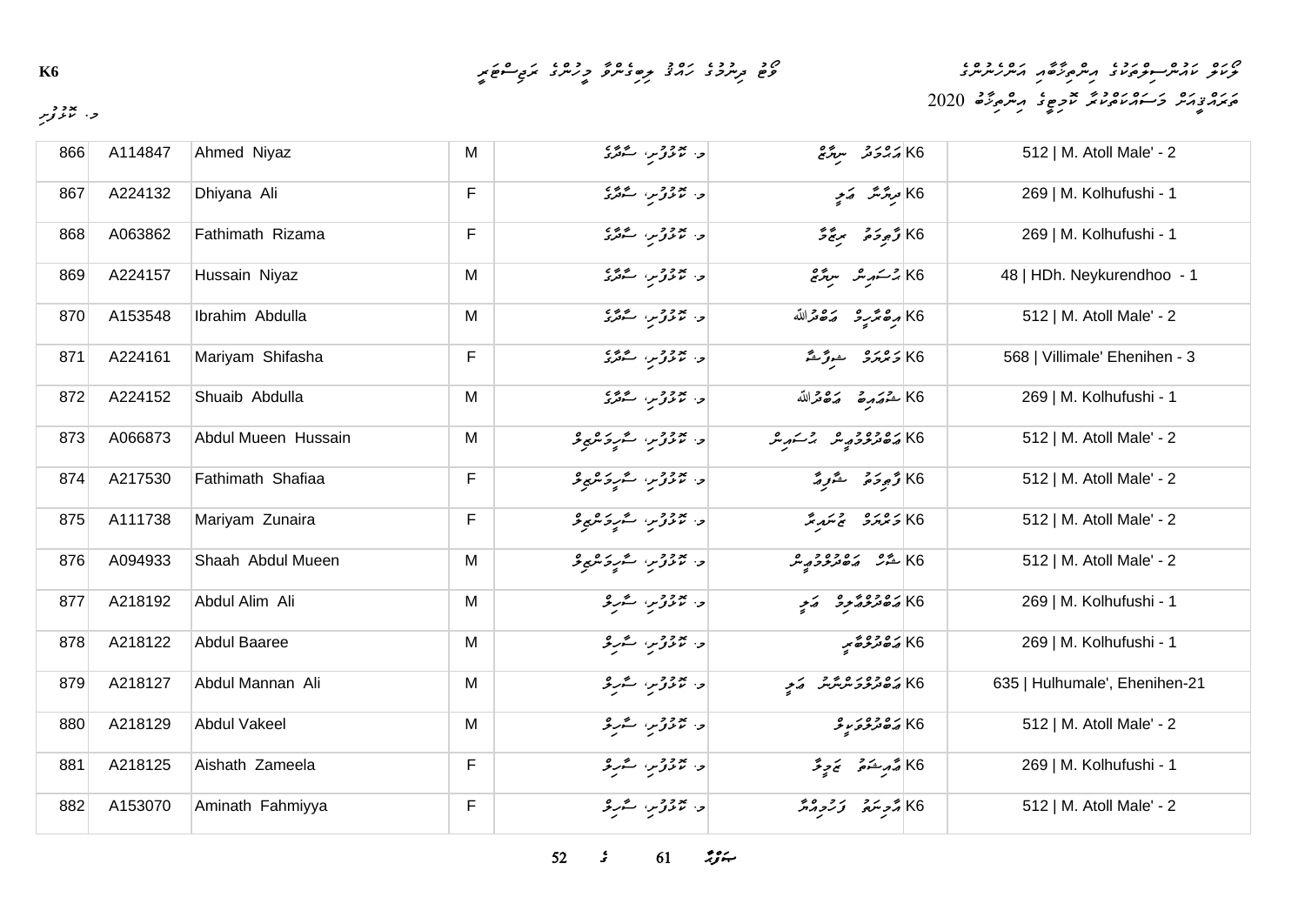*sCw7q7s5w7m< o<n9nOoAw7o< sCq;mAwBoEw7q<m; wBm;vB* م من المرة المرة المرة المرجع المرجع في المركبة 2020<br>مجم*د المريض المربوط المربع المرجع في المراجع المركبة* 

| 883 | A218369 | Fathimath Shamra Mohamed | F | د. نوروس گرو                         | K6 زُّجِرَة شَرْحَة وَبَرْدَدَ                                                                       | 512   M. Atoll Male' - 2       |
|-----|---------|--------------------------|---|--------------------------------------|------------------------------------------------------------------------------------------------------|--------------------------------|
| 884 | A218128 | Nahuza Ali               | F | و. نوپوتور، سگريمي                   | K6 يَرَرْجٌ – مَ <i>ج</i>                                                                            | 512   M. Atoll Male' - 2       |
| 885 | A218121 | Rugiyya Ibrahim          | F | و مووج رم گرو                        | K6 ىزى <sub>ر</sub> ۇ ئ <i>ۇ مەمگرى</i> ئ                                                            | 512   M. Atoll Male' - 2       |
| 886 | A113758 | Sahula Ali               | F | د. بودوس گرو                         | K6 شرژی <sub>م</sub> ی پر                                                                            | 269   M. Kolhufushi - 1        |
| 887 | A120865 | Ziyada Ali               | F | ە ئىمزۇس سەرى                        | K6 ىي ئ <sup>ۇ</sup> نگە كەمچە                                                                       | 512   M. Atoll Male' - 2       |
| 888 | A221284 | Adam Shafeeg             | M | و اندوون اسکوبرون                    | K6 مُرْتَرْد شَر <i>وِيْ</i>                                                                         | 269   M. Kolhufushi - 1        |
| 889 | A221223 | Ahmed                    | M | و بروور، سکوبرو،<br>و ترکوبر، سکوبری | K6 كەبۇر قىر                                                                                         | 269   M. Kolhufushi - 1        |
| 890 | A221314 | Aishath Samla            | F | والمعروض الشهروة                     | K6 م <i>ەمبىشتى سەۋ</i> ۇ                                                                            | 512   M. Atoll Male' - 2       |
| 891 | A221320 | Fathimath Reesha         | F | د. بروو ماروه<br>د تاندوس سکه بروه   | K6 <i>وَّجودَة</i> مِرِّسَة                                                                          | 269   M. Kolhufushi - 1        |
| 892 | A221299 | Gamariyya Ibrahim        | F | والمعروض الشهروة                     | K6 تَدَى بِرِمْتَرَ مِنْ مَّرْبِ دَّ                                                                 | 269   M. Kolhufushi - 1        |
| 893 | A221317 | Hussain Shaamil          | M | ه به دوه سکون                        | K6 يُرْسَمْ مِيْتَ وَ عَلَيْهِ فِي الْمَدَّةِ وَ عَلَيْهِ مِنْ مِي الْمَدَّةِ وَ عَلَيْهِ مِنْ مِي ا | 512   M. Atoll Male' - 2       |
| 894 | A221231 | Ismail Rasheed           | M | والمعروض الشهروة                     | K6 مرڪو <i>ڻي تي پرڪيونر</i>                                                                         | 269   M. Kolhufushi - 1        |
| 895 | A221310 | Mohamed Rasheed Ismail   | M | ا د. اندود د. د د د د د د            | K6 <i>درورو برخونه م</i> رکو <i>گرو</i> گر                                                           | 18   HA. Maarandhoo - 1        |
| 896 | A010999 | Nafiu Rasheed            | M | ه به دوم، سکونده                     | K6 س <i>ُّنْدِهُ - مَ</i> نْسِيْتَر                                                                  | 668   Cinnamon Hakuraa Huraa-1 |
| 897 | A217358 | Aishath Khaleela         | F | ە ئىموقۇس سوپىگە                     | K6 صَّەپسَتَمَّةً _ سَعِيْقَتْ                                                                       | 269   M. Kolhufushi - 1        |
| 898 | A217668 | Badhurrunaseef           | M | د. مودو <sub>س</sub> سویگر           | K6 ئ <i>ۆتەش ئىرىبو</i> ر                                                                            | 269   M. Kolhufushi - 1        |
| 899 | A114745 | <b>Bilal Abdul Hadee</b> | M | ە ئىموقرىر، سەنگە                    | K6 ھِجَّحْہُ مَہْ مِرْحْرَ مِرِ                                                                      | 512   M. Atoll Male' - 2       |

 $53$   $5$   $61$   $25$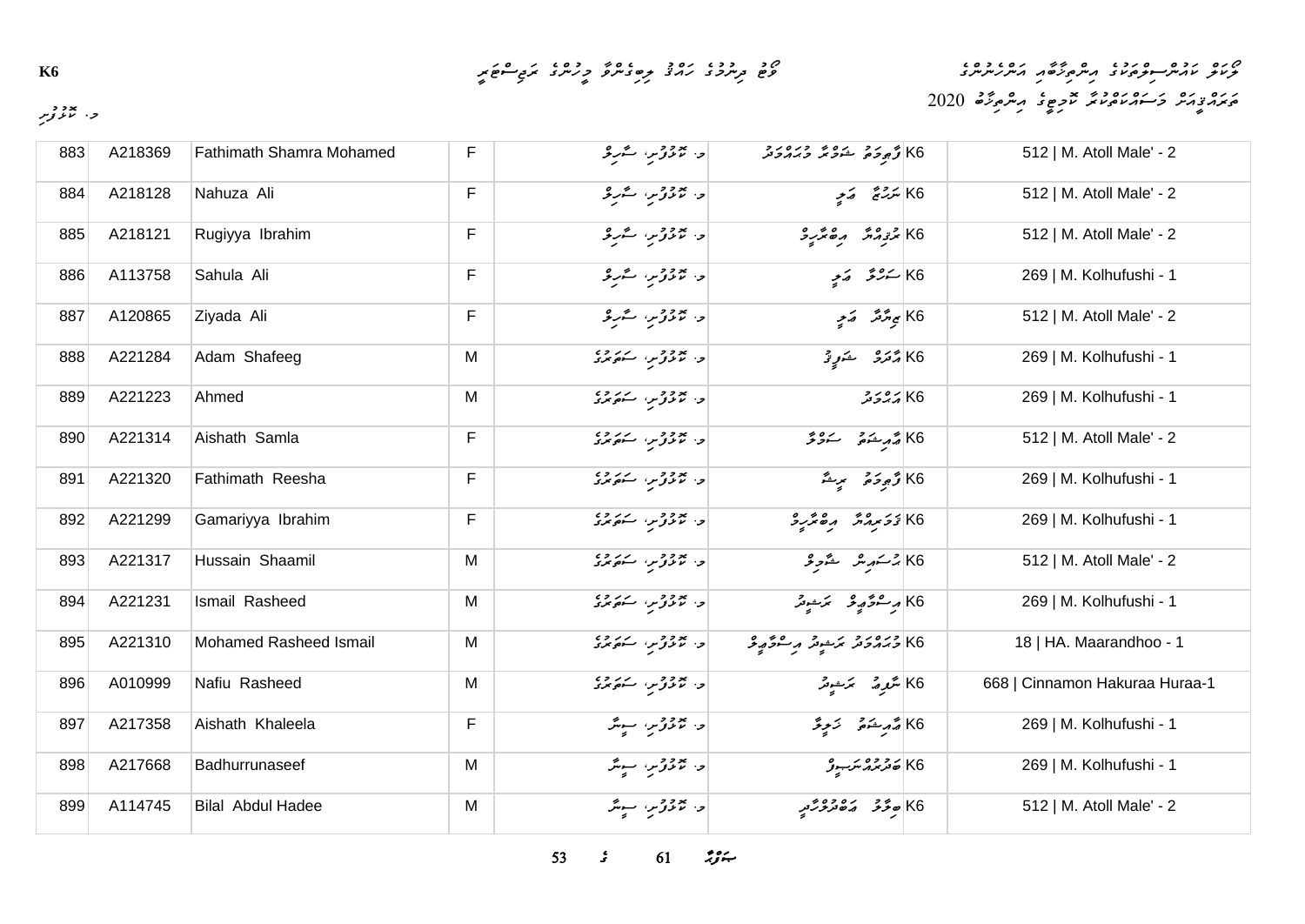*sCw7q7s5w7m< o<n9nOoAw7o< sCq;mAwBoEw7q<m; wBm;vB* م<sub>ك</sub>ره تومر كر عدد مدونة العربية وسر مركزة 2020<br>م<sub>وك</sub>رم<sub>ة م</sub>ركز كر مركز من المركز

| 900 | A217649 | Fathimath Shifa               | F | د. نوروژمو، سوینگر         | K6 رَّجِوحَة مُ مُورَّ                         | 635   Hulhumale', Ehenihen-21                     |
|-----|---------|-------------------------------|---|----------------------------|------------------------------------------------|---------------------------------------------------|
| 901 | A114714 | Khadeeja Ikurisha Abdul Hadee | F | و. ۱۶۶۲مر، سوینگ           | K6 كَتَبِيعٌ مِرْتَمْرِيحٌ مَنْ قَرْفَرْدَيْرِ | 269   M. Kolhufushi - 1                           |
| 902 | A217672 | Mahasin Abdul Hadhee          | F | د. نوروس، سونگر            | K6 كەنگەسىلەر كەھەرگەر <i>تىر</i>              | 512   M. Atoll Male' - 2                          |
| 903 | A217660 | Mariyam Samia                 | F | د. مودو <sub>ع</sub> سوش   | K6 كا <i>كەنگەنگە</i> جۇمگە                    | 512   M. Atoll Male' - 2                          |
| 904 | A217657 | Mohamed Thalaal               | M | ە ئىمۇتۇس سوپىگە           | K6 <i>جەيزە ئەيغۇ</i> تر                       | 512   M. Atoll Male' - 2                          |
| 905 | A127797 | Mariyam Naseera               | F | ە بودۇر، سۇ                | K6 كەبىر كىمى ئىكىنىدىنگە                      | 105   R. Innamaadhoo - 1                          |
| 906 | A219479 | Abdul Razzag Ismail           | M | د. موروس کوهای و           | K6 <sub>مەھ</sub> ورىرە پەيجە مەھەر ئومۇ       | 512   M. Atoll Male' - 2                          |
| 907 | A149981 | Ahmed Naeem                   | M | د. موروس کے مصرف عام       | K6 كەنزى ئىرگى ئىلگە ئى                        | 512   M. Atoll Male' - 2                          |
| 908 | A219819 | Ali Naeem                     | M | و الافران المالي و عام 194 | K6 كەي سەرگ                                    | 512   M. Atoll Male' - 2                          |
| 909 | A122321 | Ibrahim Naeem                 | M | د. بدوور، سامبرسوم با      | K6 <sub>م</sub> ەترىپى سەرى                    | 640   Movenpick Resort Kuredhivaru<br>Maldives -1 |
| 910 | A057901 | Aminath Riza                  | F | و. مووجود ڪري              | K6 مُرْسِعُهُ مِنْ مُ                          | 512   M. Atoll Male' - 2                          |
| 911 | A223315 | Hussain Razee                 | M | و. نوووس ڪري ه             | K6 پرڪ <i>مبرنگر</i> گھرسيو                    | 512   M. Atoll Male' - 2                          |
| 912 | A223314 | Mariyam Rasheeda              | F | ە بىرودىن ھەم              | K6 كەيمە <i>مۇ ئىم ئىرىنى</i> دىگر             | 512   M. Atoll Male' - 2                          |
| 913 | A151605 | Mohamed Areef                 | M | ە بىرودىن ھەم              | K6 دېرونو کمکمونو                              | 512   M. Atoll Male' - 2                          |
| 914 | A343975 | Muhammad Nabeeh Rashid        | M | و. نوووس ڪري               | K6 دېمرونه ش په شور                            | 512   M. Atoll Male' - 2                          |
| 915 | A150293 | Abdul Raheem Ali              | M | ا د اندوگرين استوگر        | K6 كەھە <i>تەمكىرى كەي</i>                     | 269   M. Kolhufushi - 1                           |
| 916 | A147280 | Aishath Shifana               | F | والممتحوص لتنوش            | K6 مَدْمَدْمَتْمْ مْسْتَرْسَّرْ                | 269   M. Kolhufushi - 1                           |

 $54$  **s**  $61$  *i***<sub>s</sub>** $\frac{2}{3}$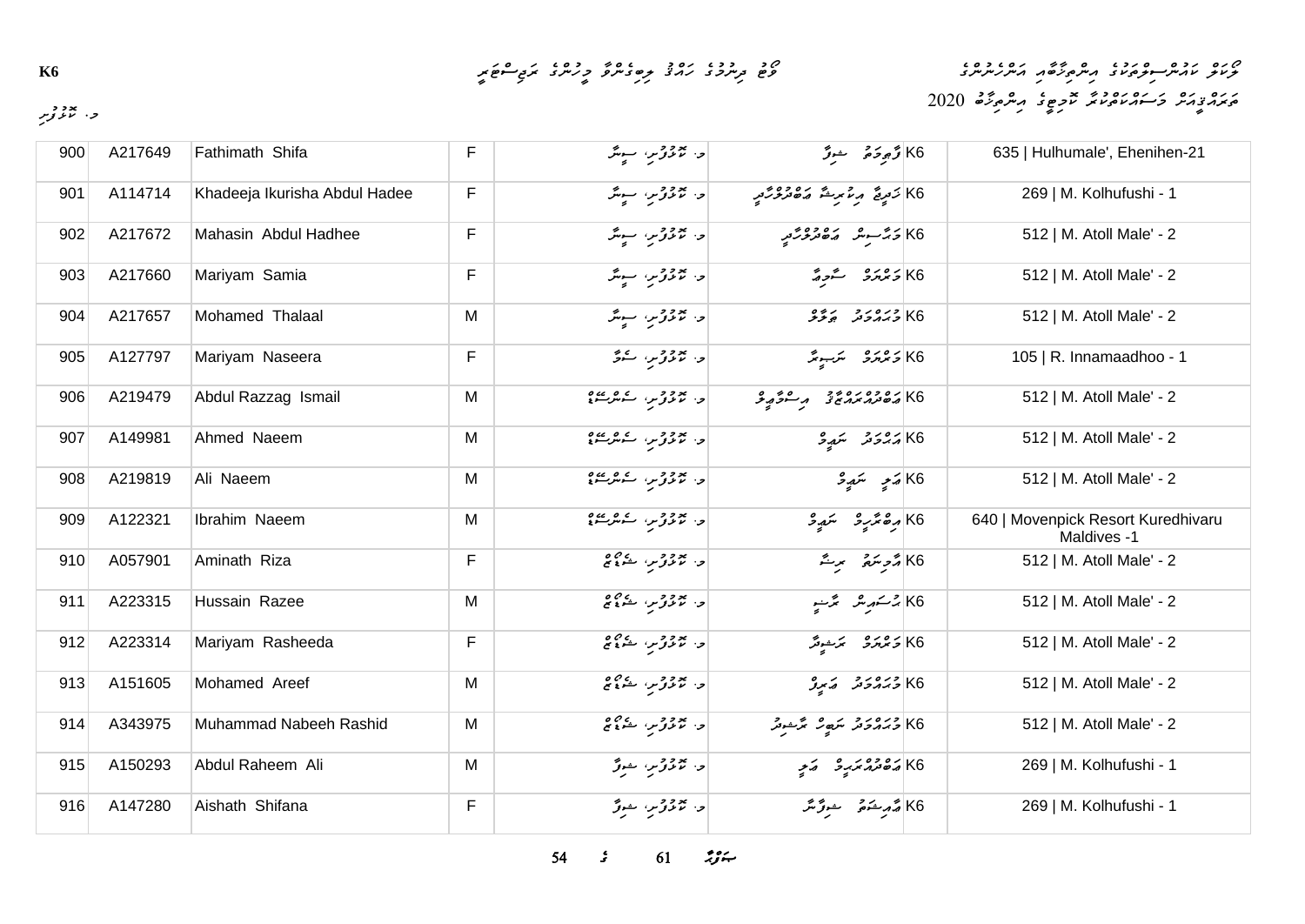*sCw7q7s5w7m< o<n9nOoAw7o< sCq;mAwBoEw7q<m; wBm;vB* م من المرة المرة المرة المرجع المرجع في المركبة 2020<br>مجم*د المريض المربوط المربع المرجع في المراجع المركبة* 

| 917 | A224339 | Ali Shah                   | M           | و: ۱۶۶ کور، سورمح                                                                                                                                                                                                               | K6 كەير مىش <sup>ىر</sup>             | 251   ADh. Dhangethi - 2      |
|-----|---------|----------------------------|-------------|---------------------------------------------------------------------------------------------------------------------------------------------------------------------------------------------------------------------------------|---------------------------------------|-------------------------------|
| 918 | A075842 | Anisa Abdul Raheem         | F           | و: عمود من سورٌ                                                                                                                                                                                                                 | K6 جُسِبٌ حَقَّ مِيْدِ جَمْدِ فِي 15  | 269   M. Kolhufushi - 1       |
| 919 | A093022 | Asima                      | F           | والممتحوص جودمج                                                                                                                                                                                                                 | K6 مُسبورً                            | 269   M. Kolhufushi - 1       |
| 920 | A224344 | Hussain Shamveel           | M           | و: ۱۶۶۲مر، جورٌ                                                                                                                                                                                                                 | K6 يُرتدبر شَوْءٍ وُ                  | 512   M. Atoll Male' - 2      |
| 921 | A150289 | Mahidha                    | $\mathsf F$ | ە سۈرتىر، خوڭ                                                                                                                                                                                                                   | K6 وَرِمَّز                           | 269   M. Kolhufushi - 1       |
| 922 | A224341 | Shafia Abdul Raheem        | $\mathsf F$ | ا د اندول بارگان با بارگان بارگان بارگان بارگان بارگان بارگان بارگان بارگان بارگان بارگان بارگان بارگان بارگان<br>مرکز بارگان بارگان بارگان بارگان بارگان بارگان بارگان بارگان بارگان بارگان بارگان بارگان بارگان بارگان بارگان | K6 ش <i>ۇرۇ مەھەمەمەر ۋ</i>           | 512   M. Atoll Male' - 2      |
| 923 | A060499 | Shaheenaa Abdul Raheem     | $\mathsf F$ | والعموقين القوقل                                                                                                                                                                                                                | K6 شريىگە كەھە <i>تەكتەب</i> ۇ        | 269   M. Kolhufushi - 1       |
| 924 | A218769 | Abbas                      | M           | د. برووس سو <i>مۇت</i> رە بېر                                                                                                                                                                                                   | $2222$ K <sub>6</sub>                 | 278   Dh. Meedhoo - 1         |
| 925 | A218770 | Abdul Haleem Abdul Shakoor | M           | د ، ۱۰ نومو سوم برگور                                                                                                                                                                                                           | K6 <i>قەھەرى بەر مەدە بەدە دە دە</i>  | 512   M. Atoll Male' - 2      |
| 926 | A218765 | Abdul Shakoor Mohamed      | M           | و. ئۇغۇرىي سو <i>مۇتترەڭ ب</i> ېر                                                                                                                                                                                               | K6 كەھەم ئەدەرە بەرەر دەرد            | 269   M. Kolhufushi - 1       |
| 927 | A218427 | Aminath Naseera            | $\mathsf F$ | و. ئۇغۇرىي سو <i>مۇتترەڭ ب</i> ېر                                                                                                                                                                                               | K6 مَّ حِ سَمَّة مَسَّسِيعَهُ         | 269   M. Kolhufushi - 1       |
| 928 | A218772 | Fathmath Seereen           | $\mathsf F$ | د. موجود، سو <i>ئ</i> ومۇم <sub>ۇ</sub>                                                                                                                                                                                         | K6 <i>وَّجوحَ</i> هُ سِمِيتَر         | 269   M. Kolhufushi - 1       |
| 929 | A218768 | Juwairiyya Abdul Shakoor   | $\mathsf F$ | د. موجود، سو <i>ئ</i> وموگرم                                                                                                                                                                                                    | <sup>כן</sup> המהה הפרס נקרד          | 269   M. Kolhufushi - 1       |
| 930 | A218771 | Khathma                    | $\mathsf F$ | و لارومن سوڭرىگەند                                                                                                                                                                                                              | $5.5$ K <sub>6</sub>                  | 635   Hulhumale', Ehenihen-21 |
| 931 | A218774 | Mohamed Haleem             | M           | د بيودوس سو <i>م م</i> رگوري <sub>د</sub>                                                                                                                                                                                       | K6 دُبَرْدُدَتْر بَرْدِدْ             | 682   Crossroads Maldives-1   |
| 932 | A218767 | Naseema                    | F           | و توفروس سو <i>م م</i> گرمزمر                                                                                                                                                                                                   | K6 بترسيوستر                          | 269   M. Kolhufushi - 1       |
| 933 | A153375 | Umar Rasheed               | M           | و توفروس سو <i>م م</i> گرمزمر                                                                                                                                                                                                   | K6 <i>مەكەنلە</i> مەش <sub>ق</sub> ىر | 278   Dh. Meedhoo - 1         |

 $55$   $5$   $61$   $25$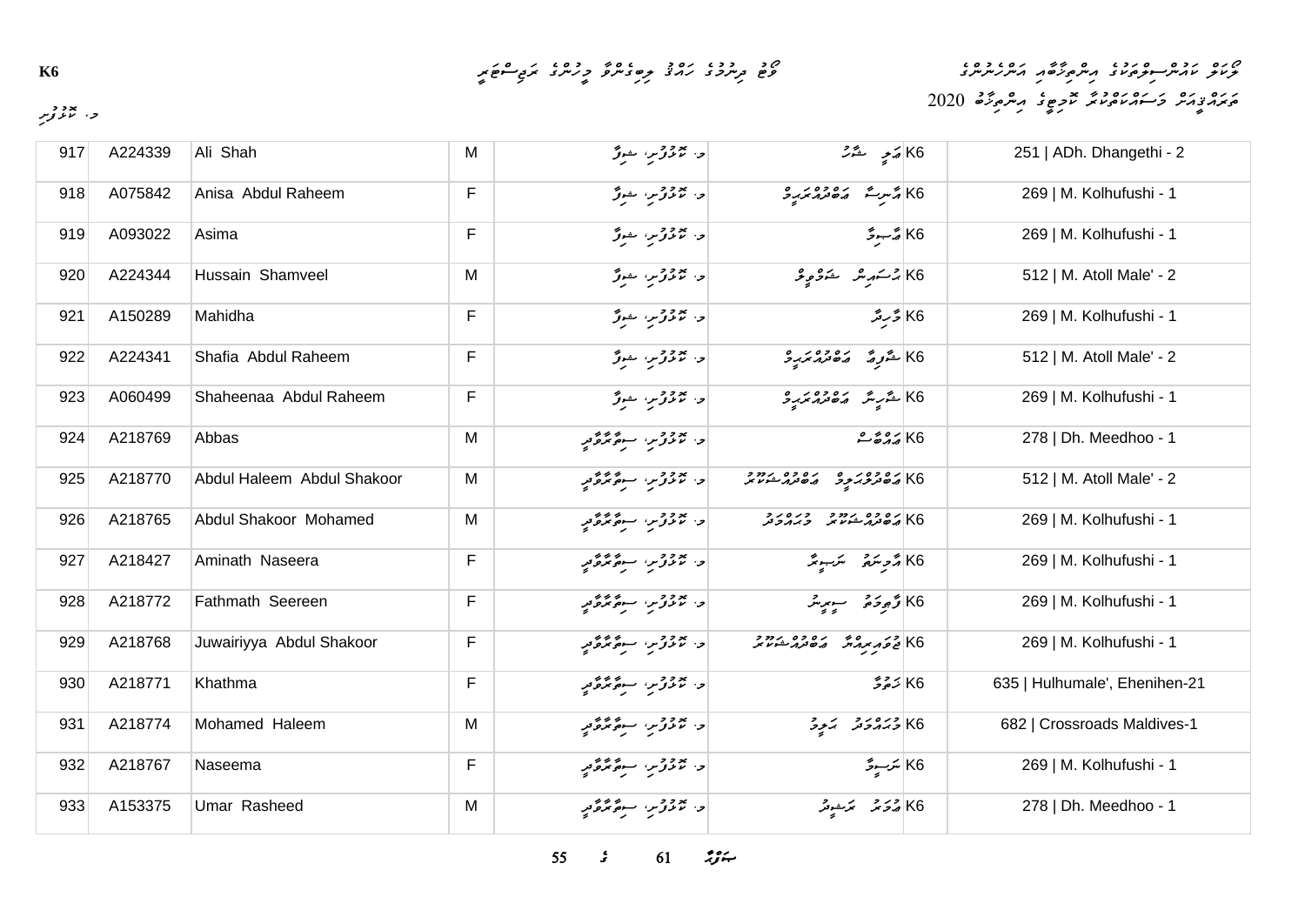*sCw7q7s5w7m< o<n9nOoAw7o< sCq;mAwBoEw7q<m; wBm;vB* م من المرة المرة المرة المرجع المرجع في المركبة 2020<br>مجم*د المريض المربوط المربع المرجع في المراجع المركبة* 

| 934 | A104053 | Khalidha Mohamed  | $\mathsf{F}$ | و· غرقرقرين المحمد المعروج والم            | K6 تَرْمِعَرُ    وَبَرَهْ وَقَرْ                                    | 568   Villimale' Ehenihen - 3  |
|-----|---------|-------------------|--------------|--------------------------------------------|---------------------------------------------------------------------|--------------------------------|
| 935 | A223233 | Abdulla Naseer    | M            | و بيودوس ځموه شو                           | K6 مَەھمَراللە سَرَسِيْتَمْ                                         | 668   Cinnamon Hakuraa Huraa-1 |
| 936 | A223231 | Adam Naseem       | M            | و مودور، ځمومونگری                         | K6 مُمْعَرَى سَرَسِي                                                | 289   Th. Vilufushi - 2        |
| 937 | A119755 | Ali Naseem        | M            | و محووم، وتمره قره                         | K6 كەي سىر يۇ                                                       | 269   M. Kolhufushi - 1        |
| 938 | A331903 | Aminath Zoona     | F            | د به دود په په پوه کرد                     | K6 مُرْحِبَّيْهِ مَنْ مَمَّ                                         | 268   M. Naalaafushi - 1       |
| 939 | A223236 | Haleemath Zeena   | $\mathsf F$  | و به برود به نوروند                        | K6 بَر <i>ْمٍدَة</i> پِسَّر                                         | 269   M. Kolhufushi - 1        |
| 940 | A075261 | Ibrahim Naseem    | M            | د بيودوس ځېږونکړي                          | K6 رەڭرى <sub>ر</sub> ۇ س <i>رىب</i> و                              | 267   M. Muli - 1              |
| 941 | A153550 | Mariyam Naseema   | F            | و بيودوس ځموه شو                           | K6 كەنگەنى سىرىدى K6                                                | 269   M. Kolhufushi - 1        |
| 942 | A218807 | Abdulla Munawwaru | M            | د. بروو ده وه ده د                         | $5.2012$ $\frac{3}{2}$ $\frac{3}{2}$ $\frac{3}{2}$ $\frac{3}{2}$ K6 | 512   M. Atoll Male' - 2       |
| 943 | A218806 | Ahmed Akuram      | M            | د. بروو<br>د. نانگوس، موه برج د            | K6 كەبرو كەردە                                                      | 512   M. Atoll Male' - 2       |
| 944 | A218645 | Fathimath Saeeda  | $\mathsf F$  | و مود و<br>و کالاگرس موضعی د               | K6 زَّەپرىقر سَىھِيقر                                               | 269   M. Kolhufushi - 1        |
| 945 | A218808 | Hassan Maaniu     | M            | د. برود ده وه وه.<br>د. مانگوین موه مربع د | K6 ئەسىقىر ئ <sup>ې</sup> سقە                                       | 512   M. Atoll Male' - 2       |
| 946 | A218796 | Ibrahim Zahir     | M            | و مود و ده وه و د و<br>د مانونو موه مود و  | K6 مەھەرىپە تەرىر                                                   | 269   M. Kolhufushi - 1        |
| 947 | A099494 | Madeeha Abdulla   | $\mathsf F$  | د. بروو ده وه ده د                         | K6 دَمِيدٌ <b>صَ</b> صَدَاللّه                                      | 512   M. Atoll Male' - 2       |
| 948 | A218804 | Mohamed Afrah     | M            | ه برود در ده ده د                          | K6 درور دورو                                                        | 512   M. Atoll Male' - 2       |
| 949 | A147702 | Nazma Ismail      | $\mathsf F$  | د. بدووس محصر ده ده<br>د تانووس محصر ده    | K6 ىنتى قەر مەمەم بىر                                               | 269   M. Kolhufushi - 1        |
| 950 | A112478 | Mohamed Shahid    | M            | ه به بروژنو، ۱۶۶۵<br> و: مانگولوم، ۱۶۶۶    | K6 <i>ۇنەۋەتى خەرى</i> تى                                           | 512   M. Atoll Male' - 2       |

 $56$   $5$   $61$   $55$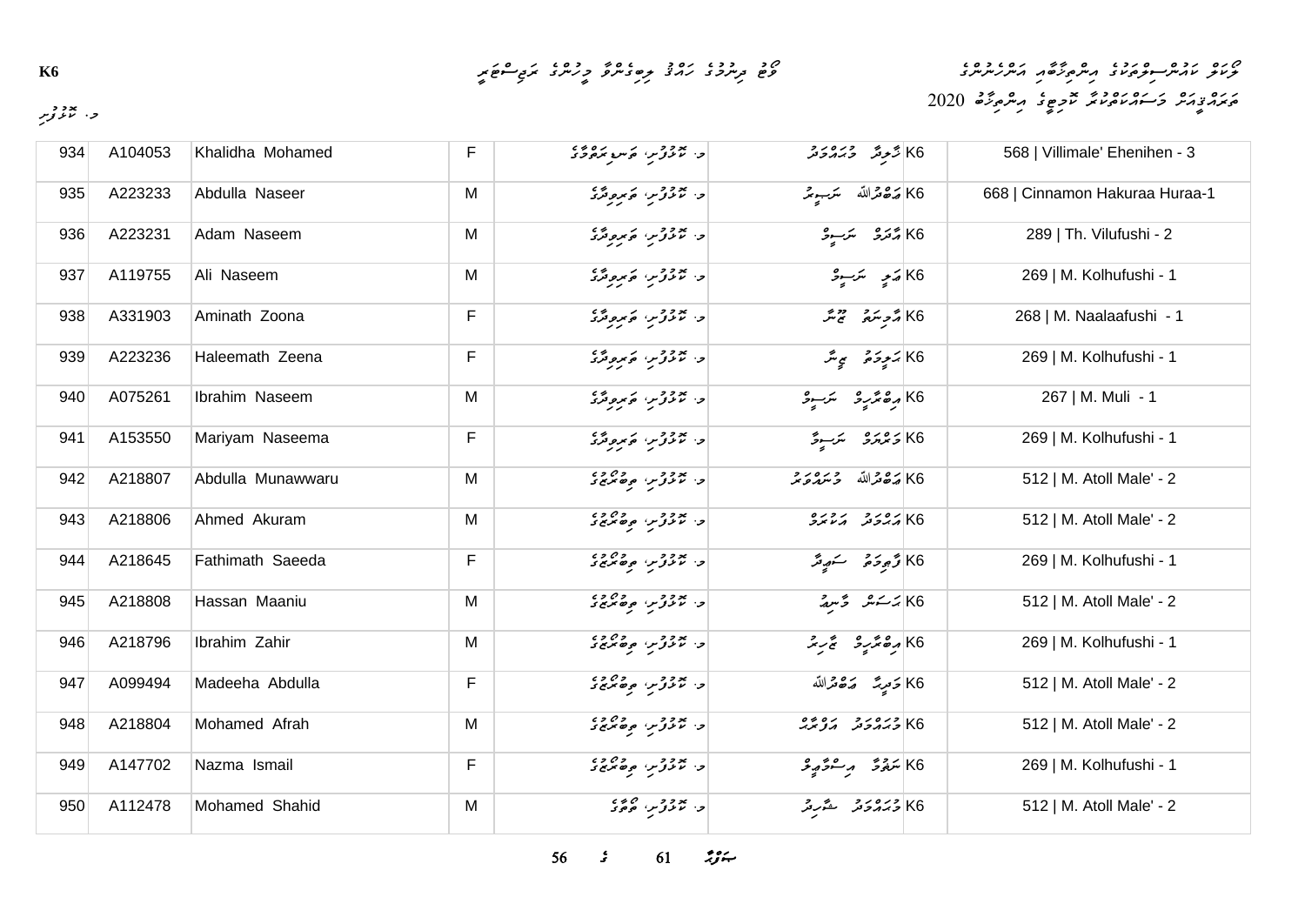*sCw7q7s5w7m< o<n9nOoAw7o< sCq;mAwBoEw7q<m; wBm;vB* م من المرة المرة المرة المرجع المرجع في المركبة 2020<br>مجم*د المريض المربوط المربع المرجع في المراجع المركبة* 

| 951 | A217824 | Adam Sobaah       | M | د . موجوج مرد .<br>مستوفر مرد .         | K6 جُمْعَر جَمَعَة بِهِ               | 269   M. Kolhufushi - 1                  |
|-----|---------|-------------------|---|-----------------------------------------|---------------------------------------|------------------------------------------|
| 952 | A217771 | Aminath Dhimna    | F | د میخوی میکرد.<br>مستوفر میکرد          | K6 مَّحِسَمَةً مِرْحَسَّ              | 269   M. Kolhufushi - 1                  |
| 953 | A217805 | Easa Khaleel      | M | و: عمود فرس المرفد                      | K6 <sub>جو</sub> یڈ ڈیوی <sub>ٹ</sub> | 269   M. Kolhufushi - 1                  |
| 954 | A217828 | Fathimath Yumna   | F | د موجود متر<br>مستوفر مقر               | K6 رَّج <i>و حق مرح</i> مدٌ           | 269   M. Kolhufushi - 1                  |
| 955 | A217769 | Haleemath Afeefa  | F | د. موفرقر مرفقه                         | K6 بَر <i>ْدٍدَة مَرْدٍ</i> رَّ       | 269   M. Kolhufushi - 1                  |
| 956 | A122082 | Ahmed Saavee      | M | و مودور، مەمەر                          | K6 كەندى قىدىمبەر ئىستەم              | 269   M. Kolhufushi - 1                  |
| 957 | A074739 | Aishath Zuhudha   | F | و مودور، مەمەر                          | K6 م <i>ەمبىشى تەرەتگە</i>            | 335   GDh. Thinadhoo - 1                 |
| 958 | A128379 | Fathimath Inaya   | F | و بروور، وری ه                          | K6 زَّەپرىق مەسَّىدَ                  | 512   M. Atoll Male' - 2                 |
| 959 | A218778 | Haleemath Shurufa | F | د. نووور، دېږي ه                        | K6 بروترة مشترقر                      | 512   M. Atoll Male' - 2                 |
| 960 | A057919 | Hashim Ali        | M | د. بودوس وری ه                          | K6 گەھىرى كەمچە                       | 512   M. Atoll Male' - 2                 |
| 961 | A126502 | Khadeeja Nadhiya  | F | و مودور، وری ه                          | K6 كَتْرِيعٌ مُتَّتَرِي <i>دُ</i> ّ   | 599   Fuvammulah Ehenihen-1              |
| 962 | A218776 | Mariyam Aqula     | F | و مودور، وری ه                          | K6 كا <i>كەنگەنگە</i> كەنگەنگە        | 269   M. Kolhufushi - 1                  |
| 963 | A057739 | Mohamed Aazad     | M | د. برووس وري ه<br>د تانونوس ماندندگ     | K6 <i>جەيدۇنى مەتت</i> ىر             | 269   M. Kolhufushi - 1                  |
| 964 | A150429 | Zameera Hassan    | F | د. بودور، در بار<br>د. تانگوین مانگریزی | K6 ئ <sub>ے جو</sub> بڑ کرکے شر       | 269   M. Kolhufushi - 1                  |
| 965 | A217966 | Ahmed Humaid      | M | و مودور، چېروگو                         | K6 كەبروتى ئەقەم قىر                  | 426   Anantara Resort and Spa Maldives - |
| 966 | A217964 | Aishath Mohamed   | F | د برووم، مسرد و                         | K6 مەم شەم ئەم ئەرەبىر ئىس            | 269   M. Kolhufushi - 1                  |
| 967 | A217962 | Fathimath Ramiza  | F | د. نورود به مرکزی                       | K6 زَّجِرْدَةُ مُدَّرِبَّ             | 269   M. Kolhufushi - 1                  |

 $57$  *s*  $61$  *i***<sub>s</sub>** $\frac{2}{5}$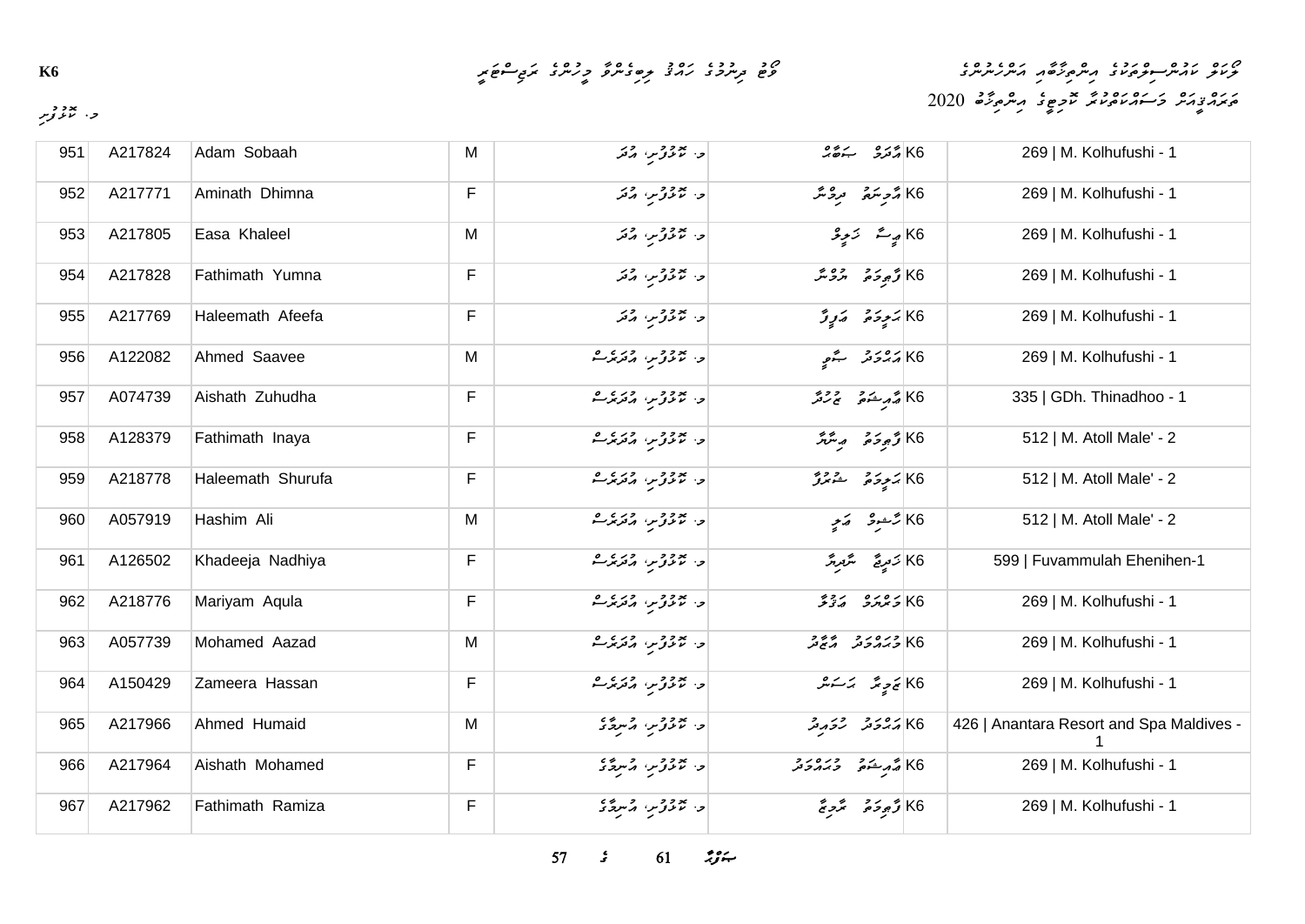*sCw7q7s5w7m< o<n9nOoAw7o< sCq;mAwBoEw7q<m; wBm;vB* م من المرة المرة المرة المرجع المرجع في المركبة 2020<br>مجم*د المريض المربوط المربع المرجع في المراجع المركبة* 

| 968 | A217965 | Haleemath Inaaya         | $\mathsf{F}$ | ه برودس مسرد و                    | K6 بَرْجِرَة مِنْ مِنْ بِمَرْ                  | 269   M. Kolhufushi - 1        |
|-----|---------|--------------------------|--------------|-----------------------------------|------------------------------------------------|--------------------------------|
| 969 | A123652 | Ibrahim Mohamed          | M            | د. بدووير، م <i>ج</i> سرد و       | K6 مەھمەر 250.000 كىل                          | 269   M. Kolhufushi - 1        |
| 970 | A217963 | Ismail Mohamed           | M            | و. ندووير، مايتزوي                | K6 مەش <i>ۇم بۇ جەم</i> ردىر                   | 269   M. Kolhufushi - 1        |
| 971 | A224295 | Adam Shaheem             | M            | د اللودم، المركز                  | K6 مُحَمَّدٌ حَسَرِدْ                          | 269   M. Kolhufushi - 1        |
| 972 | A023272 | Ahmed Hameed             | M            | د. مودو <sub>ع</sub> مغرب         | K6 كەندى كەر بىر ئىل                           | 149   K. Dhiffushi - 2         |
| 973 | A224331 | Aishath Aliyaa           | $\mathsf F$  | د. مودو <sub>ع</sub> مغرب         | K6 مَّەر شَمَّة مَّ مِرْمَّ                    | 512   M. Atoll Male' - 2       |
| 974 | A224328 | Fathimath Faakhira       | F            | د انگروش م <i>مرک</i>             | K6 <i>وَّجِ حَقَّ</i> وَرَبَّتَر               | 269   M. Kolhufushi - 1        |
| 975 | A113264 | Abdul Faththah Mohamed   | M            | د. بدوو<br>د. بالأنوب، مهم برد    | K6 رەپرەپرە بەرەپرى<br>K6 شەمرىزىرەپر بەيرىرىر | 269   M. Kolhufushi - 1        |
| 976 | A124412 | Fahumiyya Abdul Faththah | F            | د. بدوو د وووه<br>د. ناندوس مومرد | K6 زره ده په موده ده ده و                      | 512   M. Atoll Male' - 2       |
| 977 | A061025 | Mohamed Farooq           | M            | د. سووو<br>د. لانونوس، مهم سرد    | K6 دېرونه ژبېږ                                 | 269   M. Kolhufushi - 1        |
| 978 | A218727 | Naziyya                  | $\mathsf F$  | د. سووو<br>د. لانونوس، مهم سرد    | K6 سَرى مَ <i>مَّة</i>                         | 269   M. Kolhufushi - 1        |
| 979 | A122095 | Shaziyya Abdul Fathah    | F            | د. ندوو د وووه<br>د نانگونن مهمون | K6 خۇر <i>ۇش مەھىردومۇ</i> ر                   | 298   Th. Thimarafushi - 1     |
| 980 | A061567 | Zuhuriyya Abdul Fathah   | $\mathsf F$  | و. نووو د وووه                    | K6 يزيره شهر مودره بود                         | 269   M. Kolhufushi - 1        |
| 981 | A219434 | Ahmed Shujau             | M            | ە بىرودىن ئەتترىرىگە              | K6 كەبرى ئىر ئىقدىق ئە                         | 668   Cinnamon Hakuraa Huraa-1 |
| 982 | A219381 | Mohamed Adam             | M            | ە بىرودىن ئەتتەرگە                | K6 <i>جەيگە جۇ مەترى</i>                       | 269   M. Kolhufushi - 1        |
| 983 | A219430 | Sanfa Shiuna             | $\mathsf F$  | و مودور، ئۇترەتى                  | K6 سَمَعَتَرَ ہے۔ قِمَتَ                       | 269   M. Kolhufushi - 1        |
| 984 | A060237 | <b>Abdul Ghany</b>       | M            | و مودور، خهر عده                  | K6 كەھە <i>ترى3 س</i> ر                        | 512   M. Atoll Male' - 2       |

 $58$  *s*  $61$  *if***<sub>i</sub>**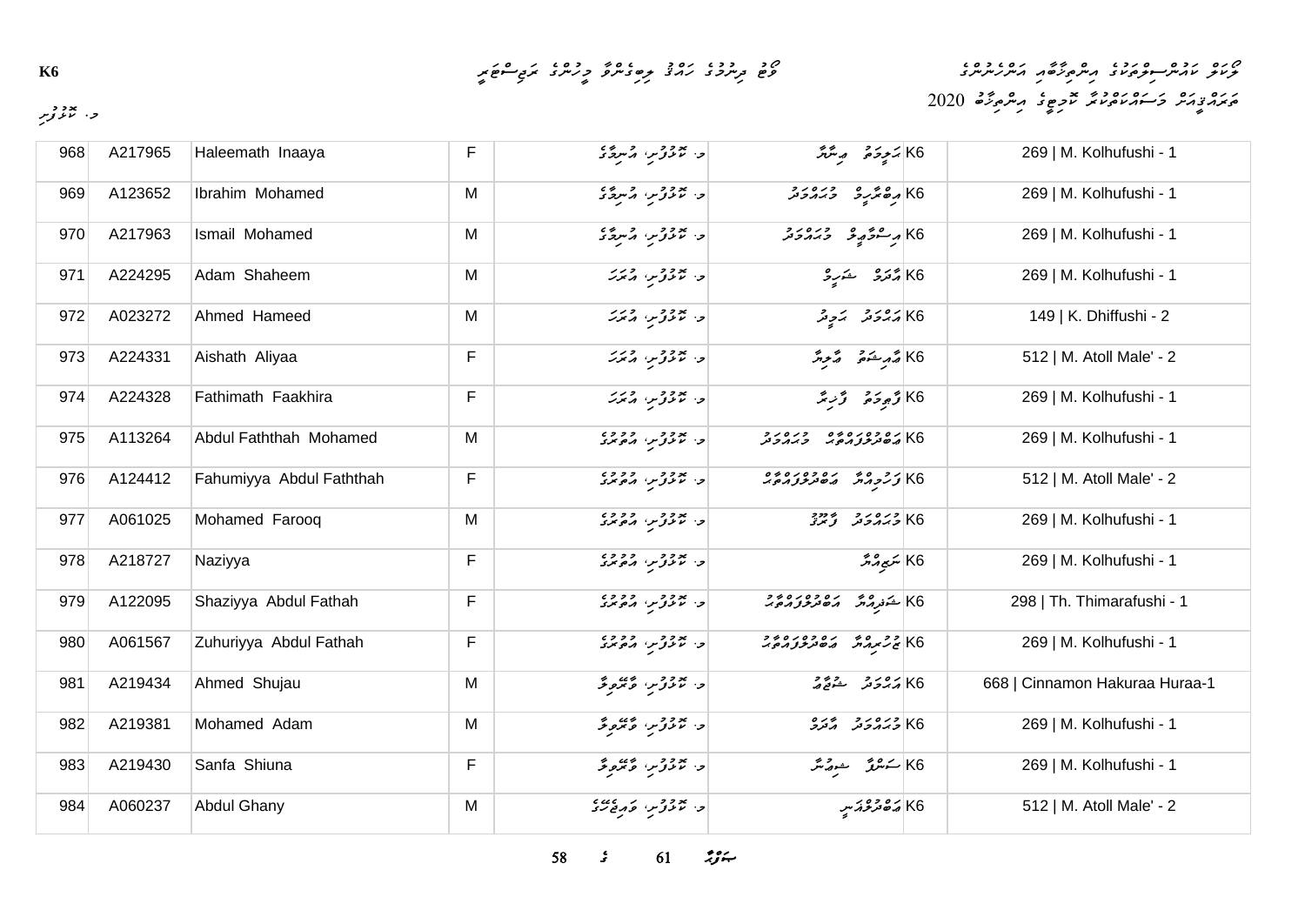*sCw7q7s5w7m< o<n9nOoAw7o< sCq;mAwBoEw7q<m; wBm;vB* م من المرة المرة المرة المرجع المرجع في المركبة 2020<br>مجم*د المريض المربوط المربع المرجع في المراجع المركبة* 

| 985  | A122084 | Abdul Haseeb            | M | و مودور، خهر عده                                                                                                                                                                                                                 | K6 كەھەترى <i>جەنبەھ</i>                                                                                       | 270   M. Dhiggaru - 1    |
|------|---------|-------------------------|---|----------------------------------------------------------------------------------------------------------------------------------------------------------------------------------------------------------------------------------|----------------------------------------------------------------------------------------------------------------|--------------------------|
| 986  | A217415 | Aishath Hurriyya        | F | و به دوم عهده در در در در استان در استان در استان در استان در استان در استان در استان در استان در استان در است<br>استان در استان در استان در استان در استان در استان در استان در استان در استان در استان در استان در استان در اس | K6 مەم شەم بىر <i>مەم</i> بىر                                                                                  | 269   M. Kolhufushi - 1  |
| 987  | A217421 | Fathuhiyaa Moosa        | F | ه برود به دوره دره با                                                                                                                                                                                                            | K6 زەپەر ۋە تەر                                                                                                | 269   M. Kolhufushi - 1  |
| 988  | A217390 | Haleema Moosa Fulhu     | F | و بیووور، خهره روه<br>و نانگوش، خهره رو                                                                                                                                                                                          | K6 يَرْمِرَّ وَمُسْتَرَكَّرَ                                                                                   | 269   M. Kolhufushi - 1  |
| 989  | A217417 | Haleemath Nooriyaa      | F | و مووور، خهره ده                                                                                                                                                                                                                 | K6 بَرْجِرَة مِنْ مِرْدَةً مِنْ                                                                                | 512   M. Atoll Male' - 2 |
| 990  | A114643 | Hawwa Ismail Fulhu      | F | و موووم، خهره ده                                                                                                                                                                                                                 | K6 ئەرگە ئەرسەد <i>ۇر بى</i> رىتى                                                                              | 512   M. Atoll Male' - 2 |
| 991  | A217423 | Hussain Ayaaz           | M | و مود و دره دره در                                                                                                                                                                                                               | K6 ير <i>شهر مثل ه</i> رينم                                                                                    | 269   M. Kolhufushi - 1  |
| 992  | A217414 | Mohamed Fayaaz          | M | و موووم، خهره ده                                                                                                                                                                                                                 | K6 <i>ۋېزودتى ۆ</i> ترىشە                                                                                      | 512   M. Atoll Male' - 2 |
| 993  | A217392 | Moosa Fathuhee          | M | و برووم، خهره ده.<br>و ملووم، خهره رو                                                                                                                                                                                            | K6 پيءُ توڪيب <sub>ي</sub>                                                                                     | 269   M. Kolhufushi - 1  |
| 994  | A112138 | Abdul Majeed            | M | والعموض كالمكافر                                                                                                                                                                                                                 | K6 كەھ ترىۋى ي <sub>و</sub> تر                                                                                 | 512   M. Atoll Male' - 2 |
| 995  | A114633 | Ahmed Madeeh            | M | و به دوم که کارگانگر                                                                                                                                                                                                             | K6 كەنزى قىر ئىقىدى كەنتى بىر ئىقتىدىكە ئىقتا ئىقتا ئىقتا ئىقتا ئىقتا ئىقتا ئىقتا ئىقتا ئىقتا ئىقتا ئىقتا ئىقت | 269   M. Kolhufushi - 1  |
| 996  | A159617 | Ali Naseer              | M | و به دوم که کارگان                                                                                                                                                                                                               | K6 كەمچە سىرسومى                                                                                               | 269   M. Kolhufushi - 1  |
| 997  | A224417 | Hassan Mahudhee         | M | والعموض كالمكافر                                                                                                                                                                                                                 | K6   ټر کري کار توري                                                                                           | 269   M. Kolhufushi - 1  |
| 998  | A063524 | Mahudiyya               | F | و به دوم که کارگان                                                                                                                                                                                                               | K6 كرتر <i>مر</i> د تر                                                                                         | 269   M. Kolhufushi - 1  |
| 999  | A346932 | Majeeda                 | F | و به دوم که کارگانگر                                                                                                                                                                                                             | K6 دَمومَّر                                                                                                    | 269   M. Kolhufushi - 1  |
| 1000 | A102780 | Mohamed Majudhee Naseer | M | ه برود رکه نم                                                                                                                                                                                                                    | K6 وُبَرُوْدُوْ وَوْمٍ سَرَسٍ بِرُ                                                                             | 269   M. Kolhufushi - 1  |
| 1001 | A224413 | Rugiyya Rasheeda        | F | والعموض كالمكافر                                                                                                                                                                                                                 | K6 بمرتوفه محر بحر محر محر محركة المر                                                                          | 269   M. Kolhufushi - 1  |

 $59$  *s*  $61$  *i***<sub>s</sub>** $\frac{2}{5}$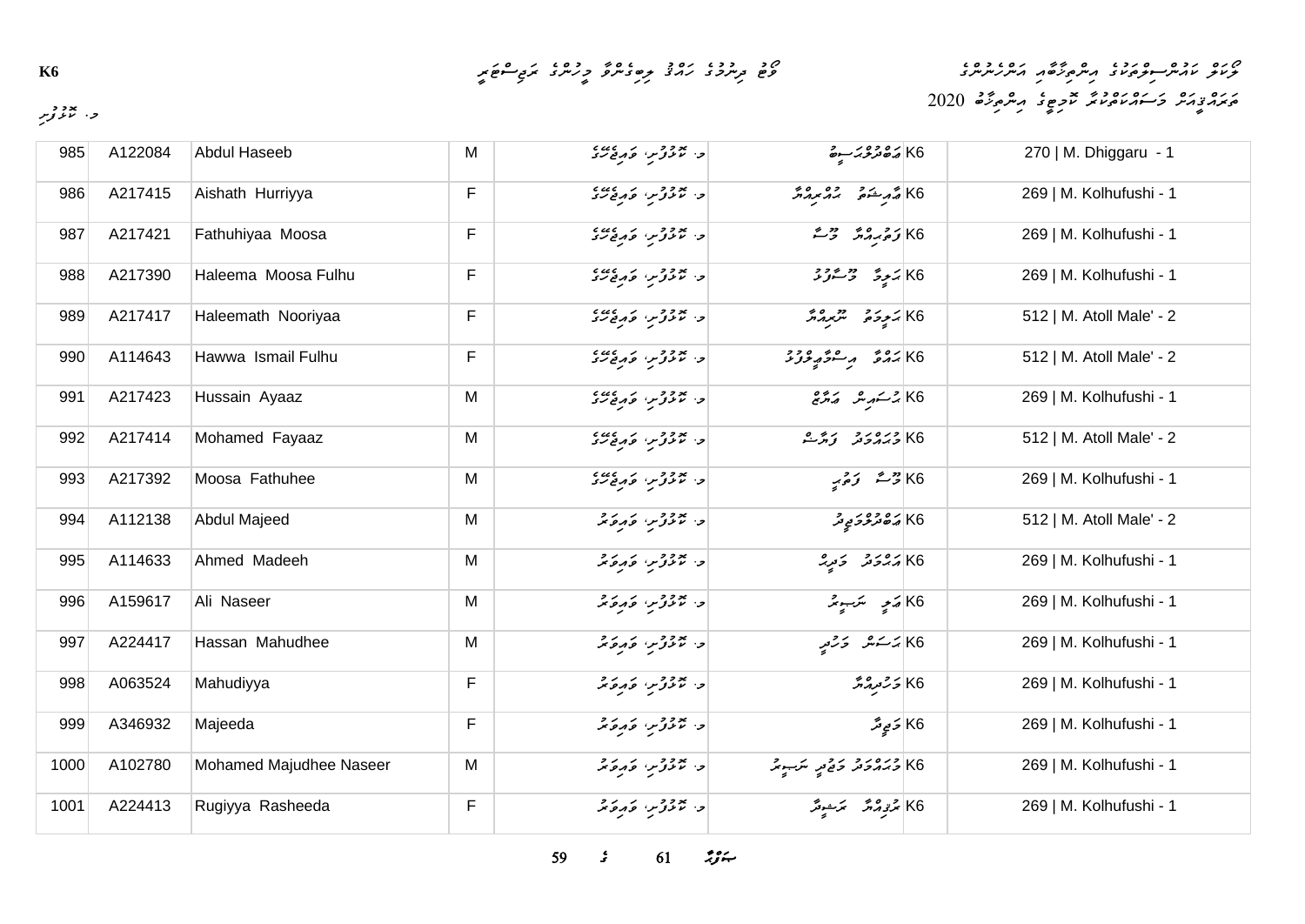*sCw7q7s5w7m< o<n9nOoAw7o< sCq;mAwBoEw7q<m; wBm;vB* م من المرة المرة المرة المرجع المرجع في المركبة 2020<br>مجم*د المريض المربوط المربع المرجع في المراجع المركبة* 

| 1002 | A073343 | Ahmed Zaki            | M            | د للمودوس <sub>ج</sub> وړند                 | K6 كەبرى <i>قىلى</i> ئى              | 512   M. Atoll Male' - 2 |
|------|---------|-----------------------|--------------|---------------------------------------------|--------------------------------------|--------------------------|
| 1003 | A218837 | Fathimath Zaky        | F            | د عود من و ځمه                              | K6 <i>وَّجوحَ</i> هُمَ تَجَرِّ       | 269   M. Kolhufushi - 1  |
| 1004 | A218839 | Hareera Mohamed       | $\mathsf F$  | و عودوس و و د                               | K6 كەيرىگە ئ <i>ۇكەڭ كى</i> ر        | 269   M. Kolhufushi - 1  |
| 1005 | A114645 | Kamlaa Zaki           | $\mathsf F$  | و مودوس ووتد                                | K6 ئەۋقە ئ <sub>ى</sub> ي            | 512   M. Atoll Male' - 2 |
| 1006 | A218840 | Mariyam Zameela       | $\mathsf{F}$ | و مودوس و و تر                              | K6 كەنگەنگە ئىم يەنگە                | 265   M. Mulah - 1       |
| 1007 | A218838 | Sanfa Abdul Faththah  | $\mathsf{F}$ | و عودوس و و تر                              | K6 ئەشرىق مەھ <i>مرى ۋە دە</i> م بىر | 269   M. Kolhufushi - 1  |
| 1008 | A218841 | Sehenaza              | $\mathsf F$  | و مودوس وړکړ                                | K6 كەنزىترىتج                        | 269   M. Kolhufushi - 1  |
| 1009 | A050801 | Farhad Mohamed        | M            | د. نوروس، ویترنگ                            | K6 كۆيرگىر بەردەرد                   | 269   M. Kolhufushi - 1  |
| 1010 | A113579 | Hareera Mohamed       | F            | د. مودو <sub>ع</sub> ر، <sub>ج</sub> نگرمند | K6 كەيرىگە ئ <i>ۇكەم</i> گەنى كە     | 269   M. Kolhufushi - 1  |
| 1011 | A151710 | Ikhuvan Mohamed       | M            | د. مودور، <sub>فر</sub> مترنگ               | K6 م <i>ِنْتَوَّسْ وَبَدُوَنْدَ</i>  | 512   M. Atoll Male' - 2 |
| 1012 | A000806 | Rilwan Mohamed        | M            | د. نوروس، ویترنگ                            | K6 ىرىشۇش <i>دېم</i> ەرد             | 512   M. Atoll Male' - 2 |
| 1013 | A111546 | Sabeeha Mohamed       | $\mathsf F$  | د. مودو <sub>ع</sub> ، ویترنگ               | K6 بنوپژ دی. در                      | 269   M. Kolhufushi - 1  |
| 1014 | A125872 | Hussain Nashid        | M            | د. برود در عام و م                          | K6 ٹرک <i>م پر مگر شوم</i> گر        | 512   M. Atoll Male' - 2 |
| 1015 | A221870 | Ibrahim Aiman Ahmed   | M            | و. مودوم، ومشيع                             | K6 مەھمەر 2 مەمەك مەدوم              | 512   M. Atoll Male' - 2 |
| 1016 | A219349 | Nashida Abdulla       | $\mathsf F$  | والعروس كرمامي                              | K6 مُرْدِوْمٌ     رَصْحَرْ اللّه     | 269   M. Kolhufushi - 1  |
| 1017 | A085125 | Abdulla Rauf          | M            | د غۇرقىر، ئاپەتكەنگىي بى                    | K6 كەھەراللە ئىر <i>دە</i> م         | 269   M. Kolhufushi - 1  |
| 1018 | A220113 | Ahmed Siruhan Shameem | M            | و ، ئۇنۇش ئېرىگە ئىگەنج                     | K6 كەبرى قىر سوبرگە ئىر خكوچە        | 512   M. Atoll Male' - 2 |

 $60$  *s*  $61$  *i***<sub>s</sub>** $\frac{2}{3}$